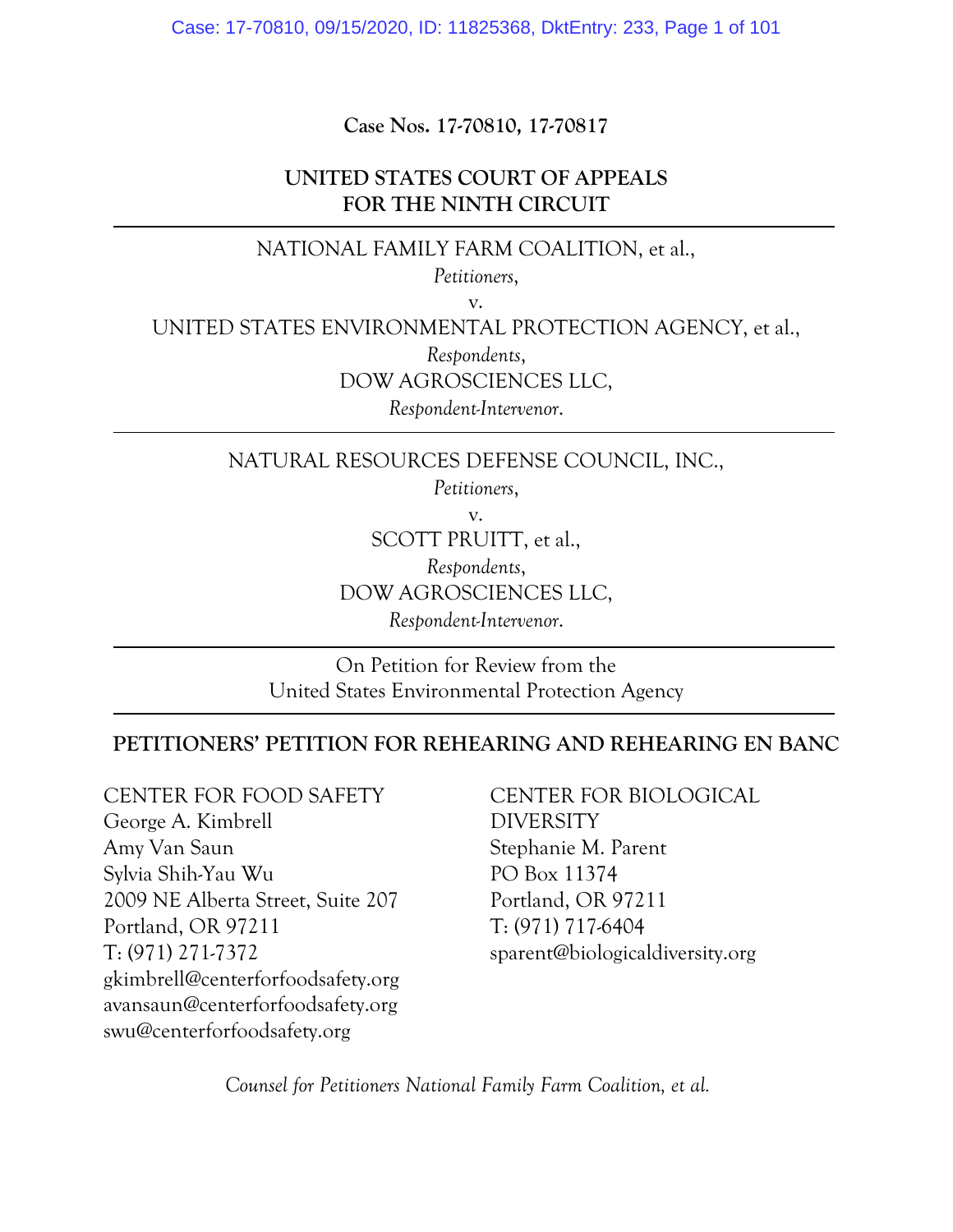# <span id="page-1-0"></span>**CORPORATE DISCLOSURE STATEMENT**

Pursuant to Federal Rule of Appellate Procedure 26.1, Petitioners National Family Farm Coalition, Family Farm Defenders, Beyond Pesticides, Center for Biological Diversity, Center for Food Safety, and Pesticide Action Network North America certify that they have no parent corporations and that no publicly held corporation owns more than ten percent of the Petitioners.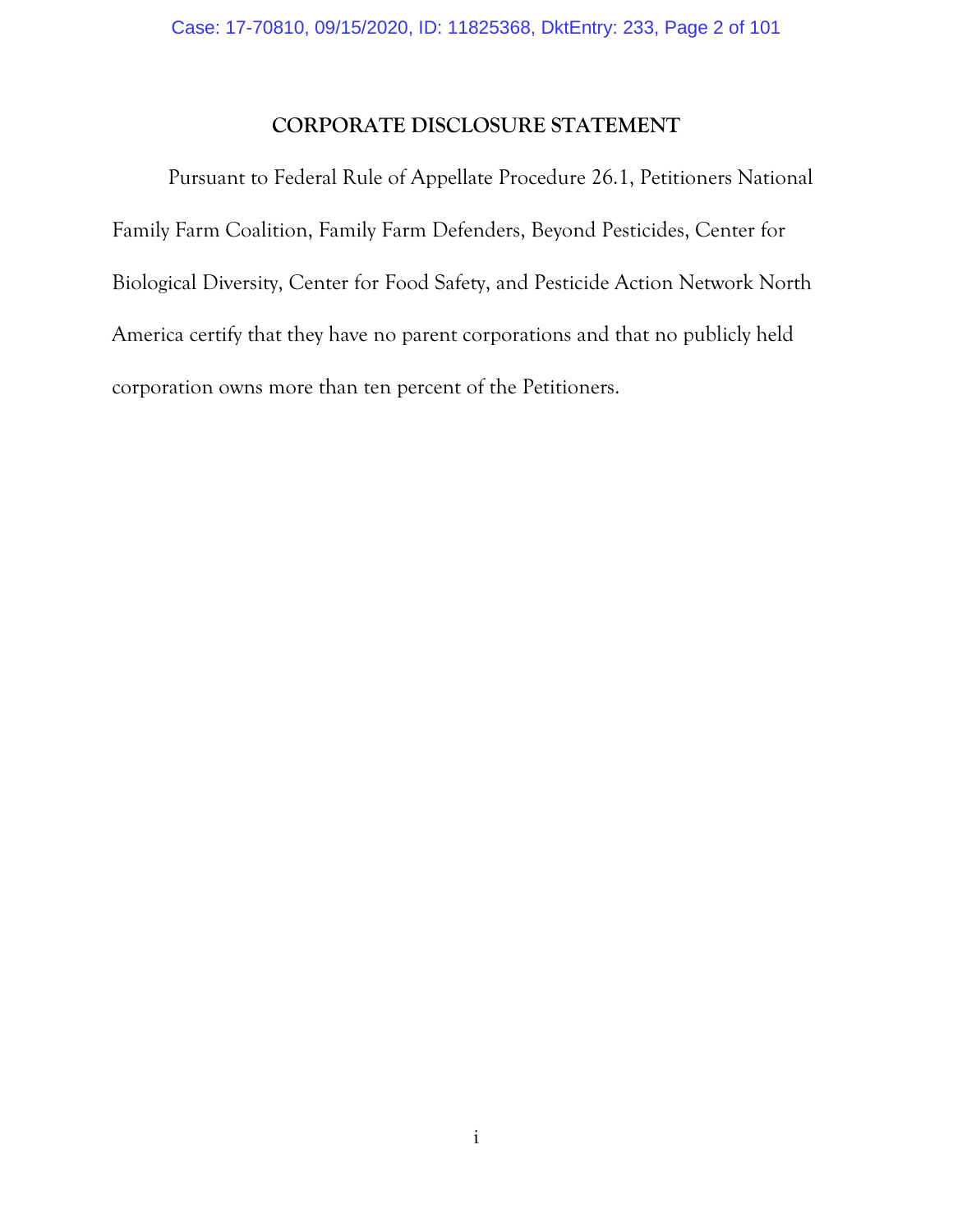# <span id="page-2-0"></span>**TABLE OF CONTENTS**

| I.             |                                                         |
|----------------|---------------------------------------------------------|
| II.            | FIFRA and EPA's "Risk Quotient" and "Levels of Concern" |
| III.           |                                                         |
|                |                                                         |
| $\mathbf{I}$ . |                                                         |
| II.            | EPA's "May Affect" Admissions Triggered Consultation 11 |
| III.           | EPA's "No Effect" Determinations Were Arbitrary and     |
| IV.            |                                                         |
| V.             |                                                         |
|                |                                                         |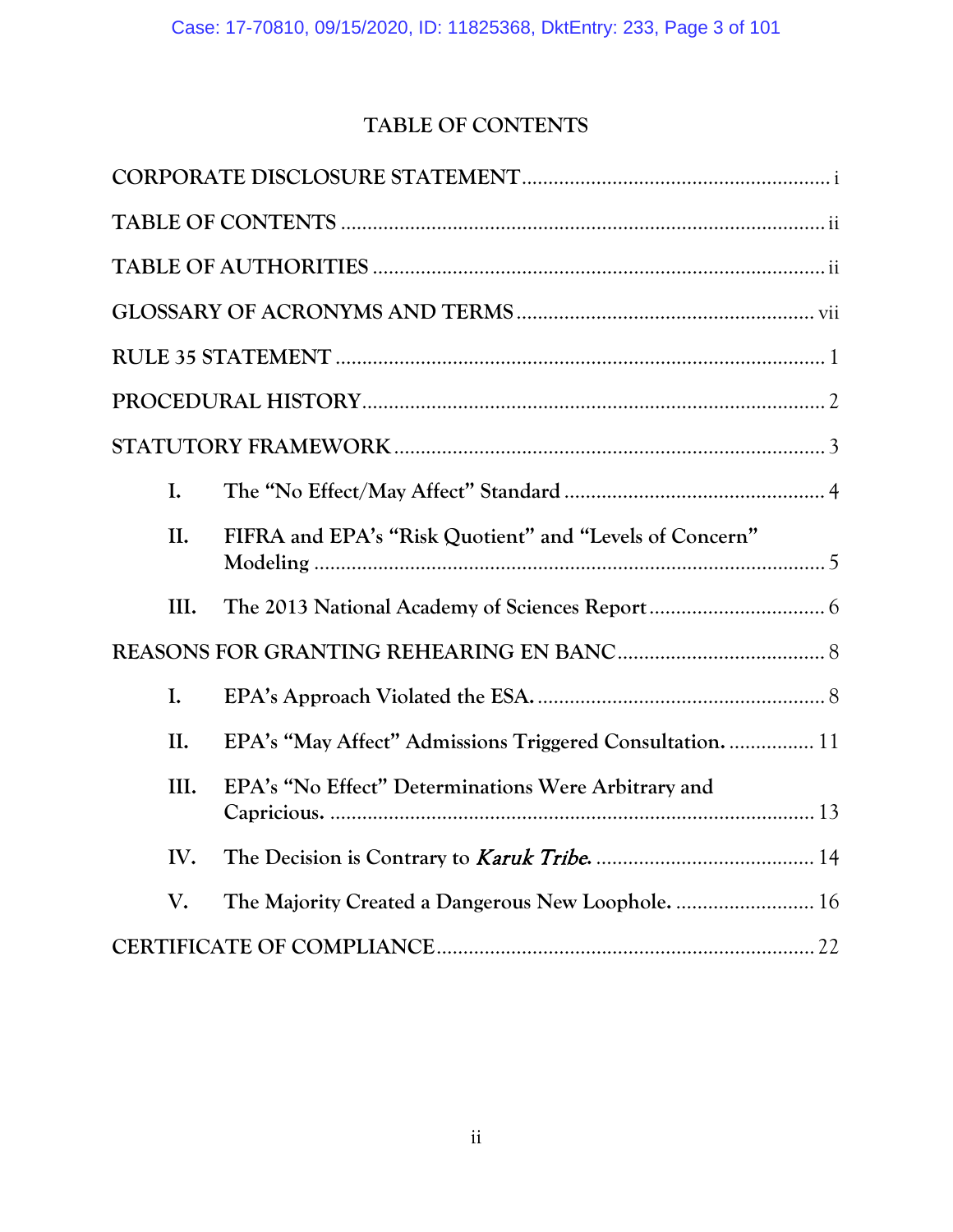# **TABLE OF AUTHORITIES**

# **Federal Cases**

| Center for Biological Diversity v. Bureau of Land Management,        |
|----------------------------------------------------------------------|
| Conner v. Burford,                                                   |
| Cottonwood Envtl. Law Ctr. v. U.S. Forest Serv.,                     |
| Ctr. for Biological Diversity v. Army Corps of Eng'rs,               |
| Friends of Santa Clara River v. Army Corps of Engineers,             |
| Karuk Tribe of California v. U.S. Forest Service,                    |
| League of Wilderness Defs. v. Connaughton,                           |
| California ex rel. Lockyer v. U.S. Dep't of Agriculture,             |
| Motor Vehicle Mfrs. Ass'n of U.S. v. State Farm Mut. Auto. Ins. Co., |
| Nat'l Wildlife Fed'n v. Nat'l Marine Fisheries Serv.,                |
| National Family Farm Coalition (NFFC) v. EPA,                        |
| Nw. Coal. for Alts. to Pesticides v. EPA,                            |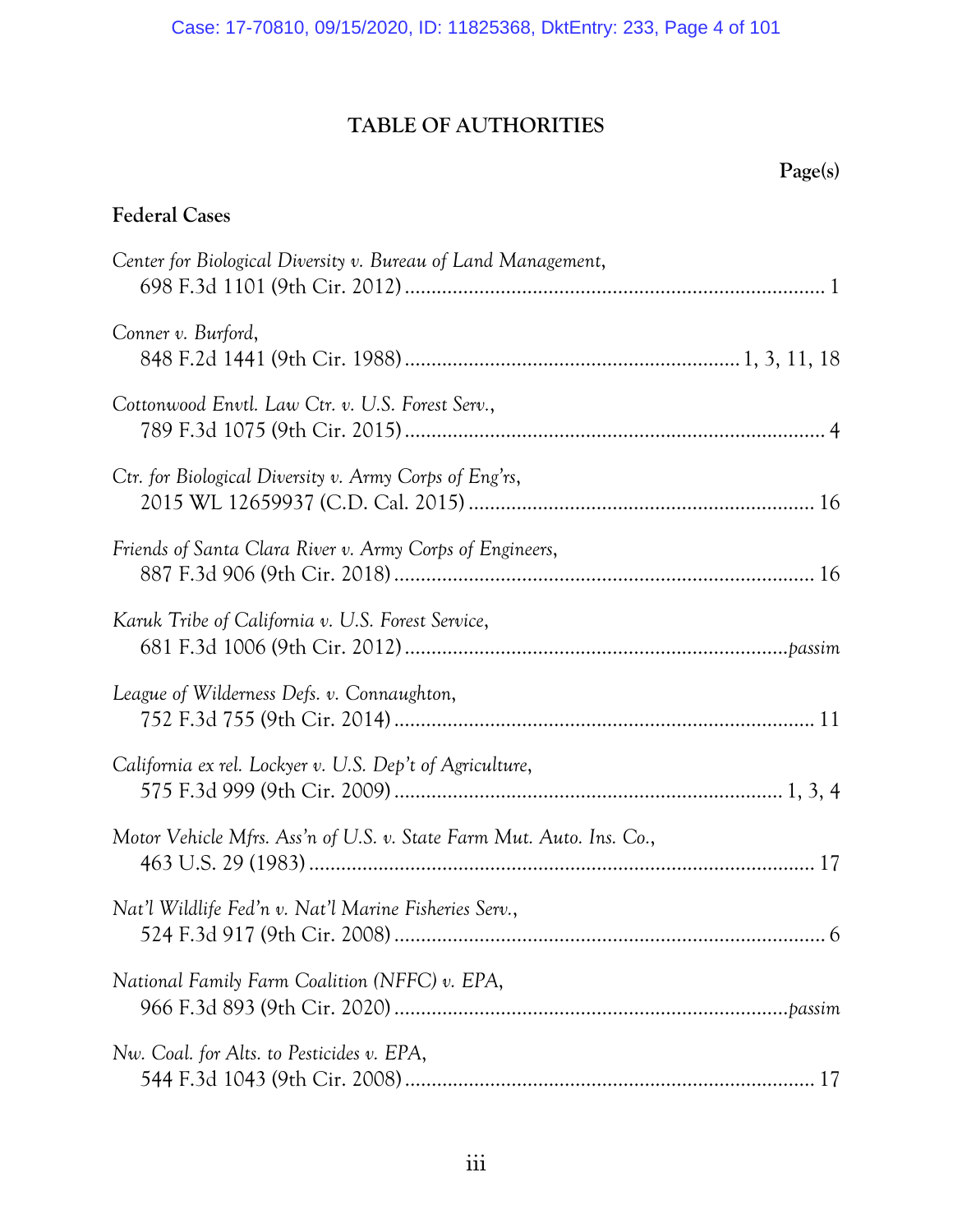# Case: 17-70810, 09/15/2020, ID: 11825368, DktEntry: 233, Page 5 of 101

# **Federal Cases (Cont'd) Page(s)**

| Pac. Rivers Council v. Thomas,                     |
|----------------------------------------------------|
| Sierra Club v. EPA,                                |
| Tenn. Valley Auth. v. Hill,                        |
| W. Watersheds Project v. Kraayenbrink,             |
| Washington Toxics Coal. v. U.S. Dep't of Interior, |
| Washington Toxics Coalition v. EPA,                |
| <b>Federal Statutes</b>                            |
|                                                    |
|                                                    |
| Regulations                                        |
|                                                    |
|                                                    |
|                                                    |
|                                                    |
|                                                    |
| <b>Other Authorities</b>                           |

| U.S. Fish & Wildlife Serv., Nat'l Oceanic and Atmospheric Admin., |  |
|-------------------------------------------------------------------|--|
| Interagency Cooperation-Endangered Species Act of 1973, as        |  |
|                                                                   |  |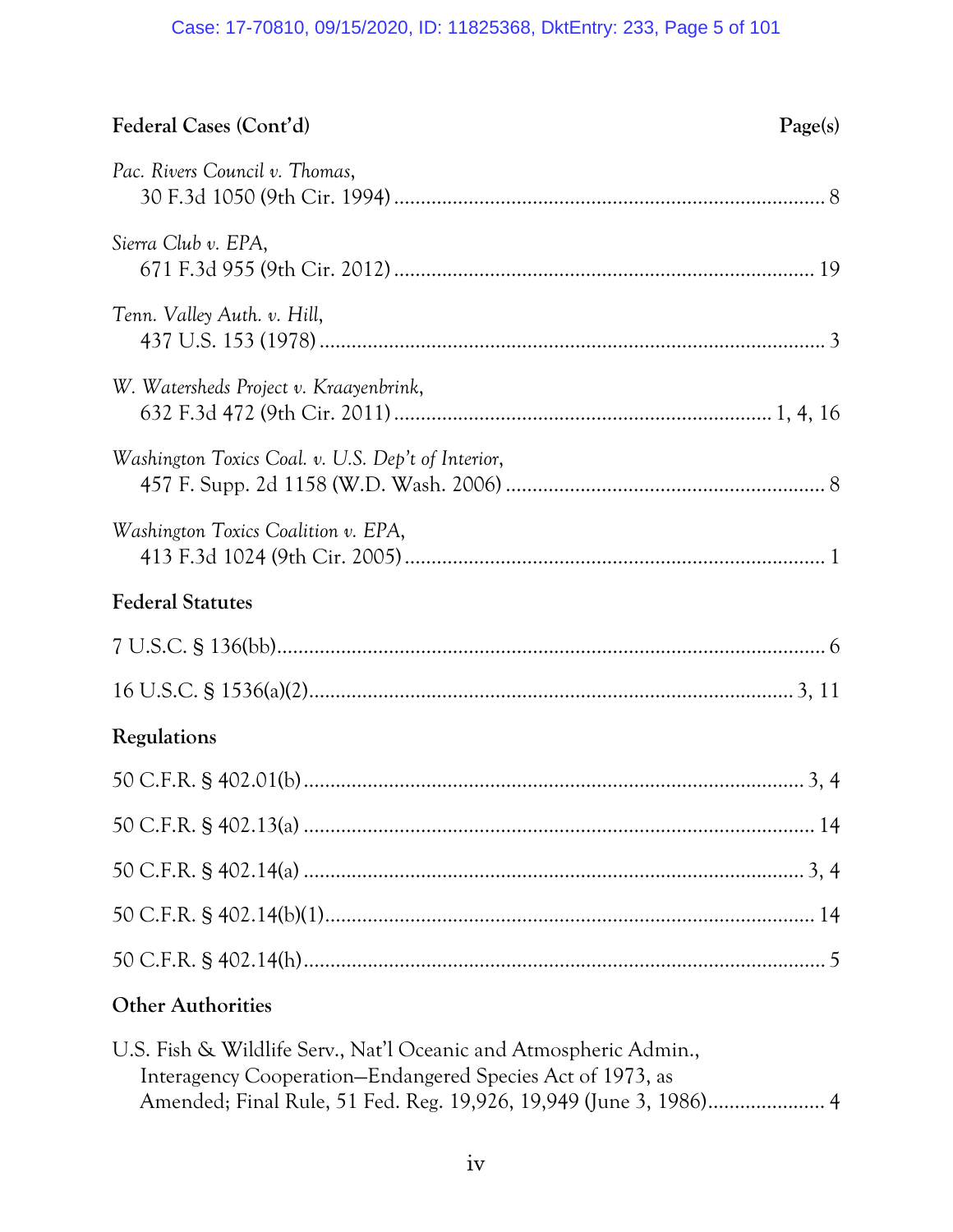# **Other Authorities (Cont'd) Page(s)**

| U.S. Fish & Wildlife Serv., Nat'l Marine Fisheries Serv., Nat'l Oceanic<br>and Atmospheric Admin., Endangered and Threatened Wildlife<br>and Plants; Regulations for Interagency Cooperation, 84 Fed. Reg.                               |    |
|------------------------------------------------------------------------------------------------------------------------------------------------------------------------------------------------------------------------------------------|----|
| U.S. Envtl. Prot. Agency, Chlorpyrifos Executive Summary,<br>https://www3.epa.gov/pesticides/nas/final/chlorpyrifos/executives                                                                                                           |    |
| U.S. Envtl. Prot. Agency, EPA Releases Final Biological Evaluations of<br>Three Chemicals' Impacts on Endangered Species (Jan. 18, 2017),<br>https://www.epa.gov/pesticides/epa-releases-final-biological-                               |    |
| U.S. Envtl. Prot. Agency, Interim Approaches for National-Level Pesticide<br>Endangered Species Act Assessments Based on the Recommendations of the<br>National Academy of Sciences,<br>https://www.epa.gov/sites/production/files/2015- |    |
| U.S. Envtl. Prot. Agency, Isoxaflutole Registration (Mar. 25, 2020),<br>https://www.regulations.gov/document?D=EPA-HQ-OPP-2019-                                                                                                          | 20 |
| U.S. Envtl. Prot. Agency, Malathion Executive Summary,<br>https://www3.epa.gov/pesticides/nas/final/malathion/executive-                                                                                                                 | 19 |
| U.S. Envtl. Prot. Agency et al., Interim Report to Congress, 20, 22 (Nov.<br>2014), https://www.epa.gov/sites/production/files/2015-                                                                                                     |    |
| U.S. Fish & Wildlife Service, Endangered Species Consultation Handbook:<br>Procedures for Conducting Consultation (1998),<br>https://www.fws.gov/endangered/esa-                                                                         |    |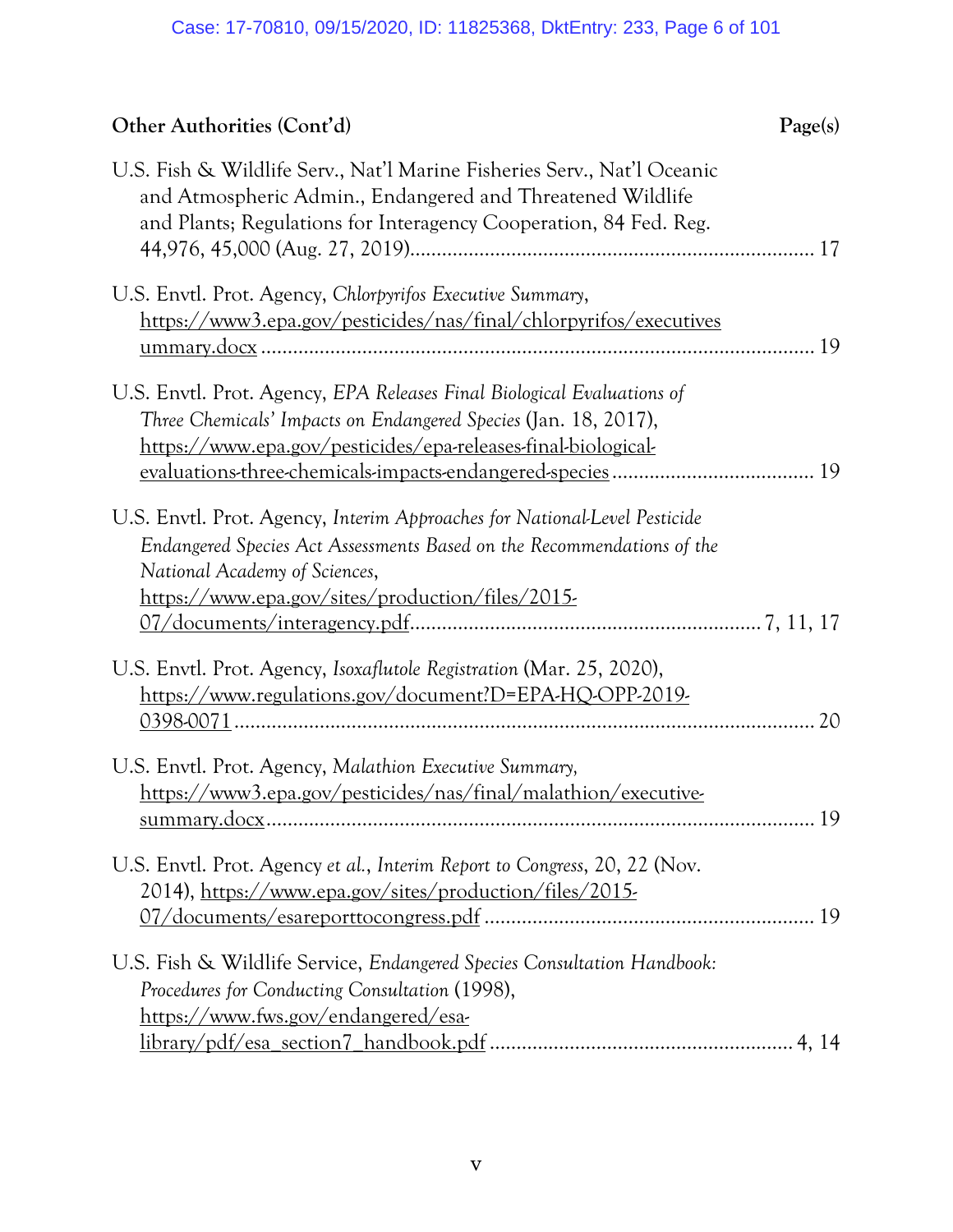# **Other Authorities (Cont'd) Page(s)**

| National Academy of Sciences Report (2013),                      |
|------------------------------------------------------------------|
| https://www.nap.edu/catalog/18344/assessing-risks-to-endangered- |
|                                                                  |

| U.S. Dep't of Agric., Nat'l Agric. Statistics Serv., Crop Acreage (June 30, 2017), |  |
|------------------------------------------------------------------------------------|--|
| https://downloads.usda.library.cornell.edu/usda-                                   |  |
|                                                                                    |  |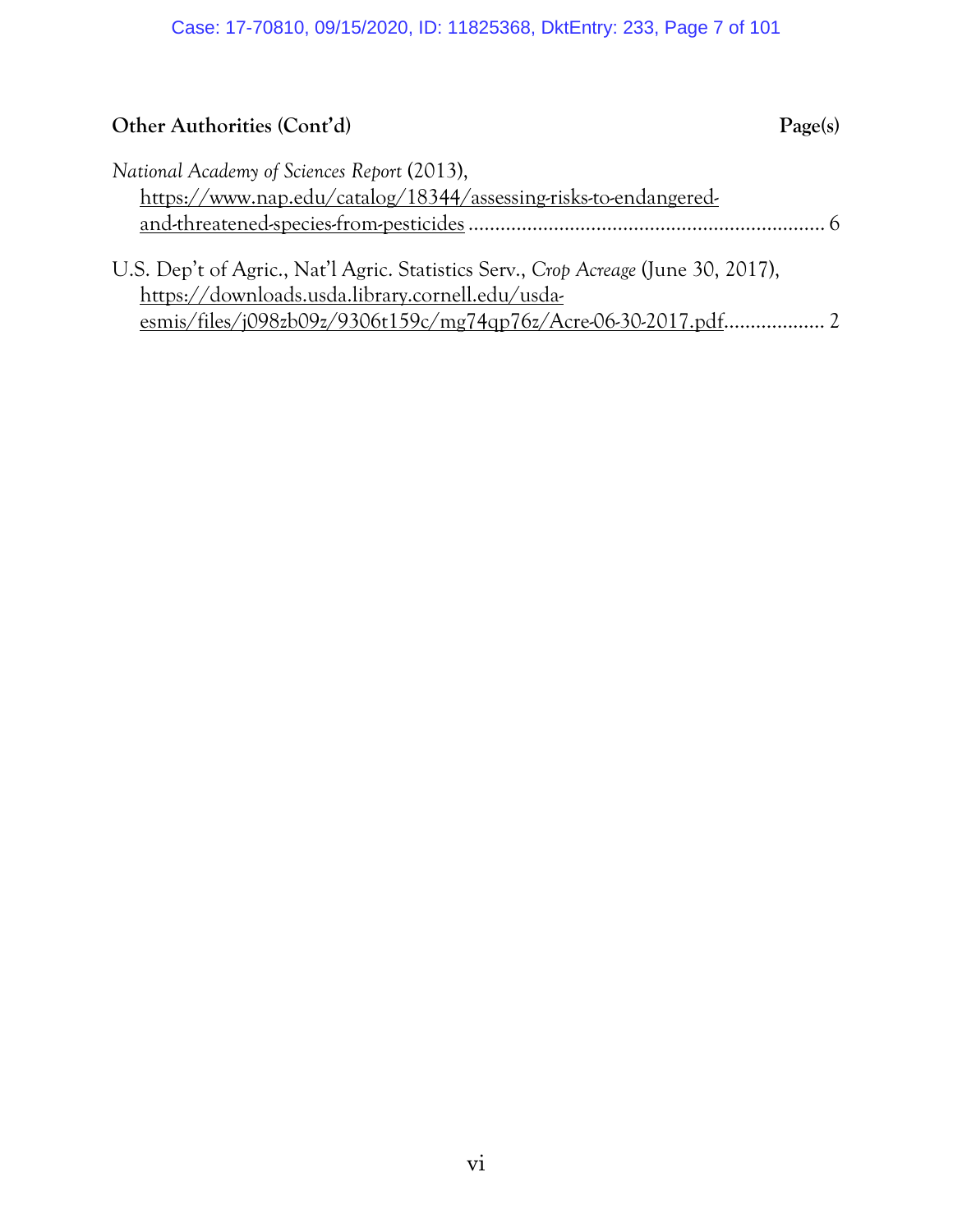# <span id="page-7-0"></span>**GLOSSARY OF ACRONYMS AND TERMS**

| Academy      | National Academy of Sciences                      |
|--------------|---------------------------------------------------|
| <b>APA</b>   | Administrative Procedure Act                      |
| EPA          | <b>Environmental Protection Agency</b>            |
| ESA          | <b>Endangered Species Act</b>                     |
| <b>FIFRA</b> | Federal Insecticide Fungicide and Rodenticide Act |
| <b>FWS</b>   | Fish and Wildlife Service                         |
| LOC          | Level of Concern                                  |
| LOC/RQ       | Level of Concern/Risk Quotient                    |
| <b>NMFS</b>  | National Marine Fisheries Service                 |
| <b>NOAEL</b> | No Observed Adverse Effect Level                  |
| <b>NOEL</b>  | No Observed Effect Level                          |
| RQ           | Risk Quotient                                     |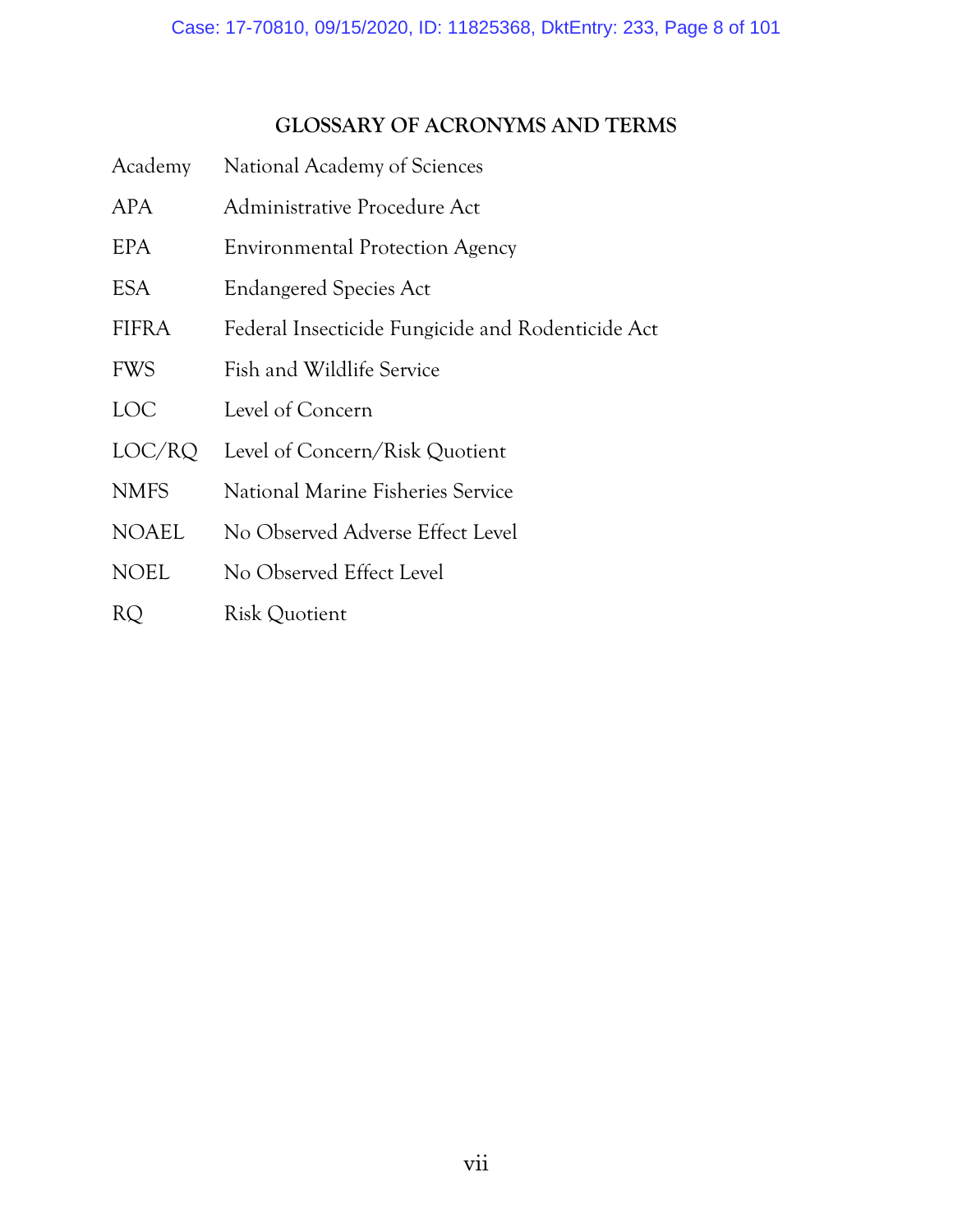#### <span id="page-8-0"></span>**RULE 35 STATEMENT**

Rehearing of *National Family Farm Coalition (NFFC) v. EPA*, 966 F.3d 893 (9th Cir. 2020) is warranted because:

(A) The panel majority's decision raises questions of exceptional importance. The decision allows over 500 endangered species spanning nearly 200 million acres to be exposed to a toxic pesticide without any Endangered Species Act (ESA) consultation. No court, in any jurisdiction, has ever held an agency approval of this type and magnitude could have absolutely no effect on any of hundreds of endangered species. Nor has any court previously permitted an agency in its ESA decision to rely on modeling and data that the National Academy of Sciences deemed "not scientifically defensible."

<span id="page-8-5"></span><span id="page-8-4"></span><span id="page-8-3"></span><span id="page-8-2"></span>(B) The majority's decision conflicts with the *en banc* decision of *Karuk Tribe of California v. U.S. Forest Service*, 681 F.3d 1006, 1027 (9th Cir. 2012), as well as *Center for Biological Diversity v. Bureau of Land Management*, 698 F.3d 1101, 1022 (9th Cir. 2012), *W. Watersheds Project v. Kraayenbrink*, 632 F.3d 472, 496 (9th Cir. 2011), *California ex rel. Lockyer v. U.S. Dep't of Agriculture*, 575 F.3d 999, 1018-19 (9th Cir. 2009), *Washington Toxics Coalition v. EPA*, 413 F.3d 1024, 1032 (9th Cir. 2005), and *Conner v. Burford*, 848 F.2d 1441, 1454 (9th Cir. 1988). Rehearing is vital to secure and maintain uniformity.

<span id="page-8-1"></span>1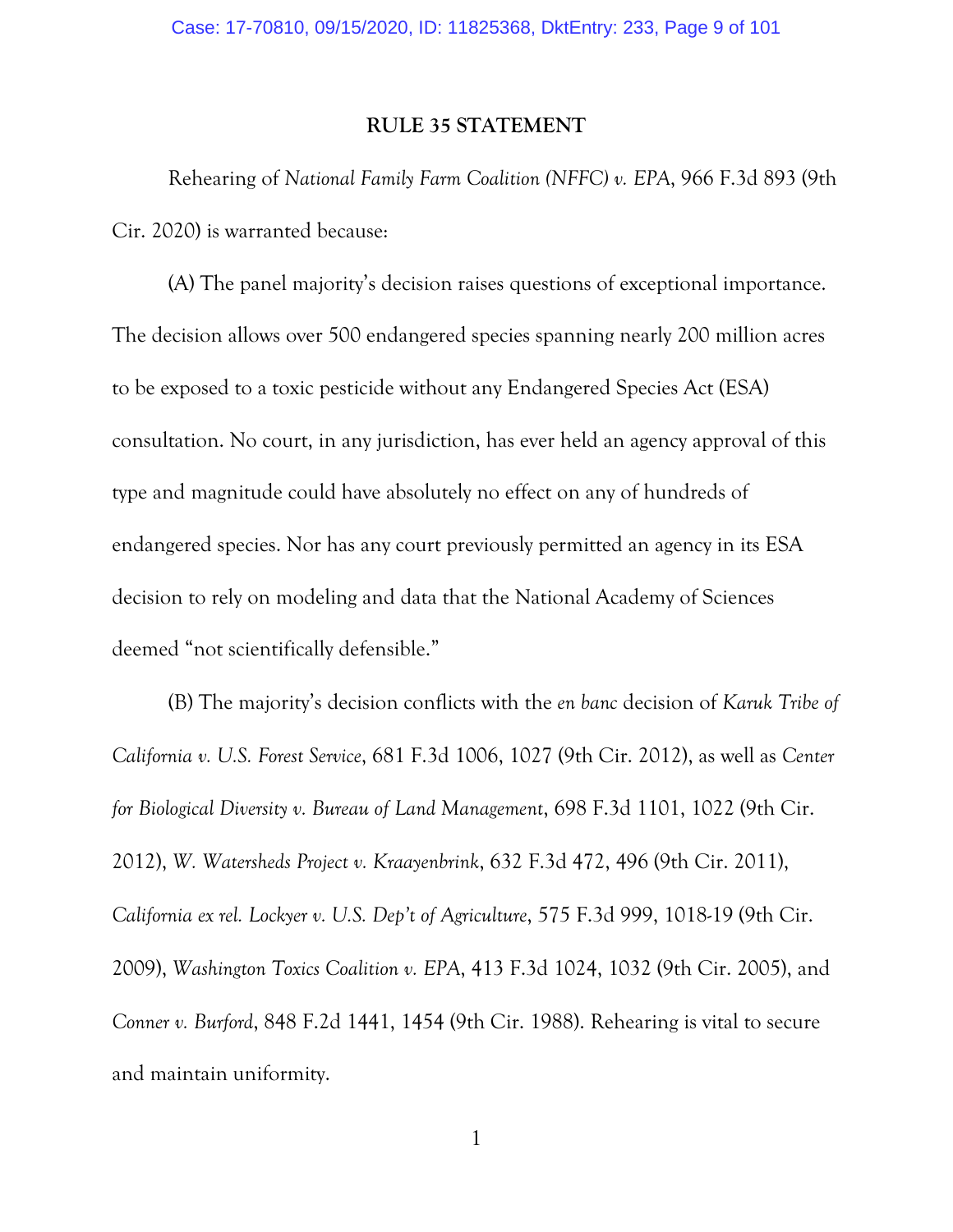#### <span id="page-9-0"></span>**PROCEDURAL HISTORY**

This case challenges EPA's registration of Dow's pesticide product "Enlist Duo," comprised of two active ingredients: 2,4-D and glyphosate. ER1-36. It is a novel "new use" registration allowing direct spraying over-the-top of crops engineered to resist both pesticides. ER28. The registration covers soy, corn, and cotton grown across 34 states, totaling over  $185$  $185$  million acres.<sup>1</sup> Federal regulators conservatively estimated the registration would increase 2,4-D use by 200 to 600 percent. ER353, ER443.

EPA recognized 2,4-D is toxic to plants, birds, and mammals. ER572, ER2063-67. EPA found 531 ESA-protected species and 184 critical habitats "inside the action area." ER543, ER726-952. These included endangered mammals, birds, and plants, such as the whooping crane, Mexican wolf, and California condor. *Id.*

Nonetheless, EPA concluded that its approval—to spray this toxic combination pesticide on millions of acres, in new ways, at new seasonal times, and dramatically increasing 2,4-D—could have absolutely no effects on any endangered species in or near sprayed fields. ER24-25. EPA disclaimed any obligation to undertake ESA consultation with the expert wildlife agencies.

<span id="page-9-1"></span> $\overline{a}$ 

<span id="page-9-2"></span><sup>1</sup> Nat'l Agric. Statistics Serv., *Crop Acreage* (June 30, 2017), [https://downloads.usda.library.cornell.edu/usda](https://downloads.usda.library.cornell.edu/usda-esmis/files/j098zb09z/9306t159c/mg74qp76z/Acre-06-30-2017.pdf)[esmis/files/j098zb09z/9306t159c/mg74qp76z/Acre-06-30-2017.pdf.](https://downloads.usda.library.cornell.edu/usda-esmis/files/j098zb09z/9306t159c/mg74qp76z/Acre-06-30-2017.pdf)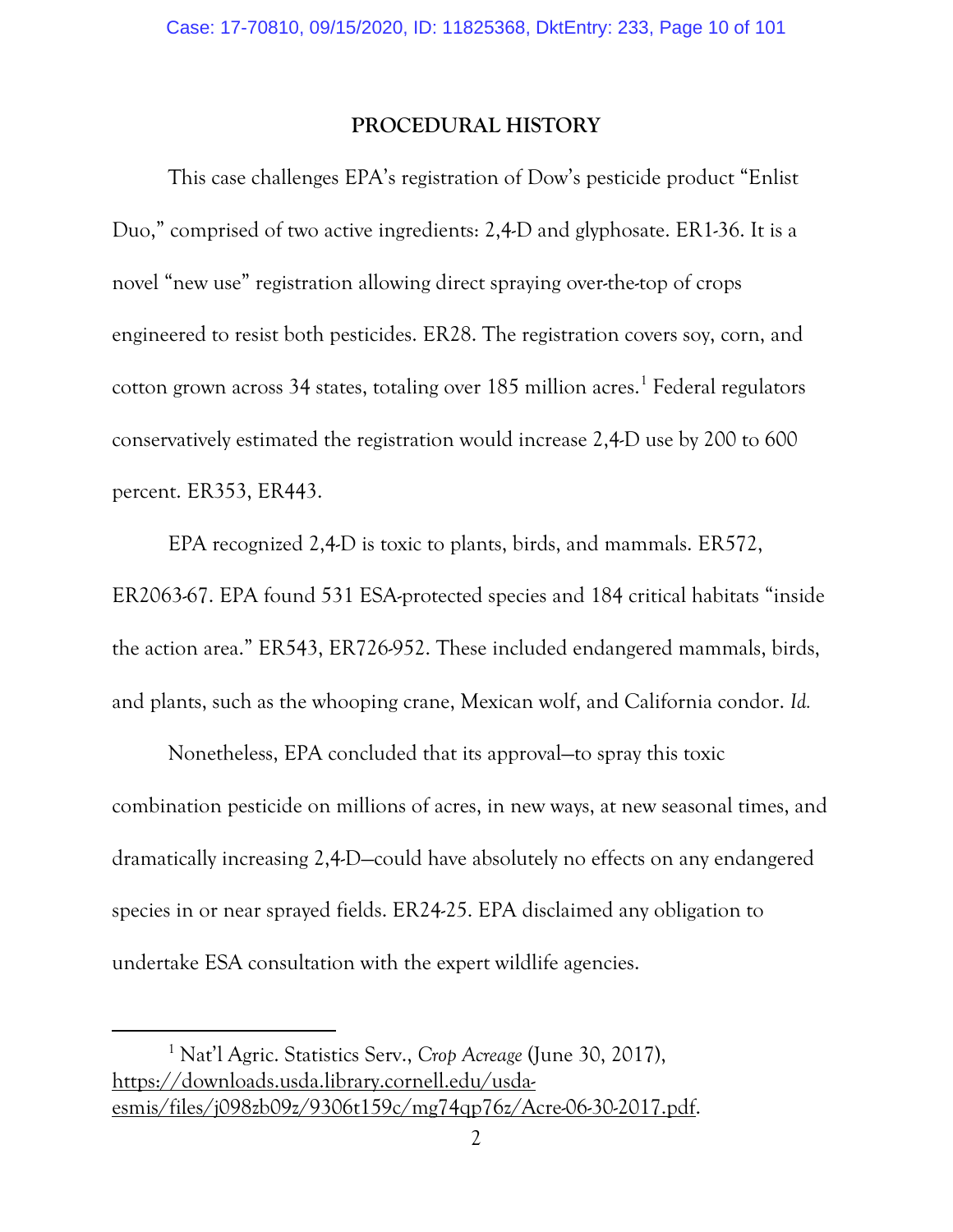The panel majority affirmed. Judge Watford dissented and would have held that EPA violated the ESA and vacated the registration.

#### <span id="page-10-4"></span><span id="page-10-2"></span><span id="page-10-0"></span>**STATUTORY FRAMEWORK**

In the ESA, Congress spoke "in the plainest of words, making it abundantly clear that the balance has been struck in favor of affording endangered species the highest of priorities, thereby adopting a policy which it described as 'institutionalized caution.'" *Tenn. Valley Auth. v. Hill*, 437 U.S. 153, 194 (1978).

<span id="page-10-3"></span>Section 7, the ESA's "heart," *Lockyer*, 575 F.3d at 1018, mandates federal agencies "insure" their actions (here, EPA's registration of Enlist Duo) are not likely to jeopardize any endangered species or adversely modify their critical habitat. 16 U.S.C. § 1536(a)(2).

In complying with Section 7 agencies must use the "best scientific and commercial data available," *id.*, and must "'give the benefit of the doubt to the species,'" *Conner*, 848 F.2d at 1454 & n.31 (quoting ESA's legislative history).

<span id="page-10-5"></span><span id="page-10-1"></span>Section 7(a)(2) and its regulations establish a process requiring EPA to evaluate the registration's effects "in consultation and with the assistance of" the agencies that—unlike EPA—Congress designated as having special expertise in endangered species, Fish and Wildlife Service (FWS) and National Marine Fisheries Service. 16 U.S.C. § 1536(a)(2); 50 C.F.R. §§ 402.14(a), 402.01(b).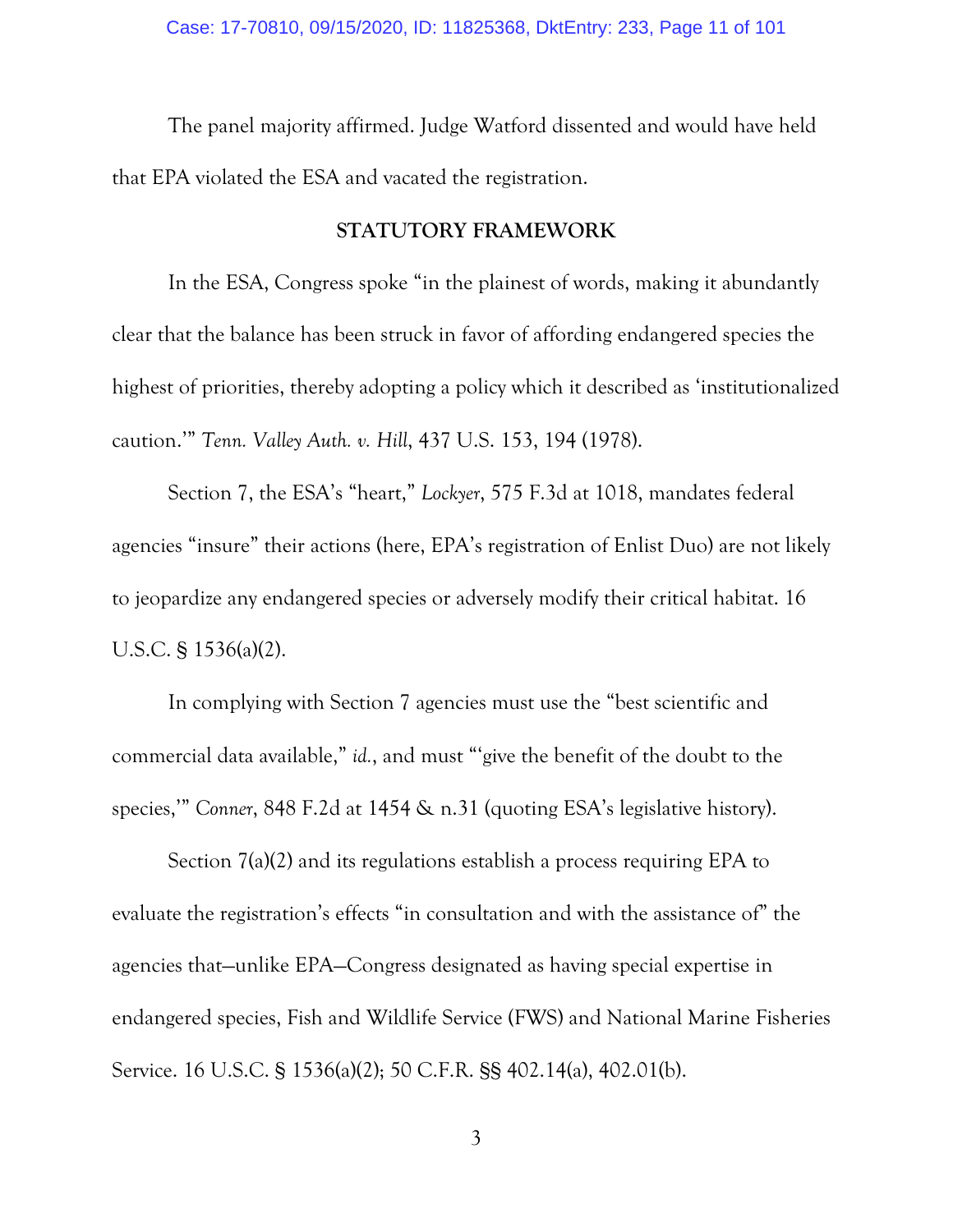#### <span id="page-11-0"></span>**I. The "No Effect/May Affect" Standard**

At issue here is only the critical first consultation step: the Step 1 "No Effect/May Affect" threshold. If Enlist Duo "may affect" any endangered species or critical habitat, then EPA *must* consult. 50 C.F.R. §§ 402.14(a), 402.01(b). This Court, *en banc* in *Karuk Tribe*, defined the low threshold:

<span id="page-11-4"></span>[A]ctions that have *any chance of affecting* listed species or critical habitat—even if it is later determined that the actions are 'not likely' to do so—*require* at least some consultation under the ESA.

681 F.3d at 1027 (emphases added). Further:

<span id="page-11-3"></span><span id="page-11-2"></span>*Any possible effect,* whether beneficial, benign, adverse or of an undetermined character triggers the requirement [for consultation].

*Id.* (quoting *Lockyer*, 575 F.3d at 1018-19) (emphasis in *Lockyer*). *Karuk Tribe*

enshrined *en banc* what the Court previously held, *e.g., Kraayenbrink*, 632 F.3d at

496; *Lockyer*, 575 F.3d at 1018-19, and how the expert agencies define the threshold.

<span id="page-11-5"></span>51 Fed. Reg. 19,9[2](#page-11-7)6, 19,949 (June 3, 1986).<sup>2</sup> The intentional hair trigger to involve

the expert agencies reflects the ESA's "institutionalized caution" mandate.

<span id="page-11-1"></span>*Cottonwood Envtl. Law Ctr. v. U.S. Forest Serv.*, 789 F.3d 1075, 1091 (9th Cir. 2015);

*Lockyer*, 575 F.3d at 1018.

<span id="page-11-6"></span> $\overline{a}$ 

<span id="page-11-7"></span><sup>2</sup> FWS, *Endangered Species Consultation Handbook: Procedures for Conducting Consultation* (1998) at xvi, *at* [https://www.fws.gov/endangered/esa](https://www.fws.gov/endangered/esa-library/pdf/esa_section7_handbook.pdf)[library/pdf/esa\\_section7\\_handbook.pdf.](https://www.fws.gov/endangered/esa-library/pdf/esa_section7_handbook.pdf)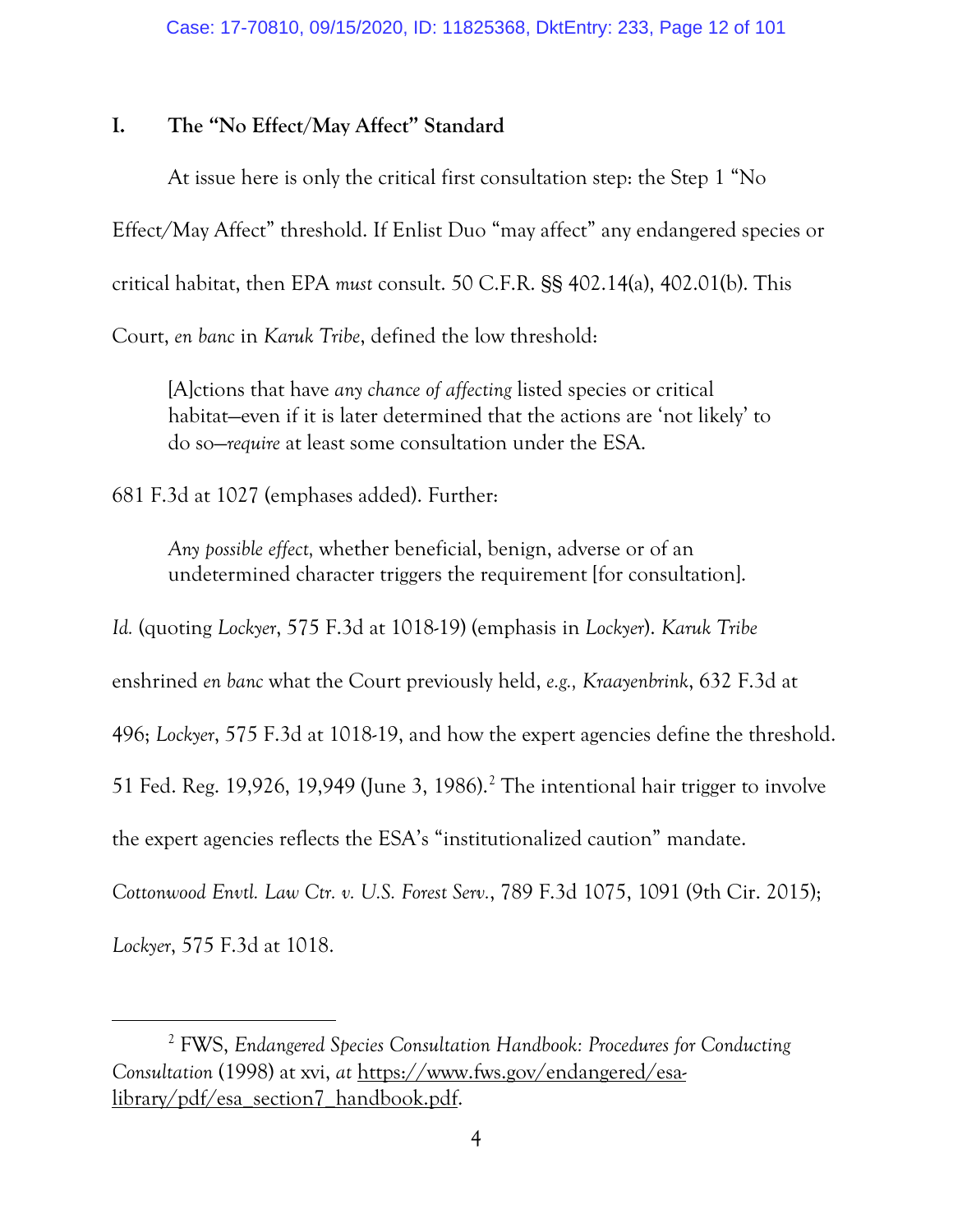<span id="page-12-1"></span>Consultation takes two forms, formal (Step 3) and informal (Step 2). In formal consultation, FWS issues a Biological Opinion analyzing if the action is likely to jeopardize the existence of species or adversely modify critical habitat. 50 C.F.R. § 402.14(h). FWS provides "reasonable and prudent alternatives" to avoid jeopardy, or "reasonable and prudent measures" to minimize the impact of incidental take (no jeopardy). *Id.* § 402.14(g)-(h).

Formal consultation is not required if, during informal consultation (Step 2), FWS concurs in writing that, while the agency action "may affect" a species or habitat, the action is "not likely to adversely affect" it. *Id.* § 402.13. "The burden imposed by the consultation requirement need not be great." *Karuk Tribe*, 681 F.3d at 1029 (explaining "informal consultation need be nothing more than discussions and correspondence with the appropriate wildlife agency").

## <span id="page-12-0"></span>**II. FIFRA and EPA's "Risk Quotient" and "Levels of Concern" Modeling**

Here, EPA used a Federal Insecticide Fungicide and Rodenticide Act (FIFRA) risk interpretation tool, its "Levels of Concern" (LOC), imported into the ESA context. ER18-19; ER2529. By its own terms, the LOC "interpretative policy" does not look for "no effect." Rather, it is used to "indicate whether a pesticide, when used as directed, has the potential to cause *adverse effects* to non-target organisms." ER18 (emphasis added), ER2529. EPA concluded "No Effect" whenever its Risk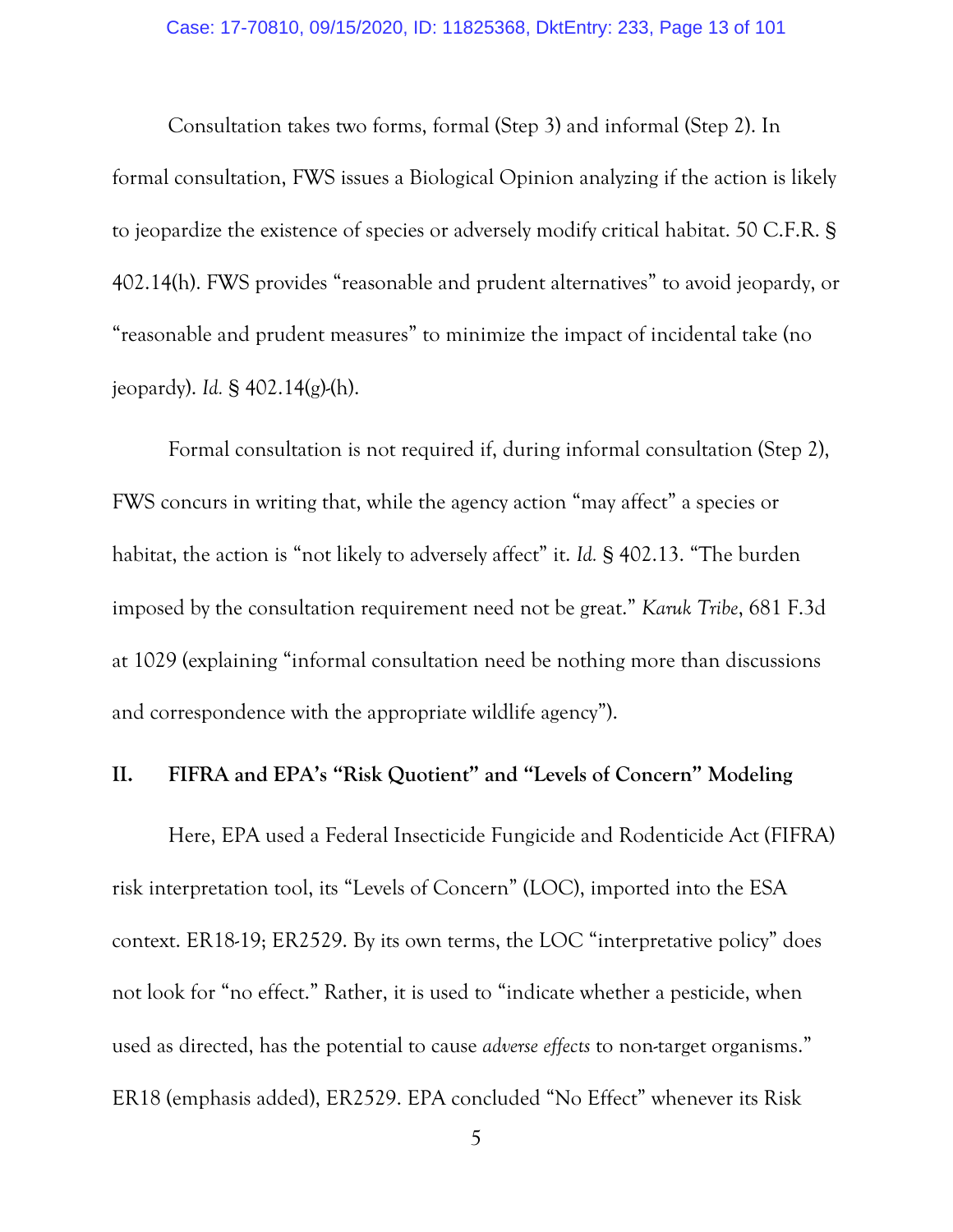Quotient (RQ), which is the measure of harm or mortality when a species is exposed to a certain pesticide amount, did not exceed its own LOC, which represents a level of adverse effect or mortality acceptable to EPA. ER18, ER2529; *NFFC*, 966 F.3d at 923.

<span id="page-13-2"></span>EPA's model makes sense only under FIFRA's cost-benefit standard, where EPA need determine only if adverse effects are "unreasonable." 7 U.S.C. § 136(bb). The ESA, designed to insure agencies do not push imperiled species to extinction, emphatically prohibits such cost-benefit balancing. *Nat'l Wildlife Fed'n v. Nat'l Marine Fisheries Serv.*, 524 F.3d 917, 929 (9th Cir. 2008).

#### <span id="page-13-1"></span><span id="page-13-0"></span>**III. The 2013 National Academy of Sciences Report**

<span id="page-13-3"></span> $\overline{a}$ 

To address continuing disagreements, EPA and the expert agencies requested the National Academy of Sciences (Academy) evaluate the best scientific data for assessing pesticides' effects on endangered species. The 2013 Academy report has two relevant core conclusions. SBER001-195.<sup>[3](#page-13-4)</sup>

First, in reviewing EPA's approach, the Academy resoundingly rejected the "Level of Concern/Risk Quotient" (LOC/RQ) process EPA applied here, concluding that it is "*not scientifically defensible* for assessing the risks to listed species

<span id="page-13-4"></span><sup>3</sup> *Also available at* [https://www.nap.edu/catalog/18344/assessing-risks-to](https://www.nap.edu/catalog/18344/assessing-risks-to-endangered-and-threatened-species-from-pesticides)[endangered-and-threatened-species-from-pesticides.](https://www.nap.edu/catalog/18344/assessing-risks-to-endangered-and-threatened-species-from-pesticides)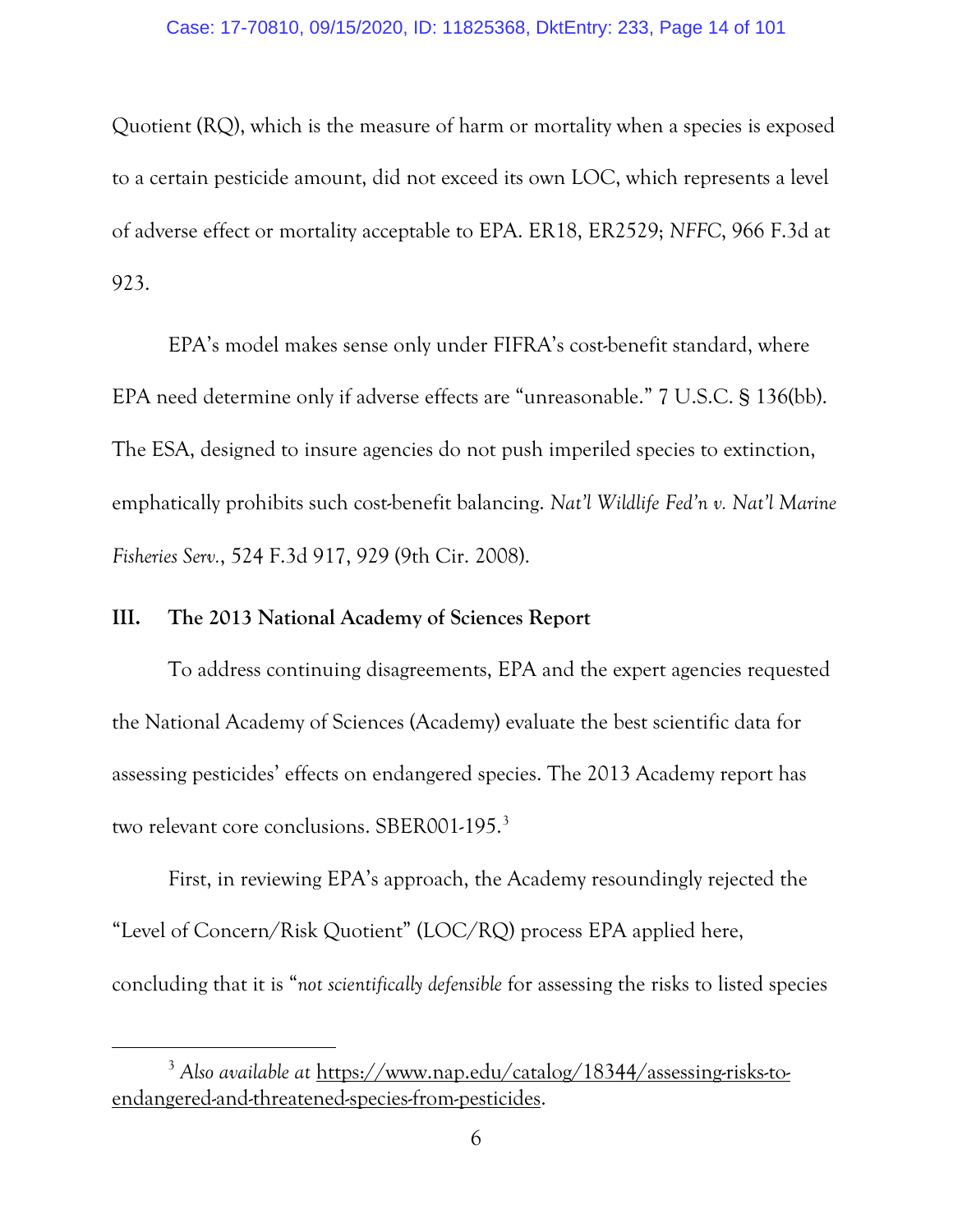posed by pesticides . . . ." SBER034 (emphasis added); SBER168-69 (criticizing EPA's approach as making assumptions that are "not reliable;" with "unpredictable performance outcomes;" and as "not appropriate for assessments for listed species"). Instead, at Steps 2/3 of consultation, the Academy recommended EPA apply a "probabilistic approach that requires integration of the uncertainties." SBER034.

Second, regarding Step 1, the Academy concluded that *any potential exposure* triggers "May Affect." Because of pesticides' inherent toxicity and the species expertise required for broad and unique ESA analyses, EPA should proceed to Step 2 and at least informally consult if there is geographic overlap between the pesticide's potential use and species' habitats. SBER028 ("If area overlaps are identified in Step 1, EPA would confer with the Services"); SBER072 (same); SBER048 (consequently some consultation "almost always" triggered for outdoor pesticides).[4](#page-14-1)

<span id="page-14-1"></span><span id="page-14-0"></span> <sup>4</sup> EPA subsequently agreed to overlap as the "May Affect" trigger. EPA, *Interim Approaches for National-Level Pesticide Endangered Species Act Assessments Based on the Recommendations of the National Academy of Sciences*, at 2 (Figure 1), 4 at [https://www.epa.gov/sites/production/files/2015-07/documents/interagency.pdf.](https://www.epa.gov/sites/production/files/2015-07/documents/interagency.pdf)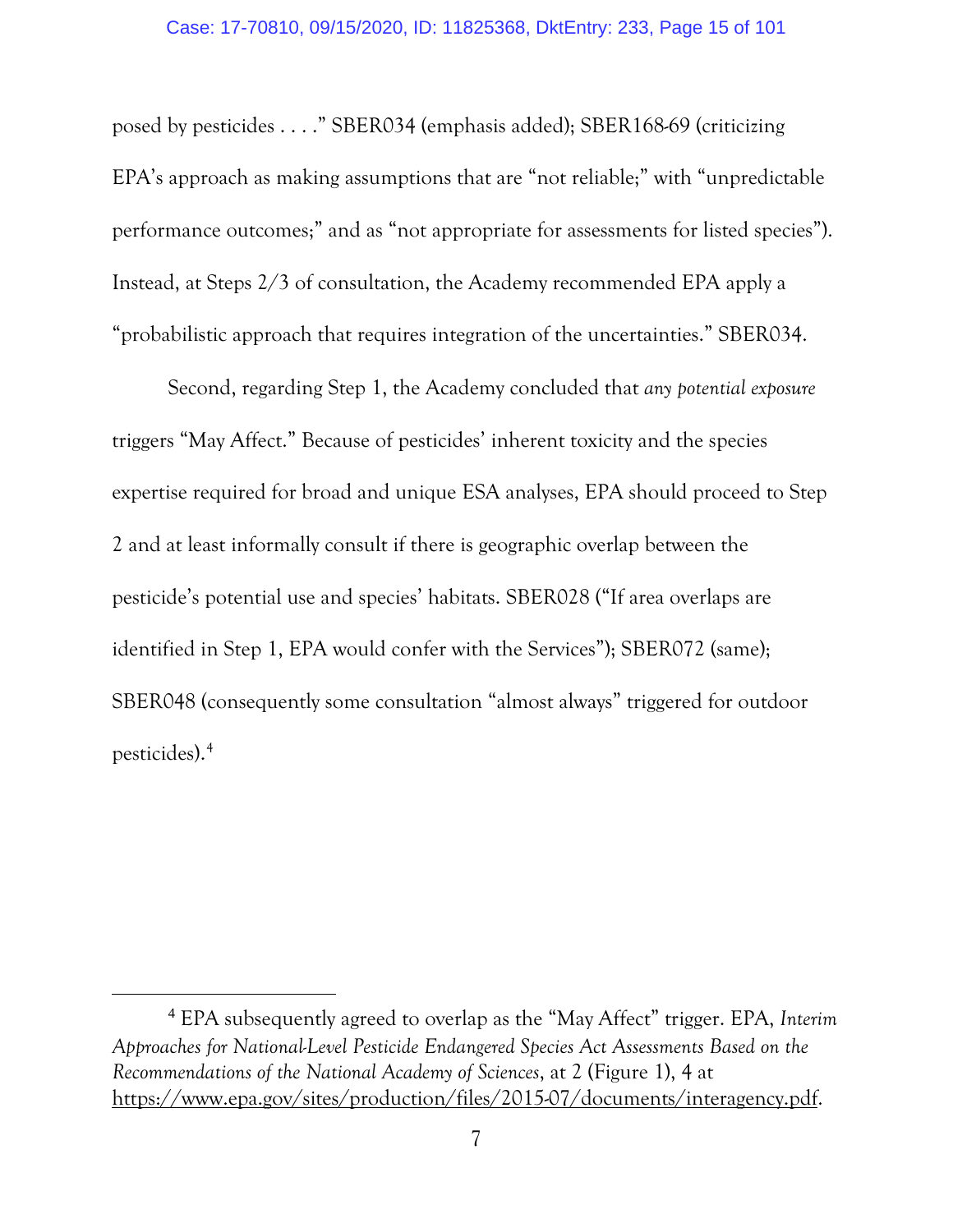#### <span id="page-15-0"></span>**REASONS FOR GRANTING REHEARING EN BANC**

EPA violated the ESA in two core, interrelated ways. EPA vitiated the ESA's best science mandate and made arbitrary and capricious "No Effect" findings, because its model and resulting data were not reliable, appropriate, or even defensible for ESA assessments. That approach also meant EPA substituted an unlawful legal standard for the ESA's very low "May Affect" Step 1 consultation threshold. These errors allowed EPA to make its unprecedented "No Effect" conclusion and warrant rehearing.

#### <span id="page-15-1"></span>**I. EPA's Approach Violated the ESA.**

<span id="page-15-3"></span> $\overline{a}$ 

<span id="page-15-2"></span>EPA's LOC/RQ model is geared for "adverse effects," not no effects; that is the wrong Step 1 threshold. ER18; ER2529; *Karuk Tribe*, 681 F.3d at 1027. "Not Likely to Adversely Affect" is *Step 2* of the process, requiring informal consultation and FWS concurrence. *Pac. Rivers Council v. Thomas*, 30 F.3d 1050, 1054 n.8 (9th Cir. 1994).<sup>[5](#page-15-4)</sup> The majority erred in letting EPA substitute FIFRA's less protective standards for the ESA's. *Washington Toxics Coal. v. U.S. Dep't of Interior*, 457 F. Supp. 2d 1158, 1179-80, 1184 (W.D. Wash. 2006) (rejecting earlier rulemaking effort to

<span id="page-15-4"></span><sup>5</sup> Of 531 species, EPA informally consulted on one (eskimo curlew). FWS concurred because the bird is presumed already extinct, not because Enlist Duo exposures would be innocuous. SER432-434. For 3 geographically limited species, EPA prohibited use in their counties to avoid effects. ER544-45.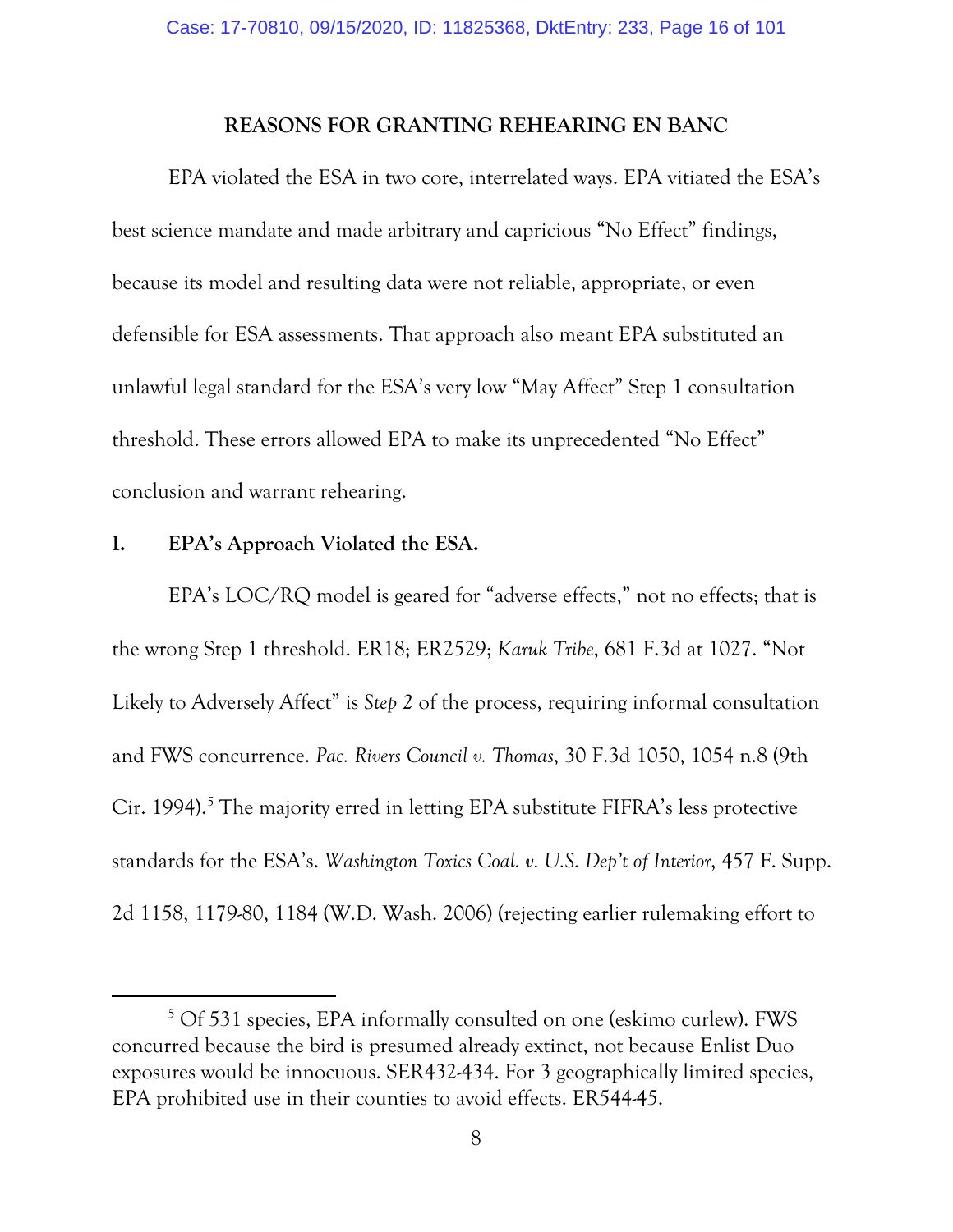#### Case: 17-70810, 09/15/2020, ID: 11825368, DktEntry: 233, Page 17 of 101

circumvent consultation similarly, explaining "[t]he risk framework of FIFRA (no unreasonable adverse effects) does not equate to the survival and recovery framework of the ESA").

The majority acknowledged EPA applied FIFRA's "unreasonable adverse effects" LOC/RQ model, but claimed EPA used "much more conservative assumptions" for ESA species. *NFFC*, 966 F.3d at 923. This is inaccurate.

First and fundamentally, EPA's assumptions cannot be deemed "conservative" because, as the Academy explained, they are fundamentally flawed, "not [even] scientifically defensible." SBER034. The EPA model is not properly probabilistic, does not account for the full range of pesticide harms, and does not incorporate uncertainties, rendering it "not appropriate" and "not reliable." SBER168-69; *NFFC*, 966 F.3d at 933 ("No matter how conservative its thresholds, EPA will be interpreting an unreliable metric of risk.") (Watford, J., dissenting). Furthermore, the levels (LOCs) set to trigger consultation are not calculated scientific measurements; they are EPA's self-described "interpretative policy" for determining whether certain adverse effects are unreasonable ("of concern") or not. ER2529; *NFFC*, 966 F.3d at 934 (LOC/RQ "does not qualify as 'scientific data' in the first place") (Watford, J., dissenting).

9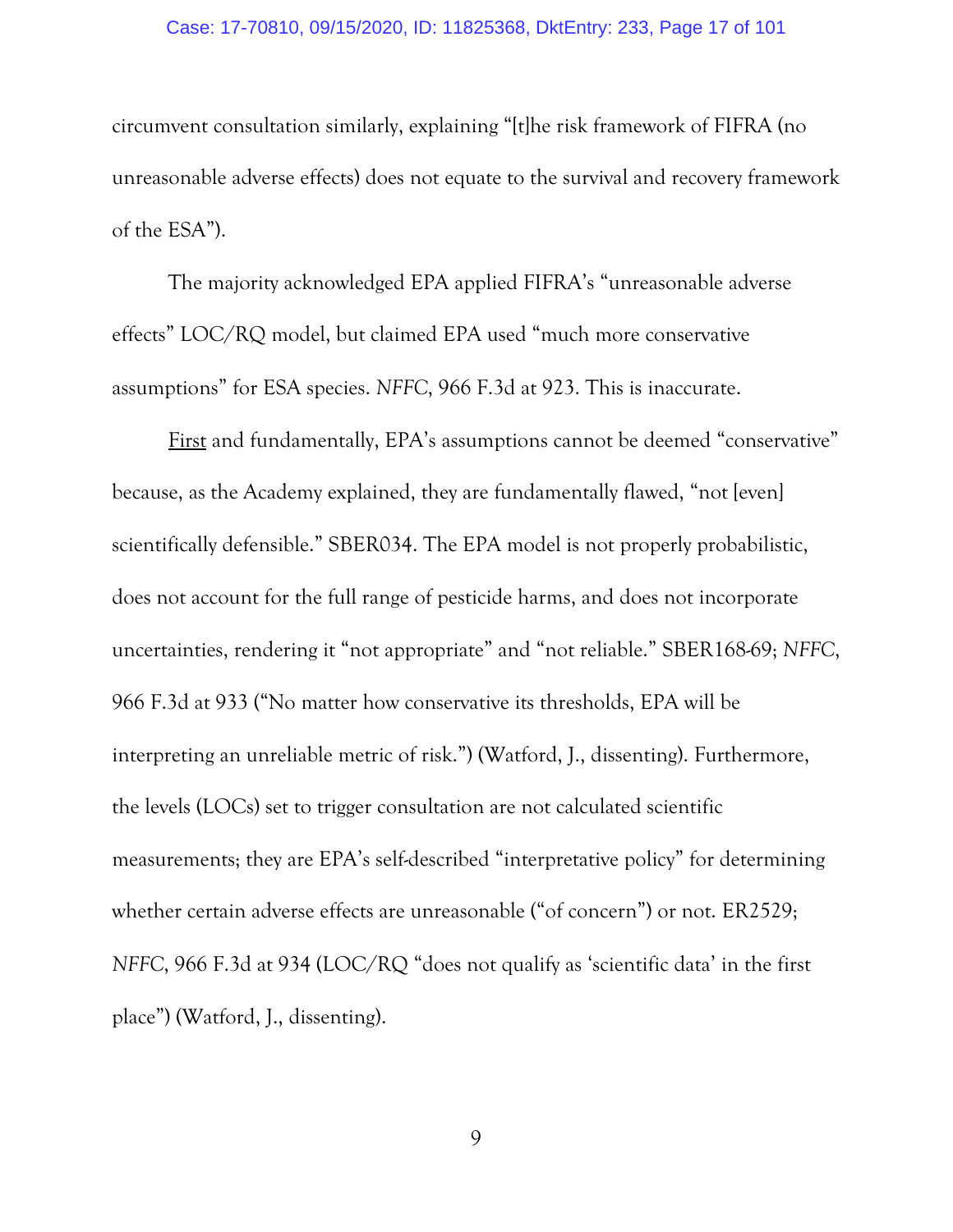EPA's approach is also too narrow because RQs hinge on acute and chronic harm levels; they do not account for some sub-lethal pesticidal harms, like behavioral effects. SBER111-12 ("Pesticides can have sub-lethal effects at multiple levels"); SBER113 & 116 (examples, *e.g.*, a bird's ability to attract a mate, or a fish's ability to escape predators). "By relying on a scientifically indefensible method that generated speculative and unreliable estimates, EPA failed to meet its burden." *NFFC*, 966 F.3d at 934 (Watford, J., dissenting).

Second, even applying EPA's flawed and improperly cabined rubric, what EPA did still was not "conservative." *NFFC*, 966 F.3d at 923. While EPA used a lower *acute* toxicity LOC for listed animals, it applied the *same* LOC of 1 for *chronic* effects to all ESA-listed and non-listed animals, and for all listed *and* non-listed plants. ER2529-30, ER2105-06. That means, for example, EPA used the *same threshold* of chronic harm for the ubiquitous pigeon and the whooping crane, among the world's most endangered animals.<sup>[6](#page-17-0)</sup>

Overall, the EPA system was so flawed that what it delivered was not actually a meaningful "risk estimate" even for "adverse effects," SBER168, SBER033, let alone a conservative one looking for "any chance" of "any possible effect." *Karuk Tribe*, 681

<span id="page-17-0"></span> <sup>6</sup> Even for acute animal harm, a *lowered* harm and mortality threshold is still not a legitimate "No Effect" finding. *Karuk Tribe*, 681 F.3d at 1027.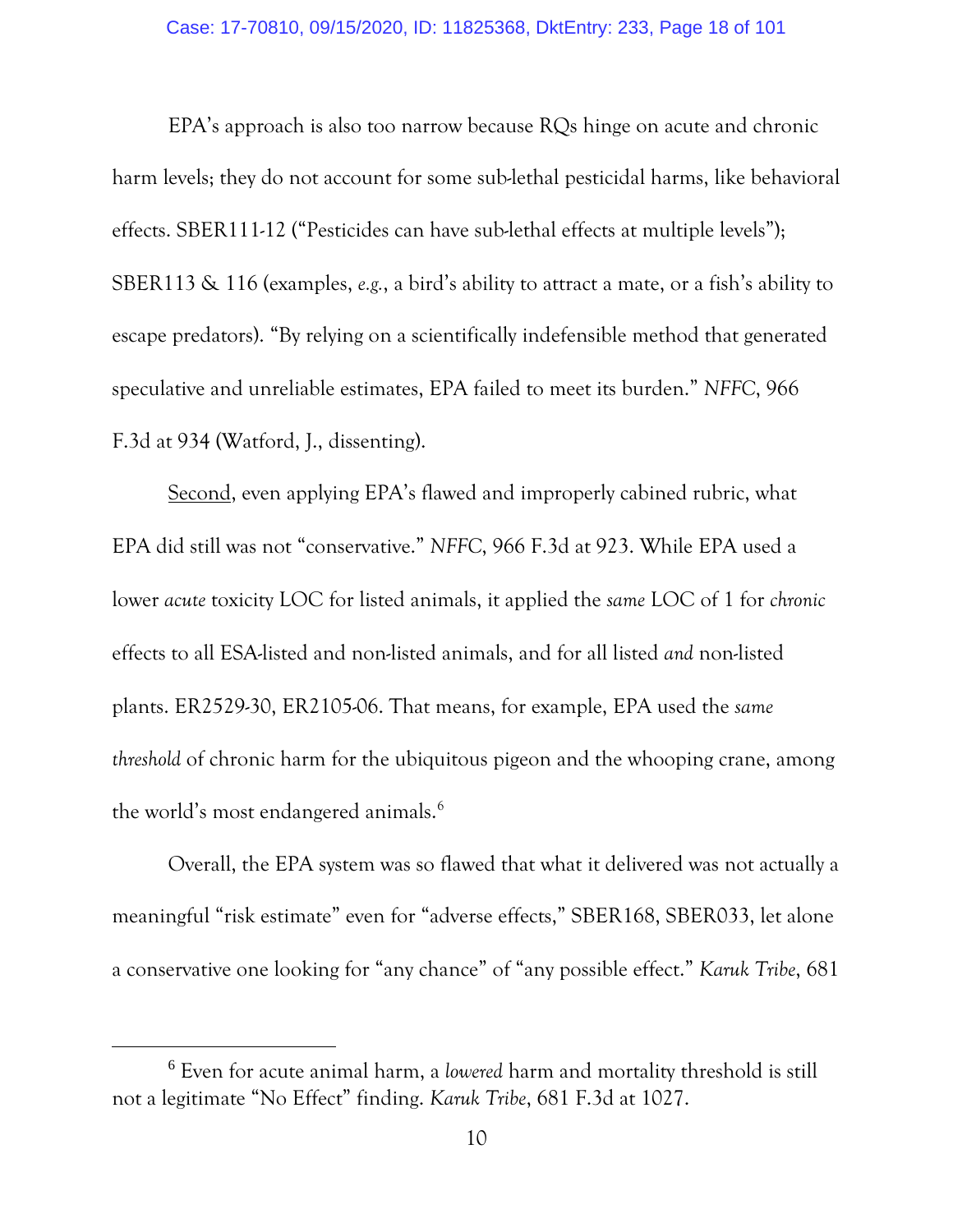<span id="page-18-3"></span><span id="page-18-1"></span>F.3d at 1027. EPA relied on a scientifically *indefensible* model to avoid any expert consultation, SBER034, the antithesis of the best science, 16 U.S.C. § 1536(a)(2), and giving endangered species the benefit of the doubt, *Conner*, 848 F.2d at 1454 & n.31. These errors rendered its "No Effect" conclusions arbitrary and capricious, and violated both the ESA's "May Affect" standard, *Karuk Tribe*, 681 F.3d at 1027, and its Best Science mandate, *League of Wilderness Defs. v. Connaughton*, 752 F.3d 755, 763-64 (9th Cir. 2014) (to pass muster under ESA's "best science" mandate, agencies "must support their conclusions with accurate and reliable data" and "consider[] all relevant data").

#### <span id="page-18-2"></span><span id="page-18-0"></span>**II. EPA's "May Affect" Admissions Triggered Consultation.**

The majority admitted that EPA concluded endangered species would be "exposed to potentially harmful chemicals," but said "exposure is not a recognition" of "may affect." *NFFC*, 966 F.3d at 924. Maybe elsewhere, but that makes no sense here: Enlist Duo is a substance intended to kill, sprayed over millions of acres, known to be toxic to plants, mammals, and birds. That is precisely why the Academy (and EPA elsewhere) explained that pesticide/habitat overlaps *do* trigger consultation. *See supra* p.7-8 & n.4.

Moreover, contrary to the majority's framing, EPA was *not* just measuring and acknowledging "exposure." EPA inexpertly guessed what happens when there is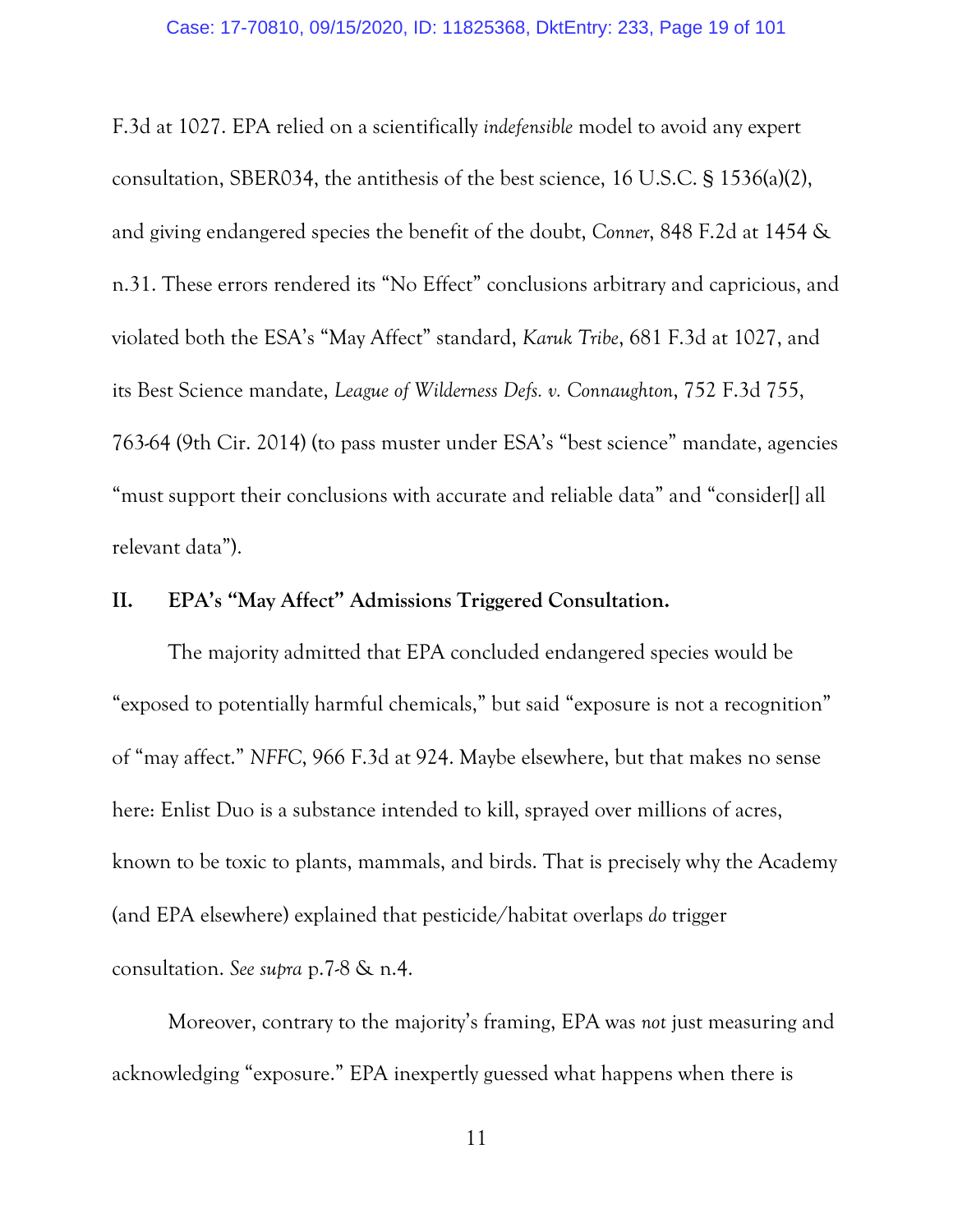exposure to a certain amount. ER18 ("[RQs] are calculated by dividing exposure estimates by ecotoxicity values, both acute and chronic (RQ=Exposure/Toxicity)." EPA's calculation does not measure for *no* toxic effect, just one that does not rise to EPA's self-determined, overly narrow, and policy-based *level* of concern. That is not EPA's decision to make unilaterally under the ESA.

For example, the chronic effect RQ's for ESA-protected mammals were based on a toxicity threshold (the No Observed *Adverse* Effect Level, NOAEL) of 55 mg/kg/day from a rat reproduction study. ER626. The NOAEL use again proves that EPA's entire approach was improperly tied to *adverse* effects. Moreover, the rats were *affected* (decreased body weight) at a far lower dose, under EPA's more stringent No Observed Effect Level (NOEL) of just *5* mg/kg/day. ER625. Had EPA correctly used the NOEL instead of the NOAEL, it would have found risks even above its own "Level of Concern" for a host of ESA-protected mammals. ER657-664 (using NOAEL in "No Effect" determinations for endangered species in cropfields). "Any effect" requires consultation, not just those EPA deems toxic enough. *Karuk Tribe*, 681 F.3d at 1027.

Elsewhere, the majority acknowledged EPA's admissions were not just of "exposure," but that "Enlist Duo may affect hundreds of protected species." *NFFC*, 966 F.3d at 924. *See* ECF 64-1 at 31-32 (listing record admissions). No matter how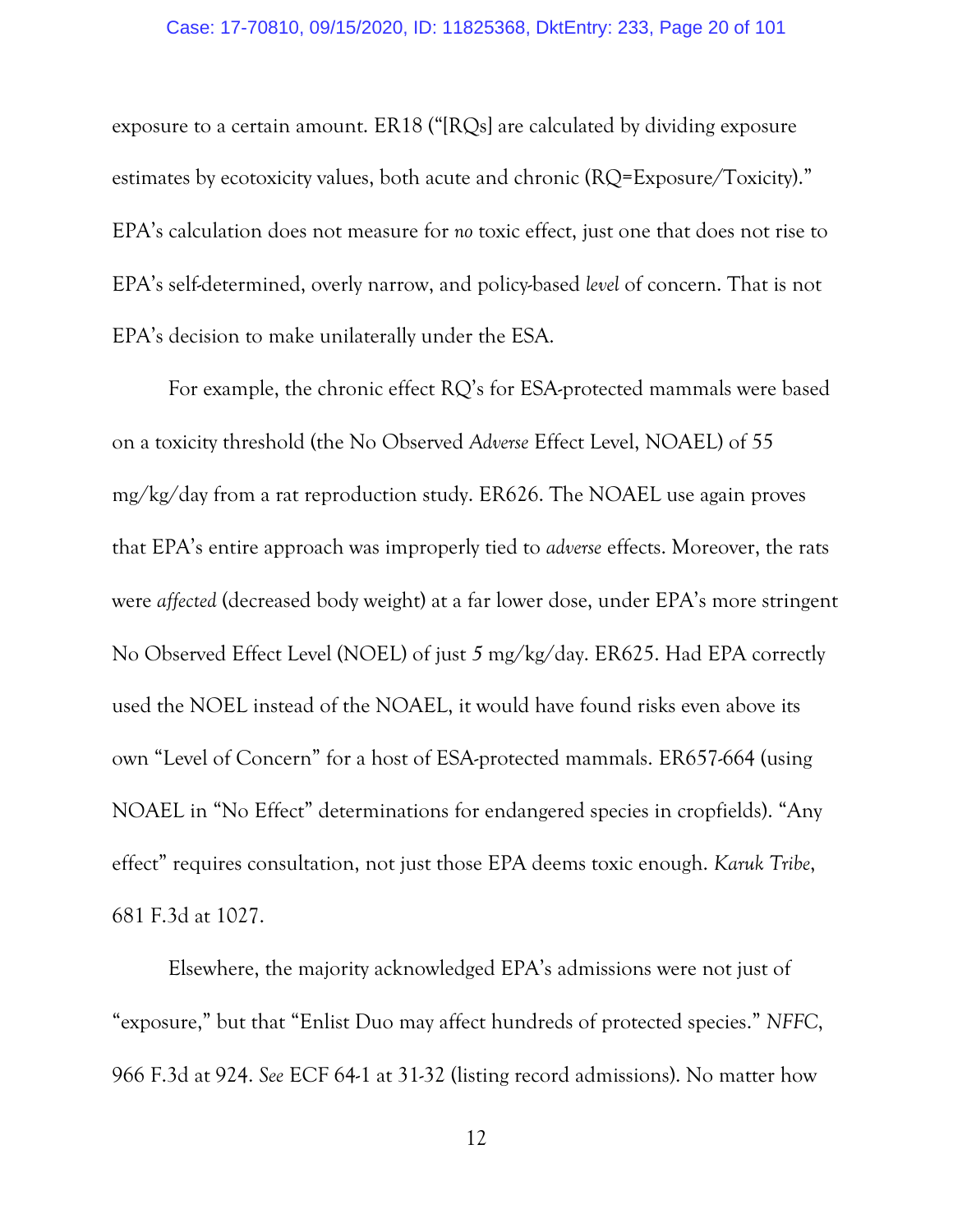EPA couched these admissions, just as in *Karuk Tribe*, given their "ordinary meaning" they should have triggered consultation "as a textual matter." 681 F.3d at 1027 (mining that "might cause disturbance of surface resources" crossed the "May Affect" threshold).

#### <span id="page-20-0"></span>**III. EPA's "No Effect" Determinations Were Arbitrary and Capricious.**

Even just using EPA's flawed approach, EPA *still* did not actually find "No Effect," contrary to the majority's statement. *NFFC*, 966 F.3d at 924. Rather in *every*  one of the mere 23 species-specific assessments,<sup>[7](#page-20-1)</sup> EPA actually found a measurable risk of harm from acute and/or chronic toxicity. *See* ER654-78; *e.g.,* ER657 (Indiana Bat: "chronic RQ of 0.31 does not exceed the chronic LOC of 1.0 for listed species"); ER668 (Attwater's prairie-chicken: "acute RQ of 0.09 does not exceed the acute LOC of 0.1").

An acute RQ of 0.09 means EPA estimated endangered prairie-chickens could be exposed to 9% of the 2,4-D dose that would kill 50% of the exposed animals (LD50). ER2509 (defining Lethal Dose (LD) 50). A chronic RQ of 0.31 means that

<span id="page-20-1"></span> <sup>7</sup> For *over 500 endangered species* near sprayed cropfields, EPA categorically made "No Effect" findings with *no* individual species-specific assessments, despite those species initially being "within the action area." ER649; ER543; ER25. *NFFC*, 966 F.3d at 924. Instead, EPA shrank the action area to just the sprayed fields, because it concluded the pesticide use instructions would reduce—but not eliminate—off-field drift and runoff. *See infra* pp.15-16.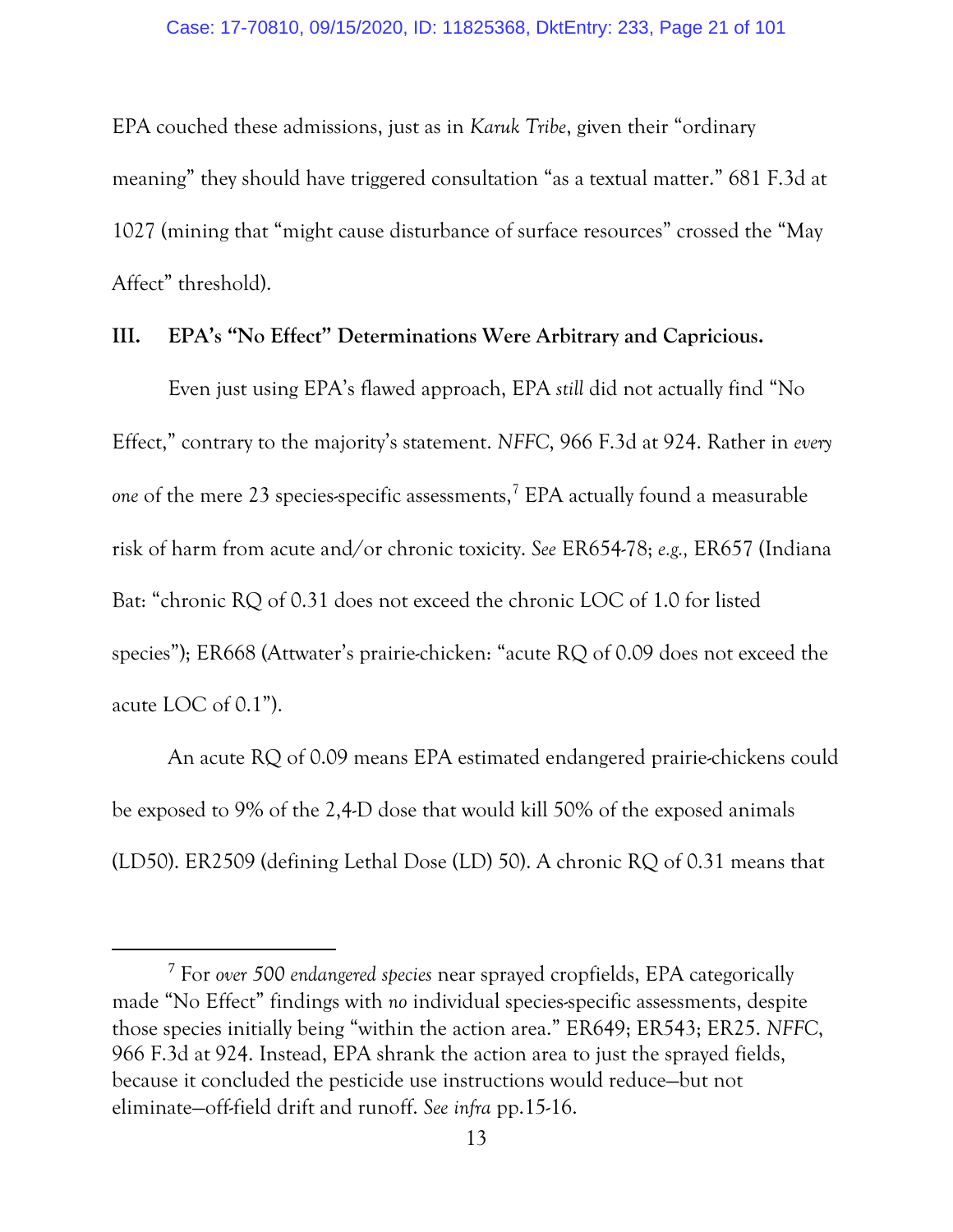endangered bats could be exposed to 31% of the highest exposure level found to not cause *adverse* effects (the NOAEL) on reproduction and growth. ER2045, ER657. The majority did not grapple with any of this evidence.

While the "reasonableness" of these toxic effects might be debatable, it is undebatable that they *are* cognizable effects. *Karuk Tribe*, 681 F.3d at 1027 ("any chance" of "any possible effect"). EPA may believe they are insignificant or discountable, but as a matter of law such effects are the definition of "*Not Likely To Adversely Affect*,["8](#page-21-2) which requires informal consultation and concurrence. 50 C.F.R. §§ 402.13(a), 402.14(b)(1). By redefining possible effects below its own "Level of Concern" to "No Effect" EPA unlawfully cut FWS out of the process.

## <span id="page-21-1"></span><span id="page-21-0"></span>**IV. The Decision is Contrary to** Karuk Tribe**.**

The majority quoted *Karuk Tribe*'s "No Effect/May Affect" definition, but as shown above it simply defied that which should have bound it. 681 F.3d at 1027. The majority's own language reveals it sanctioned an improper standard. *NFFC*, 966 F.3d at 905 (claiming EPA properly found "no risk of *harm*," not no effect); *id.* at 924 (EPA made "No Effect" findings for species that were not "at *risk*").

<span id="page-21-2"></span> <sup>8</sup> FWS, *supra* n.2, at xv-xvi (defining "not likely to adversely affect" as "discountable, insignificant, or completely beneficial" effects).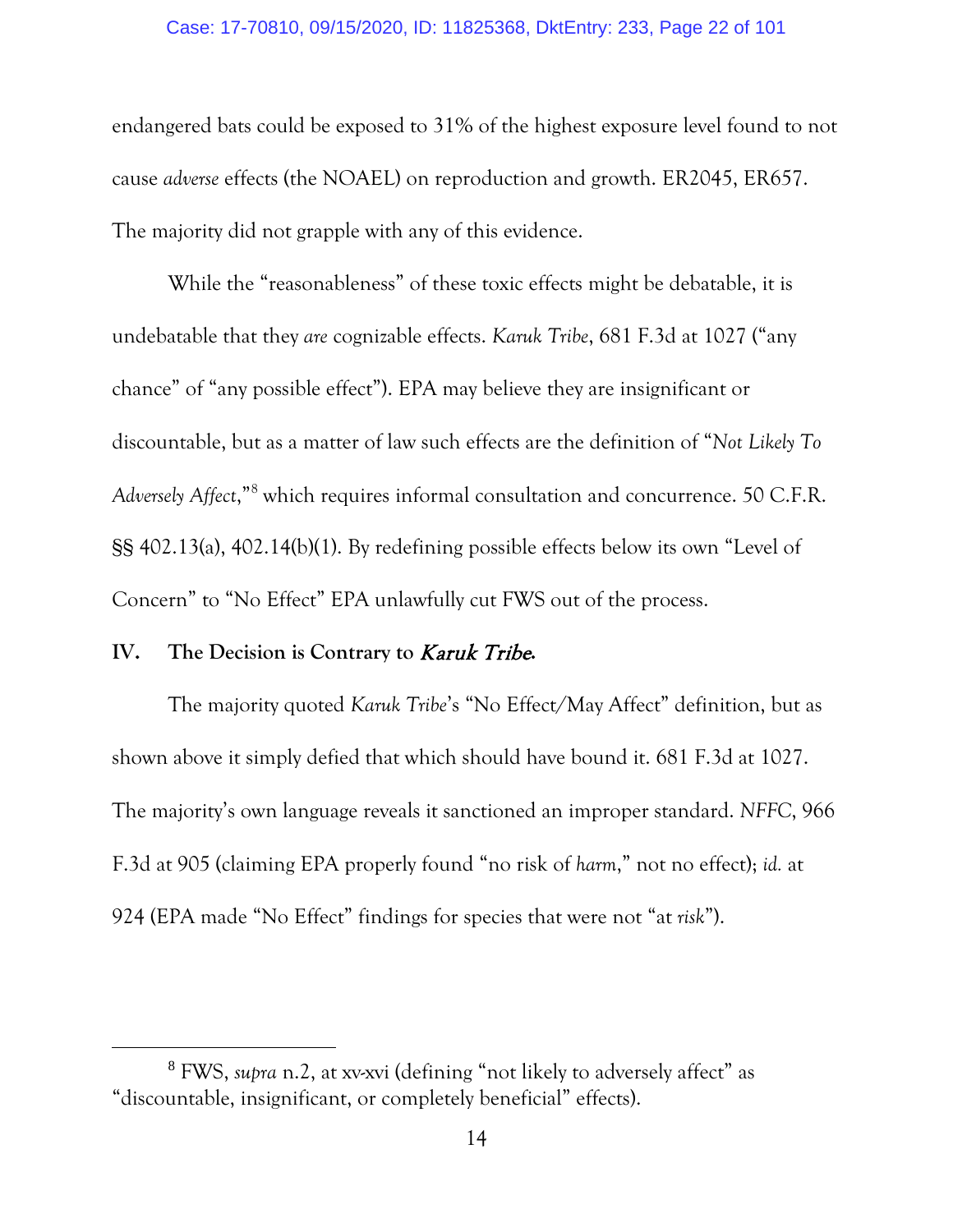It also created illusory distinctions. *NFFC*, 966 F.3d at 924-25. For example, the majority noted that *Karuk Tribe* held "mitigation measures that merely 'reduce' but cannot scientifically 'eliminate' an 'effect' probably compel a 'may affect' finding." *Id.* at 924-25; *Karuk Tribe*, 681 F.3d at 1028. Yet that is *precisely* what EPA admitted, for 500+ endangered species: the pesticide *will* leave the fields via drift and runoff and affect species, just not in amounts EPA believed—using its scientifically indefensible model—were "of concern." ER1043 (For ESA-listed species off-field, EPA "makes no claim that drift and runoff do not occur" but found only that, with mitigation, "exposures high enough to cause acute or chronic effects are not reasonably expected to occur"); *supra* n.7*;* ECF 64-1 at 34-35 (more record citations).

Thus, EPA did not "rule out," *NFFC*, 966 F.3d at 925, any possible effects. ER19, ER20 ("reduce exposures off-site" thereby "limiting any potential risk *of concern* to the treatment site") (emphasis added); ECF 170 at 16-17 (citations therein). Hundreds of nearby endangered birds, plants, and mammals will be exposed and may be affected. The majority let EPA use an unlawful (and fundamentally flawed) lens: the standard is not just what EPA inexpertly thinks is "adverse" but "any possible effect" on or off the fields. *Karuk Tribe*, 681 F.3d at 1027.

15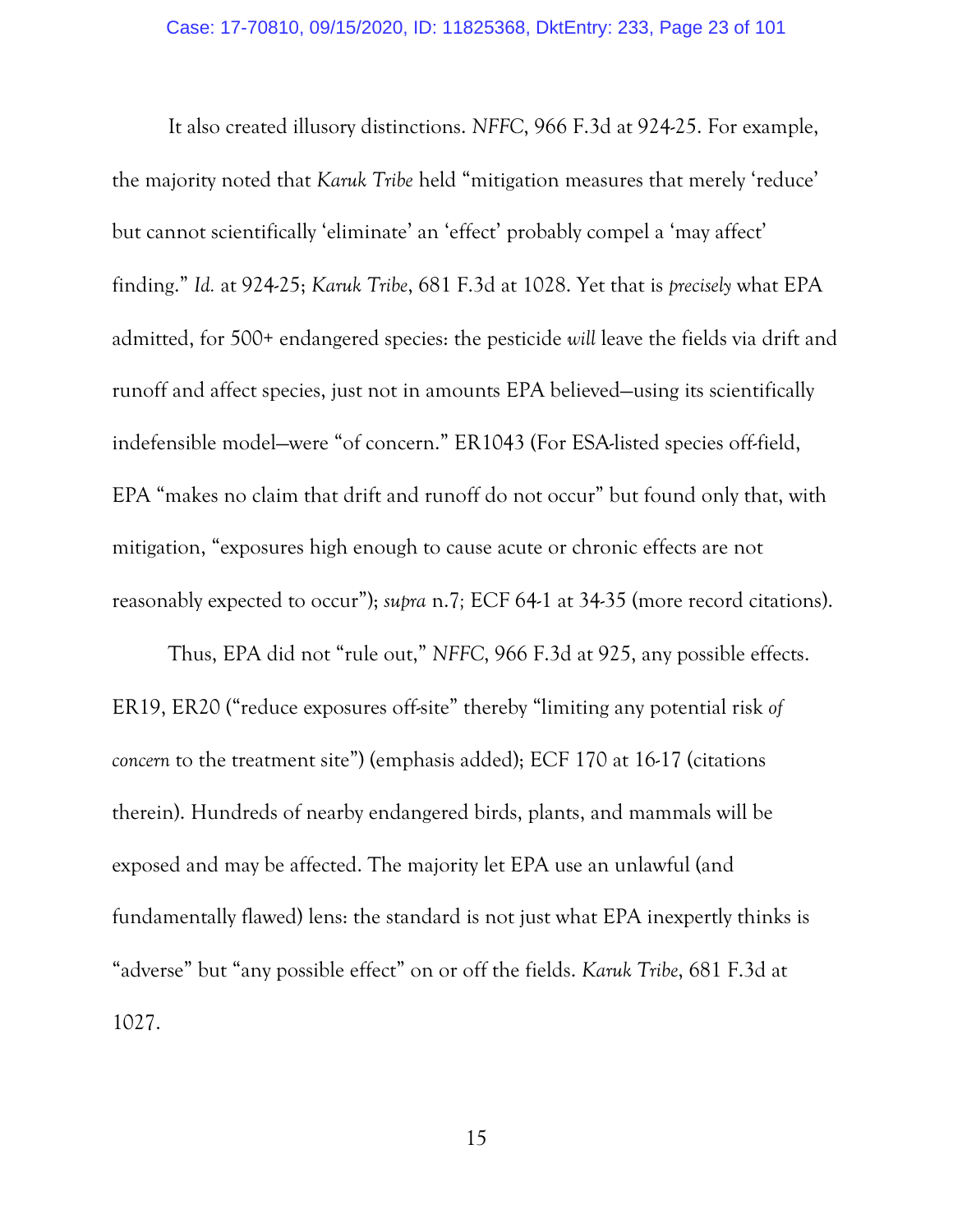<span id="page-23-2"></span><span id="page-23-1"></span>The majority instead cited *Friends of Santa Clara River v. Army Corps of Engineers*, 887 F.3d 906 (9th Cir. 2018), which had a "no effect" determination where a project discharged dissolved copper into a river; however it was undisputed the discharged copper was *well-below* background levels already in the river and would not increase fish exposure. *Id.* at 923-24; *Ctr. for Biological Diversity v. Army Corps of Eng'rs*, 2015 WL 12659937, at \*14-16 (C.D. Cal. 2015) (explaining discharges actually *lower* risk by diluting copper concentration). Enlist Duo will massively *increase* 2,4-D use up to 600 percent. ER353. Nor does *Santa Clara* authorize an agency to find "no effect" using thresholds designed to measure adverse effects. This case is much more like *Kraayenbrink*, where the "sheer number of acres affected" by an agency decision—there, 160 million, here 185 million—can "alone suggest" and "handily meet" the consultation trigger. 632 F.3d at 496.

#### <span id="page-23-3"></span><span id="page-23-0"></span>**V. The Majority Created a Dangerous New Loophole.**

The majority "ground" its best science holding on its conclusion that enforcing the ESA's mandate required new data, and it applies only when that data is already "readily available." *NFFC*, 966 F.3d at 926. As Judge Watford explained, the majority created a "new rule with serious implications." *Id.* at 933.

<u>First</u>, EPA erred in using a model and resulting data that the Academy declared "not scientifically defensible" for endangered species' risk assessment, for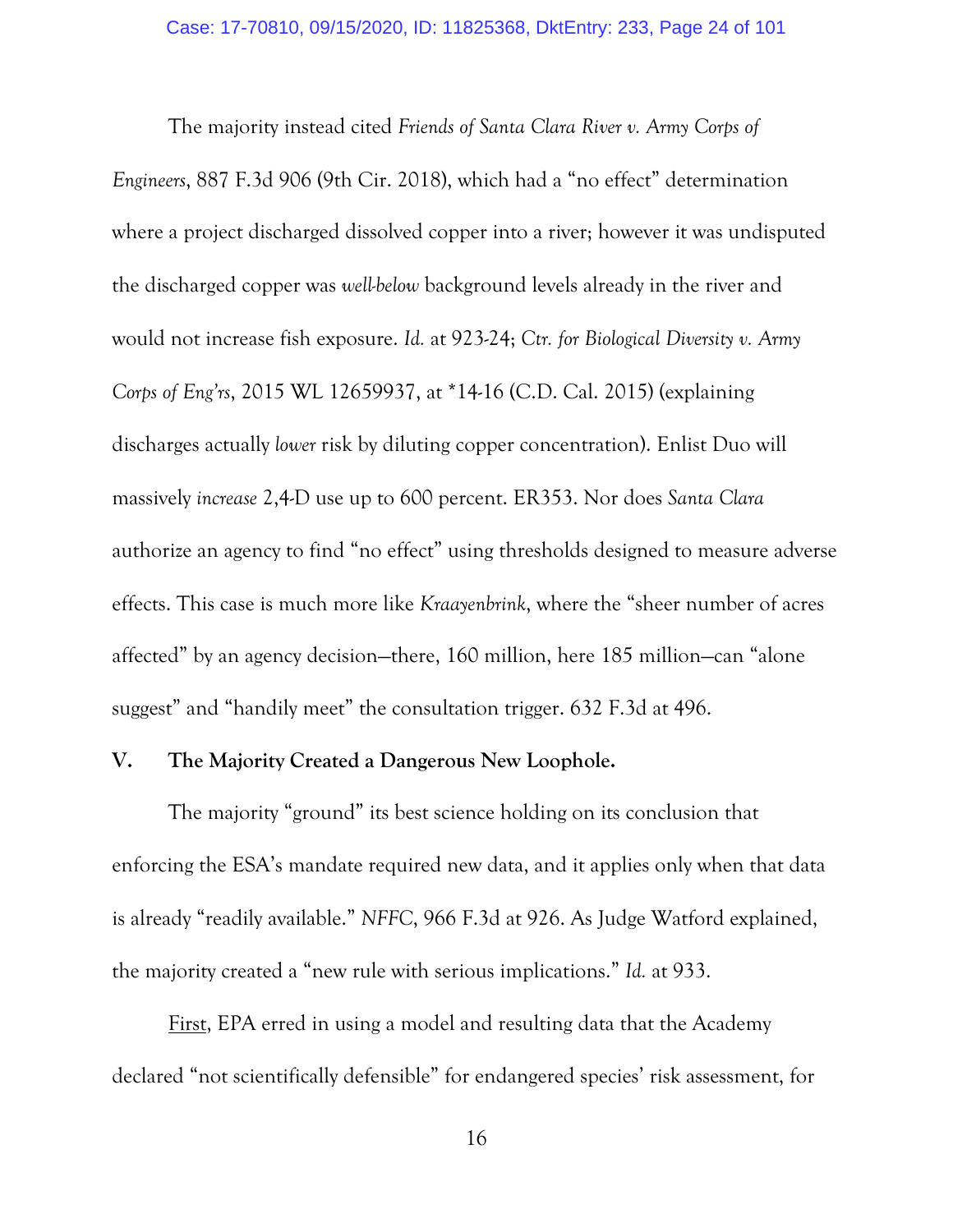<span id="page-24-0"></span>multiple reasons. *See supra* p.7, 9-10*;* SBER034. That inappropriate reliance caused EPA to violate the ESA's best science requirements and the APA's baseline requirement that agencies "examine the relevant data" and make a "rational connection between the facts found and the choice made." *Motor Vehicle Mfrs. Ass'n of U.S. v. State Farm Mut. Auto. Ins. Co.,* 463 U.S. 29, 43 (1983). The majority focused on why EPA allegedly could not be expected to do *better*, but failed to address the fundamental problems with what EPA *did*. *See supra* pp.7-10. ESA claims are reviewed under the APA's standard of review, *Karuk Tribe*, 681 F.3d at 1017, and EPA failed it.<sup>[9](#page-24-3)</sup>

Second, EPA did *not* need to create new data because the answer was "readily available:" EPA needed simply to apply its geographic use/species habitat overlap data. ER24, ER649. According to the Academy—and EPA elsewhere—overlap *by itself* warrants a "May Affect" finding, triggering consultation. *See supra* n.4 (EPA: "The 'No Effect/May Affect' determination (NAS' Step 1) will largely be based on the overlap … any species or critical habitat that overlaps with the action area will be

 $\overline{a}$ 

<span id="page-24-3"></span><span id="page-24-2"></span><span id="page-24-1"></span><sup>9</sup> The *data* EPA used was arbitrary and capricious, *see supra*, but more fundamentally, the model/data distinction the majority posits, *NFFC*, 966 F.3d at 926 n.12, is illusory. *Nw. Coal. for Alts. to Pesticides v. EPA*, 544 F.3d 1043, 1050 (9th Cir. 2008) (reliable data relies on the "reliability of its models"); *see also* 84 Fed. Reg. 44,976, 45,000 (2019) (models part of best available science).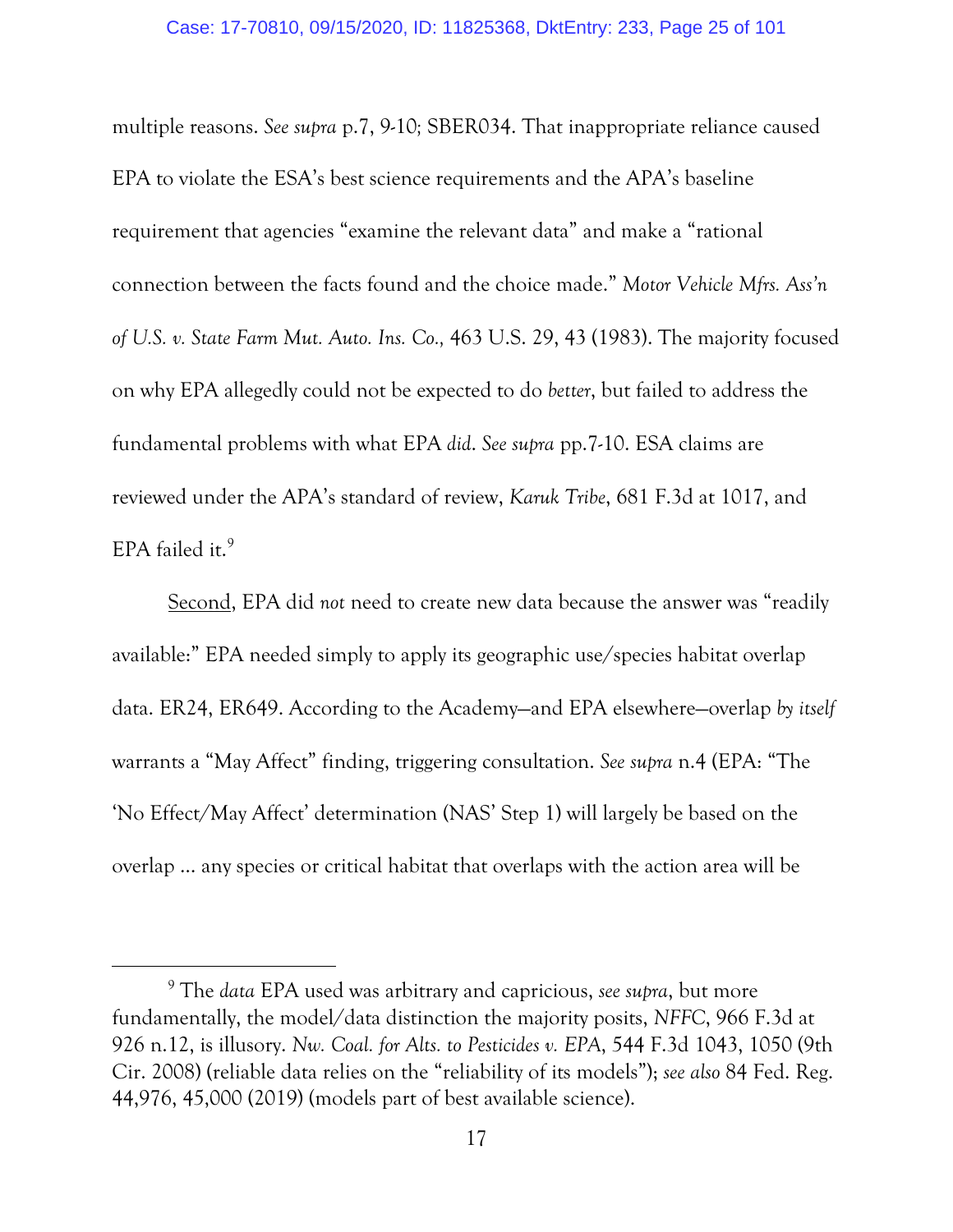considered a 'May Affect'"). In short, co-occurrence is the best science available in the pesticide context to determine what is at issue in this case, Step 1.

Even for Step 2/3, the agencies would not have to create something new to apply the Academy's probabilistic approach. SBER034 (Academy in 2013 pointing to then-existing "probabilistic methods that have already been successfully applied to pesticide risk assessments"); *see also* SBER56-57, SBER170. They simply had to compile existing information and consider it using the correct scientific and legal lens. *Conner*, 848 F.2d at 1454 (agency required to "develop projections of oil and gas activities which may indicate potential conflicts between development and [protected species]").

<span id="page-25-0"></span>Finally, the majority claimed EPA could not apply the Academy's approach immediately, but the actual timing shows EPA acted arbitrarily and capriciously. EPA registered Enlist Duo in 2014, but during litigation requested remand. *NFFC*, 966 F.3d at 906. When EPA re-registered Enlist Duo in 2017—now four years after the Academy's 2013 report—EPA *still* failed to apply it, despite having the perfect opportunity. EPA's continued use of an older, discredited scientific model was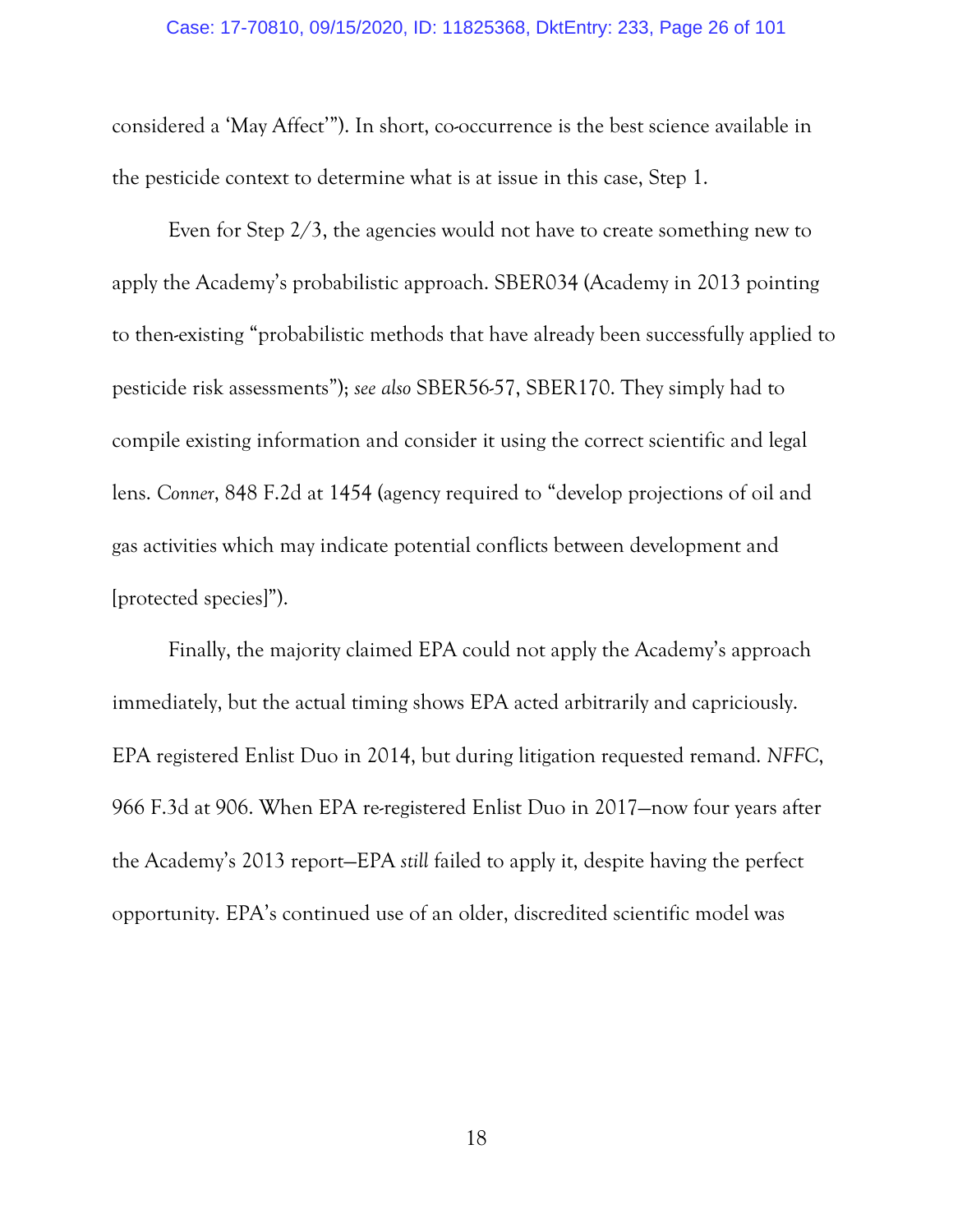<span id="page-26-0"></span>arbitrary and capricious. *Sierra Club v. EPA*, 671 F.3d 955, 966-68 (9th Cir. 2012) (EPA action arbitrary and capricious for not utilizing more recent model).[10](#page-26-5)

At the same time as the 2017 re-approval, EPA applied the Academy's model for other pesticides (chlorpyrifos, malathion, and diazinon), $11$  with dramatic differences for hundreds of species. For example, for chlorpyrifos on cotton, soybeans, and other crops, EPA made a "may affect" determination for 99% (1819 of 1835) and a "likely to adversely affect" determination for 97% (1778 of 1835) of listed species.<sup>[12](#page-26-7)</sup> For malathion, the call was "may affect" for 99% (1819 of 1835) and 97% "likely to adversely affect" (1778 of 1835).<sup>[13](#page-26-8)</sup>

<span id="page-26-5"></span><span id="page-26-4"></span><sup>10</sup> The majority erroneously claimed FWS agreed with EPA's approach, but the cited report says only that "*EPA intends*" to use its LOC/RQ approach to assess Enlist Duo, without mention of FWS. EPA *et al.*, *Interim Report to Congress*, 20, 22 (Nov. 2014), *at* [https://www.epa.gov/sites/production/files/2015-](https://www.epa.gov/sites/production/files/2015-07/documents/esareporttocongress.pdf) [07/documents/esareporttocongress.pdf.](https://www.epa.gov/sites/production/files/2015-07/documents/esareporttocongress.pdf) EPA is the action agency responsible for using the best available science and even if FWS *had* agreed, that could not "absolve" EPA of its ESA duties, as the majority admits. *NFFC*, 966 F.3d at 926.

<span id="page-26-6"></span><span id="page-26-2"></span><sup>11</sup> EPA, *EPA Releases Final Biological Evaluations of Three Chemicals' Impacts on Endangered Species* (Jan. 18, 2017), *at* [https://www.epa.gov/pesticides/epa-releases](https://www.epa.gov/pesticides/epa-releases-final-biological-evaluations-three-chemicals-impacts-endangered-species)[final-biological-evaluations-three-chemicals-impacts-endangered-species.](https://www.epa.gov/pesticides/epa-releases-final-biological-evaluations-three-chemicals-impacts-endangered-species)

<span id="page-26-7"></span><span id="page-26-1"></span><sup>12</sup> EPA, *Chlorpyrifos Executive Summary* i, iv (Tables 1 & 2), *at*  [https://www3.epa.gov/pesticides/nas/final/chlorpyrifos/executivesummary.docx.](https://www3.epa.gov/pesticides/nas/final/chlorpyrifos/executivesummary.docx)

<span id="page-26-8"></span><span id="page-26-3"></span><sup>13</sup> EPA, *Malathion Executive Summary* i, iv (Tables 1 & 2), *at*  [https://www3.epa.gov/pesticides/nas/final/malathion/executive-summary.docx.](https://www3.epa.gov/pesticides/nas/final/malathion/executive-summary.docx)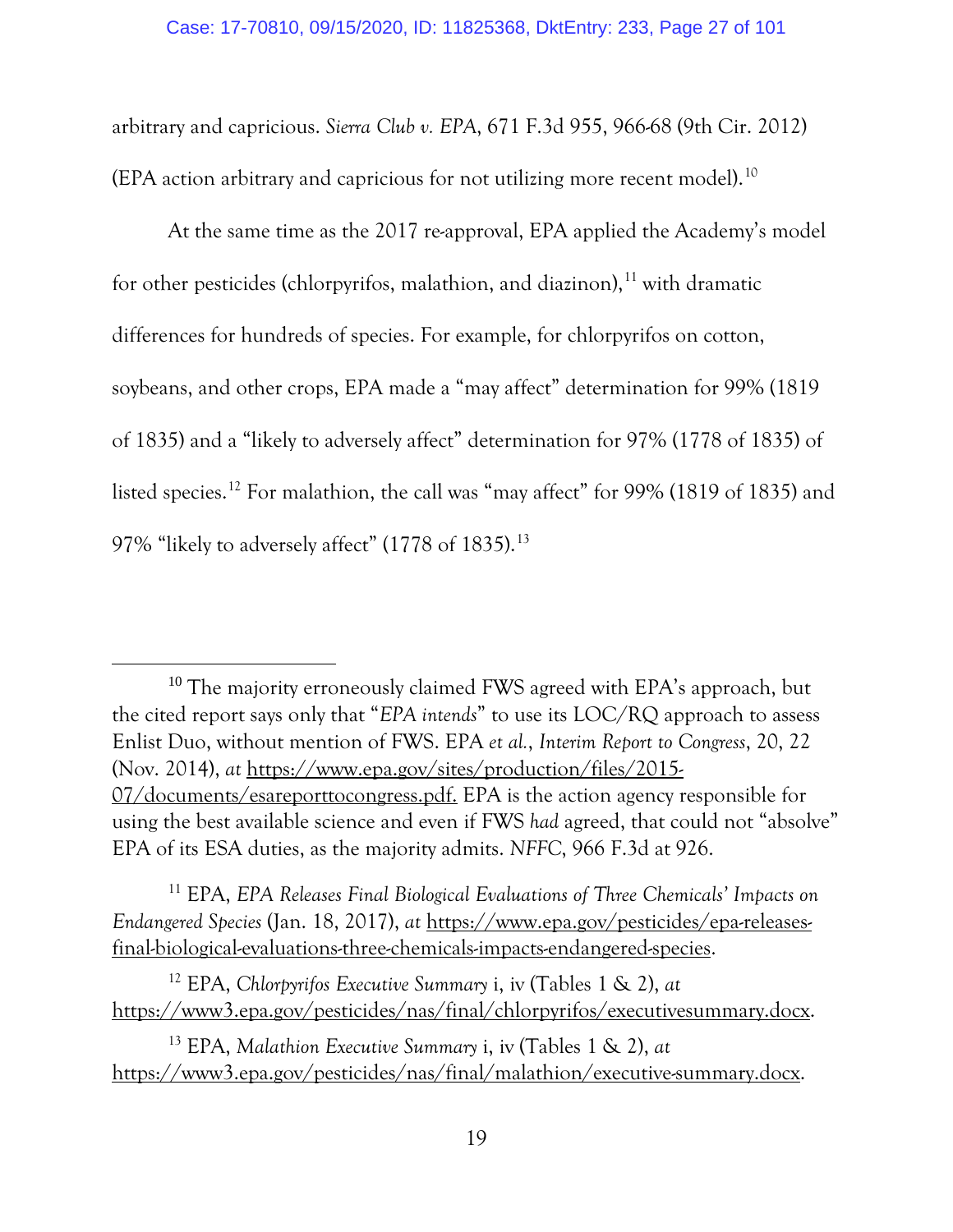However, EPA has not stopped using the scientifically indefensible LOC/RQ model, *used earlier this year* to register another pesticide, [14](#page-27-1) contrary to the majority's erroneous assurances that they "do not expect [this situation] to reoccur." *NFFC*, 966 F.3d at 926.

# **CONCLUSION**

The majority's decision cut a gaping hole in the ESA's heart. It creates perverse agency incentives to use models and data they know are scientifically unsound, and to determine endangered species' toxicity levels or mortality risks they believe appropriate, rather than consult the expert agencies for "any possible effect," as required. And it will leave 500+ endangered species indisputably exposed to massive new use of toxic pesticides without any expert analysis of the true risk to them.

Accordingly, Petitioners respectfully request the Court vote to grant this petition.

 $\overline{a}$ 

<span id="page-27-1"></span><span id="page-27-0"></span><sup>14</sup> EPA, *Isoxaflutole Registration* (Mar. 25, 2020) at 9, *at* <https://www.regulations.gov/document?D=EPA-HQ-OPP-2019-0398-0071> (applying same LOC/RQ model, finding "No Effect" on any of 158 listed species across 25 states).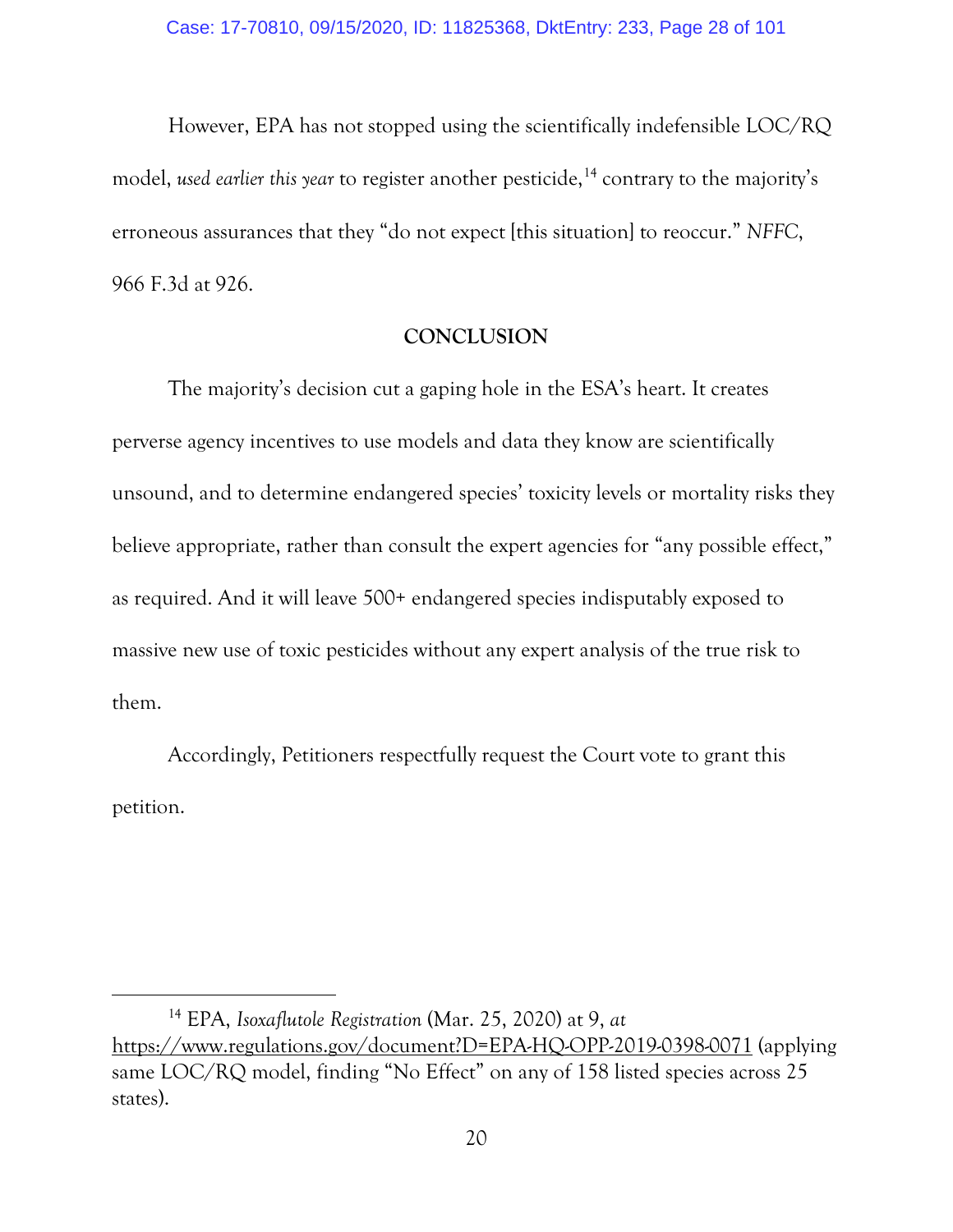DATED: September 15, 2020.

Respectfully submitted,

/s/ George A. Kimbrell

George A. Kimbrell Amy van Saun Sylvia Shih-Yau Wu Center for Food Safety 2009 NE Alberta Street, Suite 207 Portland, OR 97211 T: (415) 826-2270 gkimbrell@centerforfoodsafety.org avansaun@centerforfoodsafety.org swu@centerforfoodsafety.org

Stephanie M. Parent PO Box 11374 Portland, OR 97211 T: (971) 717-6404 sparent@biologicaldiversity.org

*Counsel for Petitioners National Family Farm Coalition, Family Farm Defenders, Beyond Pesticides, Center for Biological Diversity, Center for Food Safety, and Pesticide Action Network North America*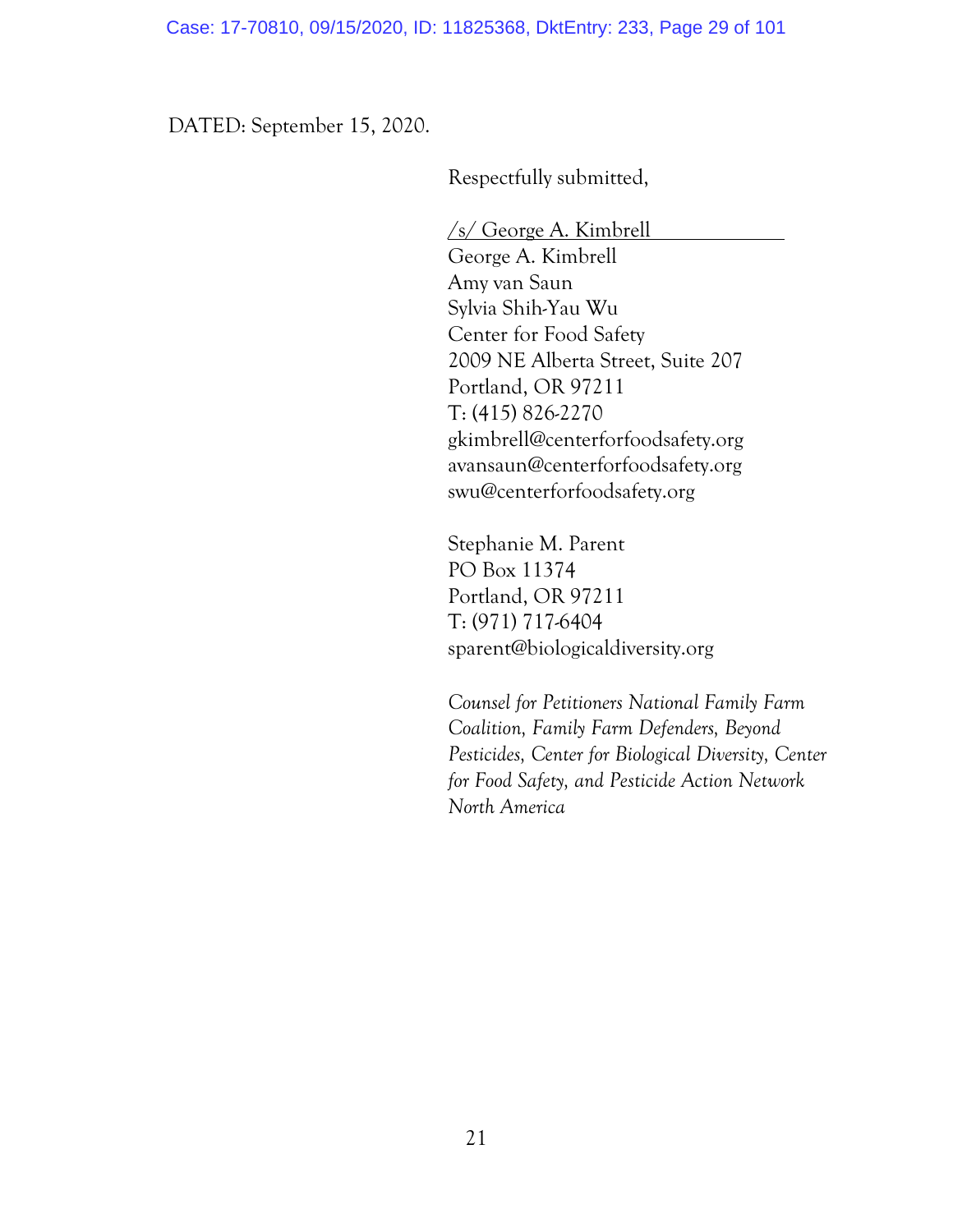# <span id="page-29-0"></span>**CERTIFICATE OF COMPLIANCE**

Pursuant to Fed. R. App. P. 32(a)(7)(C) and Ninth Circuit Rule 35(b)(2)(a),

this brief is proportionately spaced, has typeface of 14 points or more and contains

4,198 words excluding the parts of the brief exempted by Fed. R. App. P.

 $32(a)(7)(B)(iii)$ .

DATED: September 15, 2020.

s/ George A. Kimbrell George A. Kimbrell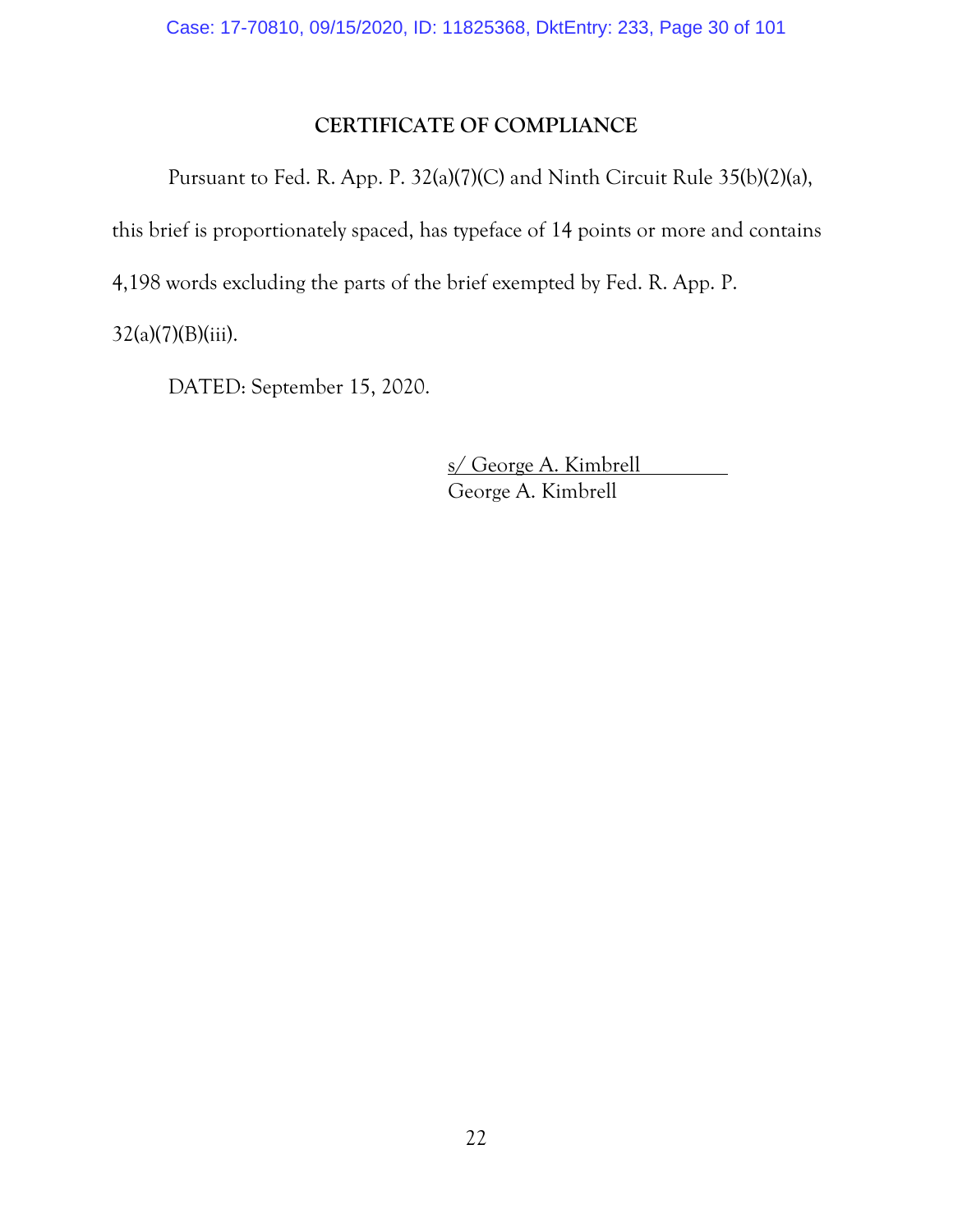# **UNITED STATES COURT OF APPEALS FOR THE NINTH CIRCUIT**

## **Form 15. Certificate of Service for Electronic Filing**

*Instructions for this form: http://www.ca9.uscourts.gov/forms/form15instructions.pdf*

**9th Cir. Case Number(s)** 17-70810, 17-70817

I hereby certify that I electronically filed the foregoing/attached document(s) on this date with the Clerk of the Court for the United States Court of Appeals for the Ninth Circuit using the Appellate Electronic Filing system.

# **Service on Case Participants Who Are Registered for Electronic Filing:**

I certify that I served the foregoing/attached document(s) via email to all registered case participants on this date because it is a sealed filing or is submitted as an original petition or other original proceeding and therefore cannot be served via the Appellate Electronic Filing system.

# **Service on Case Participants Who Are NOT Registered for Electronic Filing:**

I certify that I served the foregoing/attached document(s) on this date by hand

delivery, mail, third party commercial carrier for delivery within 3 calendar days, or, having obtained prior consent, by email to the following unregistered case participants *(list each name and mailing/email address)*:

# **Description of Document(s)** *(required for all documents)*:

Petitioners' Petition for Rehearing and Rehearing En Banc

**Signature** | s/George A. Kimbrell **Date** | **Date** | Sep 15, 2020



*(use "*s/[typed name]*" to sign electronically-filed documents)*

*Feedback or questions about this form? Email us at forms@ca9.uscourts.gov*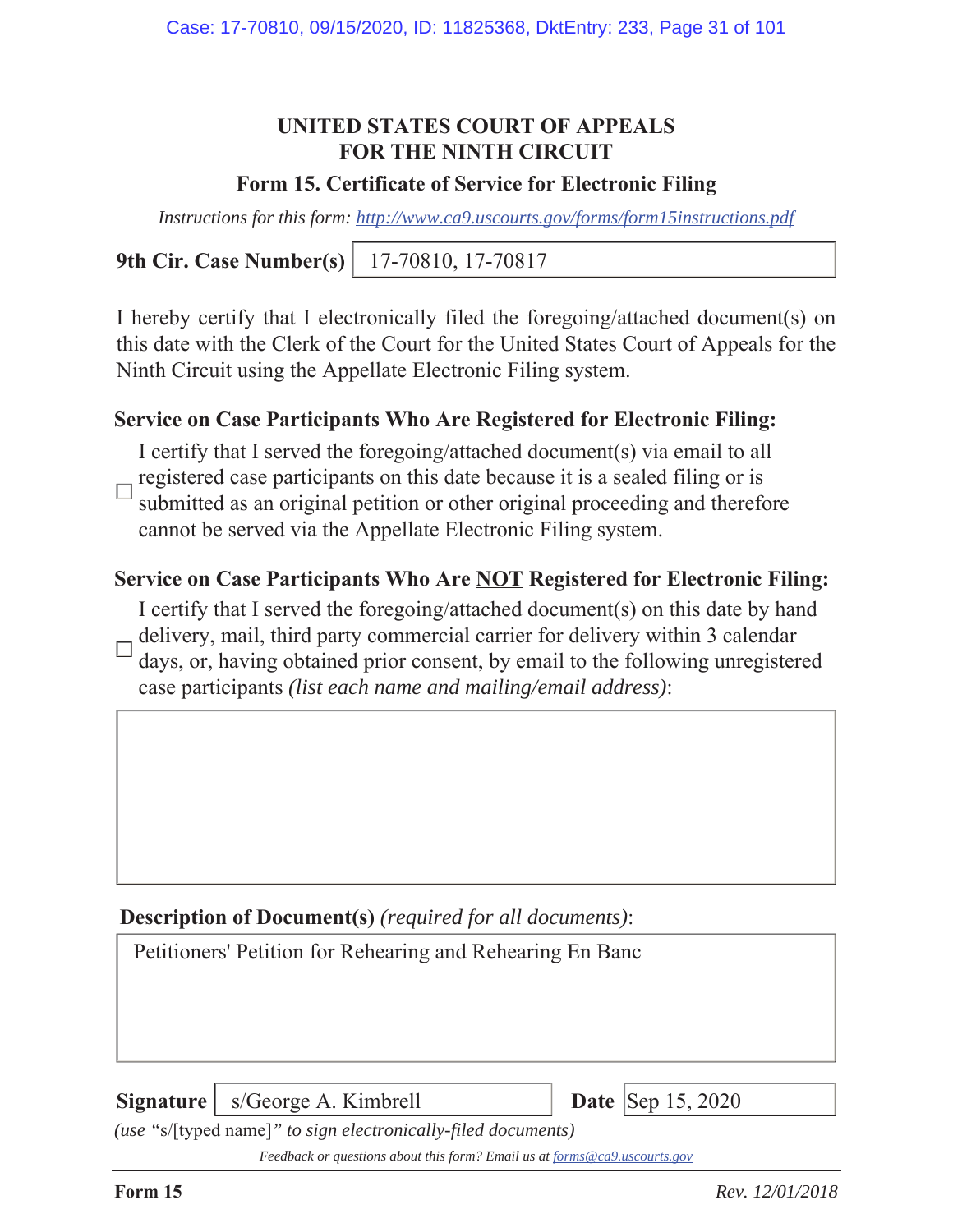Case: 17-70810, 09/15/2020, ID: 11825368, DktEntry: 233, Page 32 of 101

# ADDDENDUM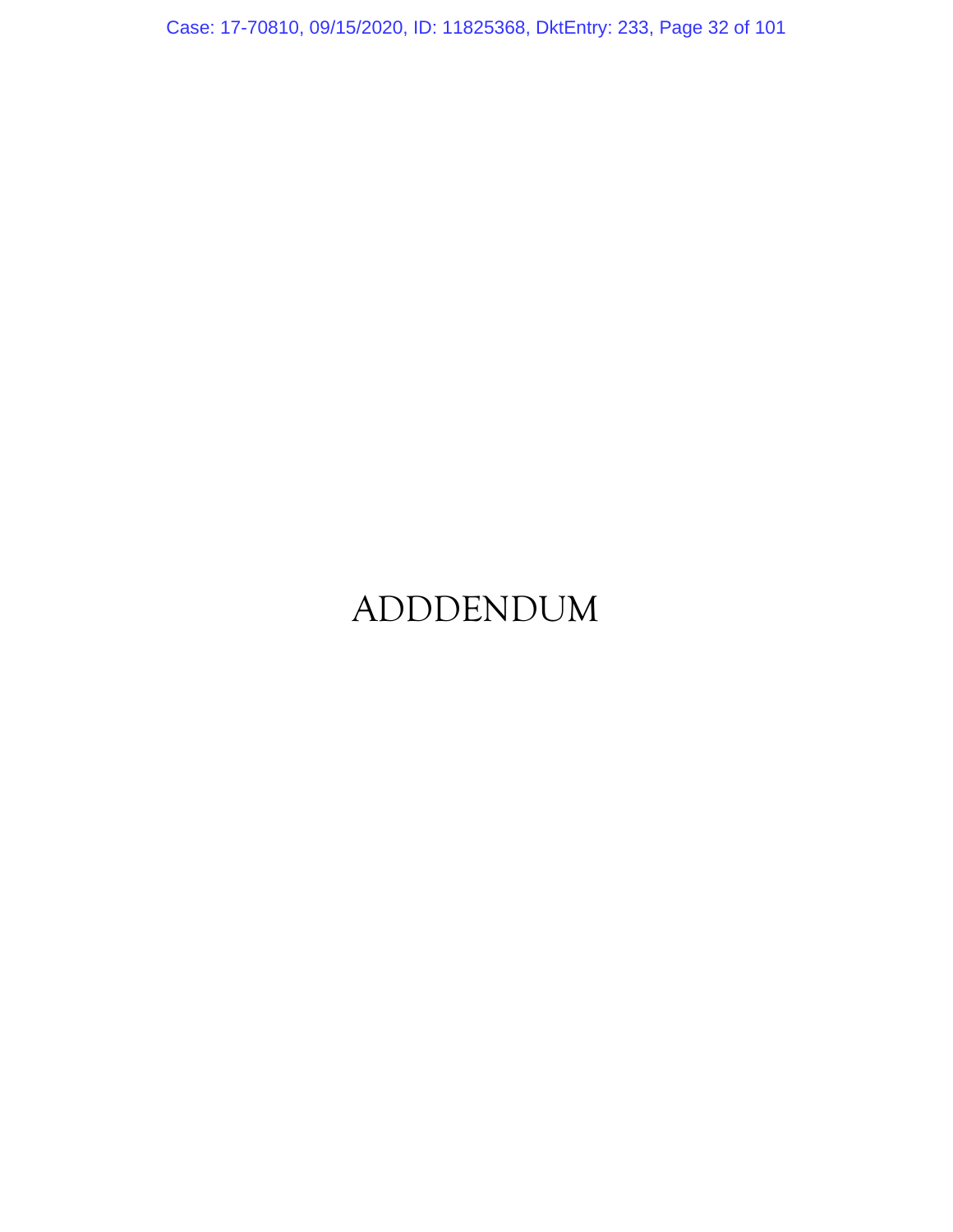#### **FOR PUBLICATION**

# **UNITED STATES COURT OF APPEALS FOR THE NINTH CIRCUIT**

| <b>NATIONAL FAMILY FARM</b>      |  |
|----------------------------------|--|
| <b>COALITION; FAMILY FARM</b>    |  |
| DEFENDERS; BEYOND PESTICIDES;    |  |
| CENTER FOR BIOLOGICAL DIVERSITY; |  |
| <b>CENTER FOR FOOD SAFETY;</b>   |  |
| PESTICIDE ACTION NETWORK NORTH   |  |
| AMERICA,                         |  |
| Petitioners,                     |  |

No. 17-70810

EPA No. EPA-HQ-OPP-2016-0594

v.

U.S. ENVIRONMENTAL PROTECTION AGENCY; ANDREW R. WHEELER, in his official capacity as Administrator,

*Respondents*,

DOW AGROSCIENCES LLC, *Respondent-Intervenor.*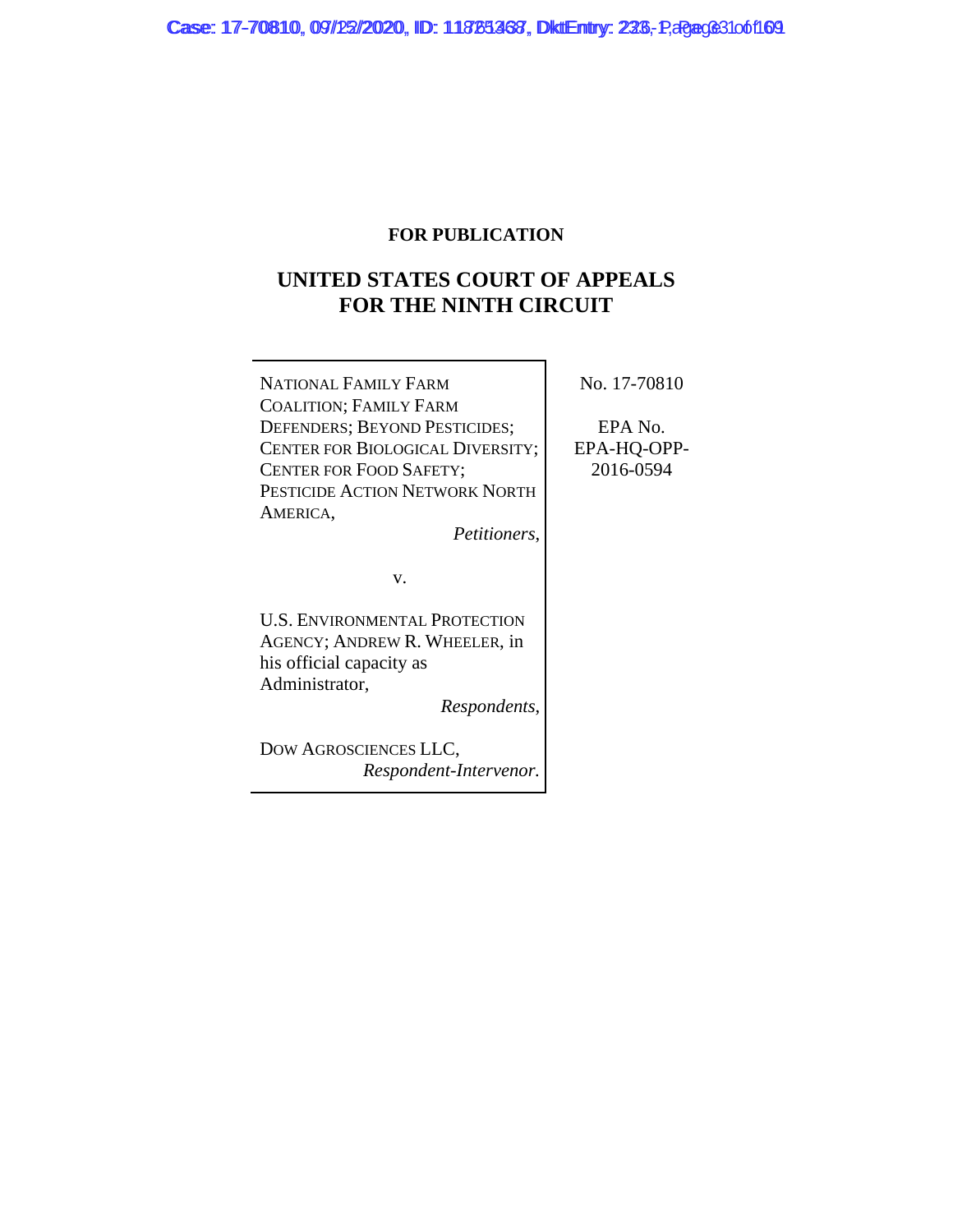## 2 NAT'L FAMILY FARM COALITION V. USEPA

| <b>NATURAL RESOURCES DEFENSE</b><br>COUNCIL, | No. 17-70817   |  |
|----------------------------------------------|----------------|--|
| Petitioner,                                  | EPA No.        |  |
|                                              | EPA-HQ-OPP-    |  |
| V.                                           | 2016-0594      |  |
| ANDREW R. WHEELER, in his official           |                |  |
| capacity as Administrator of the             | <b>OPINION</b> |  |
| <b>United States Environmental</b>           |                |  |
| Protection Agency; U.S.                      |                |  |
| <b>ENVIRONMENTAL PROTECTION</b>              |                |  |
| AGENCY,                                      |                |  |
| Respondents,                                 |                |  |
| DOW AGROSCIENCES LLC,                        |                |  |
| Respondent-Intervenor.                       |                |  |
| On Petition for Review of an Order of the    |                |  |
| <b>Environmental Protection Agency</b>       |                |  |

Argued and Submitted May 16, 2019 Submission Withdrawn May 30, 2019 Resubmitted July 22, 2020 Portland, Oregon

Filed July 22, 2020

Before: N. Randy Smith, Paul J. Watford, and Ryan D. Nelson, Circuit Judges.

> Opinion by Judge R. Nelson; Concurrence by Judge R. Nelson; Dissent by Judge Watford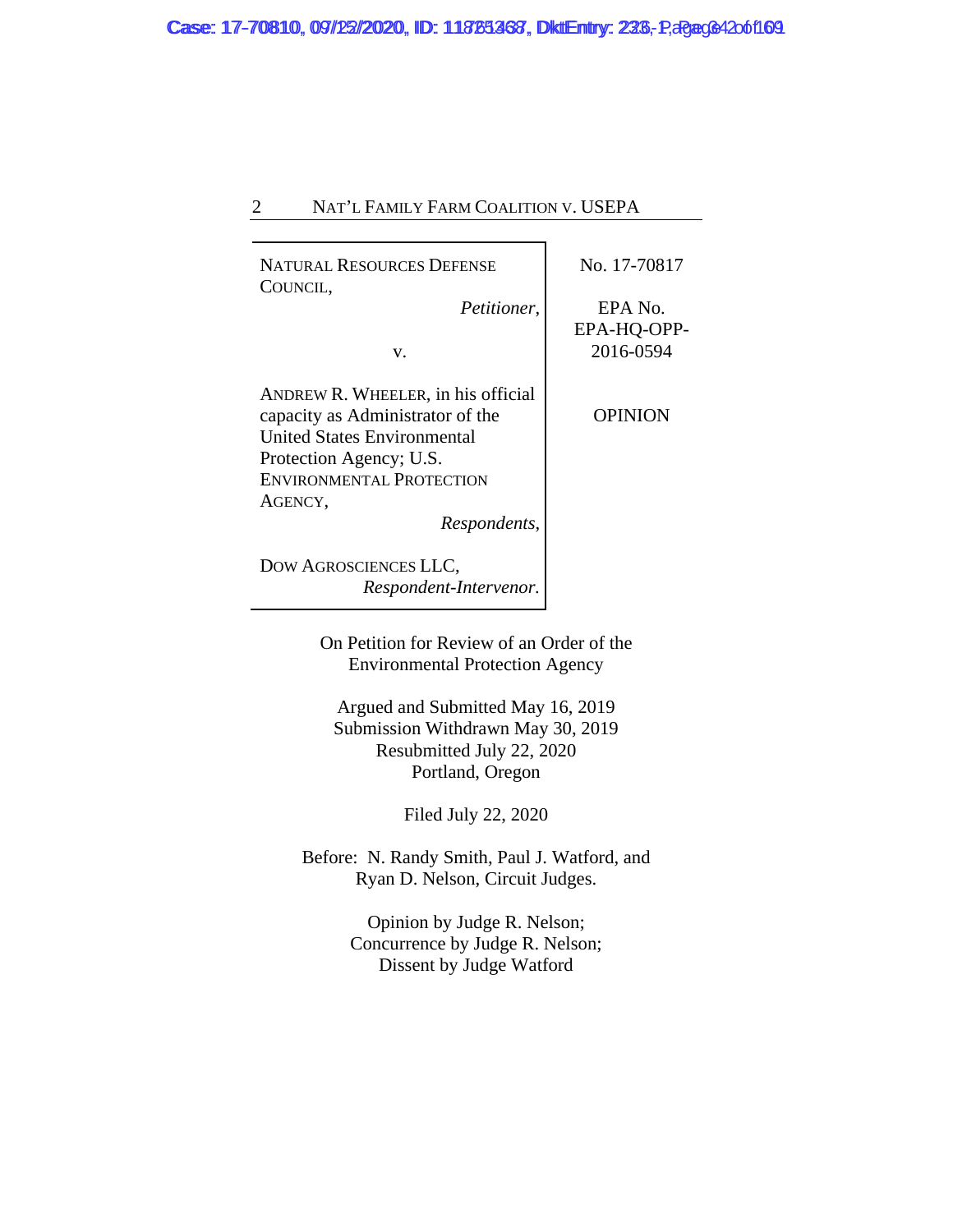#### **SUMMARY[\\*](#page-34-0)**

#### **Environmental Protection Agency**

The panel granted one petition for review, denied another petition for review, and remanded without vacatur to the Environmental Protection Agency ("EPA") in actions challenging the EPA's decisions to register Enlist Duo –  $a$ pesticide designed to kill weeds on corn, soybean, and cotton fields – in 2014, 2015, and 2017.

Enlist Duo combines two chemicals – 2,4 dichlorophenoxyacetic acid ("2,4-D") choline salt and glyphosate.

The panel held that the petitions for review were timely. A petition for review challenging a pesticide registration order in a court of appeal must be filed within 60 days after entry of such order. Here, the 2017 Notice of Registration was signed on January 12, 2017. The panel held that because the "date of entry" was not "explicitly" provided in the Notice of Registration, the "date of entry" was "two weeks after … [the Notice of Registration was] signed" – January 26, 2017. 40 C.F.R. § 23.6. The petitions filed 54 days later were therefore timely. 7 U.S.C. § 136n(b).

The panel next addressed petitioners' Article III standing. First, concerning the claims under the Federal Insecticide, Fungicide, and Rodenticide Act ("FIFRA"), alleging that EPA misapplied FIFRA's procedural

<span id="page-34-0"></span>**<sup>\*</sup>** This summary constitutes no part of the opinion of the court. It has been prepared by court staff for the convenience of the reader.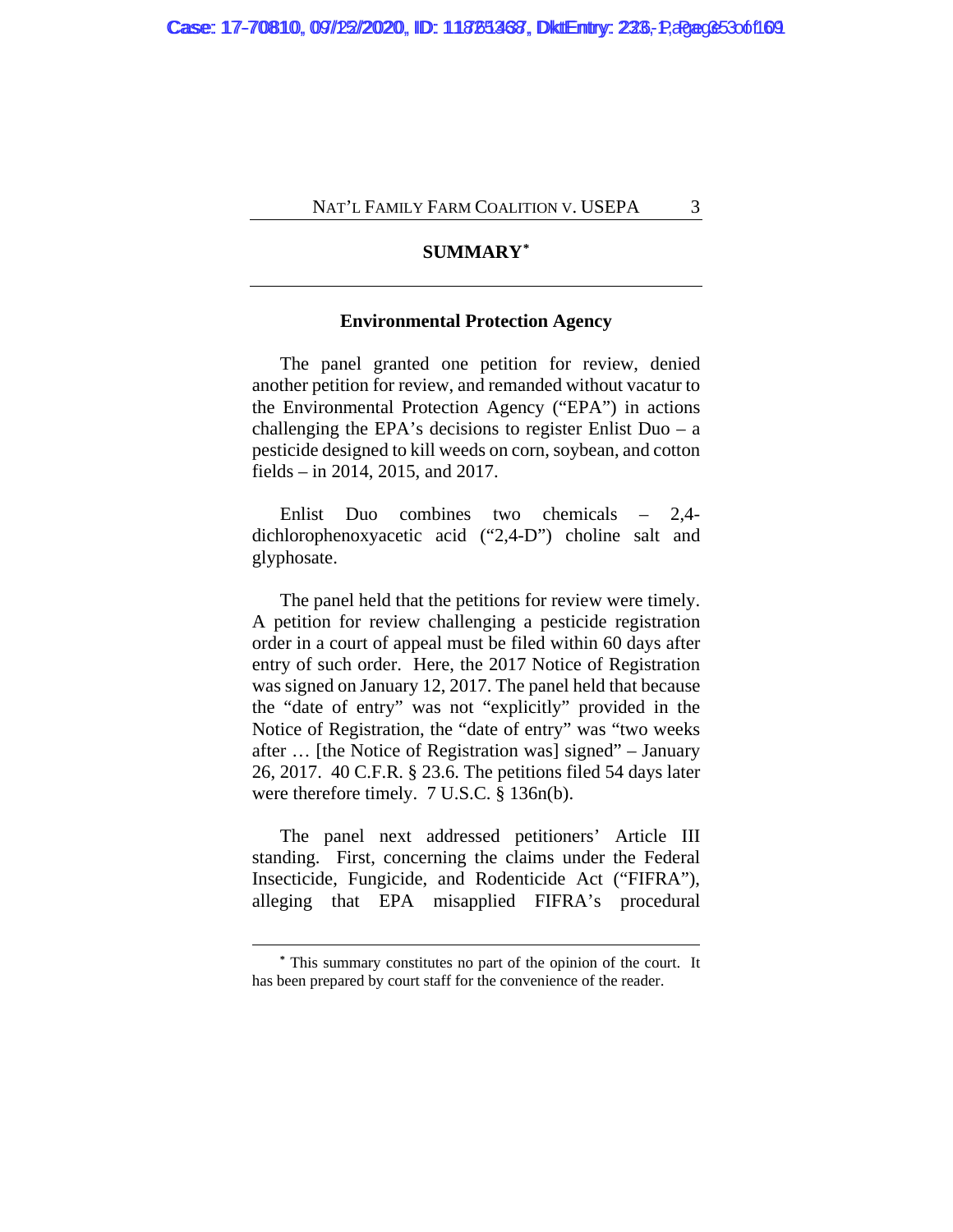#### 4 NAT'L FAMILY FARM COALITION V. USEPA

requirements and lacked substantial evidence in support of its decision that Enlist Duo's registration complied with those requirements, the panel held that petitioners National Resource Defense Council ("NRDC") and Center for Food Safety ("CFS"), based on their members' standing, both had associational standing to bring FIFRA claims. Because one petitioner from each petition had associational standing, the panel did not need to decide whether the other National Family Farm Coalition ("NFFC") petitioners had associational standing. Second, concerning the claims under the Endangered Species Act ("ESA"), alleging that EPA violated the ESA's consultation procedures in registering Enlist Duo, the panel held that because one of CFS's members had Article III standing, the organization also had associational standing to bring the ESA claims. In addition, the Article III standing of one NFFC petitioner made the ESA claims asserted by NFFC petitioners justiciable.

Turning to the merits, the panel considered petitioners' FIFRA claims. FIFRA is a regulatory scheme aimed at controlling the use, sale, and labeling of pesticides; and the mechanism used to further this aim is a process called "registration." Registration can be unconditional or conditional, and both types often involve "pesticide products."

The panel rejected NRDC's claim that the EPA incorrectly applied what NRDC believed to be the more lenient "conditional" registration standard rather than the more stringent "unconditional" standard when it registered Enlist Duo in 2014. First, the panel held that NRDC waived the argument. Second, even absent waiver, the panel held that NRDC's argument was not persuasive. The registration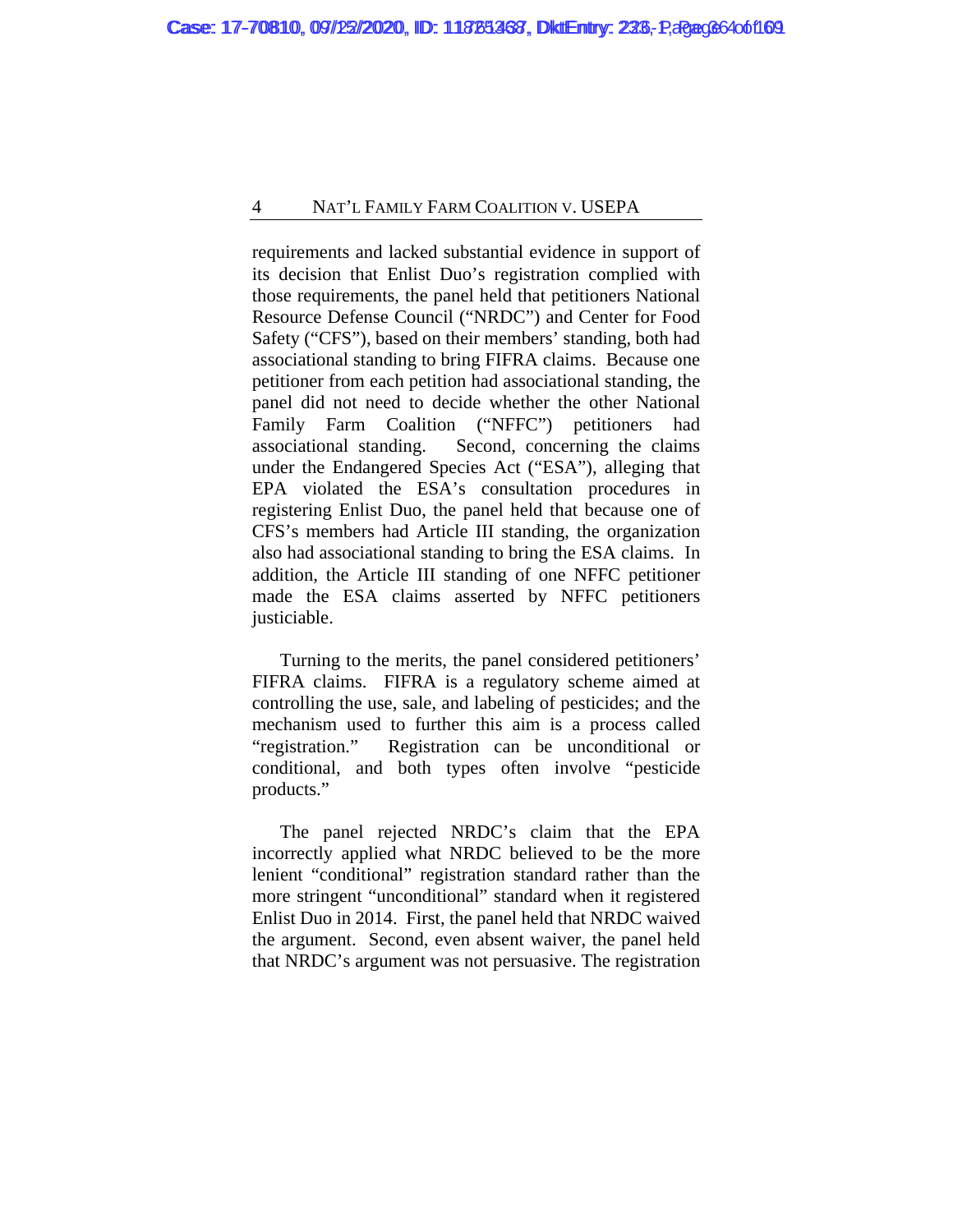documents supported the conclusion that EPA was applying the unconditional standard.

NFFC petitioners argued that EPA incorrectly applied FIFRA's "cause any unreasonable adverse effects" unconditional registration standard in its 2017 registration decision. EPA conceded that it cited the wrong standard, but the panel held that any error was harmless because the standard for unconditional registration was higher, not lower, than the standard for conditional registration. The panel held that the error did not show that EPA lacked substantial evidence to support its conclusions.

Petitioners argued that EPA lacked substantial evidence for its 2014, 2015, and 2017 registration decisions for four reasons. First, the panel agreed with petitioners that EPA failed to properly assess harm to monarch butterflies from increased 2,4-D use on milkweed in target fields. The panel held that given the record evidence suggesting monarch butterflies may be adversely affected by 2,4-D on target fields, EPA was required, under FIFRA, to determine whether any effect was "adverse" before determining whether any effect on the environment was, on the whole, "unreasonable." The panel concluded that EPA's failure to do so meant that its decision was lacking in substantial evidence on the issue. Second, the panel rejected the argument that EPA failed to consider that Enlist Duo would increase the use of glyphosate over time. The panel held that substantial evidence supported EPA's conclusion that neither the initial 2014 registration of Enlist Duo – nor the subsequent approvals for new use – will increase the overall use of glyphosate. Third, the panel rejected petitioners' contention that EPA failed to properly consider 2,4-D's volatility  $-$  i.e., its tendency to evaporate into a gas and drift to non-target plants. The panel held that EPA reasonably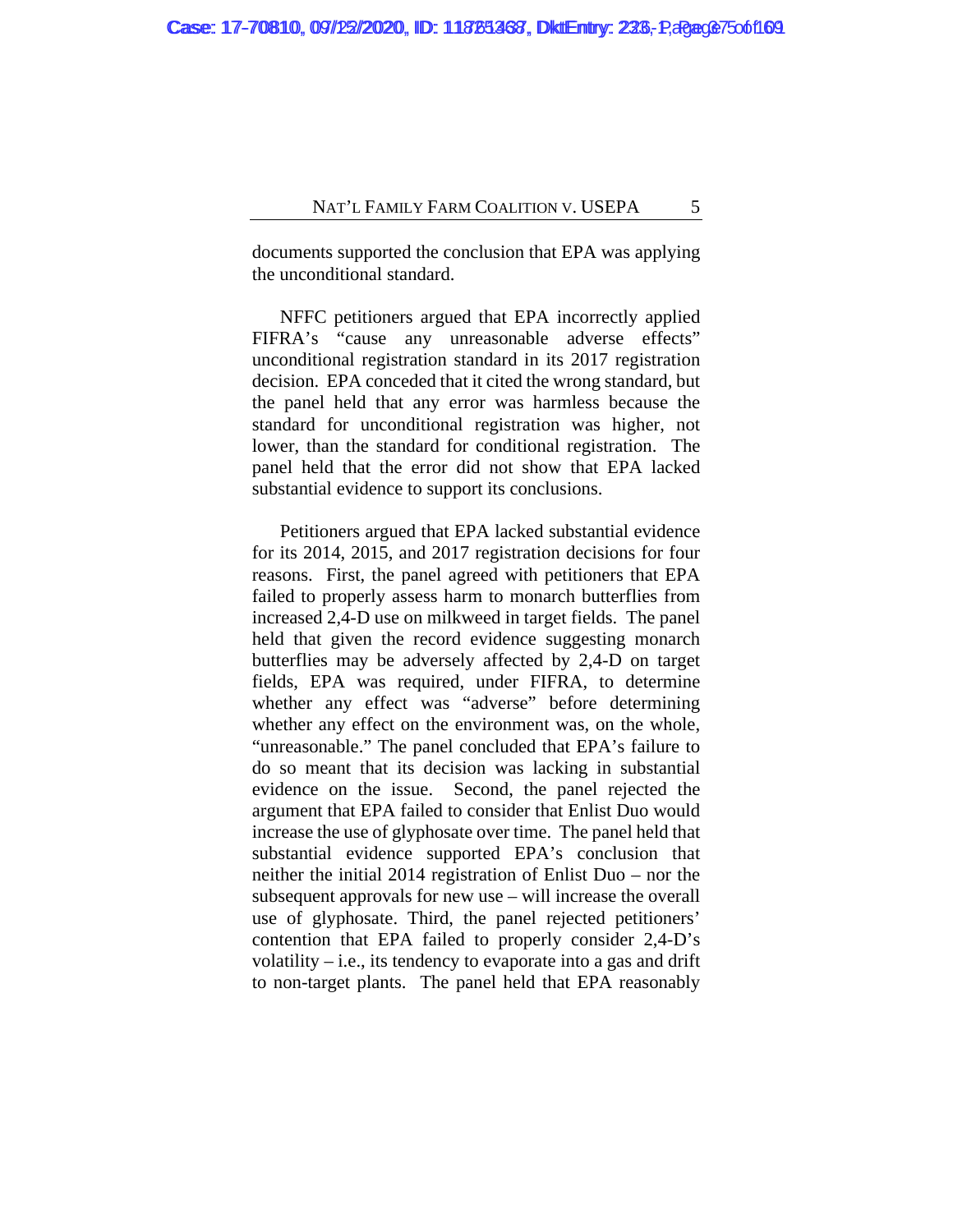relied on studies to support its conclusion that the volatility of 2,4-D choline salt will not cause on unreasonable adverse effects on the environment. Accordingly, substantial evidence supported EPA's findings. Fourth, the panel rejected NFFS petitioners' contention that EPA should have accounted for the potential synergistic effect of mixing Enlist Duo with a different chemical called glufosinate. The panel held that this concern was speculative. In conclusion, as to FIFRA, the panel granted NRDC's petition for review in part, and denied it in part.

The panel next addressed, and rejected, the petitioners' ESA claims. The ESA and its implementing regulations delineate a process – known as Section 7 consultation – for determining the biological impacts of a proposed action. The process starts with a determination whether the proposed action will have "no effect" or if it "may effect" listed species or critical habitat. If an action will have no effect, no consultation with the expert agencies is needed.

First, the panel rejected NFFC petitioners' challenge to EPA's "no effect" findings for plants and animals. The panel held that the EPA did what the ESA required it to do: assess risks to determine whether the exposure of protected species and critical habitat to potentially harmful chemicals would have any possible effect. The panel concluded that EPA's ultimate "no effect" findings, and adoption of mitigation measures, were not arbitrary, capricious, or contrary to law. Second, the panel rejected NFFC petitioners' argument that EPA's rationale for limiting the "action area" to the treated field was not sound. The panel accorded deference to the EPA in the way it chose to define the action area. Third, the panel rejected NFFC petitioners' argument that EPA violated its duty to insure no "adverse modification" of "critical habitat" by relying on its 2016 risk assessment.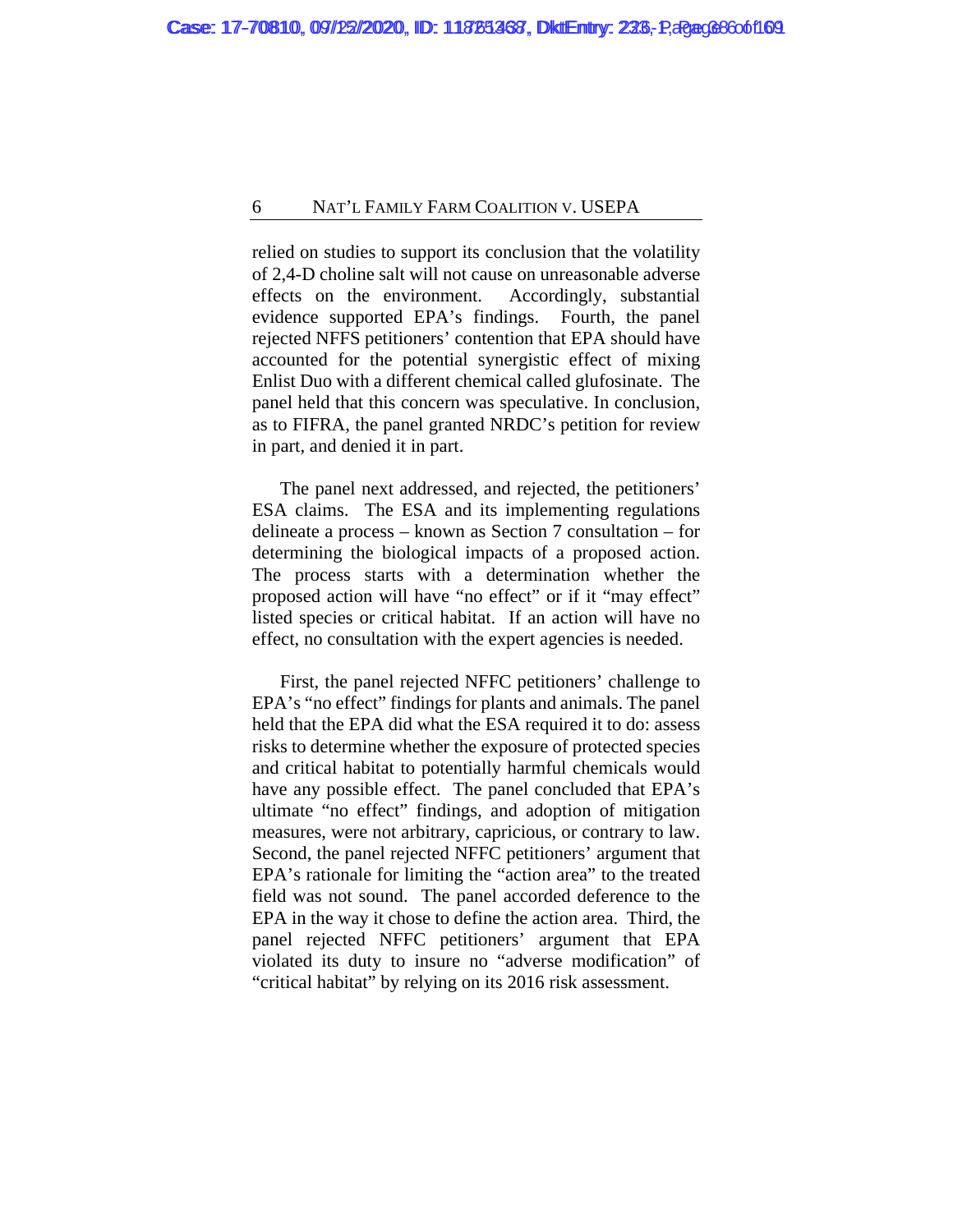Finally, the panel addressed the remedy for EPA's error in its registration decisions under FIFRA. The panel held that remand without vacatur was warranted. EPA's error in failing to consider harm to monarch butterflies caused by killing target milkweed was not "serious." The panel remanded so that EPA can address the evidence concerning harm to monarch butterflies and whether the registration of Enlist Duo will lead to an unreasonable adverse effect on the environment.

Concurring, Judge R. Nelson wrote separately to address how the interplay of FIFRA's venue provision and standing could make a difference in a future case. In this case, the interplay between FIFRA's venue provisions and Article III standing did not make a difference because, for each petition, one petitioner over which venue was proper also demonstrated standing.

Dissenting, Judge Watford agreed with the majority that there was jurisdiction to review the petitioners' challenges and that the EPA violated FIFRA by failing to assess the impact that Enlist Duo's use will have on the monarch butterfly. However, in his view, EPA also violated the ESA by failing to use the best scientific data to assess whether Enlist Duo will adversely affect threatened or endangered species. Accordingly, he would vacate the 2014 and 2017 registrations under review.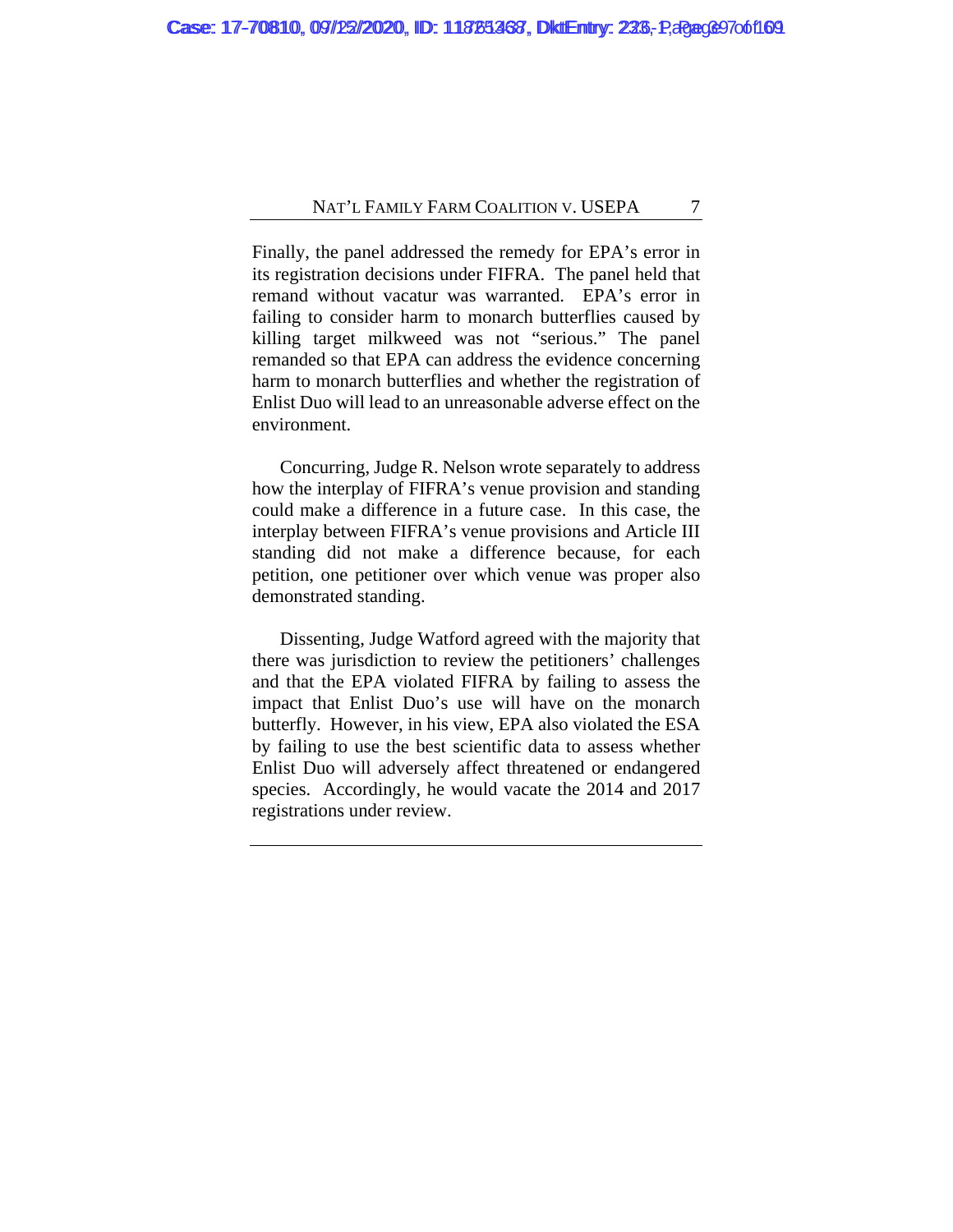### **COUNSEL**

George A. Kimbrell (argued), Amy Van Saun, and Sylvia Shih-Yau Wu, Center for Food Safety, Portland, Oregon; Paul H. Achitoff, Earthjustice, Honolulu, Hawaii; for Petitioners National Family Farm Coalition, Family Farm Defenders, Beyond Pesticides, Center for Biological Diversity, Center for Food Safety, and Pesticide Action Network North America.

Margaret T. Hsieh (argued), Mitchell S. Bernard, and Kaitlin Morrison, Natural Resources Defense Council, New York, New York; Peter J. DeMarco and Aaron Colangelo, Natural Resources Defense Council, Washington, D.C.; for Petitioner Natural Resources Defense Council.

J. Brett Grosko (argued), Senior Trial Attorney; Michele L. Walter, Trial Attorney; Jeffrey H. Wood, Acting Assistant Attorney General; Jonathan D. Brightbill, Principal Deputy Assistant Attorney General; Environment and Natural Resources Division, United States Department of Justice, Washington, D.C.; Benjamin Wakefield and Michele Knorr, Pesticides & Toxics Substances Law Office, Office of General Counsel, United States Environmental Protection Agency, Washington, D.C.; for Respondents.

Kathleen M. Sullivan (argued), Quinn Emanuel Urquhart & Sullivan LLP, New York, New York; David B. Weinberg, Wiley Rein LLP, Washington, D.C.; Stanley H. Abramson and Donald C. McLean, Arent Fox LLP, Washington, D.C.; Christopher Landau and Archith Ramkumar, Quinn Emanuel Urquhart & Sullivan LLP, Washington, D.C.; Andrew P. March, Quinn Emanuel Urquhart & Sullivan LLP, Redwood Shores, California; for Respondent-Intervenor.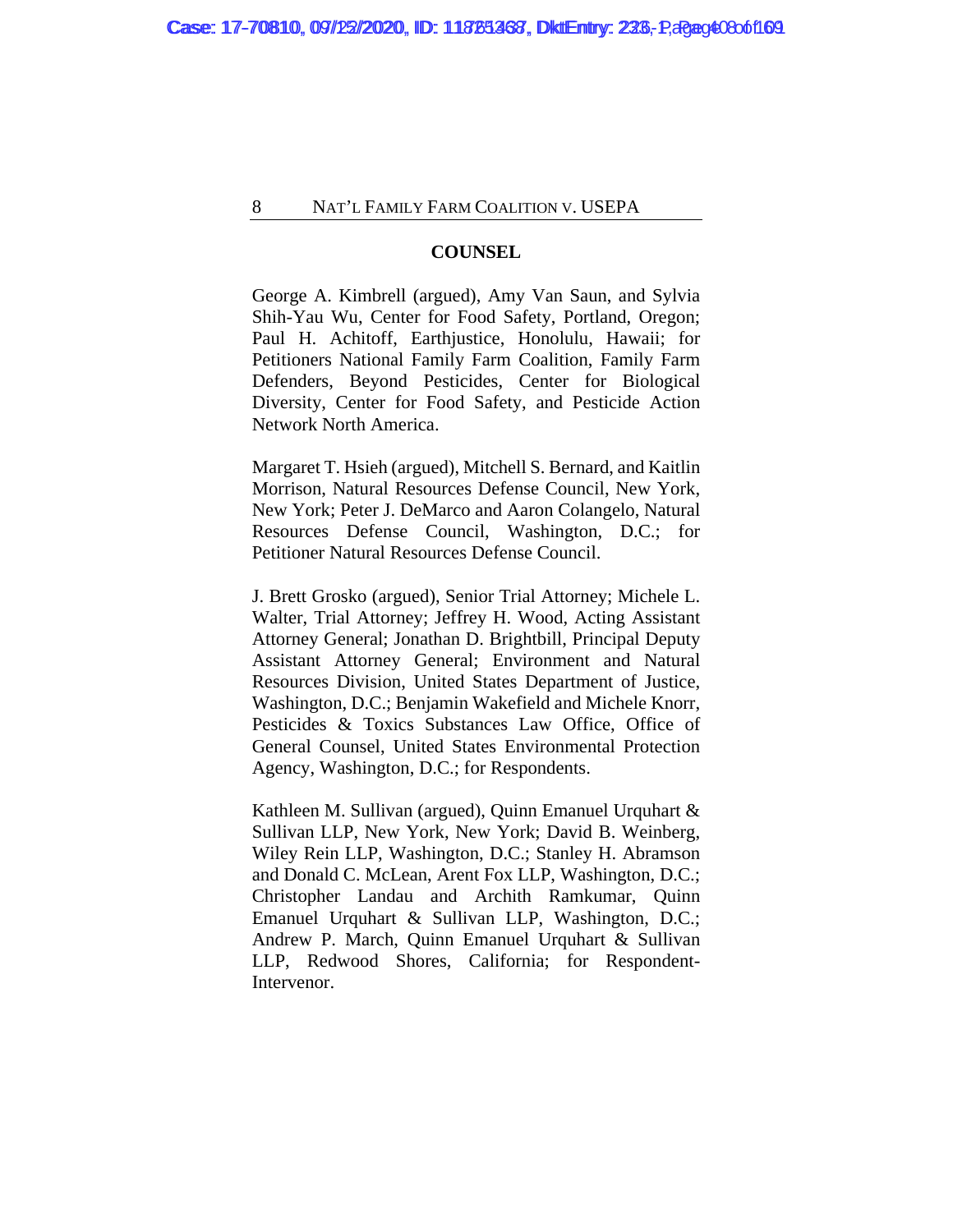Kirsten L. Nathanson, David Y. Chung, and Amy B. Symonds, Crowell & Moring LLP, Washington, D.C., for Amicus Curiae CropLife America.

Matthew H. Lembke and Anna M. Manasco, Bradley Arant Boult Cummings LLP, Birmingham, Alabama; Bartholomew J. Kempf, Bradley Arant Bould Cummings LLP, Nashville, Tennessee; for Amici Curiae American Farm Bureau Federation, American Soybean Association, National Cotton Council of America, and National Corn Growers Association.

### **OPINION**

R. NELSON, Circuit Judge:

Petitioners challenge EPA's decisions to register Enlist Duo—a pesticide designed to kill weeds on corn, soybean, and cotton fields—in 2014, 2015, and 2017. According to Petitioners, EPA's decisions violate FIFRA and the ESA. We grant one petition in part as to FIFRA, deny the other petition as to both the ESA and FIFRA, and remand to the agency without vacatur.

**I**

Corn, soybeans, and cotton are three of the most important agricultural commodities in the United States. Corn is the primary feed grain in the United States and worldwide, soybeans are the world's largest source of protein feed for animals and the second largest source of vegetable oil, and cotton is one of the most important textile fibers in the world.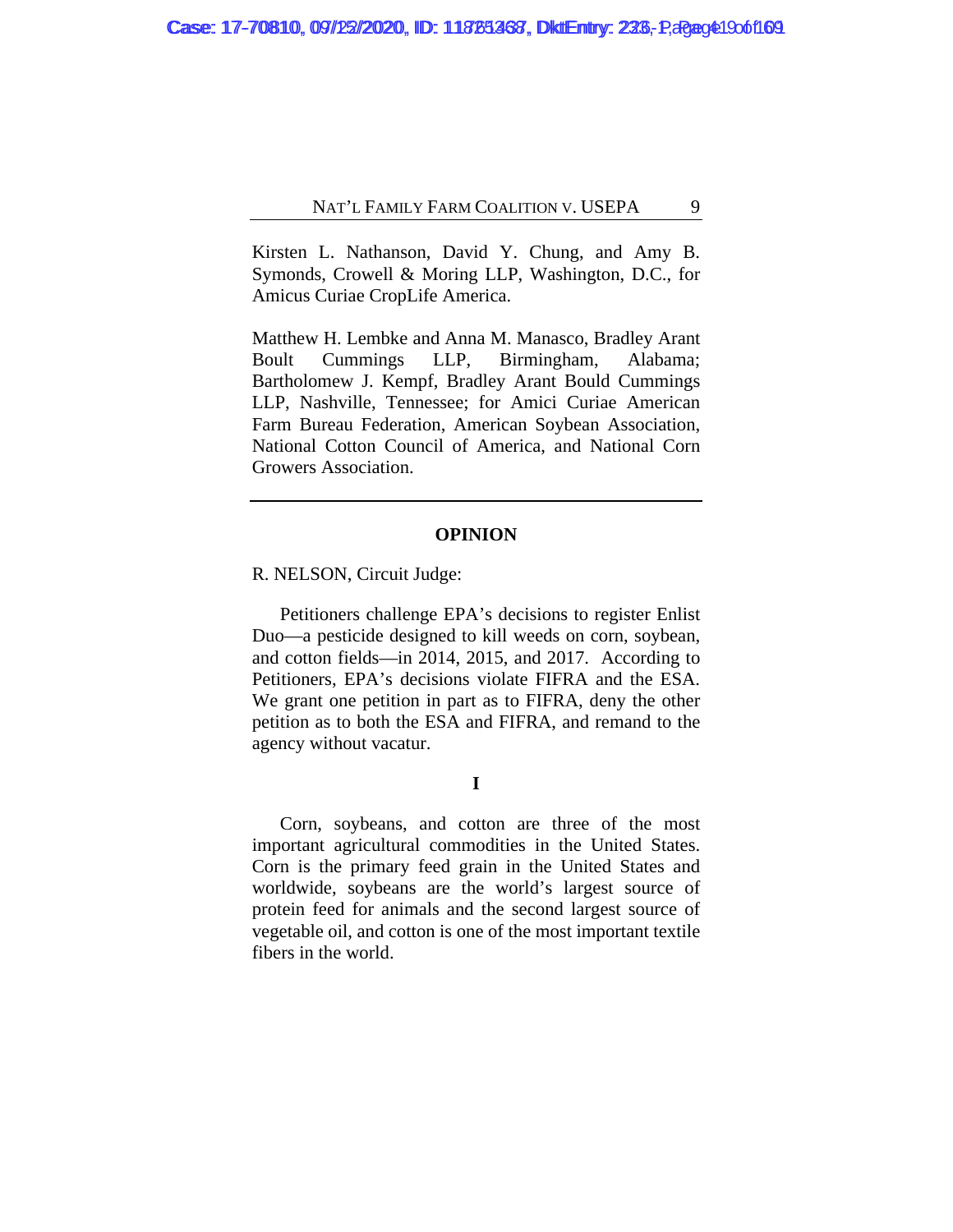These crops provide vital value to the United States and the world. Domestically, these three crops together have a gross production value of approximately \$103 billion per year. Internationally, the United States is the world's leading corn and soybean producer and exporter. The United States also provides, together with China and India, twothirds of the world's cotton.

This important industry, however, is not immune from a plight that threatens every gardener: weeds. Since the 1970s, glyphosate dimetyhlammonium salt ("glyphosate") has been used on corn, soybeans, and cotton crops to reduce weeds. Over time, however, certain noxious weeds have grown resistant to glyphosate. That resistance in turn decreases crop yield, with severe economic consequences.

To help solve this problem, Dow Agrosciences LLC ("Dow") invented Enlist Duo. Enlist Duo combines two chemicals—2,4-dichlorophenoxyacetic acid ("2,4-D") choline salt and glyphosate. Both 2,4-D and glyphosate have been registered for certain uses as pesticides for decades. When combined, however, they represent a significant improvement over glyphosate and 2,4-D, used separately. Combining the two chemicals delays the development of the weeds' resistance and allows pesticide use later in the growing season, thereby improving yields.

EPA issued a final order registering Enlist Duo under the Federal Insecticide, Fungicide, and Rodenticide Act ("FIFRA") in October 2014. In that registration decision, EPA did not perform a risk assessment for Enlist Duo's glyphosate component. Instead, it found that a new assessment was not needed because glyphosate was already being used in the same way in other pesticides to treat weeds. But the same was not true for 2,4-D. That component was being approved for use later into the growing season and on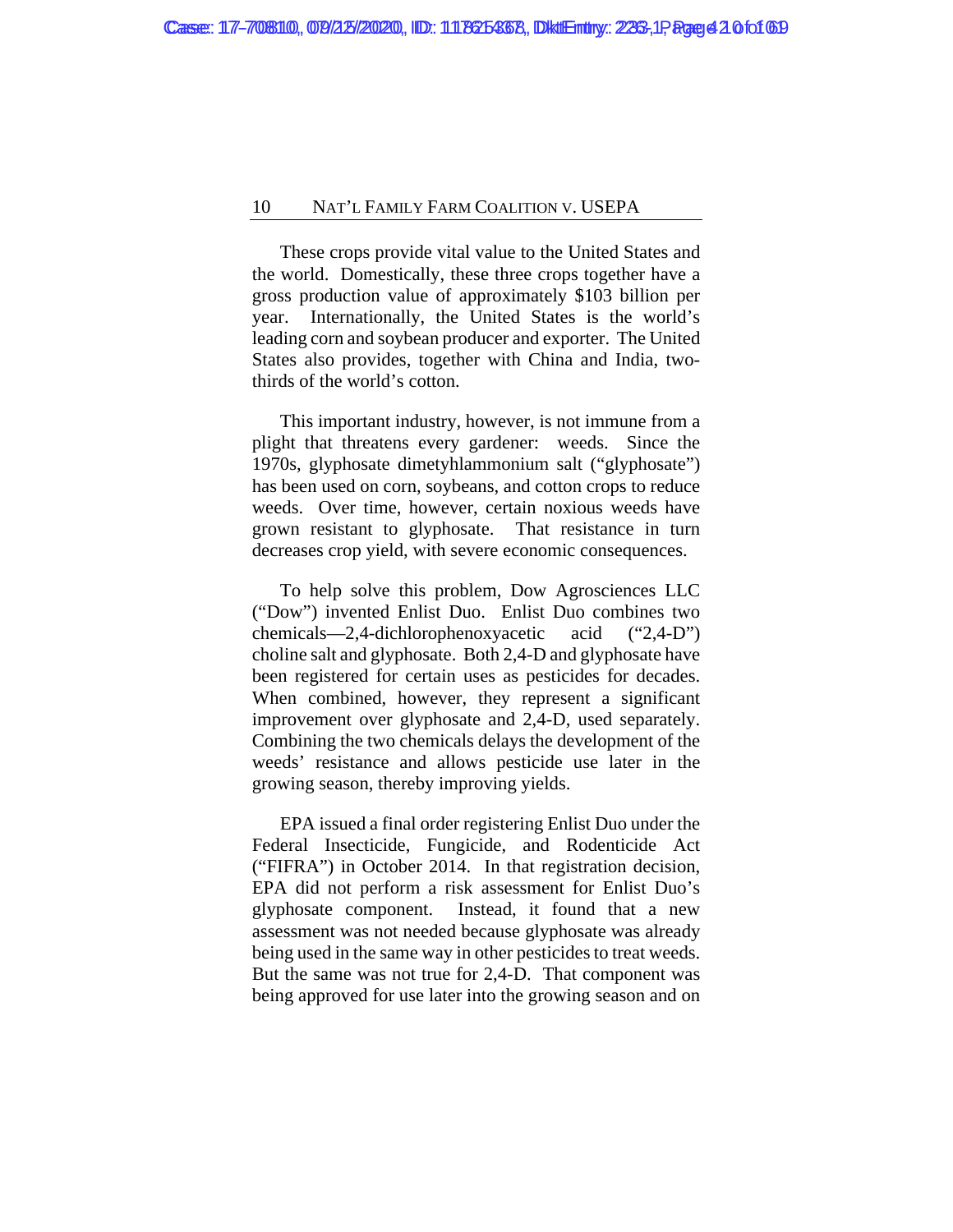taller-growing crops for the first time. So EPA performed a full risk assessment for 2,4-D. That analysis assessed human health risks; ecological risks; and risks to endangered species, plants, and critical habitats posed by 2,4-D. It also considered whether 2,4-D would volatilize—that is, evaporate into a gas—and drift to non-target plants and animals.

EPA found, based on multiple studies, that the type of 2,4-D in Enlist Duo—a choline salt variety—is less volatile than other forms of 2,4-D. That meant there was no risk of harm off the treated field, so long as the label requirements—including the use of nozzles, buffers, and avoiding application aerially—were followed to avoid the risk of spray drift. This finding led EPA to limit the "action area" to treated fields, thereby reducing the number of species subject to an ESA analysis. EPA then concluded, based on its FIFRA risk assessments and conservative ESA analysis, that Enlist Duo's registration would "not generally cause unreasonable adverse effects on the environment" under FIFRA and would comply with the ESA, subject to certain use restrictions.

Based on this conclusion, EPA issued a registration of Enlist Duo under FIFRA, which allowed Enlist Duo to be used on corn and soybean crops in six states. EPA's decision, however, was ambiguous as to which FIFRA registration standard it was applying. The pesticide license approved an "unconditional" registration. So did the Proposed Decision Document. But the final registration document articulating EPA's reasoning cited FIFRA's "conditional" registration provision instead. EPA also referenced additional data requirements in the registration, even though outstanding data requirements are typically referenced in conditional registrations.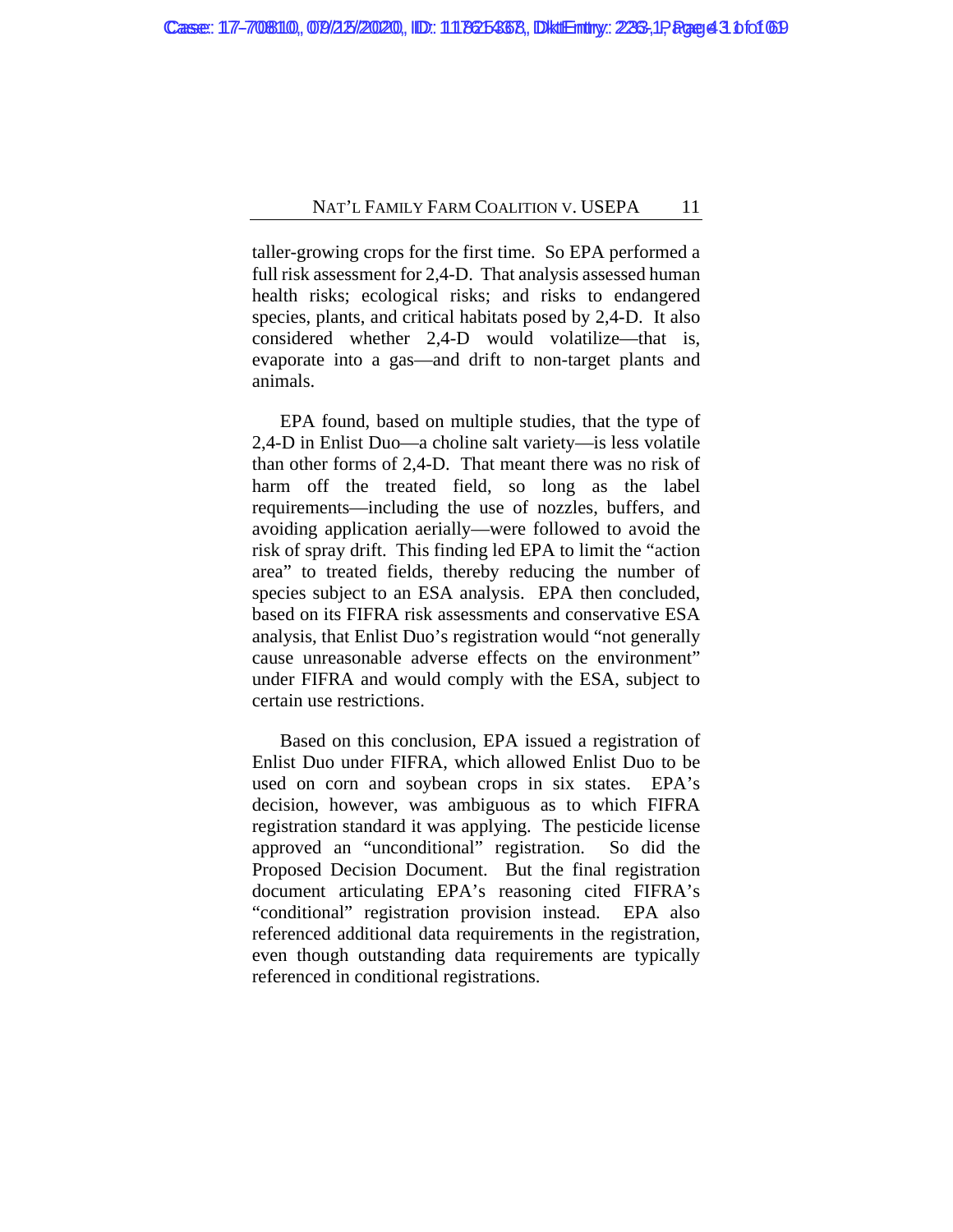Petitioners National Family Farm Coalition, Family Farm Defenders, Beyond Pesticides, Center for Biological Diversity ("CBD"), Center for Food Safety ("CFS"), and Pesticide Action Network North America ("PANNA") (collectively, the "NFFC Petitioners") and Petitioner National Resource Defense Council ("NRDC") challenged EPA's 2014 registration decision in this Court. *NRDC v. EPA*, No. 14-73353 (9th Cir. Oct. 30, 2014); *Ctr. for Food Safety v. EPA*, No. 14-73359 (9th Cir. Oct. 30, 2014). While that litigation was pending, EPA issued a final order amending the 2014 registration to allow the use of Enlist Duo on corn and soybean crops in an additional nine states. That 2015 registration decision was supported by an ecological risk assessment for the protected species in the new states. The decision also relied on critical habitat modification determinations for the new uses of 2,4-D.

Petitioners challenged the 2015 registration decision as well, *NRDC v. EPA*, No. 15-71213 (9th Cir. Apr. 20, 2015); *Ctr. for Food Safety v. EPA*, No. 15-71207 (9th Cir. Apr. 20, 2015), and the challenges to the 2014 and 2015 registration decisions were consolidated in one proceeding. But briefing was never completed. Instead, EPA moved to remand and vacate the 2014 and 2015 registrations. EPA did so after discovering that Dow had filed a patent application with the U.S. Patent and Trademark office claiming "synergism" that is, two chemicals working together to produce a greater combined effect than they would separately—between glyphosate and 2,4-D. This Court granted the request to remand the case, but denied the request for vacatur, leaving the 2014 and 2015 registration decisions in place.

Shortly thereafter, on January 12, 2017, EPA issued another registration decision regarding Enlist Duo. In that decision, EPA relied on new data on synergy to conclude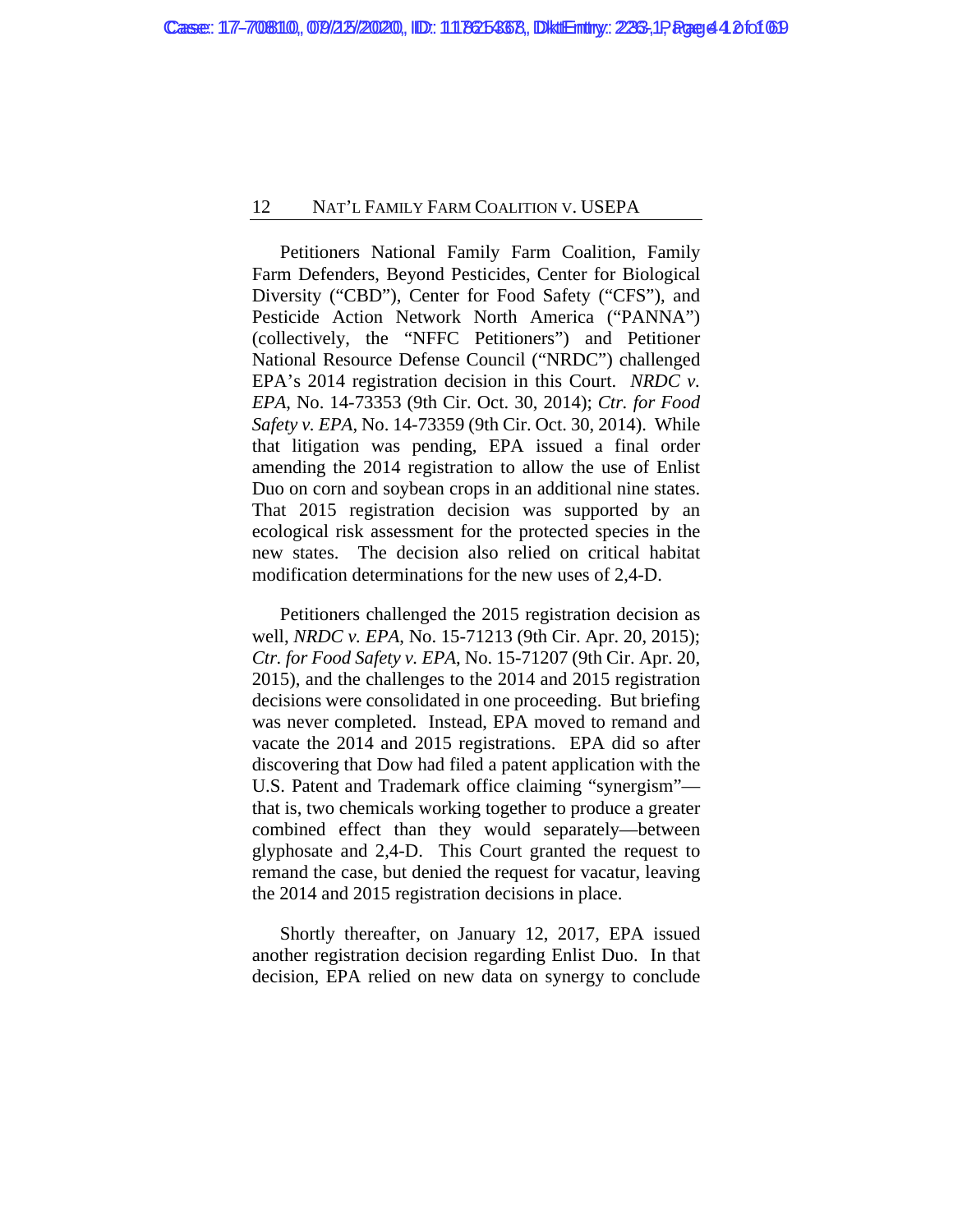that no concern lay with synergy between the glyphosate and 2,4-D in Enlist Duo. EPA did not, however, address evidence that destruction of milkweed on target fields would harm the monarch butterfly population. The decision also contained three main conclusions. First, it reaffirmed EPA's 2014 and 2015 registration decisions. Second, it authorized the use of Enlist Duo on corn and soybean crops in 19 additional states, bringing the total number of permitteduse states to 34. Third, it authorized a new use of Enlist Duo on cotton crops in all 34 states.

To support these decisions, EPA relied in part on its prior analysis of glyphosate and 2,4-D. But EPA did perform some new analysis. For example, EPA relied on an updated ecological risk assessment for 531 ESA-listed species in the 34 states where Enlist Duo was approved. The updated risk assessment, like the prior ones, used an iterative approach, through which species were ruled out and given "no effect" findings if their exposure to 2,4-D did not exceed a set "level of concern" after screening-level and, in some cases, species-specific assessments. Using this methodology, EPA made "no effect" findings as to all plants and animals off the treated field, after imposing similar mitigation measures as it had in 2014. This same methodology supported EPA's "no effect" findings for 19 of 23 species on the treated field. EPA therefore did not contact the consultation agencies as to these species. As to the remaining four species, EPA imposed location-based label restrictions to avoid harm to three of them. EPA then consulted the Fish and Wildlife Service ("FWS") as to the Eskimo curlew—after which FWS concurred with EPA's conclusion that the Eskimo curlew would not be adversely affected by Enlist Duo. The 2017 decision, relying on new critical habitat analysis, also concluded that no critical habitats would be affected because the eight species that occurred on corn, cotton, and soybean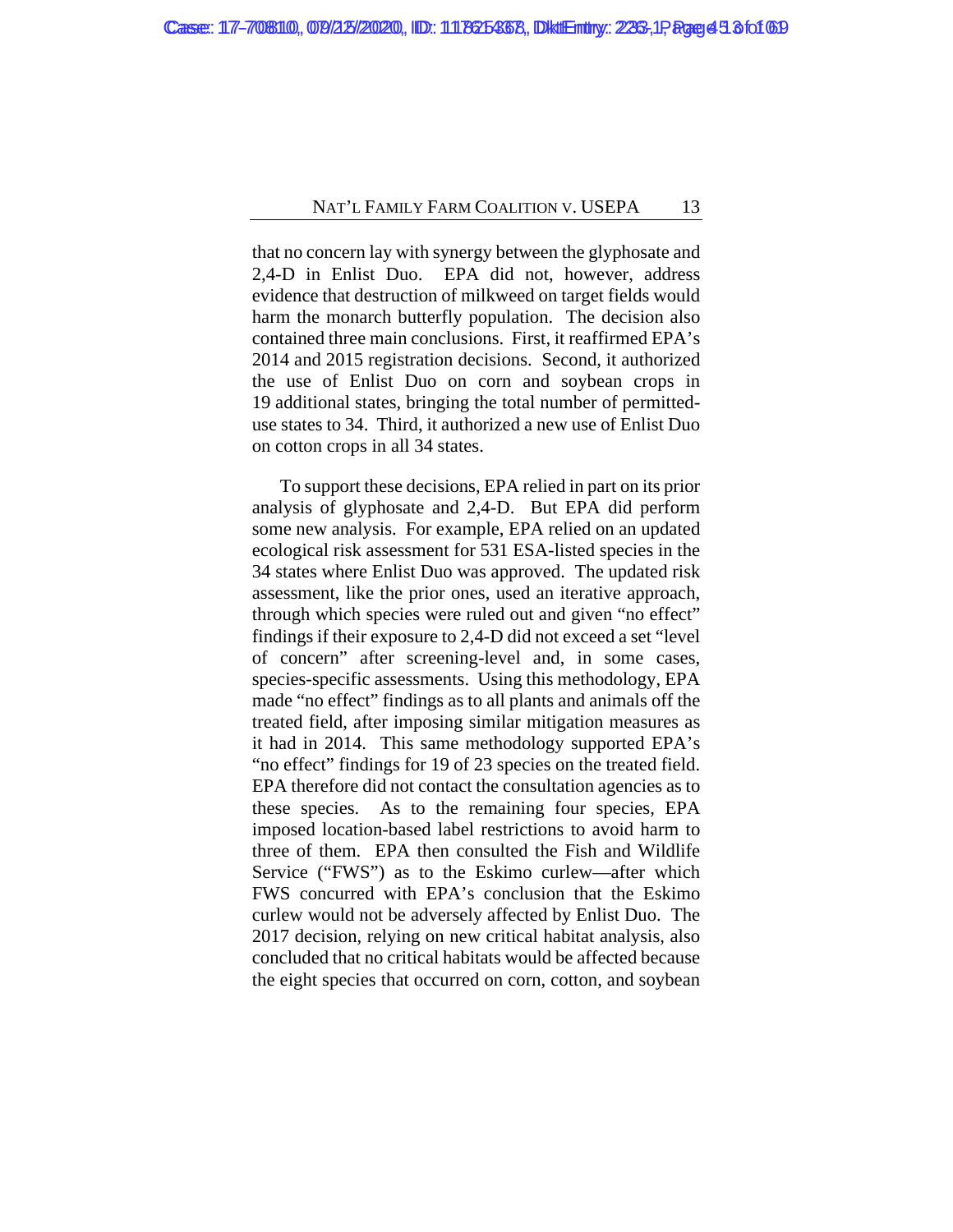fields did not have physical or biological features essential to the species in agricultural fields.

Despite this new data and analysis, there were, for the first time, data gaps relating to 2,4-D that were not present during the prior registrations. These gaps—which related to 2,4-D generally—meant that EPA could not register Enlist Duo unconditionally. Instead, EPA registered the entire Enlist Duo product on a "conditional" basis under FIFRA. In doing so, however, EPA cited FIFRA's unconditional "cause unreasonable adverse effects" standard rather than FIFRA's conditional "significantly increase the risk of unreasonable adverse effects" standard.

Petitioners challenged EPA's 2017 decision on March 21, 2017. In the resulting briefing, the parties disagreed about whether EPA's 2014 and 2015 registration decisions could also be reviewed. We held, after oral argument, that all three decisions were subject to review. We then ordered the parties to submit supplemental briefing addressing any challenges to the 2014 and 2015 registrations.

# **II**

We first address whether this case is properly before us. EPA does not raise any overarching challenge to jurisdiction.<sup>[1](#page-45-0)</sup> Dow, by contrast, argues that  $(1)$  the petitions

<span id="page-45-0"></span>**<sup>1</sup>** EPA does argue that NRDC lacks Article III standing to raise arguments about glyphosate. According to EPA, any favorable decision about glyphosate would not redress NRDC's alleged injuries because glyphosate will continue to be used in the same quantities. We address and reject—that argument below. *See infra* Section II.B.2.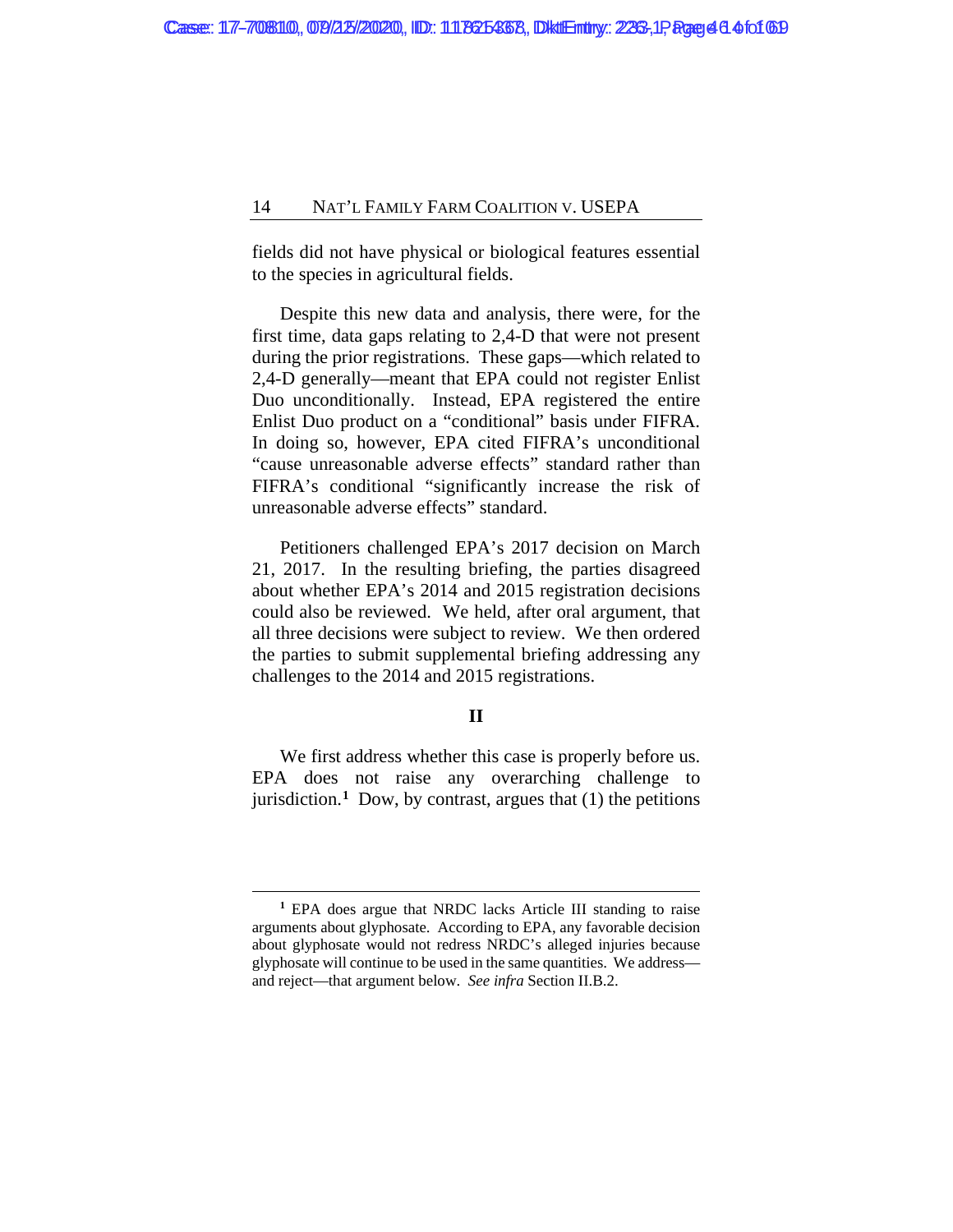for review were untimely; and (2) Petitioners lack associational standing.**[2](#page-46-0)**

### **A**

We begin with Dow's argument that the petitions for review were untimely. A petition for review challenging a pesticide registration order in a court of appeals must be filed "within 60 days after the entry of such order." 7 U.S.C. § 136n(b).**[3](#page-46-1)** The "date of entry of an order" is governed by regulation. 40 C.F.R.  $\S$  23.6. "Unless ... [EPA's] Administrator otherwise explicitly provides in a particular order, the time and date of entry of an order issued by the Administrator" is "two weeks after it is signed." *Id.*

Here, the 2017 Notice of Registration was signed on January 12, 2017. In addition, the "Date of Issuance" on the Notice of Registration is January 12, 2017. But Petitioners did not file their petitions until March 21, 2017—68 days

**<sup>2</sup>** Dow also argues that venue is improper as to three of the six NFFC Petitioners (National Family Farm Coalition, Family Farm Defenders, and Beyond Pesticides) because none of them "reside[]" or "ha[ve] a place of business" in the Ninth Circuit. 7 U.S.C. § 136n(b). But we need not address that argument. Venue is proper as to the other three NFFC Petitioners (CFS, CBD, and PANNA) because they do "reside" or "have a place of business" in the Ninth Circuit. So regardless whether venue is improper as to three of the six NFFC Petitioners, we can address the merits of the NFFC petition.

<span id="page-46-1"></span><span id="page-46-0"></span>**<sup>3</sup>** FIFRA also allows for judicial review of EPA's decisions in federal district courts when EPA refuses to "cancel or suspend a registration or to change a classification" or for "other final actions of the Administrator not committed to the discretion of the Administrator by law." 7 U.S.C. § 136n(a).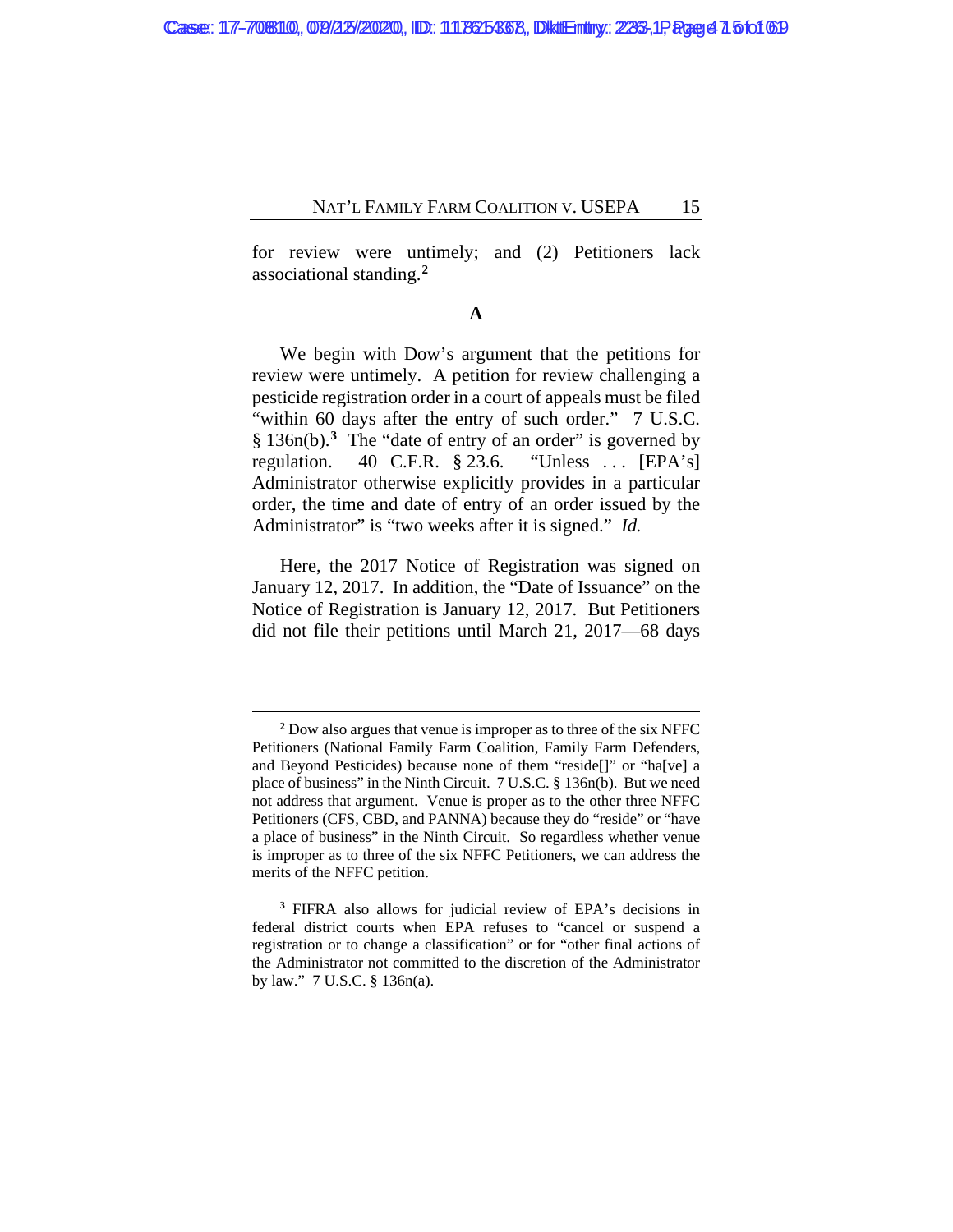after the Notice of Registration was issued. According to Dow, this means the petitions were eight days too late.

Dow's argument rests on the date of issuance—January 12—being the "date of entry" of the order under 7 U.S.C. § 136n(b) and 40 C.F.R. § 23.6. But for this argument to work, the date of issuance must say that it is the "date of entry" "explicitly," 40 C.F.R. § 23.6—that is, "without ambiguity or vagueness," *Explicit*, Black's Law Dictionary (10th ed. 2014). And here, considerable ambiguity exists. The Notice of Registration does not "explicitly" include a "date of entry." Nor does "issue" mean the same thing as "entry." *Compare Issue*, Black's Law Dictionary (10th ed. 2014) ("to send out or distribute officially"), *with Entry*, Black's Law Dictionary (10th ed. 2014) ("the placement of something before the court or on the record"). Thus, the date of issuance of the 2017 registration does not "explicitly" indicate the "date of entry."

Because the "date of entry" was not "explicitly" provided in the Notice of Registration, the "date of entry" was "two weeks after ... [the Notice of Registration was] signed"—January 26, 2017. 40 C.F.R. § 23.6. The petitions, filed 54 days later, were therefore timely. 7 U.S.C. § 136n(b); 40 C.F.R. § 23.6.**[4](#page-47-0)**

### **B**

Dow also argues Petitioners lack standing to bring their petitions for review. To have associational standing, each organization must show that "(a) its members would otherwise have standing to sue in their own right; (b) the

<span id="page-47-0"></span>**<sup>4</sup>** This comports with EPA's interpretation of the relevant statute and regulation in this and other cases.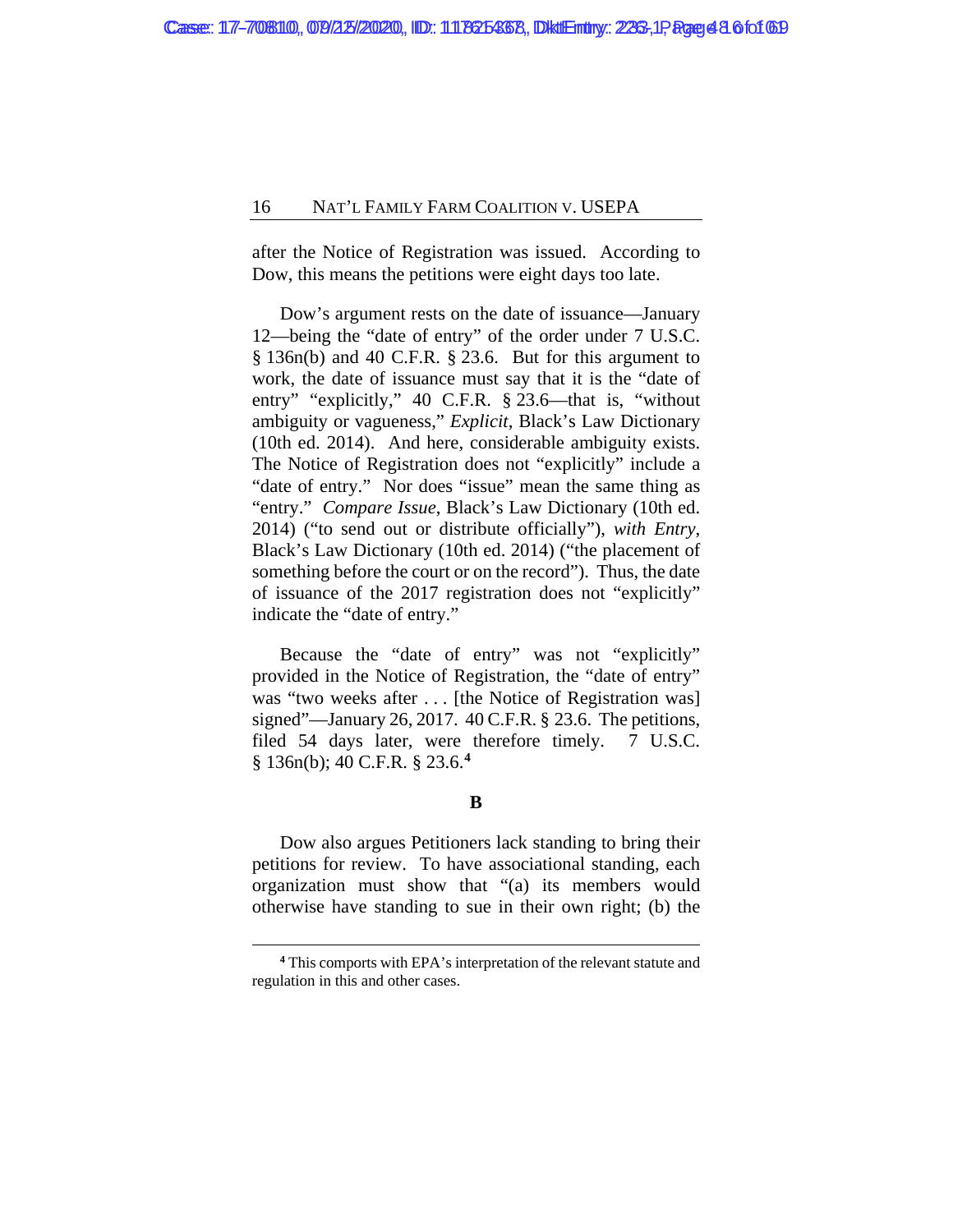interests it seeks to protect are germane to the organization's purposes; and (c) neither the claim asserted nor the relief requested requires the participation of individual members in the lawsuit." *Am. Diabetes Ass'n v. U.S. Dep't of the Army*, 938 F.3d 1147, 1155 (9th Cir. 2019) (citation omitted). Here, there is no dispute that at least one Petitioner from each petition for review has satisfied the second and third requirements. We therefore decide whether at least one Petitioner from each petition has shown that at least one of its members would have Article III standing to sue in his or her own right. *Mont. Shooting Sports Ass'n v. Holder*, 727 F.3d 975, 981 (9th Cir. 2013) ("the presence in a suit of even one party with standing suffices to make a claim justiciable" (quoting *Brown v. City of Los Angeles*, 521 F.3d 1238, 1240 n.1 (9th Cir. 2008))).

Article III of the United States Constitution confines federal courts to hearing only "[c]ases" and "[c]ontroversies." U.S. Const. art. III, § 2, cl. 1. "A suit brought by a plaintiff without Article III standing is not a 'case or controversy,' and an Article III federal court therefore lacks subject matter jurisdiction over the suit." *City of Oakland v. Lynch*, 798 F.3d 1159, 1163 (9th Cir. 2015) (citation omitted). To establish standing, a plaintiff must demonstrate "(1) a concrete and particularized injury that is 'actual or imminent, not conjectural or hypothetical'; (2) a causal connection between the injury and the defendant's challenged conduct; and (3) a likelihood that a favorable decision will redress that injury." *Pyramid Lake Paiute Tribe of Indians v. Nev., Dep't of Wildlife*, 724 F.3d 1181, 1187 (9th Cir. 2013) (quoting *Lujan v. Defs. of Wildlife*, 504 U.S. 555, 560–61 (1992)).

To meet this standard, Petitioners must show a "substantial probability" of standing, *Nw. Requirements*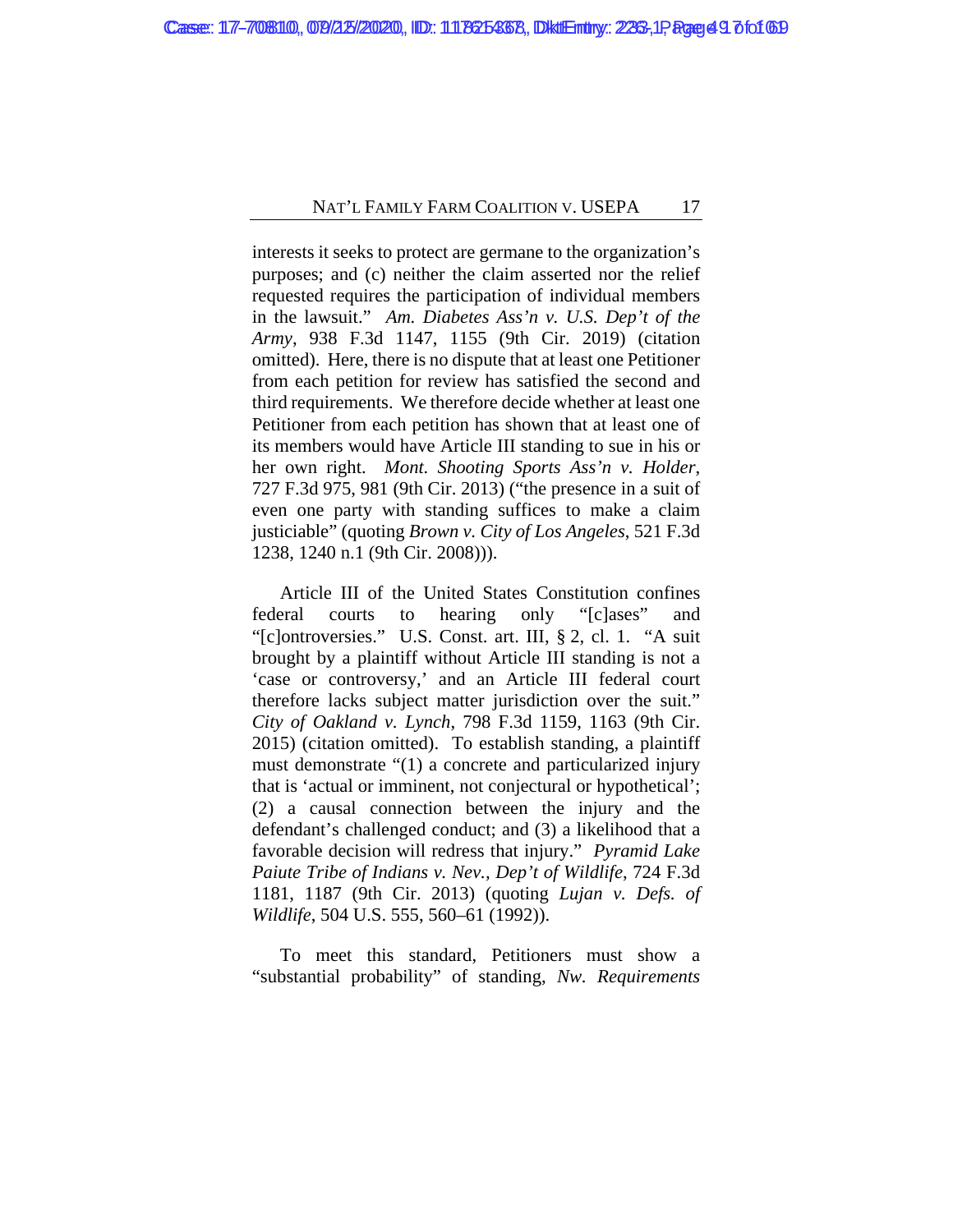*Utils. v. FERC*, 798 F.3d 796, 805 (9th Cir. 2015) (citation omitted), which is the same burden "as that of a plaintiff moving for summary judgment in the district court," *Sierra Club v. EPA*, 292 F.3d 895, 899 (D.C. Cir. 2002). Because a "plaintiff must demonstrate standing for each claim he seeks to press and for each form of relief that is sought," we analyze Petitioners' Article III standing for the ESA and FIFRA claims separately. *Town of Chester v. Laroe Estates, Inc.*, 137 S. Ct. 1645, 1650 (2017) (quoting *Davis v. FEC*, 554 U.S. 724, 734 (2008)).

**1**

First, the FIFRA claims. NFFC Petitioners and NRDC both assert that EPA misapplied FIFRA's procedural requirements and lacked substantial evidence in support of its decisions that Enlist Duo's registration complied with those requirements. These are procedural injuries. Indeed, the registration standards at issue are the safeguards put in place by Congress to ensure that approved pesticides do not cause adverse effects on the environment. 7 U.S.C. § 136a. And EPA's alleged failure to follow those standards is what leads to the alleged "substantive harm to the environment" in this case. *Citizens for Better Forestry v. U.S. Dep't of Agric.*, 341 F.3d 961, 971 (9th Cir. 2003) (internal quotation marks and citation omitted). We therefore apply the rules of Article III standing that apply to procedural injuries in determining Petitioners' standing to assert their FIFRA claims. *See Nat. Res. Def. Council v. Jewell*, 749 F.3d 776, 783 (9th Cir. 2014). NRDC and one of NFFC Petitioners, CFS, meet that standard here based on their assertion of procedural violations of FIFRA.

*Injury in Fact for NRDC*. In the context of procedural violations, the injury-in-fact requirement is met if "the procedures in question are designed to protect some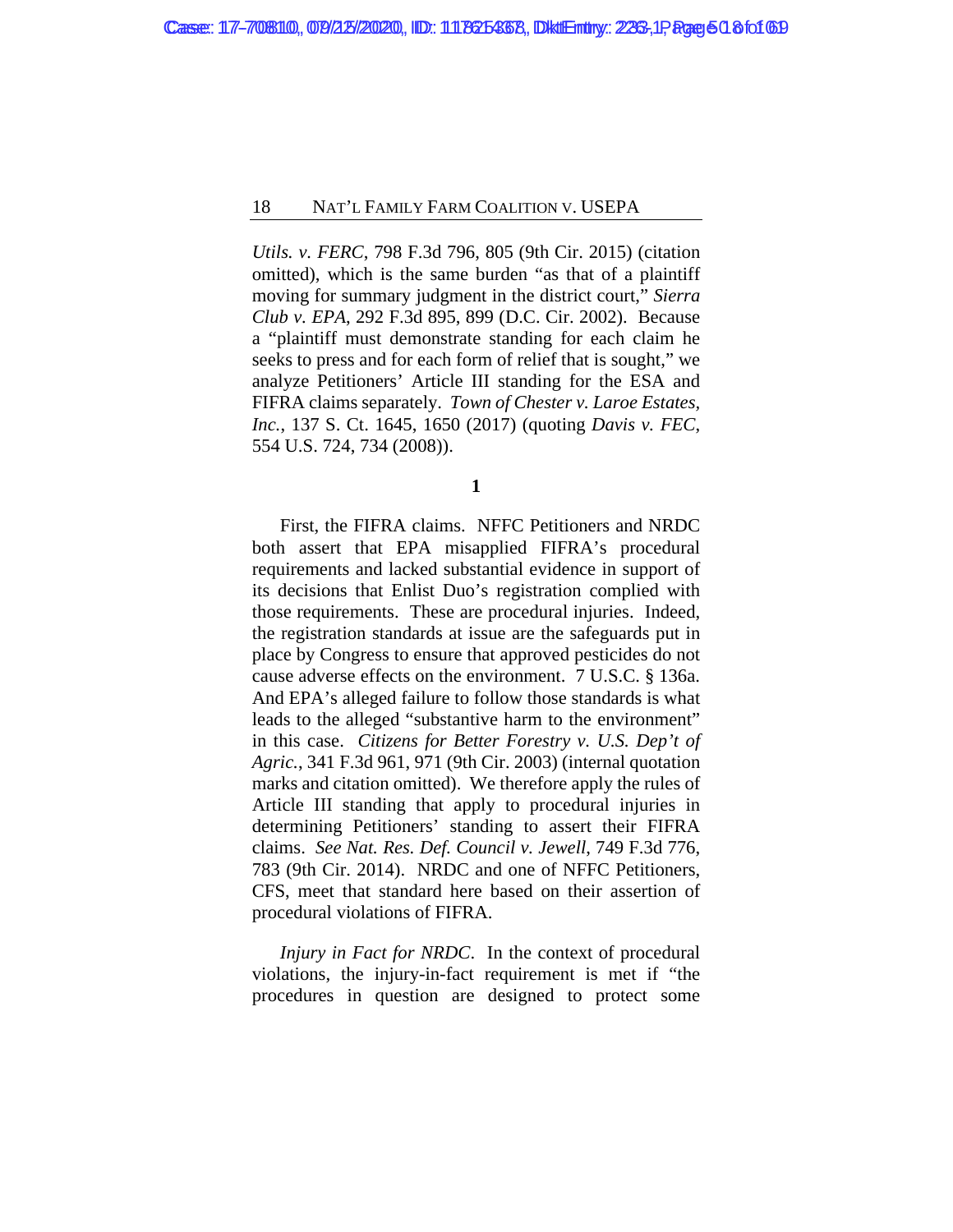threatened concrete interest of [the petitioner] that is the ultimate basis of his standing." *Salmon Spawning & Recovery All. v. Gutierrez*, 545 F.3d 1220, 1225 (9th Cir. 2008) (internal quotation marks and citation omitted). NRDC meets that standard here. Members of NRDC have submitted declarations stating that they enjoy watching the monarch butterfly migration where they live, that Enlist Duo is approved for use in their states, and that they are concerned they will no longer be able to enjoy observing monarch butterflies because of Enlist Duo's effects on milkweed.

These declarations show a concrete interest for two reasons. First, a concrete interest can be "an aesthetic or recreational interest in a particular place, or animal, or plant species." *Ecological Rights Found. v. Pac. Lumber Co.*, 230 F.3d 1141, 1147 (9th Cir. 2000). And second, there is a "geographic nexus between the individual[s] asserting the claim and the location suffering [the] environmental impact." *Ashley Creek Phosphate Co. v. Norton*, 420 F.3d 934, 938 (9th Cir. 2005) (internal quotation marks and citation omitted); *see id.* ("[P]laintiffs who use the area threatened by a proposed action or who own land near the site of a proposed action have little difficulty establishing a concrete interest.").

Moreover, the registration provisions at issue are designed to protect the environment. *Salmon Spawning*, 545 F.3d at 1226. Both the conditional and unconditional registration provisions in FIFRA require EPA to consider "unreasonable adverse effects on the environment." 7 U.S.C. § 136a(c)(5)(C), (c)(7). These effects would include any effect on monarch butterflies, which is what NRDC's members are concerned about.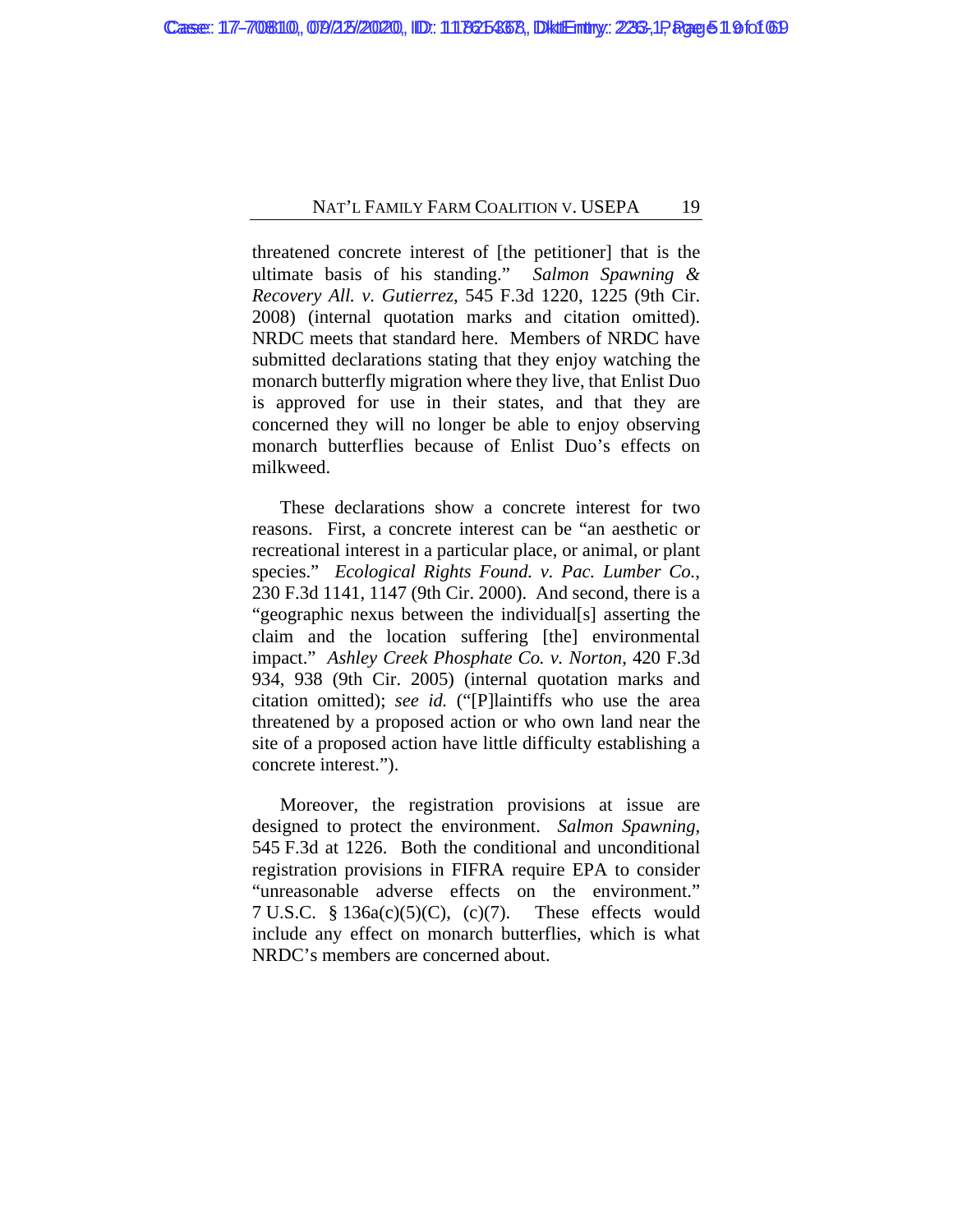Dow argues that NRDC cannot satisfy the injury-in-fact requirement because it cannot prove that Enlist Duo has caused a decline in the monarch butterfly population. But "a credible threat of harm is sufficient to constitute actual injury for standing purposes." *Cent. Delta Water Agency v. United States*, 306 F.3d 938, 950 (9th Cir. 2002). Thus, NRDC need only show that the exercise of a procedural right "*could*  protect [its] concrete interests." *Cottonwood Envtl Law Ctr. v. U.S. Forest Serv.*, 789 F.3d 1075, 1082 (9th Cir. 2015). It has done so here.

*Causation and Redressability for NRDC.* We now turn to the second and third requirements for Article III standing, which are relaxed for NRDC because it has established injury in fact. *See Salmon Spawning*, 545 F.3d at 1226. The causation requirement is satisfied by showing a "reasonable probability of the challenged action's threat to [NRDC's] concrete interest." *Hall v. Norton*, 266 F.3d 969, 977 (9th Cir. 2001) (internal quotation marks and citation omitted). To satisfy the redressability requirement, by contrast, NRDC need only show "that the relief requested—that the agency follow the correct procedures—*may* influence the agency's ultimate decision of whether to take or refrain from taking a certain action." *Salmon Spawning*, 545 F.3d at 1226–27 (emphasis added).

Here, the causation element is satisfied because there is a "reasonable probability" that EPA may have further minimized any alleged harm to monarch butterflies had it adopted NRDC's arguments. *Hall*, 266 F.3d at 977. Moreover, adopting NRDC's arguments "*may* influence the agency's ultimate decision of whether to take or refrain from taking a certain action," which satisfies the redressability requirement. *Salmon Spawning*, 545 F.3d at 1226–27 (emphasis added).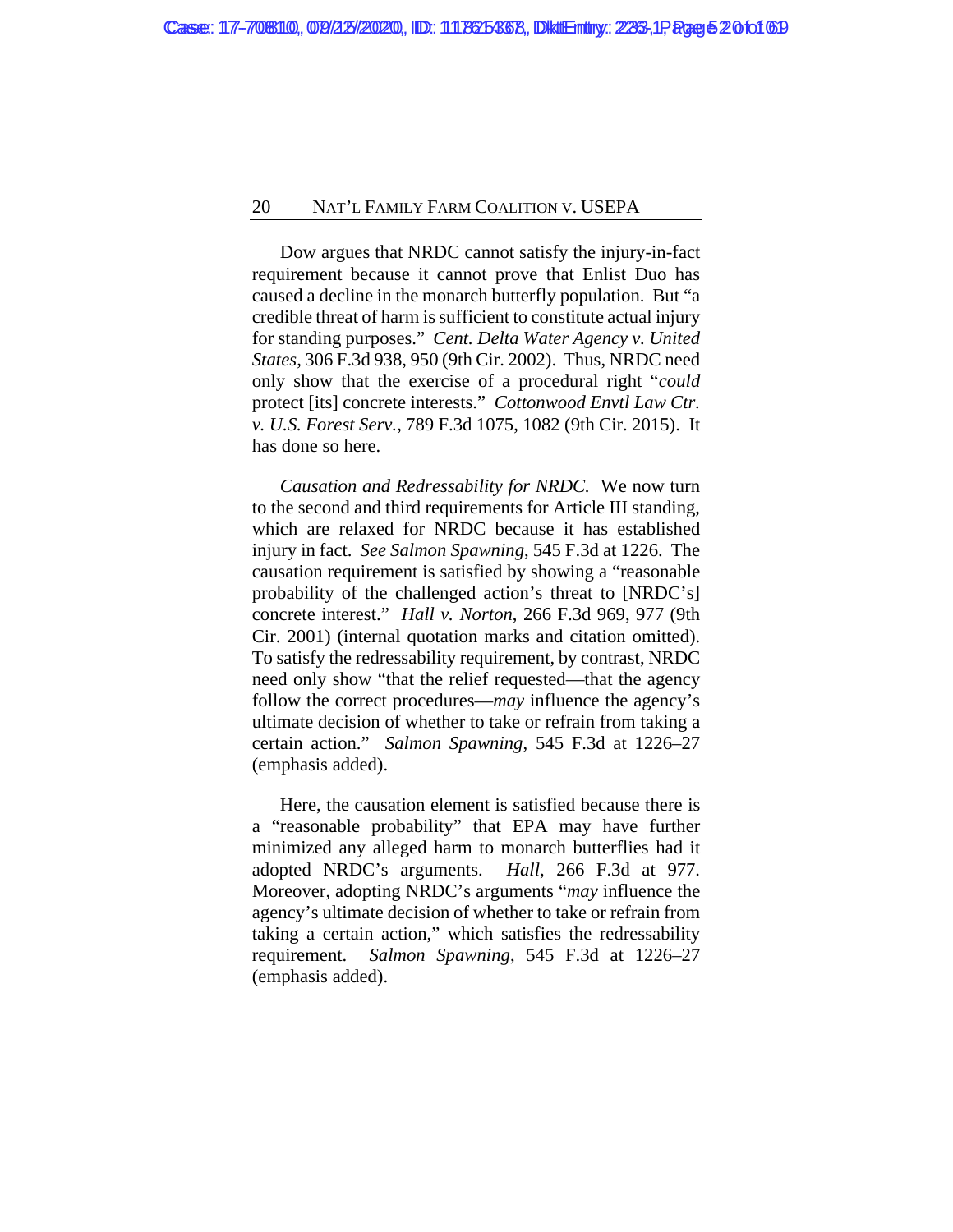Both EPA and Dow argue that this conclusion cannot be right. EPA contends, for example, that NRDC lacks standing to raise any arguments about glyphosate. According to EPA, vacatur of the registration of Enlist Duo would not redress any alleged glyphosate-based harms because, even if Enlist Duo was not registered, other pesticides containing glyphosate would continue to be used such that overall glyphosate use would not decrease. Dow, for its part, advances a very similar argument, contending that because the registration does not alter any existing uses of glyphosate and 2,4-D, NRDC cannot show that a favorable decision here would redress its supposed injuries.

These arguments misunderstand the redressability inquiry for procedural injuries. "[T]he mere existence of multiple causes of an injury does not defeat redressability, particularly for a procedural injury." *WildEarth Guardians v. U.S. Dep't of Agric.*, 795 F.3d 1148, 1157 (9th Cir. 2015). "So long as a defendant is at least partially causing the alleged injury, a plaintiff may sue that defendant, even if the defendant is just one of multiple causes of the plaintiff's injury." *Id.* That is the case here.

Moreover, the redressability arguments Dow and EPA advance ask the Court to perform its Article III standing analysis on an argument-by-argument basis. But standing is assessed based on the claims asserted, *Town of Chester*, 137 S. Ct. at 1650, and the type of injury alleged, *Citizens for Better Forestry*, 341 F.3d at 971, not argument-byargument. NRDC therefore has Article III standing to seek vacatur of the registration decisions under FIFRA.

*Standing for NFFC Petitioners.* CFS has likewise shown "that the procedures in question are designed to protect some threatened concrete interest . . . that is the ultimate basis of [its] standing" for purposes of standing for NFFC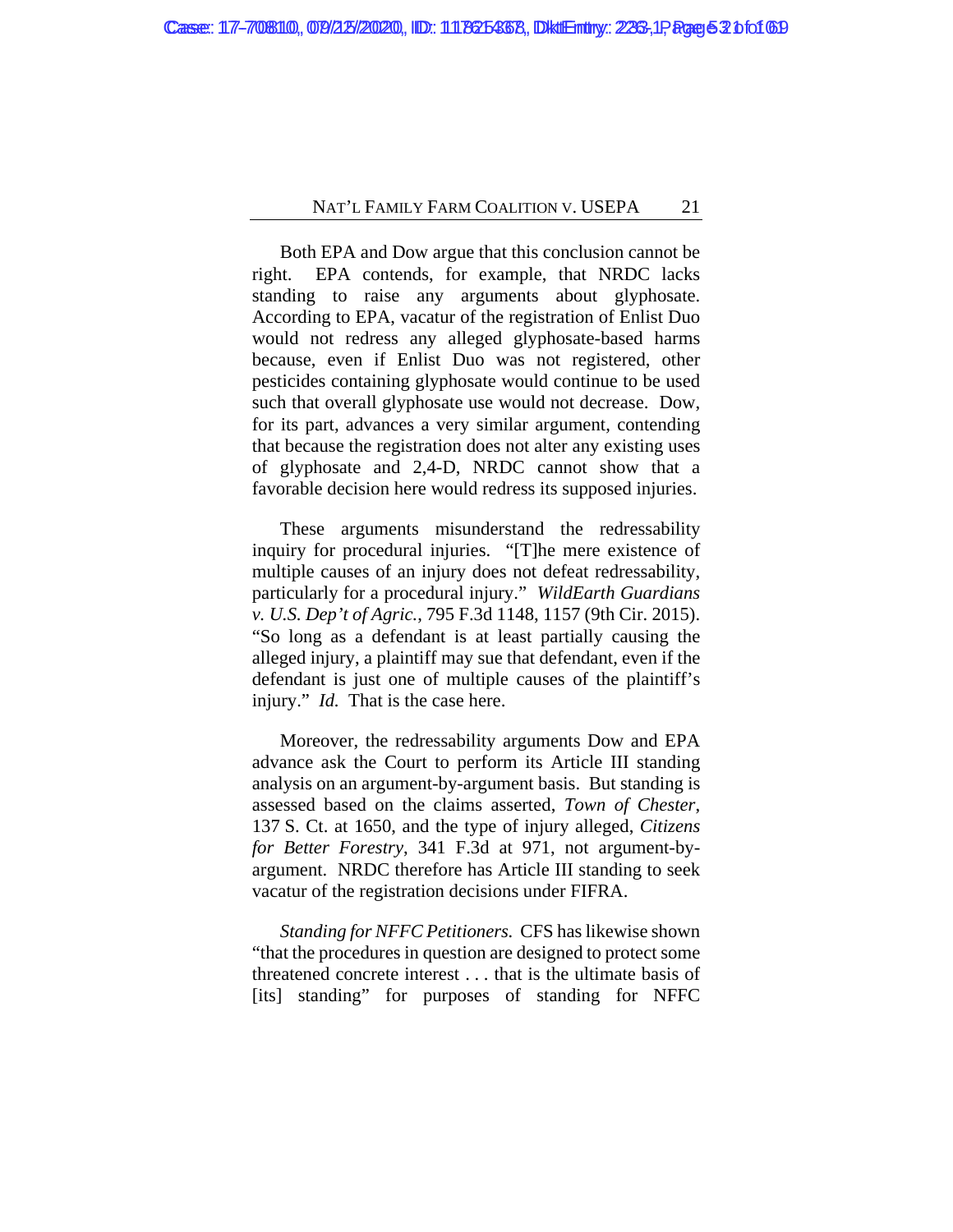Petitioners. *Salmon Spawning*, 545 F.3d at 1225 (citation omitted). Eric Pool, a member of CFS, submitted a declaration stating that Enlist Duo is approved for use in his home state of Illinois and that his crops are affected by the use of the components of Enlist Duo on nearby fields. These effects, according to his declaration, have caused economic damage, including harming his grapevines and forcing him to decrease the amount of acreage he plants on.

Mr. Pool's declaration establishes a concrete interest that is geographically linked to his home. *Ecological Rights Found.*, 230 F.3d at 1147; *Ashley Creek*, 420 F.3d at 938. And FIFRA is designed to protect these interests. Indeed, the statute requires EPA to determine whether any given action will cause "unreasonable adverse effects on the environment." 7 U.S.C.  $\S$  136a(c)(5)(C), (c)(7). This effects-based test considers not only "environmental costs," but also "economic" ones, which are the interests Mr. Pool claims. 7 U.S.C. § 136(bb).

The Pool declaration also meets the relaxed threshold for showing causation and redressability for procedural injuries. The causation element is satisfied because there is a "reasonable probability" that EPA would have assessed the threat to farmers differently had it adopted CFS's arguments. *Hall*, 266 F.3d at 977. Moreover, vacating the registration so that EPA reanalyzes the issues CFS raises "*may* influence the agency's ultimate decision of whether to take or refrain from taking a certain action," which satisfies the redressability prong. *Salmon Spawning*, 545 F.3d at 1226– 27 (emphasis added).

In sum, NRDC and CFS, based on their members' standing, both have associational standing to bring FIFRA claims. *Am. Diabetes*, 938 F.3d at 1155. Because one petitioner from each petition has associational standing, we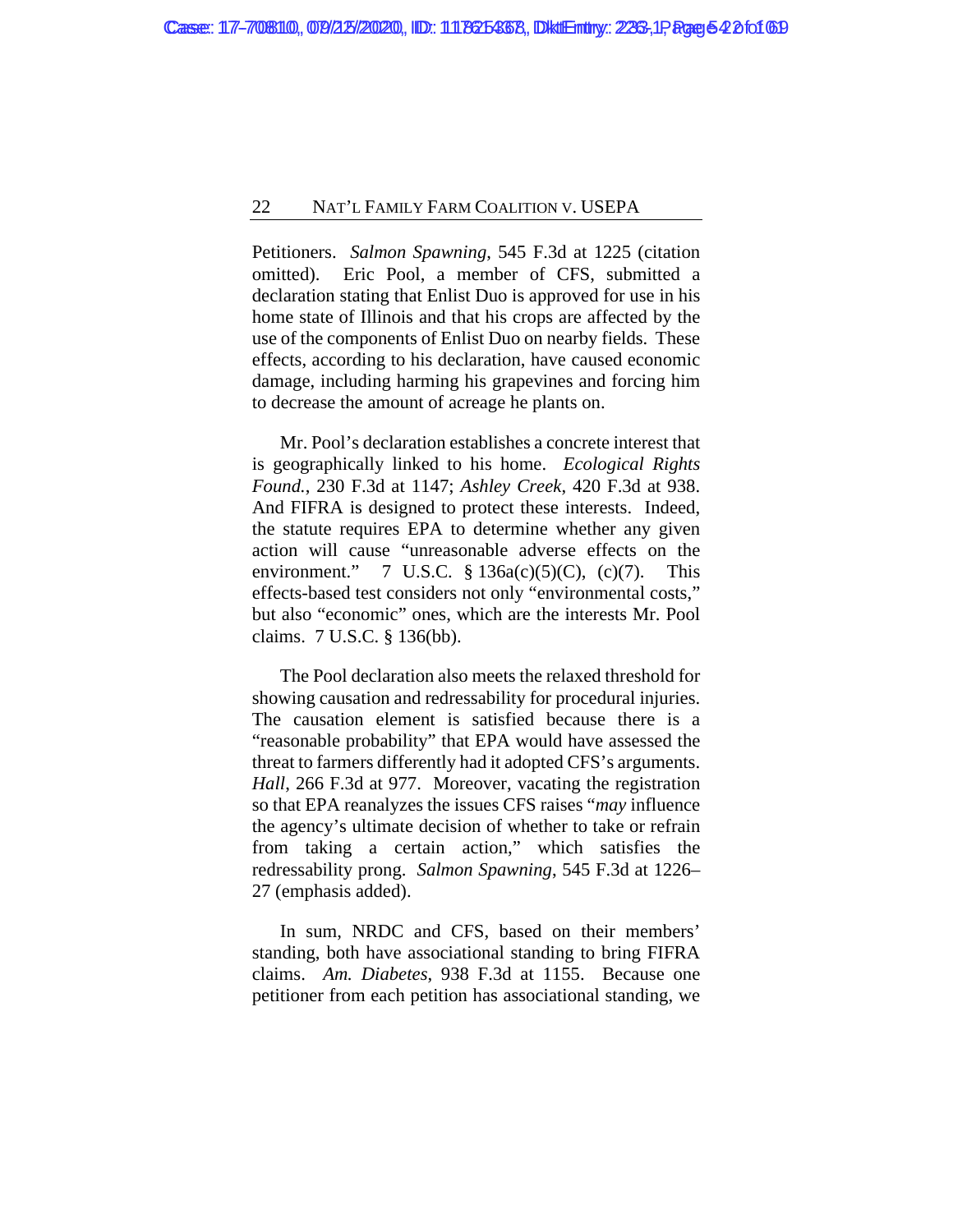need not decide whether the other NFFC Petitioners have associational standing. *Mont. Shooting Sports*, 727 F.3d at 981.**[5](#page-54-0)**

**2**

Next, the ESA claims. NFFC Petitioners allege that EPA violated the ESA's consultation procedures in registering Enlist Duo. These alleged violations are procedural in nature, so the standing rules applicable to such violations apply here, too. *Jewell*, 749 F.3d at 783.

*Injury in Fact.* CFS has shown injury in fact for NFFC Petitioners. One of its members, Leslie Limberg, submitted a declaration stating that she lives in a state where Enlist Duo is approved for use and that she enjoys observing endangered species where she lives, including the Indiana bat. This declaration shows an aesthetic and recreational interest that is geographically linked to the individual asserting the claim, thereby satisfying the injury-in-fact requirement. *Ecological Rights Found.*, 230 F.3d at 1147; *Ashley Creek*, 420 F.3d at 938.

<span id="page-54-0"></span>**<sup>5</sup>** Neither Dow nor EPA argue that any Petitioner lacks statutory standing under the APA to challenge the EPA's action under FIFRA. But we conclude those requirements—that (1) "there has been final agency action adversely affecting the plaintiff"; and (2) the plaintiff "suffers legal wrong or that its injury falls within the zone of interests of the statutory provision the plaintiff claims was violated," *Citizens for Better Forestry*, 341 F.3d at 976 (citation omitted)—are met as well. These requirements are not relevant to the ESA claim because the ESA provides for a private right of action outside of the APA. *Wash. Toxics Coal. v. EPA*, 413 F.3d 1024, 1034 (9th Cir. 2005) (citation omitted), *abrogated on other grounds as recognized in Cottonwood*, 789 F.3d at 089.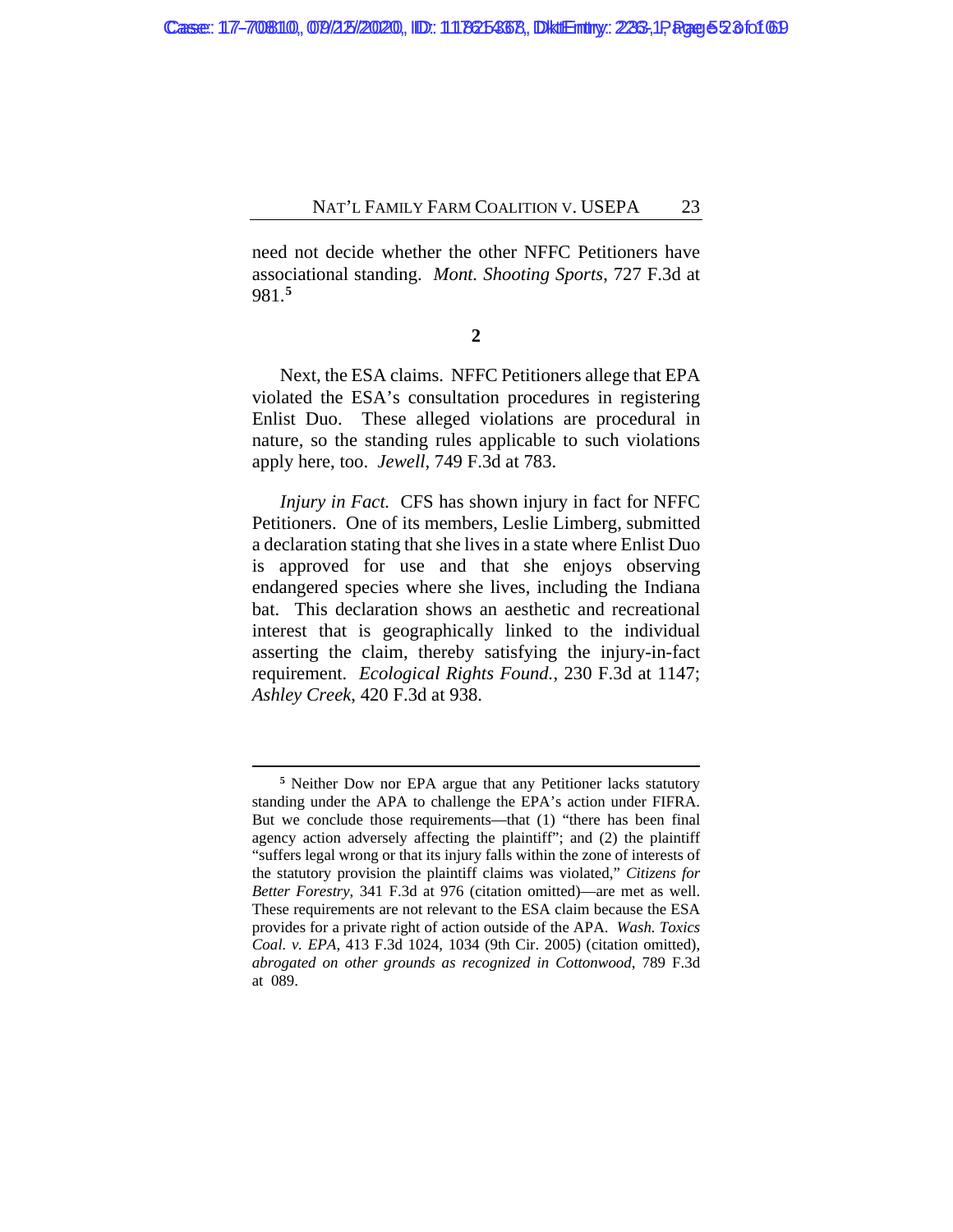Moreover, the ESA's consultation procedures that CFS claims have been violated—for example, the requirement that EPA consult when a proposed action "may affect" any listed species—are designed to protect these concrete interests. *Salmon Spawning*, 545 F.3d at 1229; *see id.*  at 1225–26. "These procedures are designed to advance the ESA's overall goal of species preservation, and thus the groups' specific goals" as well as "ensur[e] agency compliance with the ESA's substantive provisions." *Id.*  at 1226 (citing *Bennett v. Spear*, 520 U.S. 154, 176 (1997)).

Dow contends CFS cannot establish injury in fact as to the ESA claims because its members' concerns are speculative and far from imminent. But CFS need only provide evidence of "an increased risk [of harm] based on a violation of a statute." *Ocean Advocates v. U.S. Army Corps of Eng'rs*, 402 F.3d 846, 860 (9th Cir. 2005) (alteration adopted and citation omitted). That standard is met here because a reconsideration of ESA's consultation standards could lead to a different result—that is, it "*could* protect [Petitioners' members'] concrete interests." *Cottonwood*, 789 F.3d at 1082.

*Causation and Redressability.* We now turn to the second and third requirements for Article III standing. Redressability is satisfied here because the consultation CFS argues is required under the ESA may have modified EPA's decision. *See Hall*, 266 F.3d at 977 (holding redressability prong met where relevant decision "could be influenced" by environmental studies plaintiff requested).

Dow argues that causation is not met because CFS acknowledges that other factors besides Enlist Duo may endanger the species at issue and because other similar pesticides may cause the same harms even if Enlist Duo is never used. For purposes of standing, however, "the causal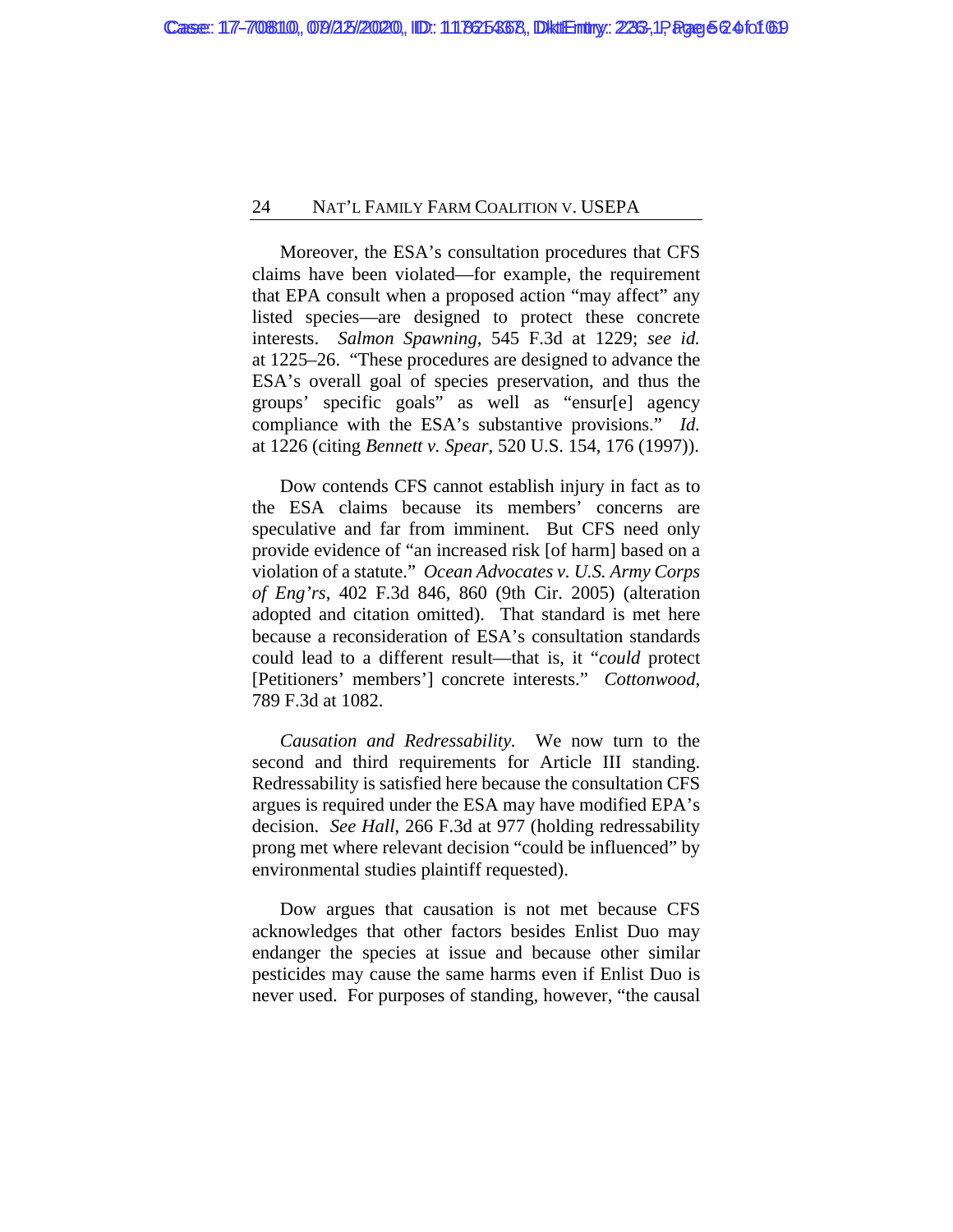connection . . . need not be so airtight . . . to demonstrate that the plaintiffs would succeed on the merits." *Ecological Rights Found.*, 230 F.3d at 1152. Instead, the standing inquiry focuses on whether the petitioner's injury is "fairly traceable to the challenged conduct," *WildEarth*, 795 F.3d at 1154—that is, whether the claim of injury relies merely on "the behavior of other parties" or "an attenuated chain of conjecture" as to what could happen in the future, *Hall*, 266 F.3d at 977 (citation omitted). And here, CFS's ESA claim does not rely on other parties to take action or an attenuated chain of conjecture. As a result, a "reasonable probability" exists that EPA's failure to consult threatens CFS's concrete interests and the causation prong is satisfied. *Hall*, 266 F.3d at 977 (citation omitted).

Because one of CFS's members has Article III standing, the organization also has associational standing to bring its ESA claims. *Am. Diabetes*, 938 F.3d at 1155. The Article III standing of one NFFC Petitioner makes the ESA claims asserted by NFFC Petitioners justiciable. *Mont. Shooting Sports*, 727 F.3d at 981.

# **III**

FIFRA "is a comprehensive regulatory scheme aimed at controlling the use, sale, and labeling of pesticides." *Nathan Kimmel, Inc. v. DowElanco*, 275 F.3d 1199, 1204 (9th Cir. 2002). Under the statute, the mechanism used to further this aim is a process called "registration." 7 U.S.C. § 136a(a). Before any pesticide can be sold or used in the United States, EPA must register the pesticide—that is, provide a license that establishes the terms and conditions under which a pesticide may be lawfully sold, distributed, and used within the United States. *Id.* § 136a(c). The terms and conditions on the license include exactly what product can be sold, the specific packaging it must be sold in, and labeling that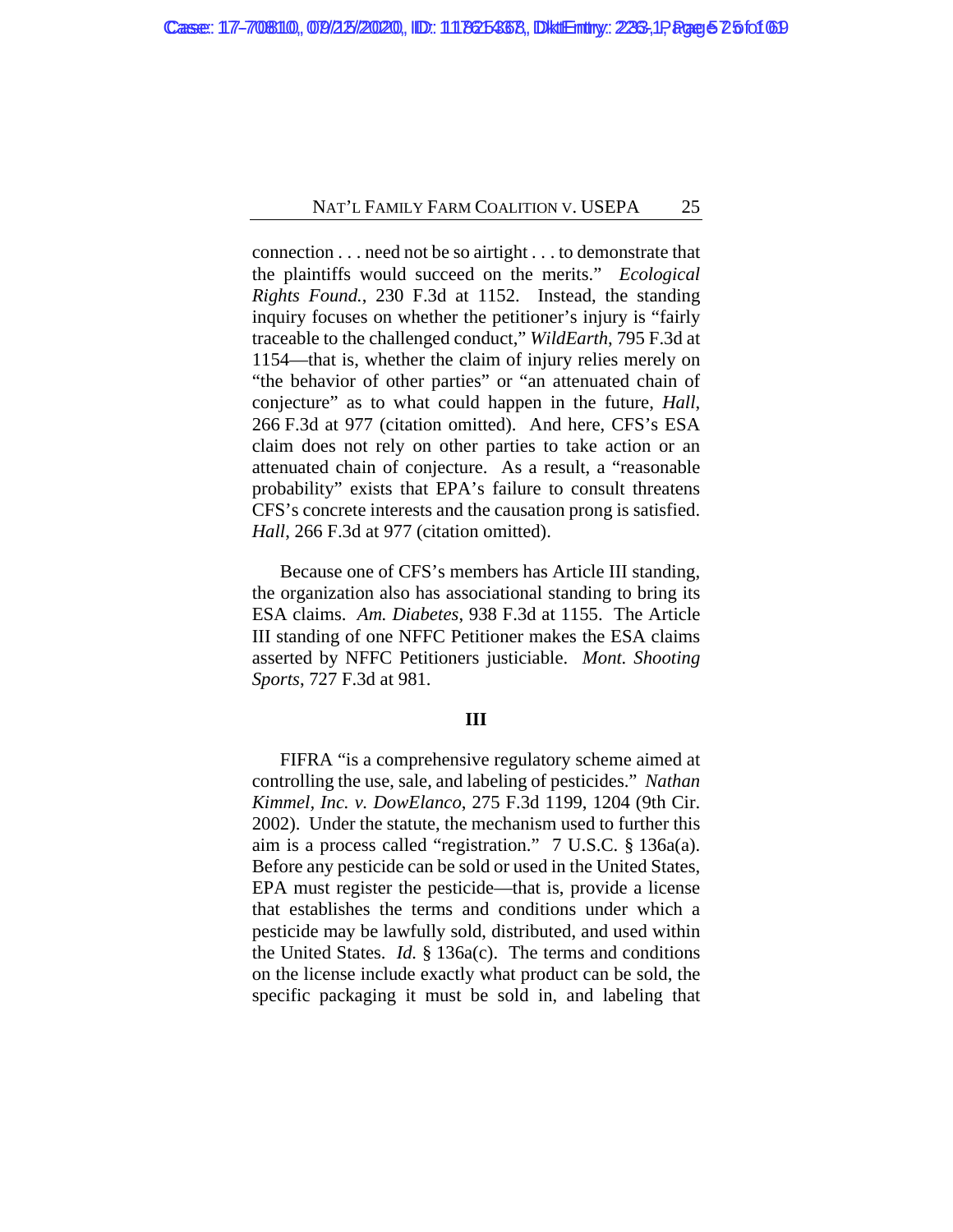contains instructions on proper use. *Id.* § 136(p); 40 C.F.R. §§ 152.115, 156.10.

Registration occurs in a variety of ways. The principal type of registration is called unconditional registration. 7 U.S.C. § 136a(c)(5). For unconditional registration, EPA must "review[] all relevant data in [its] possession" and "determine[] that no additional data are necessary" to its decision. 40 C.F.R. § 152.112(b), (c). EPA can unconditionally register the pesticide only if it will "not generally cause unreasonable adverse effects on the environment" "when used in accordance with widespread and commonly recognized practice." *Id.* § 152.112(e). "[U]nreasonable adverse effects on the environment" is defined, in relevant part, as "any unreasonable risk to man or the environment, taking into account the economic, social, and environmental costs and benefits of the use of any pesticide." 7 U.S.C. § 136(bb).

FIFRA also allows EPA to "*conditionally* register or amend the registration" of a pesticide for use in certain "special circumstances." 7 U.S.C. § 136a(c)(7) (emphasis added). Conditional registration allows for an existing registration to be amended with less data than is required for an unconditional registration. *See id.* § 136a(c)(7)(B). But it still imposes a burden on EPA. *Id.* To conditionally register a pesticide or amend a pesticide registration, EPA must determine that "the applicant has submitted satisfactory data pertaining to the proposed additional use"; and that "amending the registration in the manner proposed ... would not significantly increase the risk of any unreasonable adverse effect on the environment." *Id.*

Both types of registration often involve "pesticide product[s]." 40 C.F.R. § 152.15. A "pesticide product" is a "pesticide in the particular form (including composition,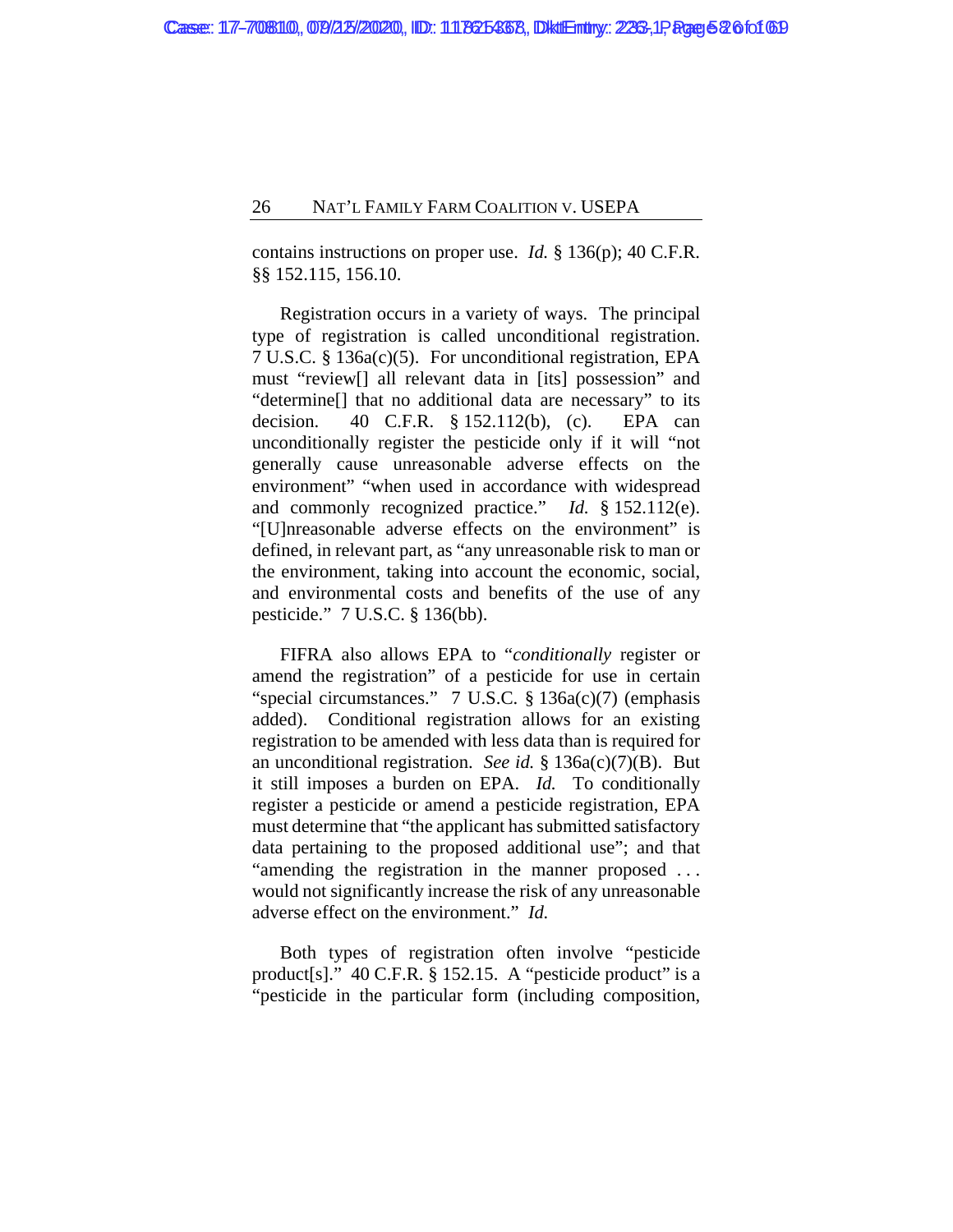packaging, and labeling) in which the pesticide is, or is intended to be, distributed or sold." *Id.* § 152.3. As such, a "pesticide product" may include one or more active or inert chemical ingredients. *See id.* ("Pesticide means any substance or mixture of substances intended for preventing, destroying, repelling, or mitigating any pest, or intended for use as a plant regulator, defoliant, or desiccant ...."). "Active ingredient[s]" are those ingredients in the pesticide product that do the work to "prevent, destroy, repel or mitigate any pest." *Id.* Enlist Duo, for example, is a "pesticide product" composed of two "active ingredients" that do the work: glyphosate and 2,4-D. *See* 7 U.S.C. § 136a(c)(7)(C) (contemplating a "pesticide" containing more than one "active ingredient" and some "active ingredient[s]" being registered previously).

Under FIFRA's implementing regulations, EPA takes a specific approach in cases involving "active ingredient[s]" that have already been registered as part of other "pesticide product[s]." 40 C.F.R. § 152.111. In such cases, "the Agency will not commence a complete review of the existing data base on a given chemical in response to receipt of an application for registration." *Id.* "Instead, the Agency will review the application using the criteria for conditional registration" under 7 U.S.C. § 136a(c)(7)(A) and (B). *Id.* Under those provisions, EPA may "conditionally register or amend the registration of a pesticide" if "the pesticide and proposed use are identical or substantially similar to any currently registered pesticide and use thereof, or differ" only slightly and the registration would not "significantly increase the risk of any unreasonable adverse effect on the environment." 7 U.S.C. § 136a(c)(7)(A); *see also* 40 C.F.R. § 152.113 (allowing conditional registration for pesticide products "that do not contain a new active ingredient"). These registrations are often called "me-too" registrations.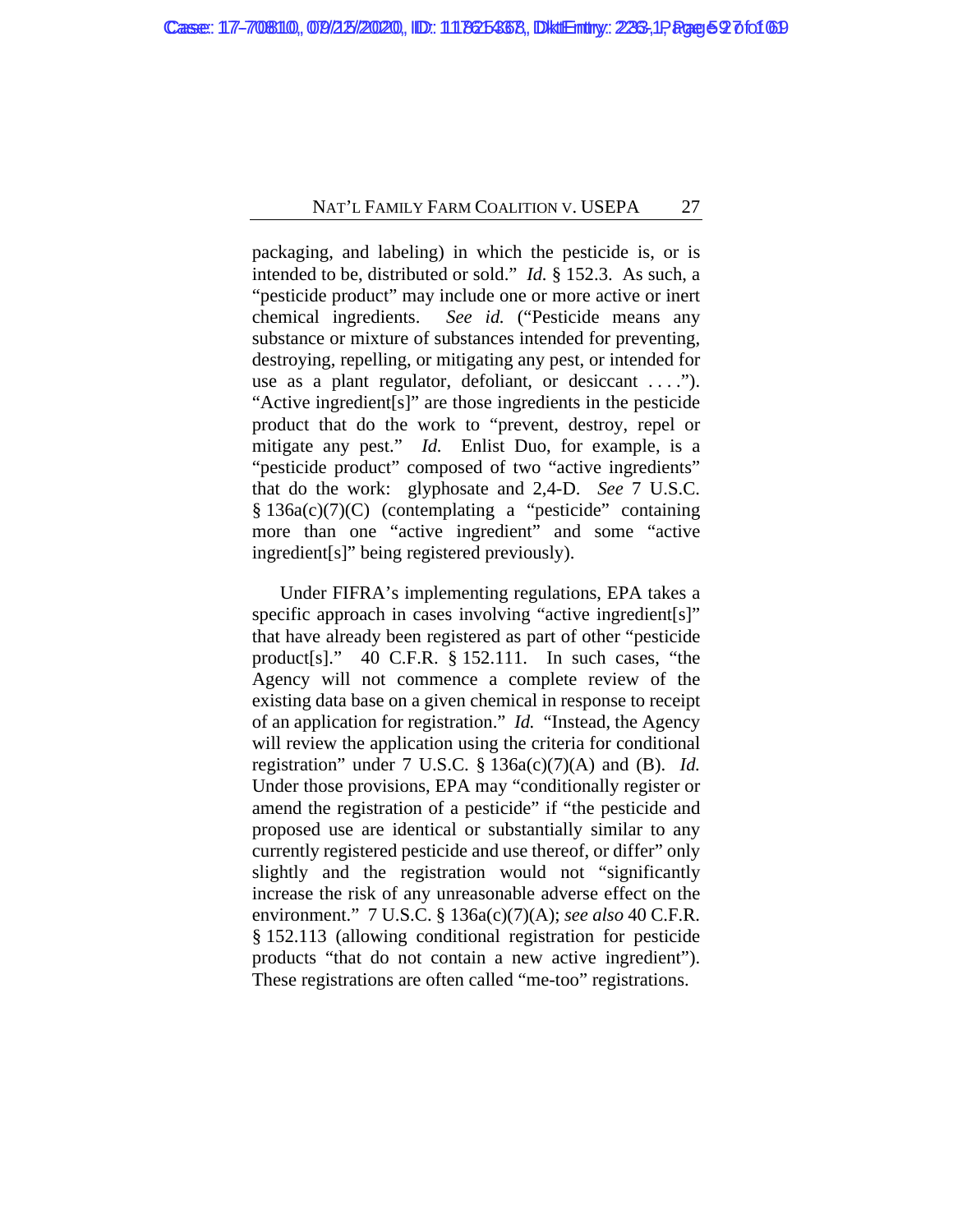FIFRA also allows EPA to cancel or change the classification of a registration if it determines that the pesticide "generally causes unreasonable adverse effects on the environment." 7 U.S.C. § 136d(b). FIFRA also contains a provision requiring that "[t]he registrations of pesticides"—including "active ingredients"—"be periodically reviewed," a process called "registration review" that takes place every 15 years. 7 U.S.C. § 136a(g)(1)(A)(i), (iii). During registration review, EPA "evaluate<sup>[s]</sup> elements of FIFRA  $3(c)(5)$  including the composition, labeling and other required material (including studies and other data), risks and benefits of a pesticide, and incident data or other information relating to its use." Pesticides; Procedural Regulations for Registration Review, 65 Fed. Reg. 24,586, 24,587 (Apr. 26, 2000). Based on its evaluation, which includes public input, 7 U.S.C. § 136a(g)(2); 40 C.F.R. §§ 155.25, 155.30, 155.42, EPA can cancel an existing registration, 7 U.S.C.  $\S$  136a(g)(1)(A)(v).

We review EPA's compliance with these requirements for "substantial evidence when considered on the record as a whole." 7 U.S.C. § 136n(b); *Nat. Res. Def. Council v. EPA (Nanosilver II)*, 857 F.3d 1030, 1035 (9th Cir. 2017). For there to be substantial evidence, the administrative record must show "such relevant evidence as a reasonable mind might accept as adequate to support a conclusion even if it is possible to draw two inconsistent conclusions from the evidence." *Nanosilver II*, 857 F.3d at 1036 (internal quotation marks and citation omitted). This review is "relatively deferential to the agency factfinder," but must still be "searching and careful, subjecting the agency's decision to close judicial scrutiny." *Containerfreight Corp. v. United States*, 752 F.2d 419, 422 (9th Cir. 1985) (internal quotation marks and citation omitted).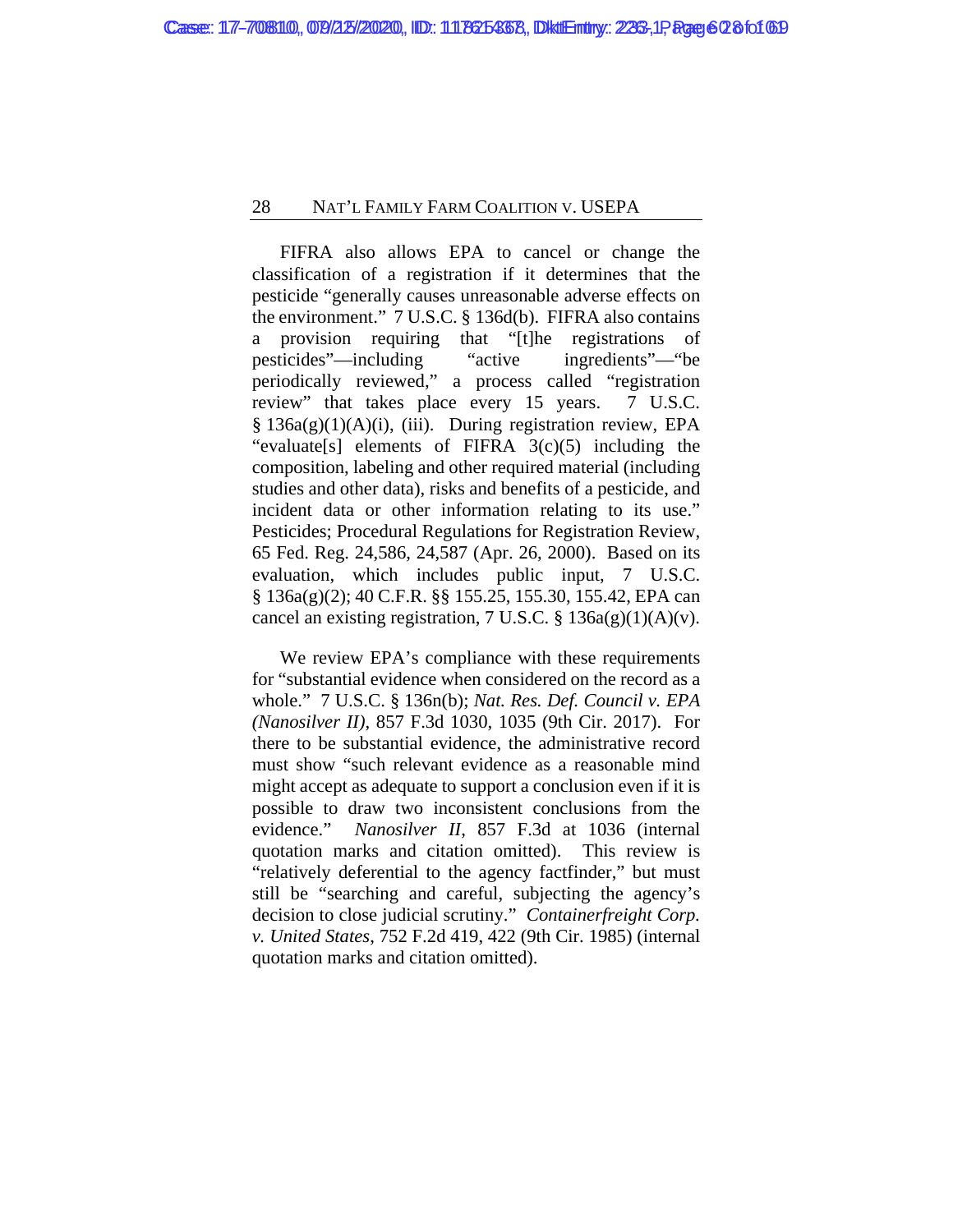**A**

NRDC first claims EPA incorrectly applied what NRDC believes is the more lenient "conditional" registration standard rather than the more stringent "unconditional" standard when it registered Enlist Duo in 2014. We disagree.

As a preliminary matter, NRDC waived any argument that EPA applied the incorrect standard when it registered Enlist Duo in 2014. NRDC did not raise this argument during the administrative process, or during its first challenge to the 2014 registration. In fact, NRDC affirmatively acknowledged that EPA's 2014 registration of Enlist Duo was an unconditional registration. NRDC has therefore waived this particular challenge to the 2014 registration. *See N. Plains Res. Council, Inc. v. Surface Transp. Bd.*, 668 F.3d 1067, 1081 (9th Cir. 2011) ("Parties must alert an agency to their position and contentions.").

Even absent waiver, however, NRDC's argument that EPA applied the wrong standard is not persuasive. NRDC's primary support for this argument is one line in the 2014 Final Registration Decision citing FIFRA's conditional registration provision. But this stray line appears to be a typographical error. The EPA's 2014 registration was plainly unconditional—not conditional. The Notice of Registration—which is the actual license—states that Enlist Duo "is unconditionally registered in accordance with FIFRA section  $3(c)(5)$ " and the "Term of Issuance" is "Unconditional." Similarly, the Proposed Decision Document cites subsection  $3(c)(5)$  and "concludes that ... approving this application as set forth below will not cause any unreasonable adverse effect on the environment," language tracking the unconditional registration standard.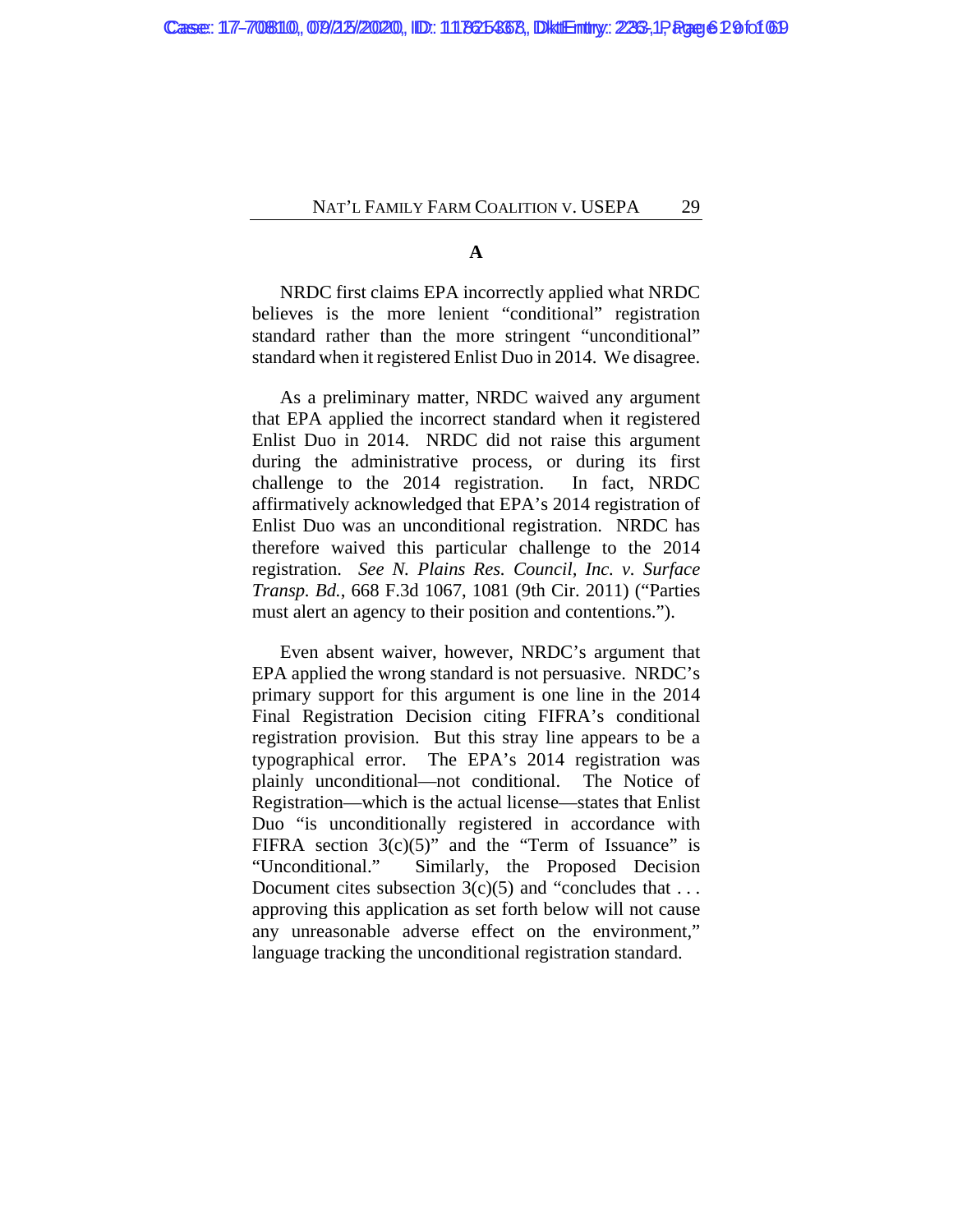Moreover, the analysis in the registration documents does not suggest EPA was applying the more limited "significantly increase the risk of unreasonable adverse effect[s]" standard. To the contrary, the documents indicate EPA applied the broader "cause any unreasonable adverse effects" standard for unconditional registrations. For example, EPA did not just analyze how the use of 2,4-D in Enlist Duo differed from how 2,4-D was being used in previous pesticides and then address the risks associated with those new uses. Instead, it analyzed the human and ecological risks of using 2,4-D. This context supports that EPA was applying the unconditional registration standard, a conclusion NFFC Petitioners agreed with in their briefing.

That EPA mentioned outstanding data Dow should provide to the agency in unconditionally approving the product does not change that conclusion. True, it is FIFRA's conditional registration provision that allows EPA to approve a product without all relevant data. 7 U.S.C. § 136a(c)(7)(A). But that does not mean EPA cannot request additional data when unconditionally approving a product. EPA can. When it does so, however, any such data must not be "necessary to make the determinations" under subsection (c)(5), 40 C.F.R. § 152.112(c)—that is, not needed to determine whether the product will "generally cause unreasonable adverse effects on the environment," 7 U.S.C. § 136a(c)(5)(D). EPA's decision to unconditionally register Enlist Duo therefore did not prevent it from requesting additional data; it merely prevented it from requesting additional data relevant to whether the unconditional registration standard was met. Here, NRDC does not argue that the additional data EPA requested was necessary to that inquiry.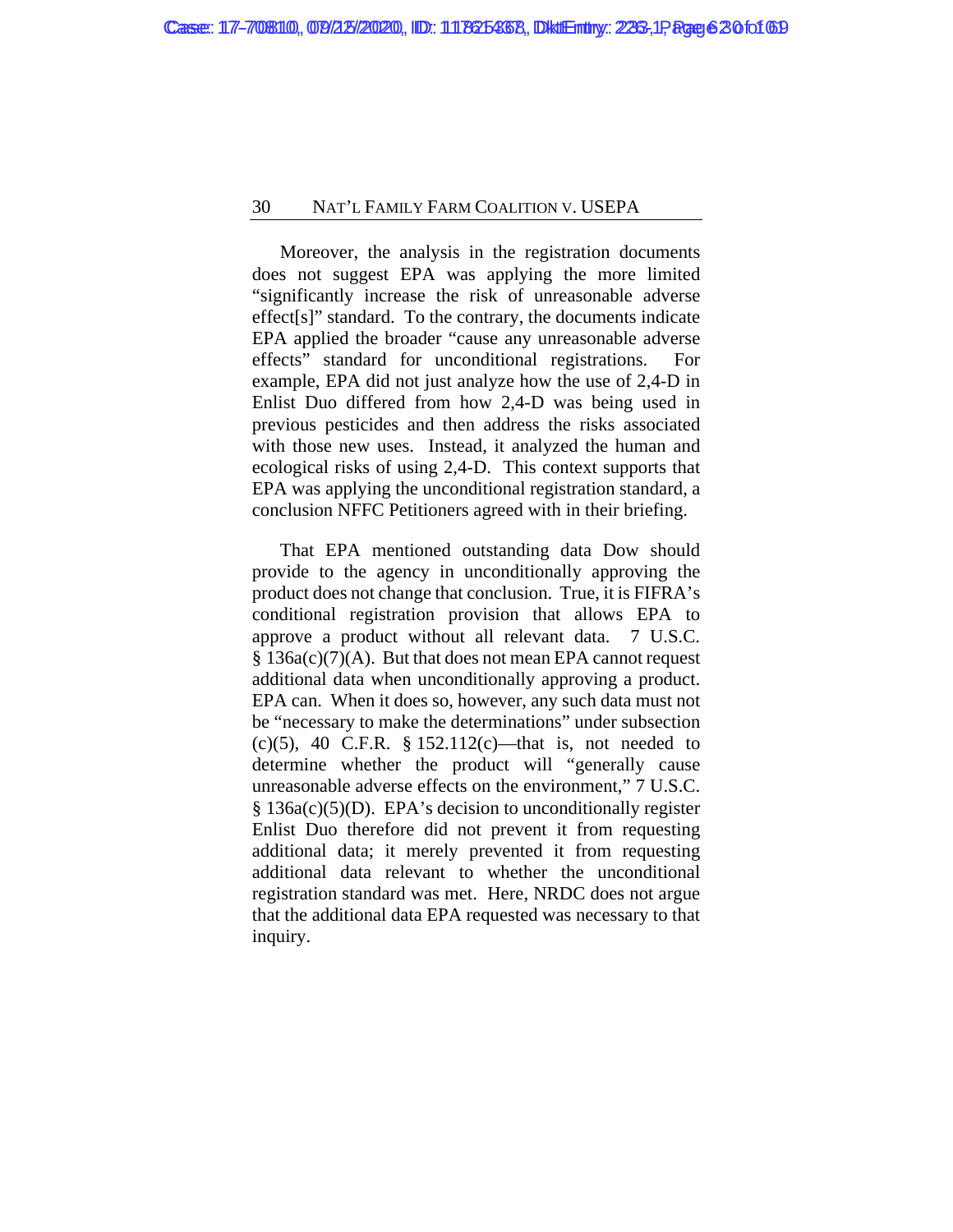Even assuming the requested data were necessary to assessing the risks associated with Enlist Duo, however, EPA's unconditional registration would not be transformed into a conditional one. As discussed above, EPA's analysis and the relevant registration documents make clear that EPA was applying the broader unconditional registration standard. Thus, to the extent EPA was requesting data relevant to assessing risk under FIFRA, any such request only suggests EPA erred in applying the unconditional registration standard. And no Petitioner argues there was any such error here.**[6](#page-62-0)**

**B**

NFFC Petitioners argue that EPA incorrectly applied FIFRA's "cause any unreasonable adverse effects" unconditional registration standard in its 2017 registration decision rather than the "significantly increase the risk of any unreasonable adverse effect" conditional registration standard. EPA concedes that it cited the wrong standard but argues any error is harmless because the standard for unconditional registration is higher, not lower, than the standard for conditional registration.

<span id="page-62-0"></span>**<sup>6</sup>** We reach a similar conclusion as to NRDC's argument that EPA unlawfully imposed "conditions" on its 2014 registration decision. We are not persuaded that EPA was imposing "conditions" on registration merely because it used the phrase "provided that" before listing a few additional requirements for Dow. Nor do we decide whether EPA can impose "conditions" on unconditional registrations under FIFRA. *Cf.* 40 C.F.R. § 152.115(c) (authorizing EPA to establish "other conditions applicable to registration[]" for conditional registrations). Even if EPA were imposing "conditions" on its unconditional registration, that would only suggest error in applying that standard—not transform EPA's unconditional registration into a conditional one.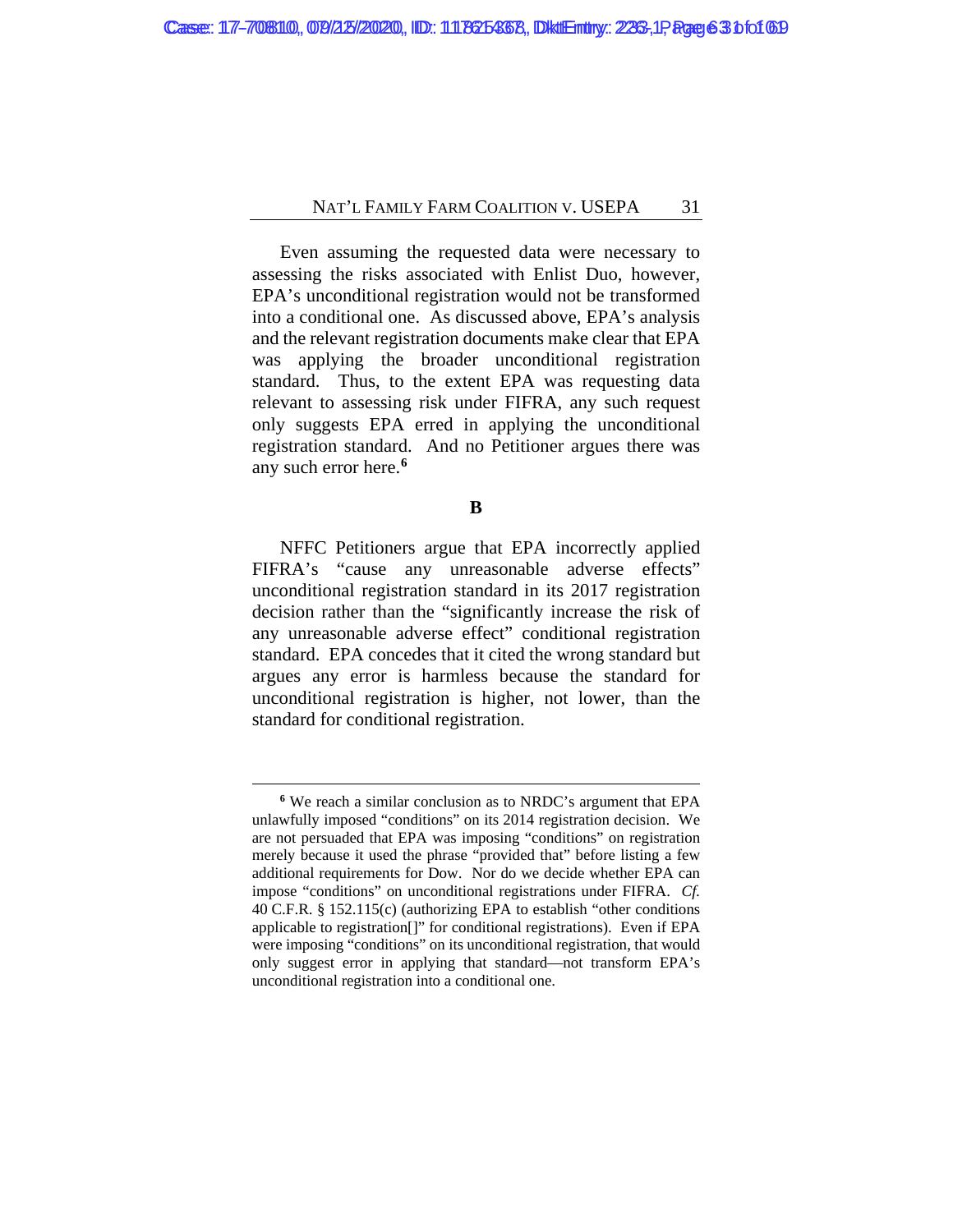We agree with EPA. At first blush, the conditional registration standard appears to impose a higher standard than the unconditional one. After all, "cause," as used in the unconditional registration standard, entails the pesticide "produc[ing]" harm, *Cause*, Black's Law Dictionary (10th ed. 2014), while "risk," as used in the conditional standard, connotes the "possibility of harm," *Risk*, Black's Law Dictionary (10th ed. 2014). But those words are not the only clues as to what this statute means. We must also look to the statute as a whole to find meaningful context. *See Exxon Mobil Corp. v. EPA*, 217 F.3d 1246, 1249 (9th Cir. 2000).

That context provides significant guidance here. The conditional registration standard, with its "risk" language, only applies when a registrant is proposing to use an alreadyregistered pesticide or active ingredient in a new way. 7 U.S.C. § 136a(c)(7)(A), (B). That means conditional registration is an option only when a pesticide or active ingredient has already been registered using the unconditional registration, causation-based standard. The conditional registration standard is therefore best understood as limiting the scope of new evidence EPA must consider in making its registration decision, a conclusion Petitioner NRDC agreed with in its briefing. EPA need only consider evidence that bears on whether the new or additional use changes EPA's original conclusion that the pesticide or active ingredient will "not generally cause unreasonable adverse effects." *Id.* § 136a(c)(7). Any error by EPA in citing the more burdensome unconditional registration standard therefore does not show that EPA lacked substantial evidence to support its conclusions.

# **C**

Petitioners argue that EPA lacked substantial evidence for its 2014, 2015, and 2017 registration decisions because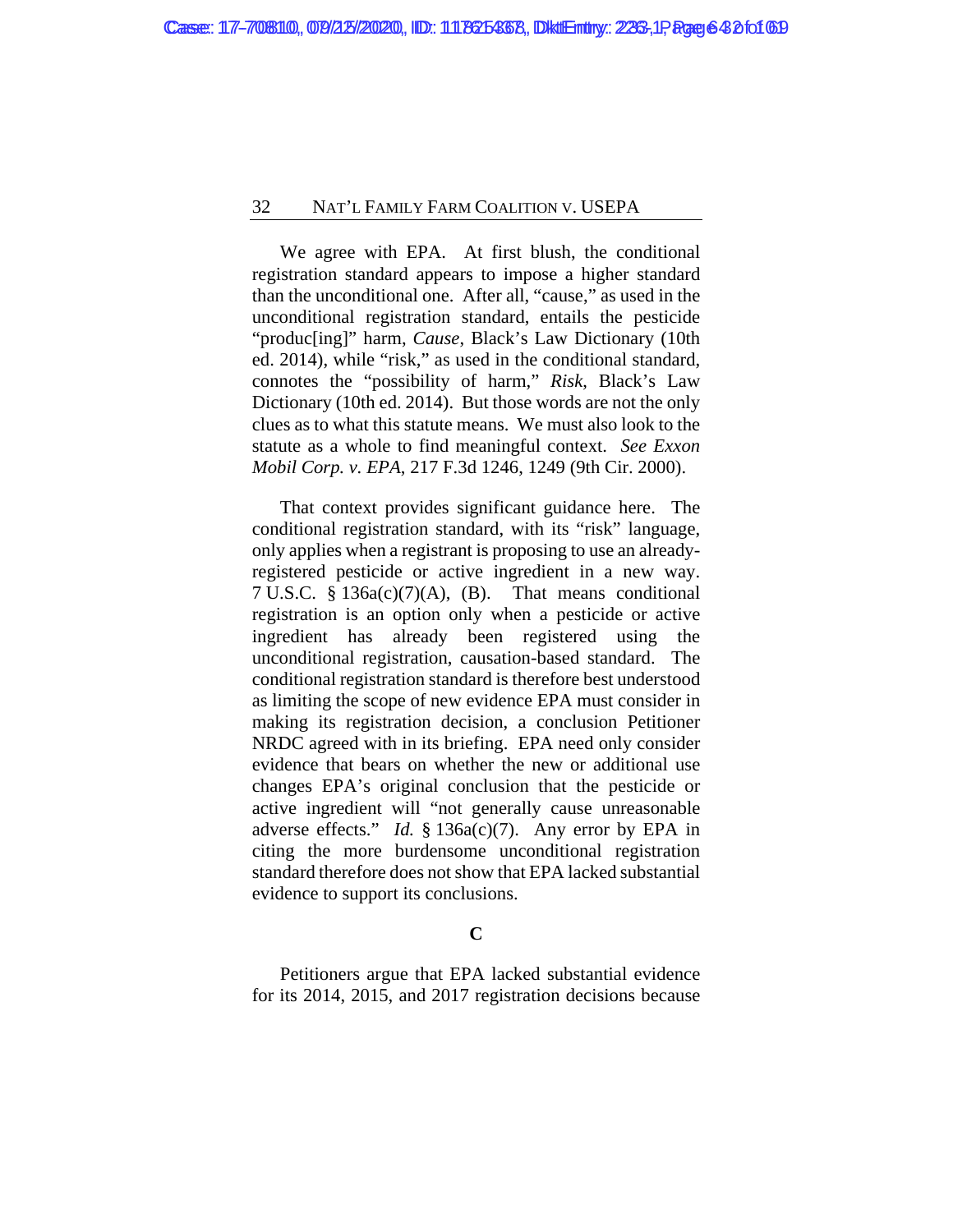EPA failed to: (1) properly assess harm to monarch butterflies from increased 2,4-D use on milkweed in target fields; (2) consider that Enlist Duo would increase the use of glyphosate over time; (3) correctly consider the volatility of Enlist Duo's 2,4-D component; and (4) consider the synergistic effects of mixing Enlist Duo with glufosinate. We address each argument in turn.

With the approval of Enlist Duo, the use of Enlist Duo's 2,4-D ingredient will increase. NRDC argues that EPA failed to consider the harm of expanded 2,4-D use to certain monarch butterfly habitats and human health.

We decline to address NRDC's challenge to EPA's analysis of human health risks because NRDC failed to address that argument in its opening brief and therefore waived it. NRDC's opening brief states that "Enlist Duo may pose serious risks to human health" and discusses those risks in the Statement of the Case but does not meaningfully address them in any of its briefing. We have regularly held that "an issue referred to in the appellant's statement of the case but not discussed in the body of the opening brief is deemed waived." *Martinez-Serrano v. INS*, 94 F.3d 1256, 1259 (9th Cir. 1996). This case is no exception.

As to the impact on the monarch butterfly population, EPA did assess some of these risks as part of its registration decisions. Before the 2017 decision, for example, EPA performed a risk assessment that considered the "toxic effects to non-target plants (a grouping that includes plants important to monarchs)." EPA found "no concerns for terrestrial invertebrates (including monarchs)" because Enlist Duo would only affect treated fields—not non-target plants—as long as it was used under the "conditions

**<sup>1</sup>**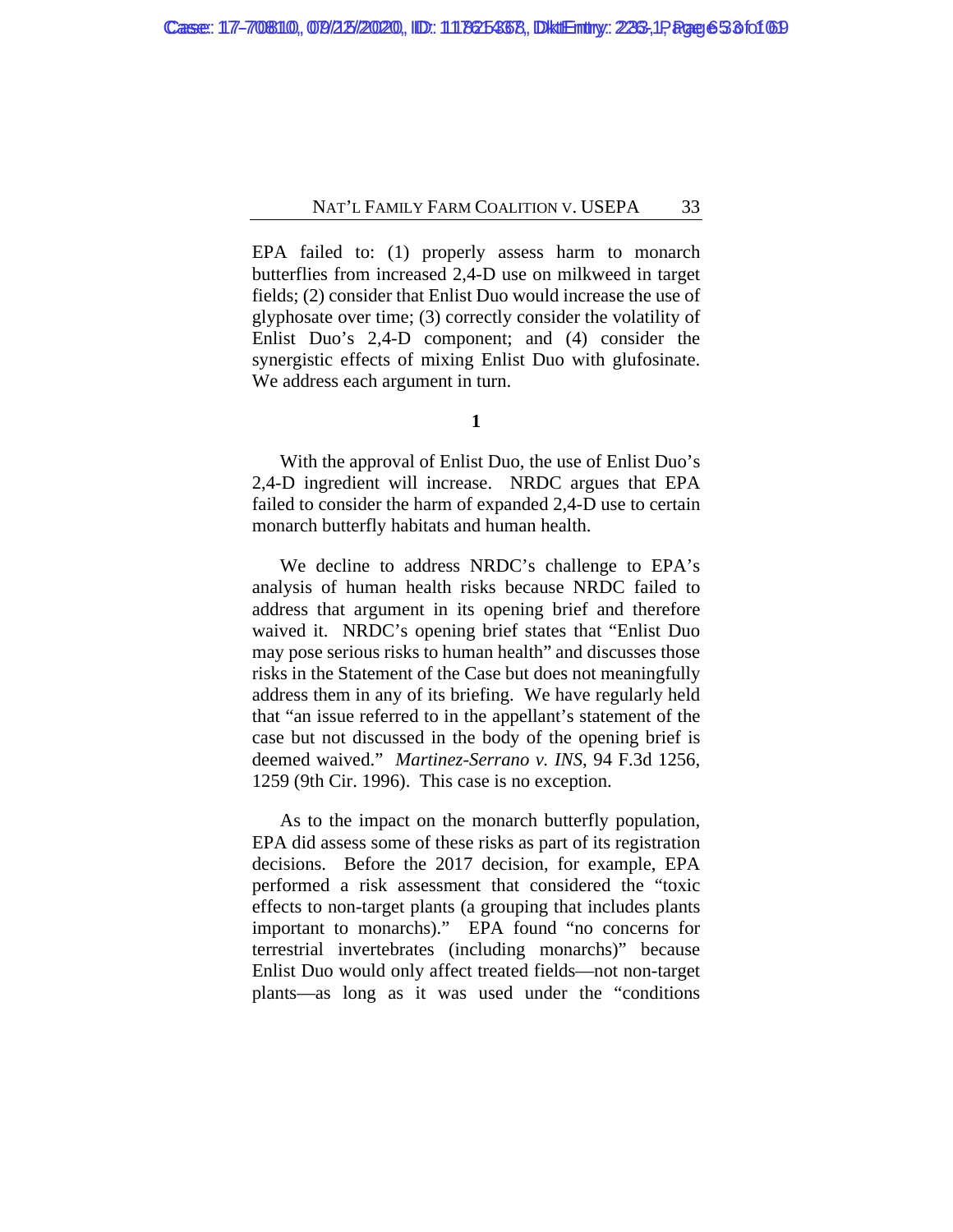prescribed by the label." These conditions include requiring a "30 foot downwind buffer (in the direction in which the wind is blowing)" and a specific, low drift nozzle. These mitigation measures, among others, will avoid spray drift of 2,4-D to non-target fields, thereby ensuring that no nontarget milkweed is affected. EPA reached similar conclusions, using similar reasoning, in its 2014 registration decision.

So far, so good. But NRDC also argues EPA should have considered how the destruction of milkweed on *target fields* would affect monarch butterflies. This argument carries some force because EPA acknowledged in its briefing that it did not assess those risks. According to EPA, it was not required to do so because "farmers will control the same amount of milkweed on their crop fields through the use of herbicides or other means and at the same crop growth stages, with or without Enlist Duo."

Despite the intuitive appeal of EPA's argument, we must reject it. EPA did not assert this rationale as a reason for declining to assess the destruction of milkweed on target fields, so neither can we. *See Motor Vehicle Mfrs. Ass'n of U.S., Inc. v. State Farm Mut. Auto. Ins. Co.*, 463 U.S. 29, 43 (1983) ("We may not supply a reasoned basis for the agency's action that the agency itself has not given." (quoting *SEC v. Chenery Corp.*, 332 U.S. 194, 196 (1947))). After all, "judicial review of agency action is limited to 'the grounds that the agency invoked when it took the action.'" *Dep't of Homeland Sec. v. Regents of the Univ. of Cal.*, 140 S. Ct. 1891, 1907 (2020) (quoting *Michigan v. EPA*, 576 U.S. 743, 758 (2015)). Moreover, even had EPA asserted such a rationale, it would likely be premised on legal error. That milkweed would likely be targeted in the same ways even absent Enlist Duo's registration suggests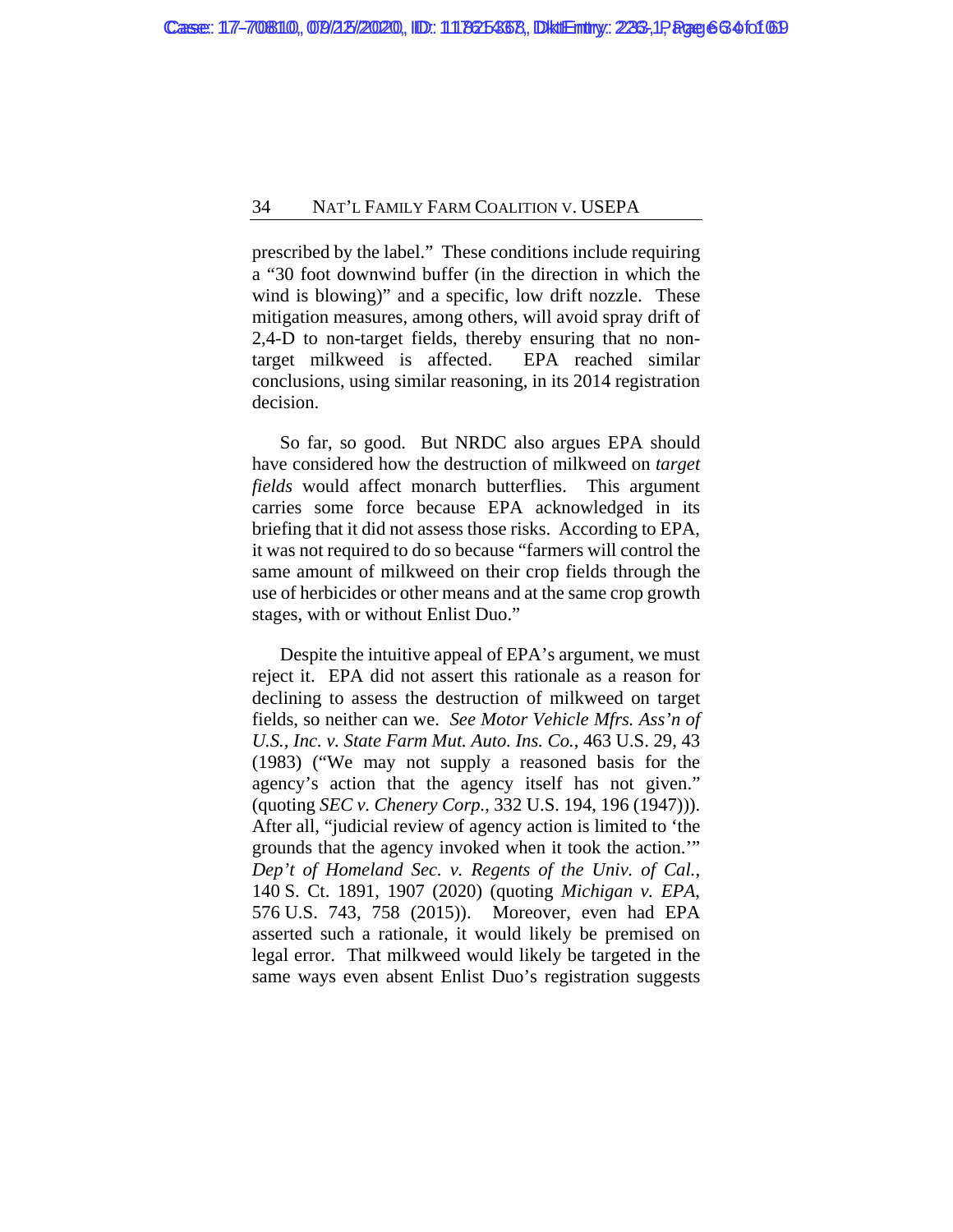that registering Enlist Duo may not be "unreasonable" under FIFRA. 7 U.S.C. § 136a(c)(5), (c)(7). But it says nothing about whether an effect would be "adverse." *Id.* Given the record evidence suggesting monarch butterflies may be adversely affected by 2,4-D on target fields, EPA was required, under FIFRA, to determine whether any effect was "adverse" before determining whether any effect on the environment was, on the whole, "unreasonable." EPA's failure to do so means that its decision was lacking in substantial evidence on this issue.

**2**

NRDC also challenges EPA's conclusion that Enlist Duo's glyphosate ingredient "would not cause unreasonable adverse effects on the environment" because glyphosate was already being used in the same locations and doses and on the same crops. According to EPA, Enlist Duo's registration "would only impact which glyphosate product was used" not how much glyphosate was used.

NRDC contends that FIFRA does not allow EPA to take this ingredient-by-ingredient approach. But as discussed above, FIFRA allows an ingredient-by-ingredient approach. 40 C.F.R. § 152.111. For cases involving "active ingredient[s]" that have already been registered—like glyphosate—EPA need not perform a complete review of the data. *Id.* "Instead, the Agency will review the application using the criteria for conditional registration" under 7 U.S.C. § 136a(c)(7)(A) and (B), *id.*, to determine whether the proposed use is "identical or substantially similar" to a prior use and whether the proposed use will "significantly increase the risk of any unreasonable adverse effect on the environment," 7 U.S.C. § 136a(c)(7)(A).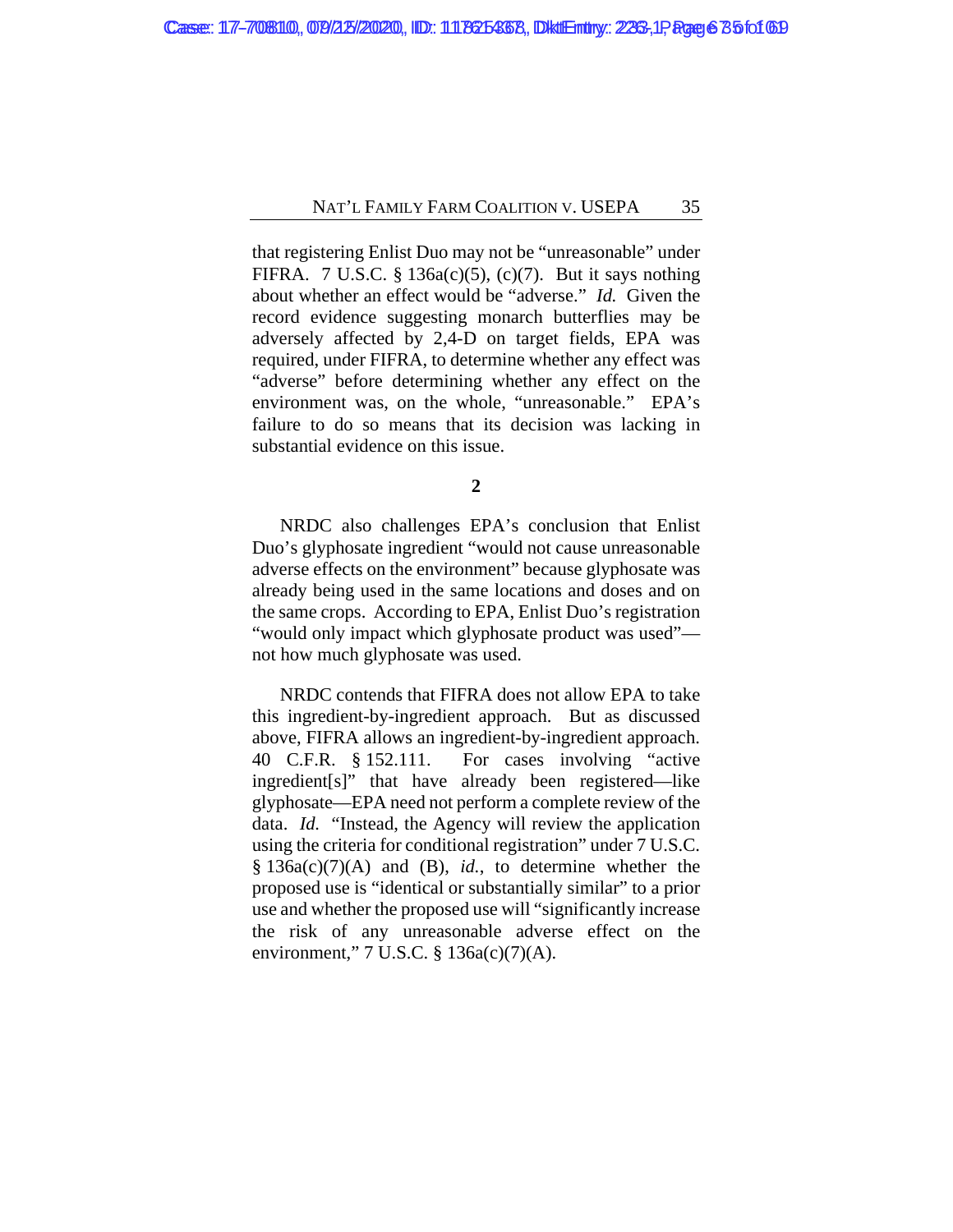Here, there is no such increase in the risk of unreasonable adverse effects because substantial evidence supports EPA's conclusion that neither the initial 2014 registration of Enlist Duo—nor the subsequent approvals for new uses—will increase the overall use of glyphosate. That is because corn, cotton, and soybean crops have long been genetically engineered to be glyphosate resistant, meaning that the use of glyphosate on these crops was nearly ubiquitous *before*  Enlist Duo was registered in 2014. Indeed, "during the 2010 to 2014 period," 80 to 85 percent of corn was "treated one or more times with glyphosate." The same is true of soybean and cotton. During the same period, "approximately 95 percent" of soybean was treated one or more times and between "75 and 90 percent" of cotton was sprayed with glyphosate at least once. Even absent Enlist Duo's registration, therefore, farmers would continue to use glyphosate on these same crops. Thus, there was no increased risk of unreasonable adverse effects caused by glyphosate in approving Enlist Duo.**[7](#page-67-0)**

This does not mean, of course, that new data about glyphosate will go unconsidered. If a proposed new use in a future registration will, unlike in this case, "significantly increase the risk of any unreasonable adverse effect on the environment," EPA must consider those risks. 7 U.S.C. § 136a(c)(7)(A). Or, in the alternative, EPA can cancel a registration if it determines the pesticide "generally causes unreasonable adverse effects on the environment." 7 U.S.C.

<span id="page-67-0"></span>**<sup>7</sup>** NRDC argues that, at a minimum, the 2015 and 2017 amendments to the 2014 registration increase the overall use of glyphosate because they allow for use in new states and on new crops. But this argument fails for the same reason discussed above. The 2015 and 2017 amendments may increase the overall use of Enlist Duo relative to the 2014 registration. But that does not mean these amendments will increase the overall use of glyphosate.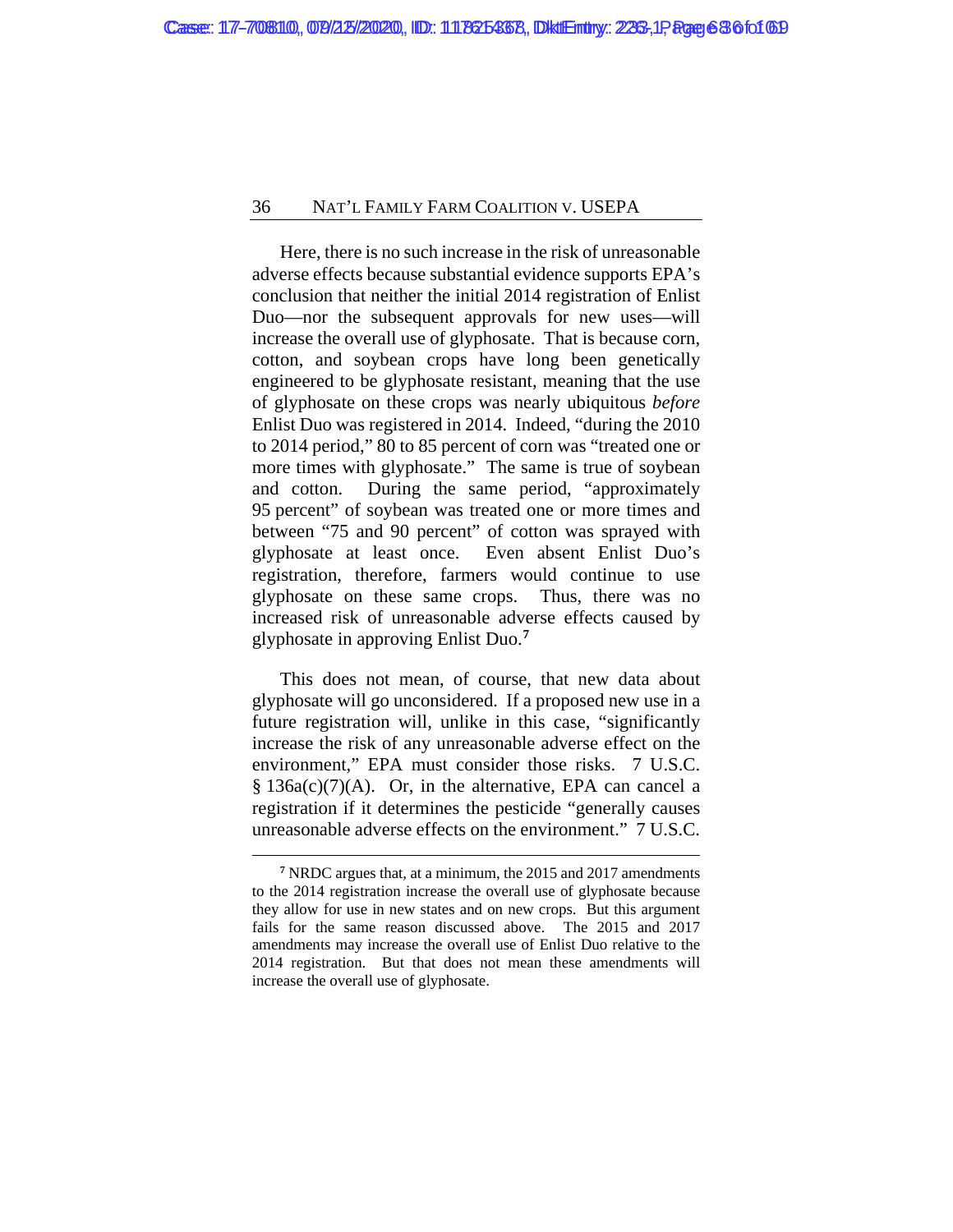§ 136d(b). And if it does not do so, the "registration review" process serves as a backstop to ensure that pesticides do not remain registered once new data has shown them to be harmful to humans or the environment. 7 U.S.C. § 136a(g).**[8](#page-68-0)**

## **3**

Third, NFFC Petitioners contend that EPA failed to properly consider 2,4-D's volatility—that is, its tendency to evaporate into a gas and drift to non-target plants. Here, too, we disagree.

In its 2014 and 2017 registration decisions, EPA concluded that the 2,4-D in Enlist Duo—a choline salt variety distinct from the 2,4-D used in many other pesticide products—exhibited lower volatility and off-site vapor drift than other registered forms of 2,4-D. EPA began with the "Ouse" laboratory study. The Ouse study was designed to examine the degree of visual damage or injury—like cupping of leaves or twisting of foliage—caused by exposure to vapors of 2,4-D. Soybean, tomato, grape, and cotton plants were exposed to varying doses of 2,4-D vapors for various lengths of time. Researchers then observed the level of visible injury each plant exhibited based on the dose administered. Using the data gathered from these

<span id="page-68-0"></span>**<sup>8</sup>** NRDC also argues that EPA's decision is unsupported by substantial evidence because once EPA determined in 2017 that there was "outstanding data" about 2,4-D that would preclude an unconditional registration, it was "barred from reissuing its earlier [unconditional] approvals for Enlist Duo." But the 2017 license—which is the operative license approving Enlist Duo for use—approves Enlist Duo "conditionally" because of the "outstanding data." So although EPA's 2017 registration decision reissued its 2014 and 2015 decisions, it did not reissue an unconditional *license* for the uses of Enlist Duo approved in 2014 and 2015.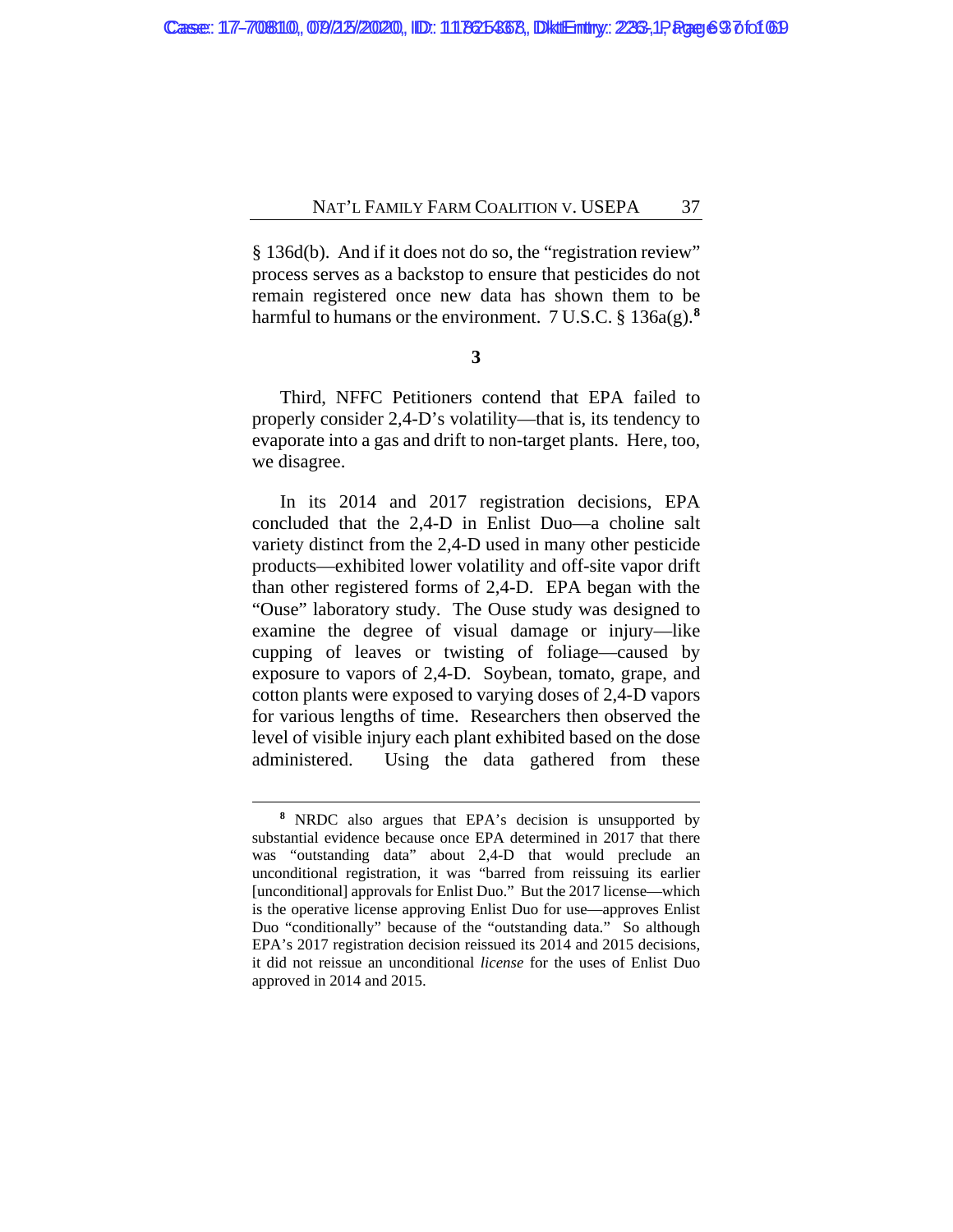observations, the study concluded that grapes were the most sensitive to 2,4-D vapor, followed by cotton, tomatoes, and soybeans. Further, a "dose-response curve" indicated the level of visual plant injury that would occur at a particular dose.

Recognizing that this study did not meet the regulatory measure for assessing plant damage—plant growth or survival—EPA relied on six publicly available studies that assessed the relationship between visual damage to plants and effects on plant growth and survival. According to these studies, for example, 20% visual damage to grape plants resulted in decreases in plant growth in grapes. Cotton and soybean had a much higher threshold. For those plants, visual damage between 35 and 66% resulted in decreases in plant growth and yield.

EPA also relied on another vapor flux study called the "Havens" study. Plants were placed directly on fields and also 5 and 15 meters away from treated fields. Those fields were treated with a higher dose of 2,4-D than the label would allow, and researchers measured outward signs of damage to the plants. Only plants on treated fields showed growth or survival damage; even plants located within 5 meters of the treated fields did not.

EPA used the most conservative estimates from this data to perform computer modeling. Specifically, EPA used the data's finding that growth or survival occurred at statistically significant levels when there was a minimum of 20% visual plant damage and the dose-response curve from the Ouse study to find the dose level of 2,4-D that would produce 20% visual plant damage. That dose level was 1.9 ug/m3/hour which measures the mass of pesticide in a cubic meter of air space to which an organism is exposed over a one-hour time period.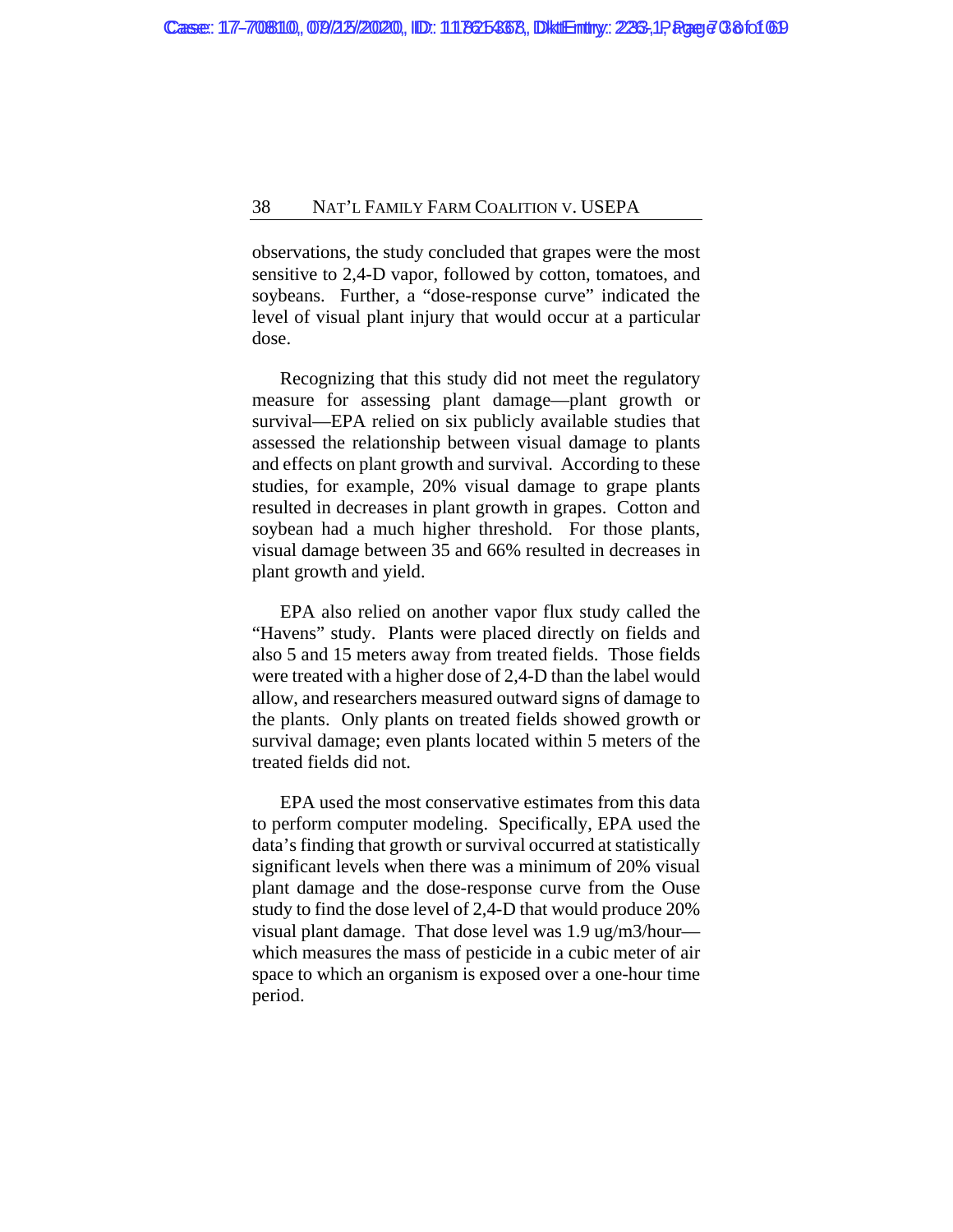EPA then used this dose level to predict the air concentration of 2,4-D that would be expected at the edge of a field and various distances beyond. The results showed that the air concentrations of 2,4-D at the edge of a treated field were below 1.9 ug/m3/hour, the threshold for what might cause 20% of visual plant damage thereby affecting plant growth or survival. The model therefore predicted no adverse damages to plants off-field.

EPA also relied on two additional data points. First, EPA performed AERSCREEN modeling, which assesses drift of wet and dry depositions of the pesticide. That modeling showed negligible risk. EPA also relied on atmospheric monitoring data showing that negligible amounts of 2,4-D were detected in rainwater samples and air samples. These data points provided further evidence to support EPA's conclusion that the choline salt form of 2,4-D in Enlist Duo is less prone to volatilization than other forms of 2,4-D.

NFFC Petitioners claim that EPA's conclusion is based on the flawed underlying Ouse study, which EPA conceded was limited due to its methodology and "was not wellaligned with the 850.4150 protocol." But using a limited study does not make EPA's actions lacking in substantial evidence as long as EPA "acknowledge[s] the limitations" and does not "rely solely upon [the study's] conclusions." *Cent. Ariz. Water Conservation Dist. v. EPA*, 990 F.2d 1531, 1543 (9th Cir. 1993) (holding that EPA's reliance on a "seriously flawed study" did not undermine EPA's overall conclusions); *see also Ctr. for Biological Diversity v. Esper*, 958 F.3d 895, 910–11 (9th Cir. 2020) (finding substantial evidence in support of a Department of Defense conclusion relying on studies the Department itself "criticized" as not "rigorous," "extremely poorly-done," and "not withstanding scientific scrutiny").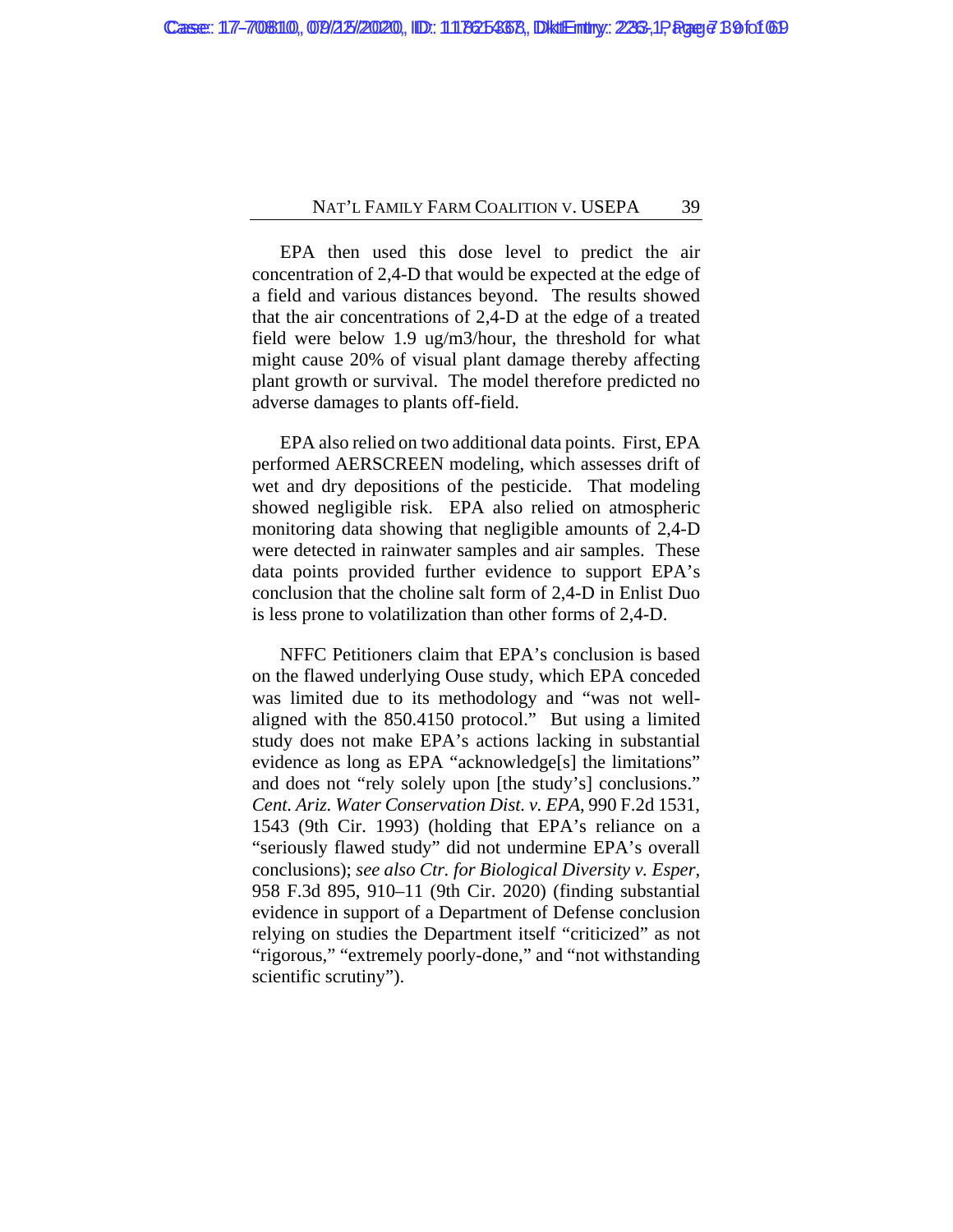NFFC Petitioners also argue that EPA requested a new study to replace the Ouse study but failed to wait for that new study before rendering its decision. Neither premise is correct. EPA did not request a "replacement" study. It recommended an additional study—that is, a "vapor-phase study with vegetative vigor endpoints" that would "*further* characterize the risk to plants from" exposure to 2,4-D vapor. EPA then relied on that study—the Havens study in arriving at its conclusion about 2,4-D.**[9](#page-71-0)**

NFFC Petitioners also criticize the studies EPA relied on in several other ways. We address each criticism in turn.

First, NFFC Petitioners claim that the Ouse study is too different from the other six studies because the grape plants used in the six studies were of a different age and species than those used in the Ouse study. This difference matters, according to NFFC Petitioners, because the threshold level of harm for a plant is dependent on its species and growth stage. But Petitioners have not pointed to any record evidence showing that the species and age of the grape plants affected the validity of the six studies. Without such evidence, we cannot conclude that EPA lacked substantial evidence to support its conclusion.

Second, NFFC Petitioners argue that EPA's conclusion about a 20% visual damage threshold was contradicted by EPA scientists, who concluded that the damage threshold was actually 5%. But EPA did not contradict itself. EPA summarized the Ouse study's conclusion that the harm

<span id="page-71-0"></span>**<sup>9</sup>** NFFC Petitioners claim the Havens study, which was a non-Guideline 850.4150-compliant field study, was not the study EPA requested. But EPA never requested that the recommended study comply with particular test guidelines or be performed in a laboratory. The Havens study was the requested study.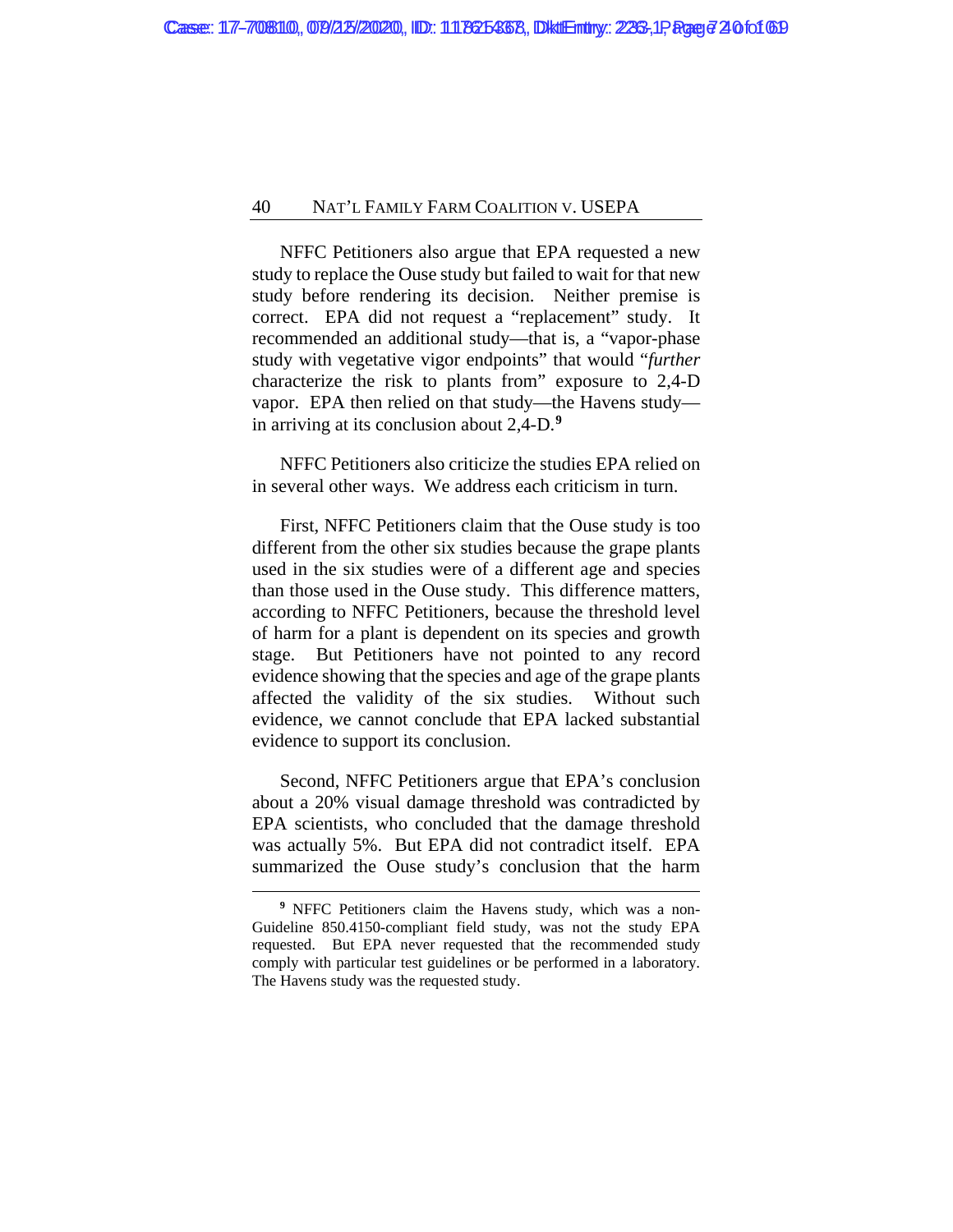threshold was 5%. But then EPA analyzed additional data and determined that growth or survival occurred at statistically significant levels when 20% visual damage could be observed.

Third, NFFC Petitioners posit that the six studies relied on by EPA do not satisfy the regulatory guidelines in the vegetative vigor test—which look to survival, height, and biomass—because the studies examine yield and growth, which are not endpoints listed in the guidelines. But EPA is not required to follow the regulatory guideline NFFC Petitioners cite. *See* OCSPP 850.4150, at i (Jan. 2012), ("[T]hese guidelines are not binding on either EPA or any outside parties, and the EPA may depart from the guidelines . . . ."). Moreover, the studies closely tracked the specific endpoints in the guidelines. Examining visual growth and yield directly addresses whether plants are growing (height and biomass) and flourishing (survival). EPA's decision to rely on studies that do not precisely track a regulatory guideline therefore does not undermine its decision. EPA "may apply [its] expertise to draw conclusions from ... probative preliminary data not yet certifiable as fact." *Cent. Ariz. Water*, 990 F.2d at 1543 (internal quotation marks and citation omitted).

Fourth, NFFC Petitioners argue EPA's computer modeling considered field sizes much smaller than the average corn, cotton, or soybean field even though vapor drift increases with the size of a sprayed field. But Petitioners provide no reason why EPA could not extrapolate from its modeling. "The Administrator may apply his expertise to draw conclusions from ... theoretical projections from imperfect data." *Cent. Ariz. Water*, 990 F.2d at 1543 (internal quotation marks and citation omitted). Moreover, NFFC Petitioners' argument ignores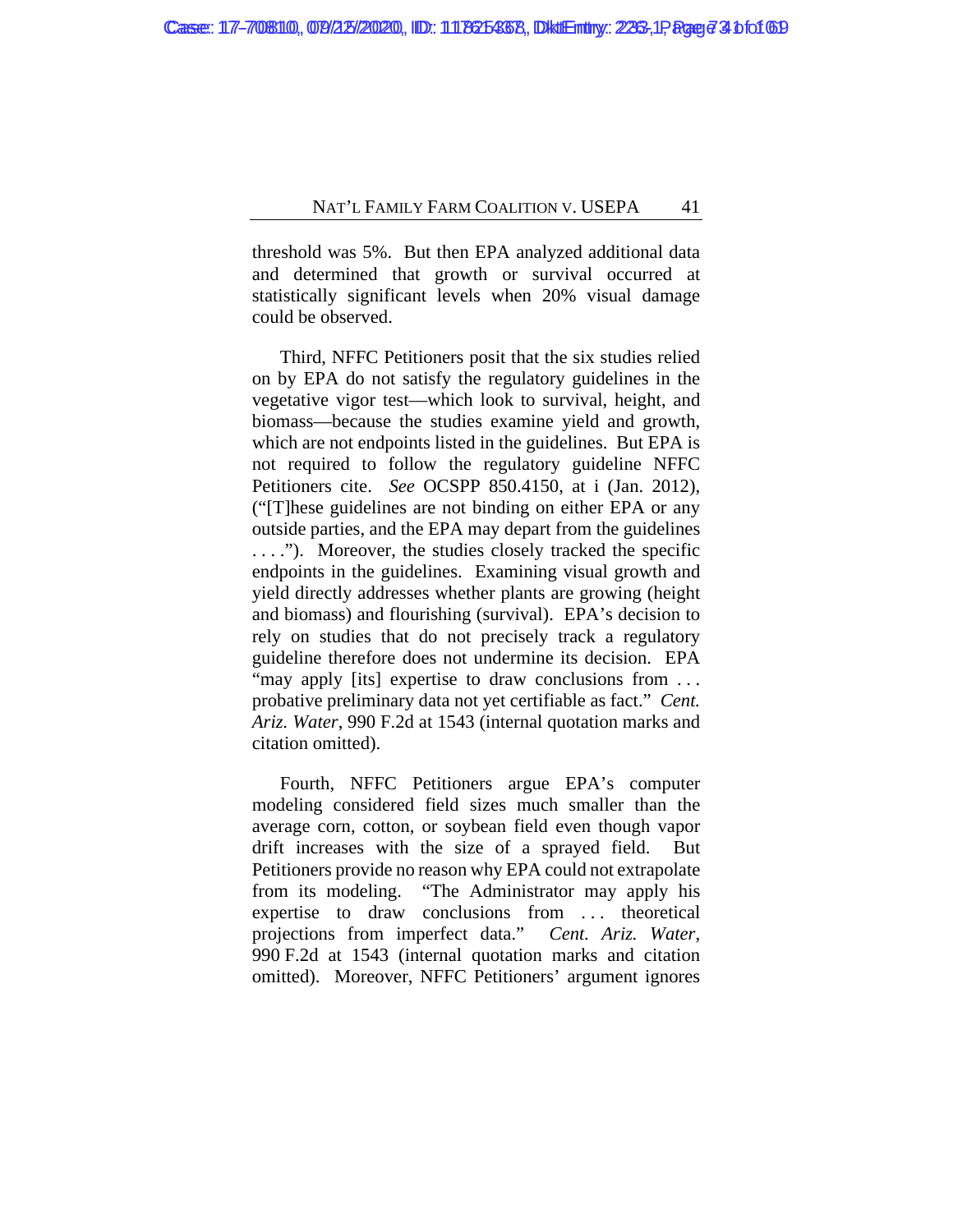the AERSCREEN modeling EPA performed, which provides further evidence supporting EPA's volatilization conclusions.

Ultimately, EPA's evaluation of 2,4-D volatility probably could have been better. But it is not our role to second-guess EPA's conclusion. Moreover, there is no evidence in the record that its conclusion was wrong. Petitioners do not suggest that, in the five-plus years since Enlist Duo was originally approved, their fears surrounding 2,4-D volatility have materialized in the real world.**[10](#page-73-0)** We therefore hold that a "reasonable mind might accept" the studies on which EPA relied "as adequate to support a conclusion" that the volatility of 2,4-D choline salt will not cause unreasonable adverse effects on the environment. *Nanosilver II*, 857 F.3d at 1036 (citation omitted). Accordingly, substantial evidence supports EPA's findings.

**4**

Finally, NFFC Petitioners contend EPA should have accounted for the potential synergistic effect of mixing Enlist Duo with a different chemical called glufosinate. According to them, Dow intends to mix glufosinate with Enlist Duo.

NFFC Petitioners' concern about mixing Enlist Duo with glufosinate is speculative. Nothing in the record suggest that

<span id="page-73-0"></span>**<sup>10</sup>** NFFC Petitioners point to generic data on 2,4-D drift from the 1970s through early 2000s. This data mainly addresses spray drift—not drift from volatilization—and does not address 2,4-D choline salt. Even assuming the data is relevant to volatility here, EPA was aware of the general risk of 2,4-D volatility. EPA nonetheless concluded, relying on the above studies, that the choline salt variety of 2,4-D was less prone to volatilization than other forms of 2,4-D.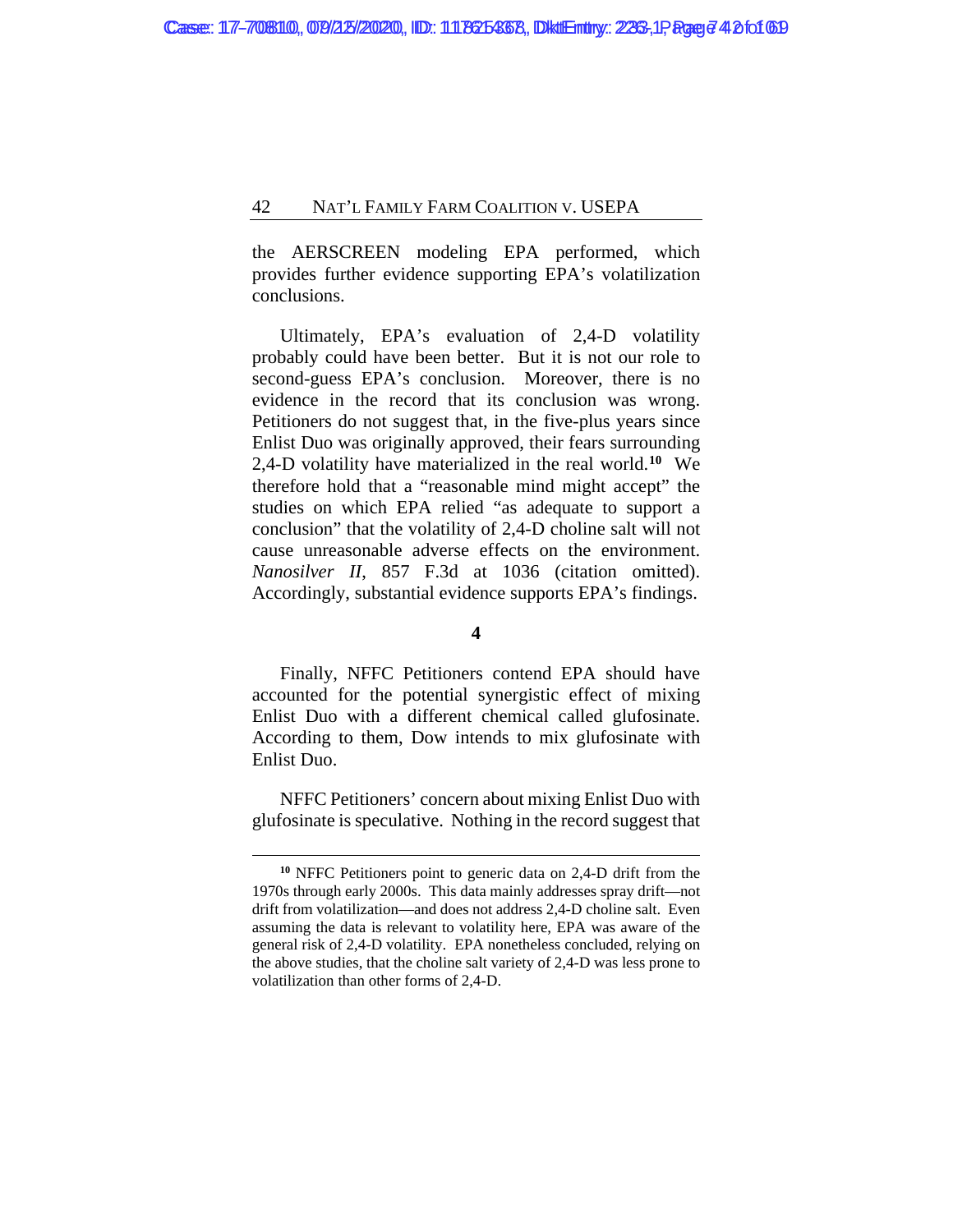such mixing has occurred in the five-plus years since Enlist Duo was first registered. Indeed, EPA has stated that Enlist Duo cannot be tank-mixed with any product that has not been tested, approved, and listed on the website EnlistTankMix.com. And no product containing glufosinate is listed on that website. It is therefore currently unlawful to mix Enlist Duo with glufosinate.

NFFC Petitioners point to Dow's now-abandoned patent application, which claims synergism between 2,4-D and glufosinate, and notes that crops genetically engineered to withstand Enlist Duo are also designed to withstand glufosinate. But FIFRA only requires EPA to consider the uses of the pesticide contemplated by the label. *See* 7 U.S.C. § 136a(c)(5). That includes currently planned tank mixing. It does not include theoretical tank mixing—that is, tank mixing that might occur at a future date. NFFC Petitioners may separately challenge any future EPA final action approving this potential tank mixing.

NFFC Petitioners argue that the current registration is its only opportunity to challenge the potential mixing of Enlist Duo and glufosinate as having an unreasonable adverse effect on the environment because the Enlist Duo label allows tank mixing to be approved as long as mixing is shown "not to adversely affect" "spray drift properties" and does not require testing on synergy. EPA's decision not to require testing for potential synergy may appear to provide a loophole for ingredients to be mixed long after initial review. But this decision reflects EPA's broader stance on synergy. Following the recommendation of the National Research Council, EPA "views synergism to be a rare event" and assumes that the components of pesticide products will not have "synergistic effects." EPA's assumption is not undermined by the limited evidence NFFC Petitioners cite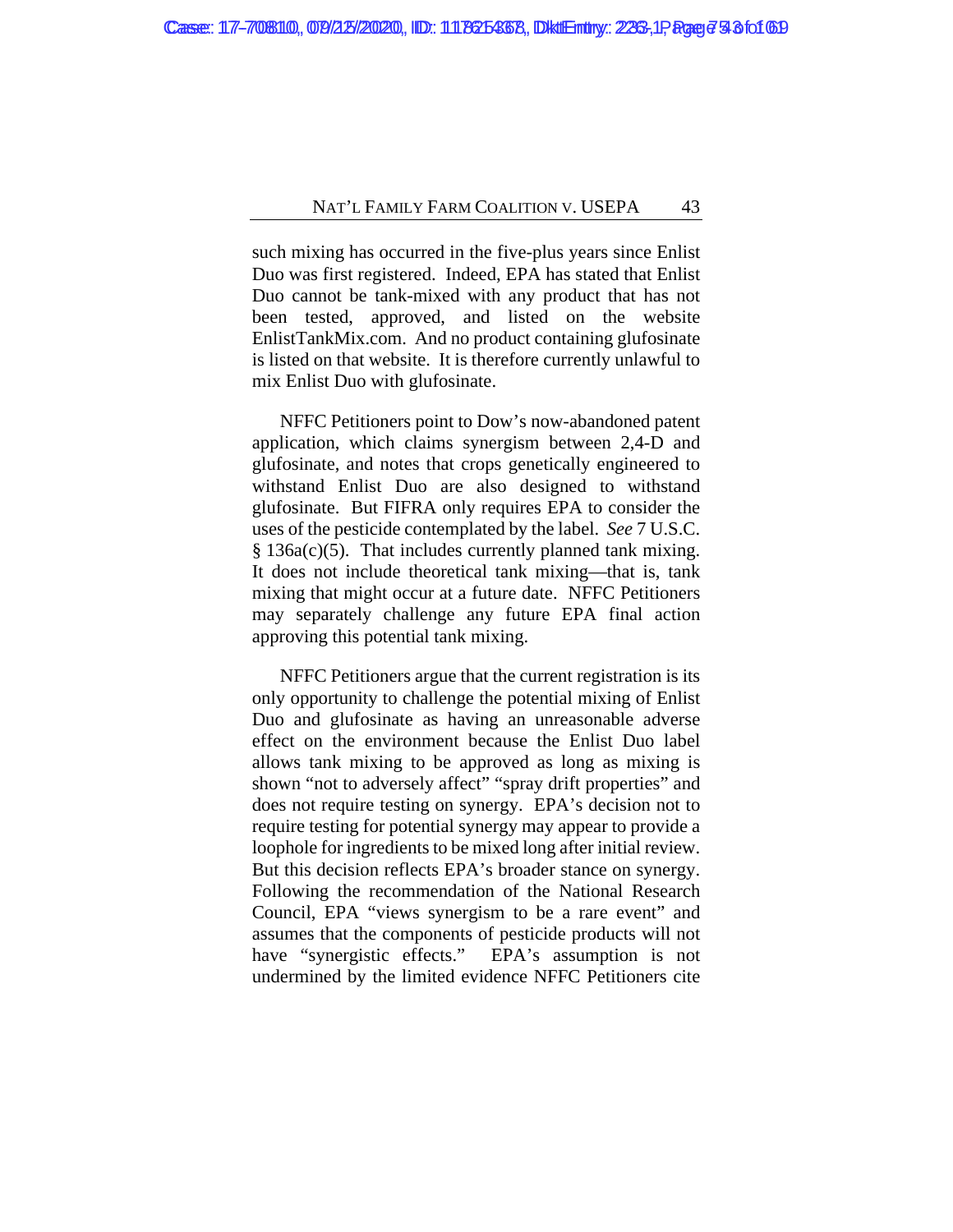supposedly showing synergism between glufosinate and Enlist Duo. And nothing prevents a Petitioner from approaching the EPA with concerns about synergy in the future.

Moreover, FIFRA does not prohibit EPA from undertaking review of a pesticide product whenever it becomes necessary. 7 U.S.C. § 136a(g). According to EPA, this "means that the Agency must continue to respond to emerging risk concerns and not defer action until a pesticide's regularly scheduled registration review." Pesticides; Procedural Regulations for Registration Review, 70 Fed. Reg. 40,251-01, 40,270 (July 13, 2005). What's more, EPA can cancel a registration, change a classification, or amend a label at any time if it determines that the registration, as constituted, "generally causes unreasonable adverse effects on the environment." 7 U.S.C. § 136d(b). Finally, there are opportunities for NFFC Petitioners to provide input during the registration review process, 40 C.F.R. §§ 155.25, 155.30, 155.42, which is currently ongoing for both 2,4-D and glyphosate. Petitioners' claim that they have no remedy for potential future violations of FIFRA involving glufosinate therefore rings hollow.

\* \* \*

Almost all of EPA's registration decisions are supported by substantial evidence because the record evidence was of the type that "a reasonable mind might accept as adequate to support a conclusion even if it is possible to draw two inconsistent conclusions from the evidence." *Nanosilver II*, 857 F.3d at 1036 (internal quotation marks and citation omitted). However, as discussed above, EPA failed to consider risks to monarch butterflies caused by the treatment of milkweed on target fields. As to FIFRA, therefore, we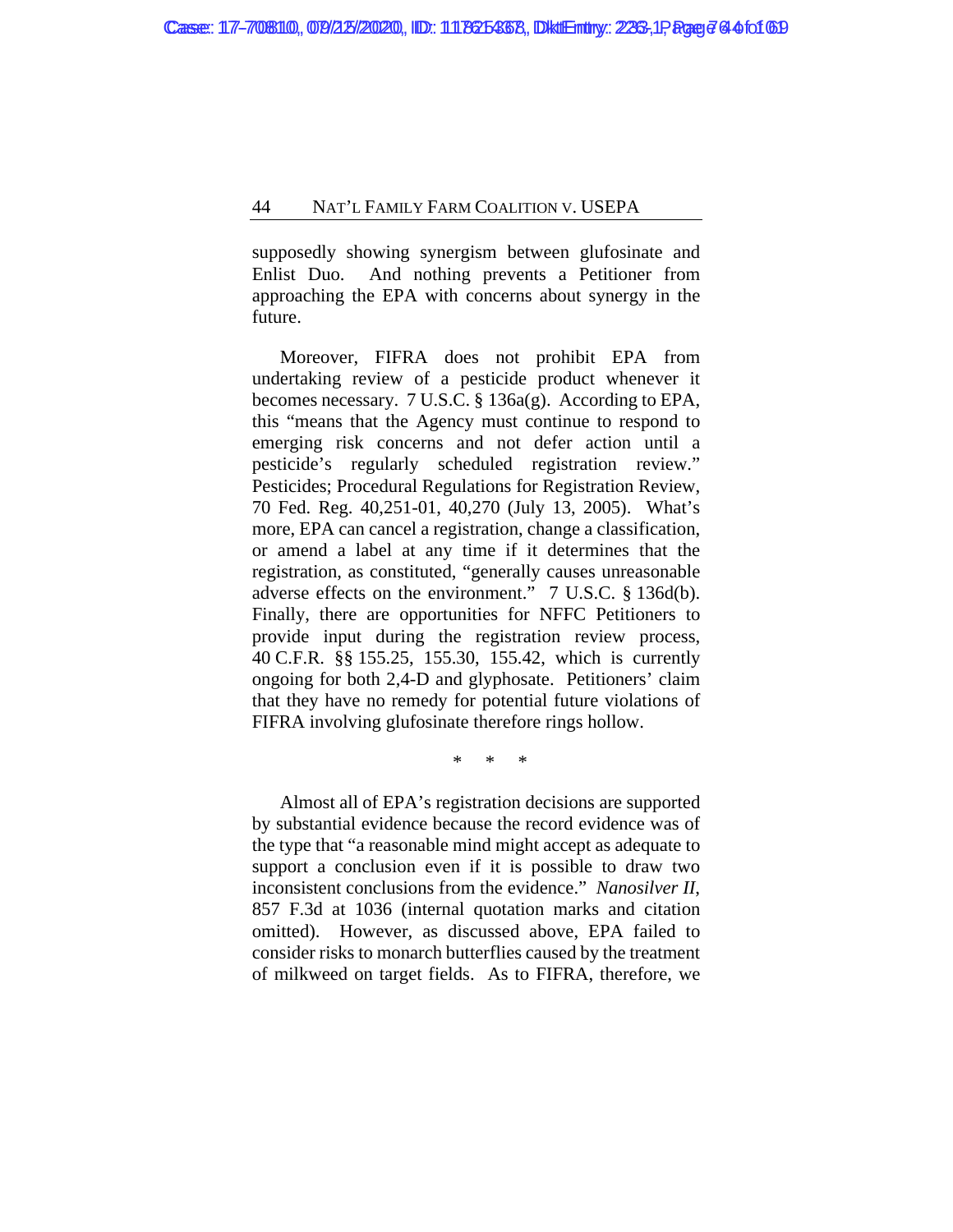grant NRDC's petition for review in part and deny it in part. We discuss the remedy for this partial grant below.

#### **IV**

To protect endangered or threatened species, the ESA sets forth legal requirements with which federal agencies must comply. *See* 16 U.S.C. § 1531. "Each Federal agency shall, in consultation with and with the assistance of the Secretary, insure that any action authorized, funded, or carried out by such agency" "is not likely to jeopardize the continued existence of any endangered species . . . or result in the destruction or adverse modification of habitat of such species." 16 U.S.C. § 1536(a)(2).

The ESA and its implementing regulations delineate a process—known as Section 7 consultation—for determining the biological impacts of a proposed action. 16 U.S.C. § 1536. The process starts with two possible roads, which turn on whether the proposed action will have "no effect" or if it "may affect" listed species or critical habitat. If a listed species is outside the proposed "[a]ction area"—that is, it will not be "affected directly or indirectly by the Federal action," 50 C.F.R. § 402.02—it will, by definition, not be affected by the proposed action and consultation is not required. Similarly, if the action agency finds "that its action will have no effect on listed species or critical habitat" even within the "action area," it need not consult with the expert agencies, FWS or the National Marine Fisheries Service ("NMFS"). *California ex rel. Lockyer v. U.S. Dep't of Agric.*, 575 F.3d 999, 1019 (9th Cir. 2009). If, however, the action agency's proposed action "may affect"—that is, might have "[a]ny possible effect, whether beneficial, benign, adverse or of an undetermined character," *Karuk Tribe of Cal. v. U.S. Forest Serv.*, 681 F.3d 1006, 1027 (9th Cir. 2012) (internal quotation marks and citation omitted)—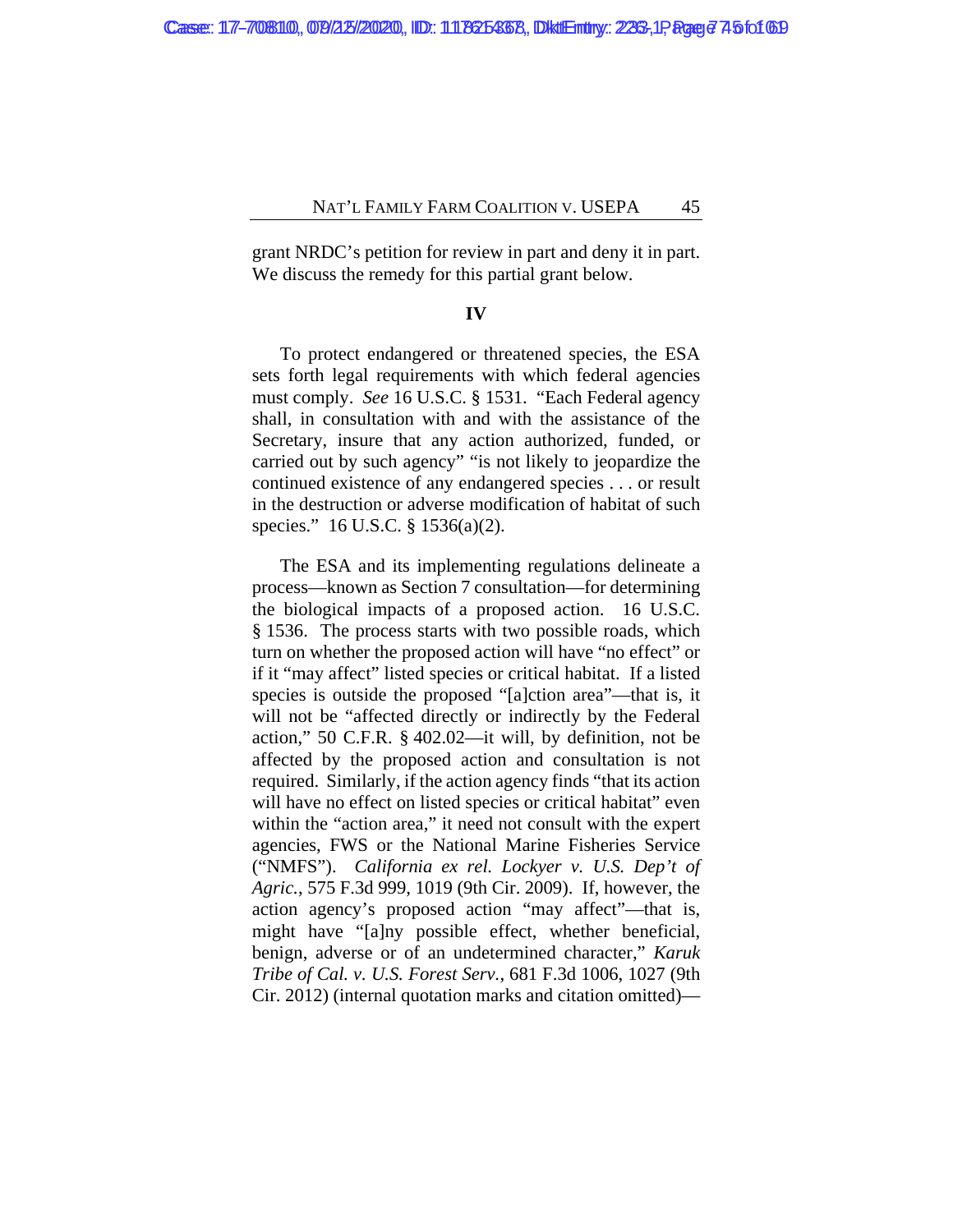on a "listed species or critical habitat," consultation is required, 50 C.F.R. § 402.14(a). In determining whether to consult, the action agency must use "the best scientific and commercial data available." 16 U.S.C. § 1536(a)(2).

Consultation also arises in the context of "critical habitat" determinations. Under the ESA, "critical habitat" is "the specific areas within the geographical area occupied by the species . . . on which are found those physical or biological features (I) essential to the conservation of the species and (II) which may require special management considerations or protection." *Id.* § 1532(5)(A)(i). "[C]ritical habitat" may also include "specific areas outside the geographical area occupied by the species," but only "upon a determination by [the Services] that such areas are essential for the conservation of the species." *Id.*   $§ 1532(5)(A)(ii)$ . In either case, the critical habitat must contain physical or biological features "essential" to the species, *id.* § 1532(5)(A)(i)–(ii)–features known as "primary constituent elements or PCEs," *Alaska Oil & Gas Ass'n v. Jewell*, 815 F.3d 544, 555 (9th Cir. 2016) (internal quotation marks omitted) (citing 50 C.F.R. § 424.12(b)(5)). The consultation agencies define, by regulation, critical habitat and the corresponding PCEs for endangered species. 16 U.S.C. § 1533(a)(3)(A); 50 C.F.R. § 17.95. The action agency's role is to determine whether a proposed action modifies or affects these critical habitats. 16 U.S.C.  $§ 1536(a)(2).$ 

Mitigation measures are frequently adopted as part of ESA compliance. *E.g.*, *Defs. of Wildlife v. Zinke*, 856 F.3d 1248, 1258 (9th Cir. 2017). Such mitigation measures are permissible as long as they are the result of "specific and binding plans." *Id.* (citation omitted). Mitigation measures must also be "reasonably certain to occur." *Nat'l Wildlife*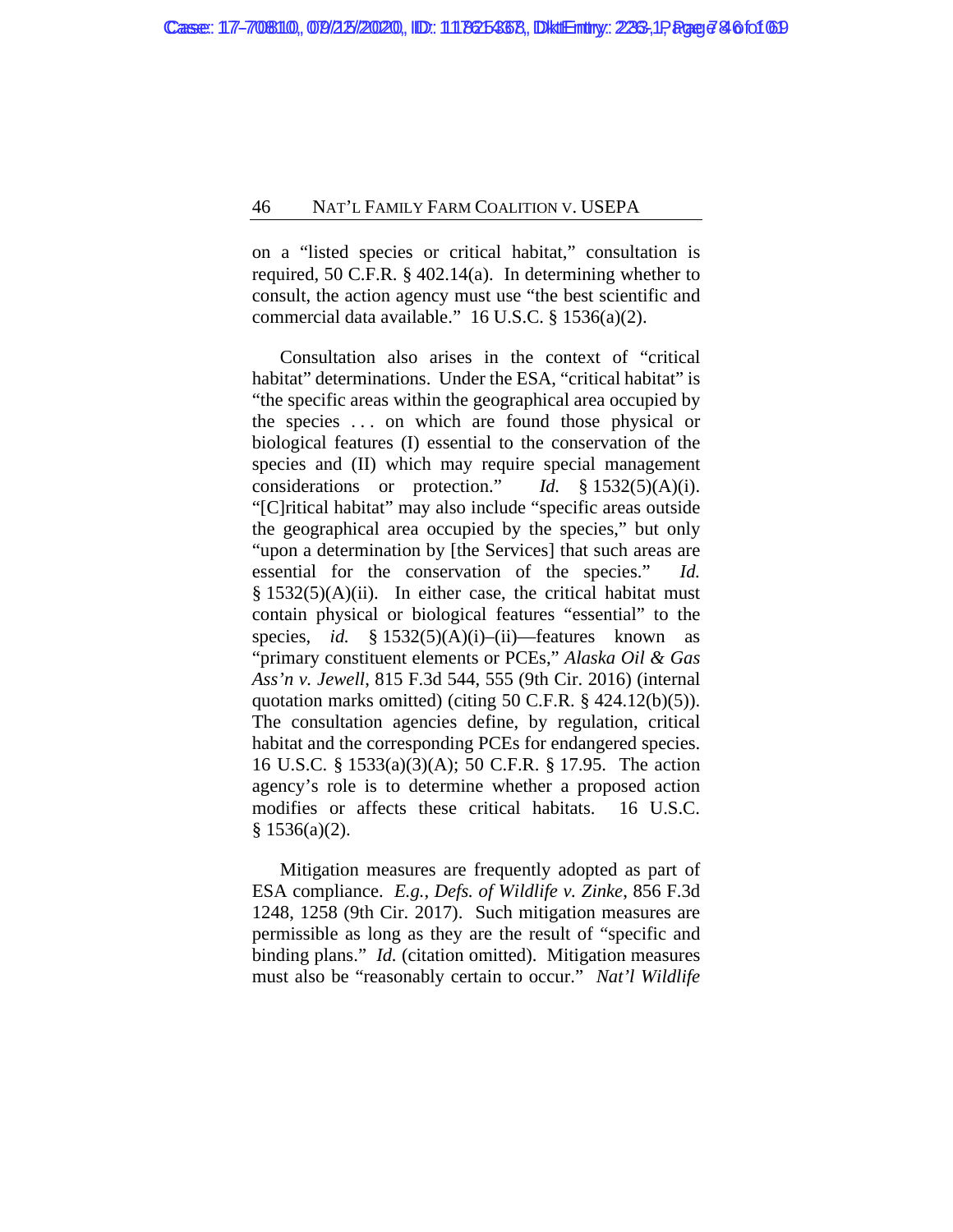*Fed'n v. Nat'l Marine Fisheries Serv.*, 524 F.3d 917, 936 n.17 (9th Cir. 2008); *see also Sierra Club v. Marsh*, 816 F.2d 1376, 1388 (9th Cir. 1987) (consultation should occur if "mitigation efforts" "have been delayed," "may not take place at all," or are otherwise ineffective), *abrogated on other grounds as recognized in Cottonwood*, 789 F.3d at 1088–91.

Because the ESA does not specify a standard of review, we review EPA's compliance under the APA and uphold agency action unless it is arbitrary, capricious, an abuse of discretion, or contrary to law. *Or. Nat. Res. Council v. Allen*, 476 F.3d 1031, 1036 (9th Cir. 2007); 5 U.S.C. § 706(2)(A). An agency decision is arbitrary or capricious "only if the agency relied on factors Congress did not intend it to consider, entirely failed to consider an important aspect of the problem, or offered an explanation that runs counter to the evidence before the agency or is so implausible that it could not be ascribed to a difference in view or the product of agency expertise." *Lands Council v. McNair*, 629 F.3d 1070, 1074 (9th Cir. 2010) (internal quotation marks and citation omitted). Here, EPA's "no effect" findings, decision about the scope of the "action area," and "critical habitat" determinations survive this deferential review.

# **A**

NFFC Petitioners primarily challenge EPA's "no effect" findings for plants and animals as legally erroneous. We disagree.

In making its "no effect" findings, EPA used "risk quotients" and interpretative "levels of concern" developed as part of compliance with FIFRA, but applied much more conservative assumptions. The "risk quotients" are calculated by estimating the amount of exposure to the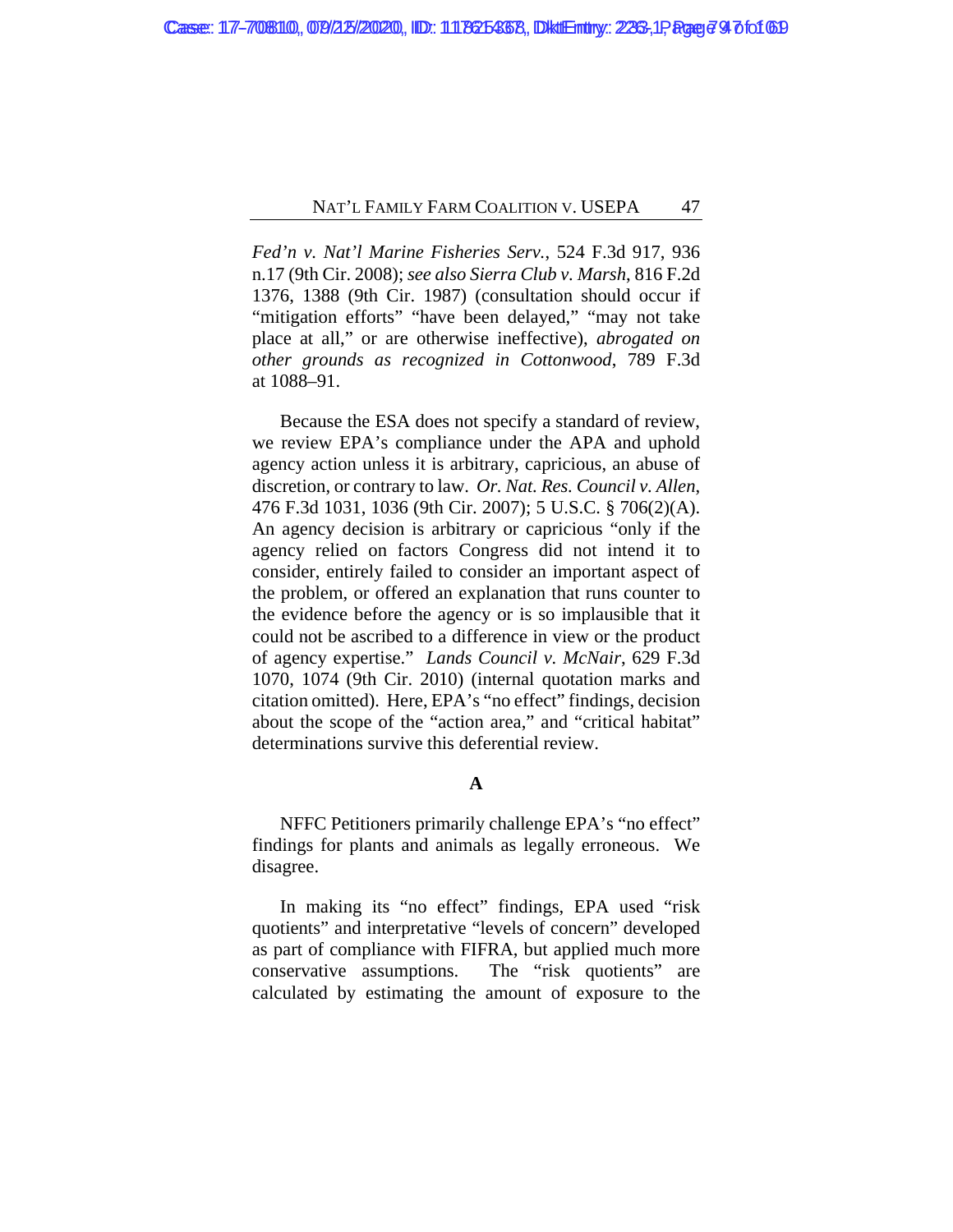pesticide. That estimate is then divided by established acute and chronic ecotoxicity levels for specific classes of plants and animals—for example, aquatic animals and terrestrial mammals and birds. The calculated risk quotient is then compared to EPA's "levels of concern." If the risk quotient does not exceed the "levels of concern," EPA determines there will be "no effect" on the listed species. If, however, the risk quotient exceeds the "level of concern" for acute or chronic exposure, EPA conducts a refined, species-specific assessment before making a "no effect" finding.

This methodology applies the correct legal standard. The "may affect" standard is only met—triggering consultation—if there is "[a]ny possible effect, whether beneficial, benign, adverse or of an undetermined character." *Karuk Tribe*, 681 F.3d at 1027 (quoting *Lockyer*, 575 F.3d at 1018 (quoting Interagency Cooperation―Endangered Species Act of 1973, as Amended; Final Rule, 51 Fed. Reg. 19,926, 19,949 (June 3, 1986))). And EPA's risk quotient/level of concern methodology found that there would be no such effects. True, EPA concluded that protected species and critical habitats would be *exposed* to potentially harmful chemicals. But it concluded that any such exposure would have "no effect" on listed species and habitats. EPA's recognition of exposure is not a recognition that Enlist Duo "may affect" protected species and critical habitats. It is a recognition that EPA did what the ESA requires it to do: assess risks to determine whether the exposure would have "any possible effect." *Id.*

Our decision in *Friends of Santa Clara River v. United States Army Corps of Engineers* supports this conclusion. 887 F.3d 906, 915, 925–26 (9th Cir. 2018). In that case, steelhead salmon would be exposed to copper concentrations as a result of the discharge of dredged or fill material in the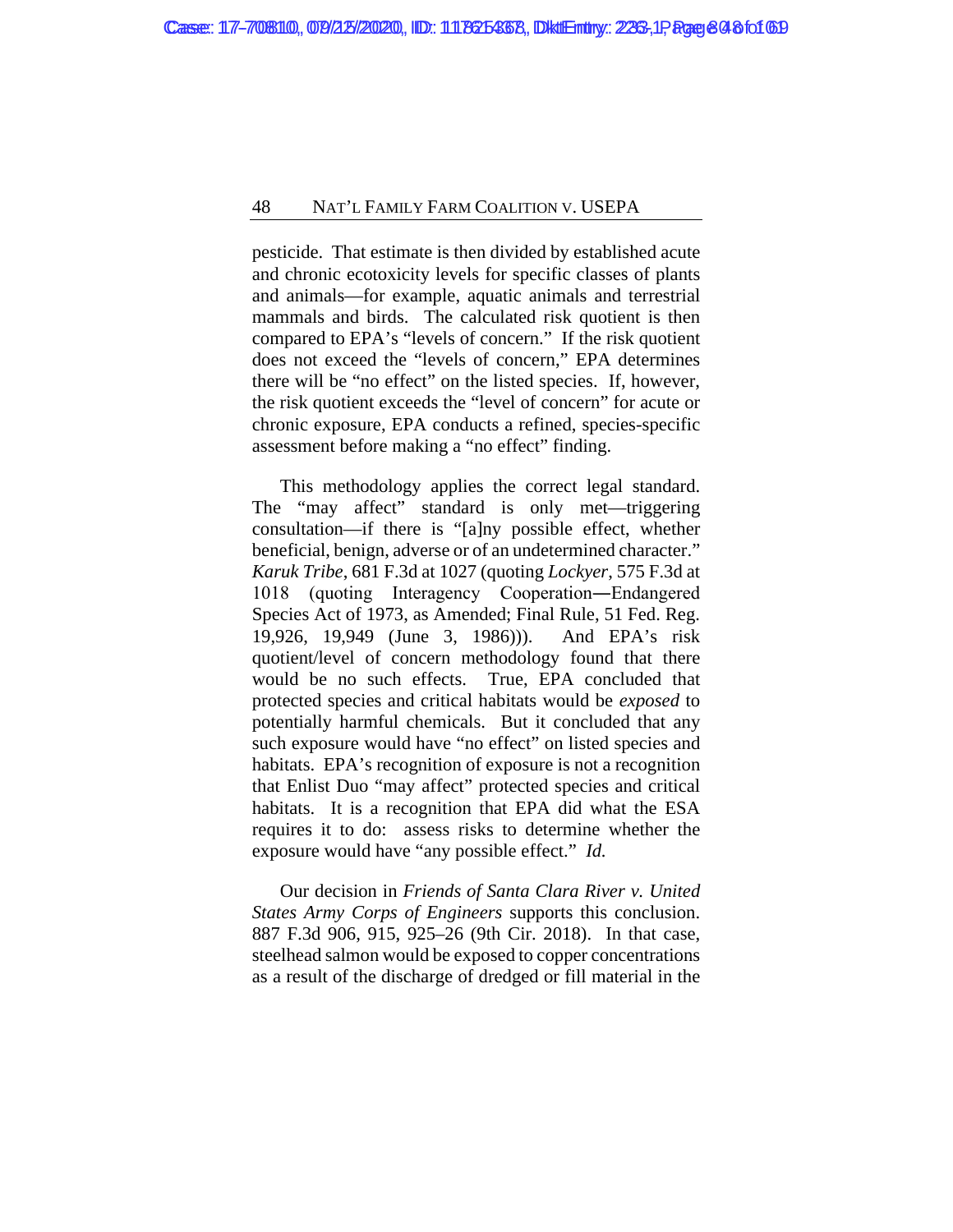Santa Clara River. *Id.* at 910, 914–15. But that did not mean the relevant agency was required to consult with NMFS. *Id.*  at 915, 924–26. Instead, the agency could reach its own "no effect" conclusion—that the amount of copper to which the salmon would be exposed was within a normal range without consultation. *Id.* at 925–26. EPA's conclusions here—which recognize potential exposure but nonetheless conclude there will be "no effect"—are no different.

This conclusion is not altered by the fact that EPA's preliminary risk assessments—which relied on conservative assumptions—found a chance that Enlist Duo "may affect" hundreds of protected species. Those assessments were just that—preliminary. EPA did a more refined, species-specific assessment for the species initially believed to be at risk. After that assessment, EPA concluded that none of the species believed to be at risk after the initial assessment were in fact at risk. EPA therefore made "no effect" findings for those species. Nothing about this iterative process suggests EPA's ultimate "no effect" findings were arbitrary, capricious, or contrary to law.

Nor did EPA's adoption of mitigation measures, including a 30-foot downwind buffer and certain label restrictions, to reach a "no effect" finding as to plants and animals off the treated field render EPA's conclusions arbitrary, capricious, or contrary to law. Mitigation measures are frequently adopted to avoid effects on listed species or habitats. *See Ctr. for Biological Diversity v. U.S. Dep't of Interior*, 563 F.3d 466, 482 (D.C. Cir. 2009) (noting that "satisfaction of the ESA mandate that no endangered life be jeopardized must be measured in view of the full contingent of . . . checks and balances and all mitigating measures adopted in pursuance thereof" (internal quotation marks and citation omitted)).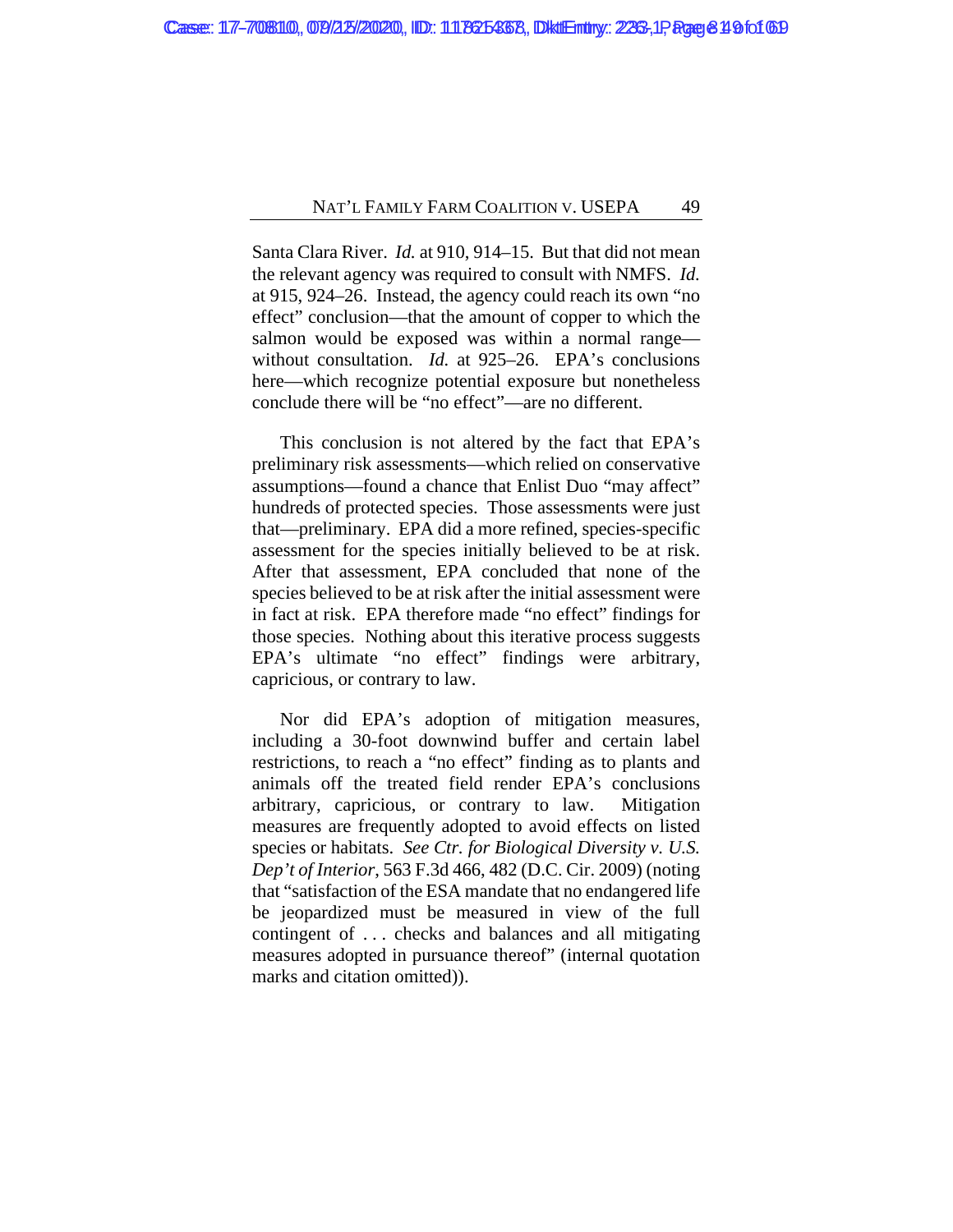To be sure, mitigation measures that merely "reduce," but cannot scientifically "eliminate" an "effect" probably compel a "may affect" finding. *Karuk Tribe*, 681 F.3d at 1028. In *Karuk Tribe*, gold miners argued that mitigation measures taken by the action agency showed that there would be "no effect" on threatened species although the agency never made a "no effect" finding. *Id.* We held that the mitigation measures "cut[] against" a "no effect" finding because they merely "reduce[d]" but could "not eliminate" the impact to threatened species. *Id.*

Here, by contrast, EPA was able to *rule out* any effect on plants and species off the treated field in partial reliance on mitigation measures. EPA applied the correct legal standard and supported its conclusions, as discussed in greater detail below. Under these circumstances, EPA's use of mitigation measures is not evidence of a required "may affect" finding as in *Karuk Tribe*. Instead, the mitigation measures are reasonable under the ESA when they are, like the label restrictions here, "specific and binding plans." *E.g.*, *Defs. of Wildlife*, 856 F.3d at 1258; *see also Selkirk Conservation All. v. Forsgren*, 336 F.3d 944, 954–56 (9th Cir. 2003).

Nor did EPA's use of the risk quotient/level of concern methodology for its ESA analysis violate its statutory duty to "use the best scientific and commercial data available." 16 U.S.C. § 1536(a)(2). The purpose of this requirement "is to ensure that the ESA not be implemented haphazardly, on the basis of speculation or surmise." *Bennett*, 520 U.S. at 176. Under this standard, the agency must not "disregard available scientific evidence that is in some way better than the evidence it relies on." *San Luis & Delta-Mendota Water Auth. v. Locke*, 776 F.3d 971, 995 (9th Cir. 2014) (alterations adopted and citation omitted). "On the other hand, where the information is not readily available, we cannot insist on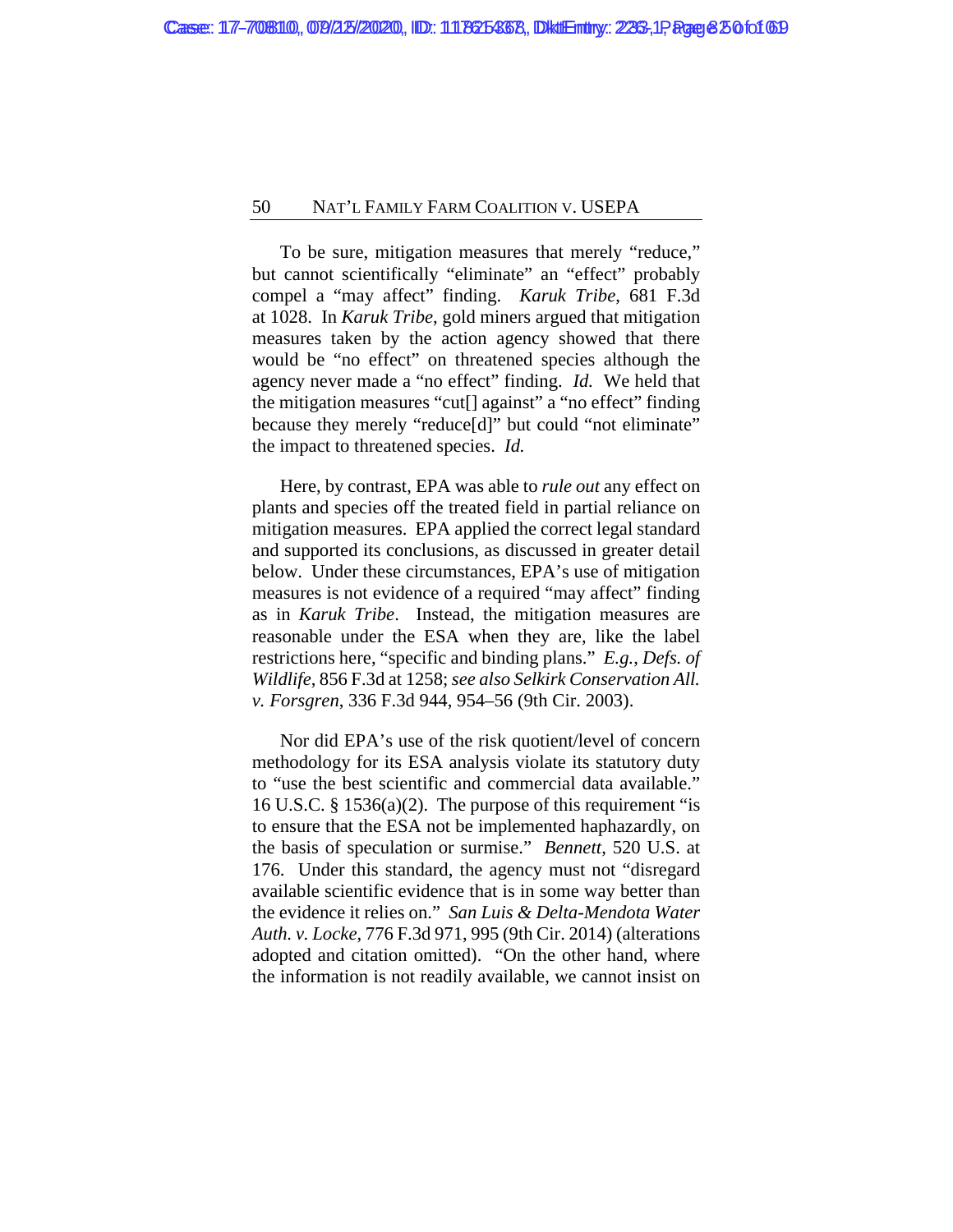perfection." *San Luis & Delta-Mendota Water Auth. v. Jewell*, 747 F.3d 581, 602 (9th Cir. 2014). As a result, the standard does not "require an agency to conduct new tests or make decisions on data that does not yet exist." *Locke*, 776 F.3d at 995. Nor does it allow us to second guess the agency's decisions using our own judgment. Because "what constitutes the best scientific and commercial data available is itself a scientific determination," *id.*, it "belongs to the agency's special expertise and warrants substantial deference," *Santa Clara River*, 887 F.3d at 924 (internal quotation marks and citation omitted). A court should therefore "be especially wary of overturning such a determination on review." *Locke*, 776 F.3d at 995 (citation omitted).

We cannot overturn EPA's scientific determination here. True, a 2013 National Academy of Sciences ("NAS") report called the risk quotient/levels of concern methodology relied on by EPA "not scientifically defensible" if the goal "is to base a decision on the probabilities of various possible outcomes." NAS also recommended that EPA adopt a "probabilistic approach" to assessing risk to endangered species. But that same report recognized that the data needed to adopt the recommended approach was not readily available. Instead, EPA would be required to generate new data, a process that would require the "integration of the uncertainties (from sampling, natural variability, lack of knowledge, and measurement and model error) into the exposure and effects analyses by using probability distributions." Those distributions would then be "integrated mathematically to calculate the risk as a probability." In short, this new process and generation of data would require a "transition" that could use some available scholarship as a model, but would nonetheless involve significant changes to EPA's risk quotient/level of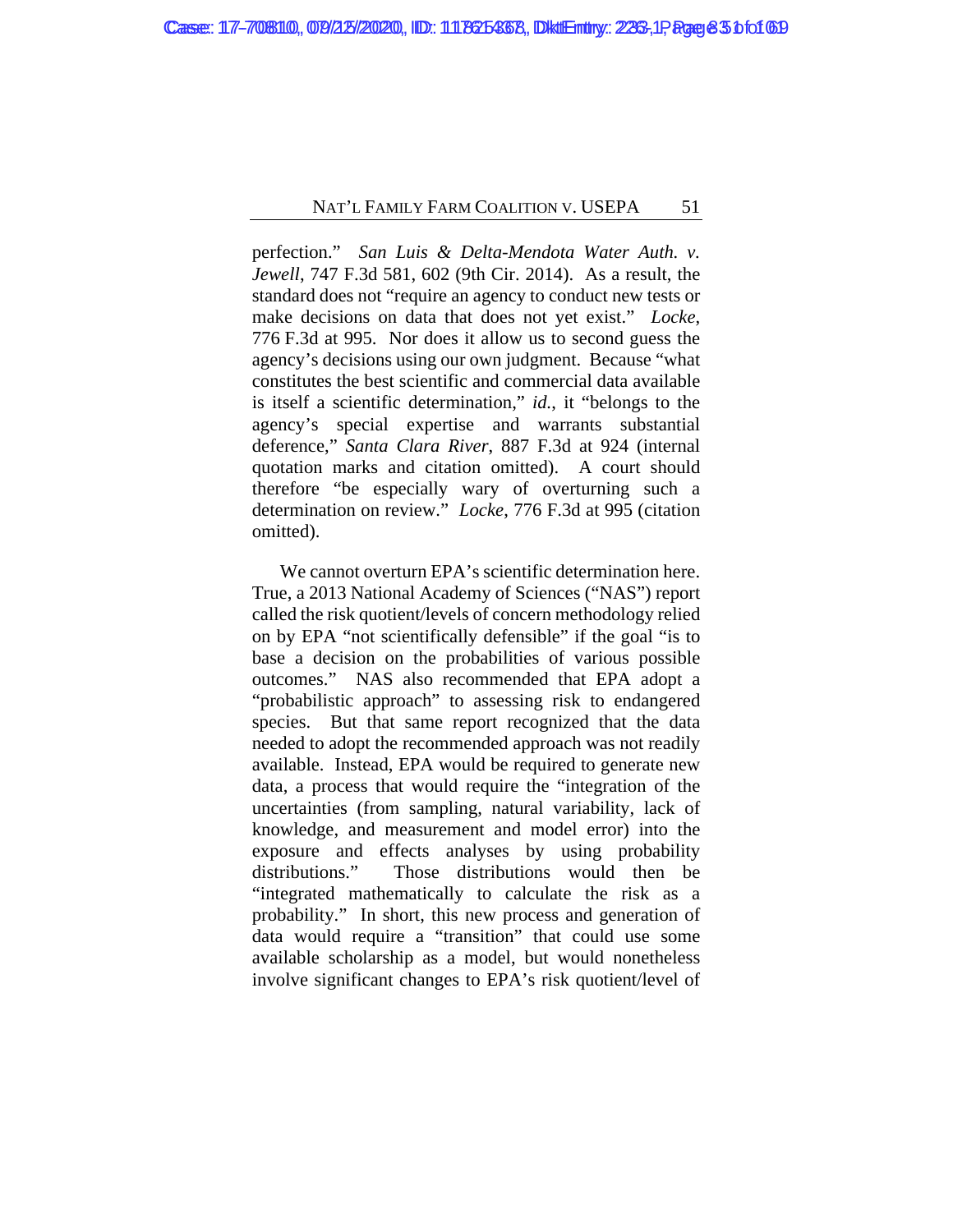concern approach and the data on which EPA relied. That is why NAS expressly recognized that EPA would not be able to begin implementation of the new approach on many pesticide registrations immediately.

EPA therefore did not reject better data that was "readily available" in registering Enlist Duo using the risk quotient/level of concern approach. *Jewell*, 747 F.3d at 602. Instead, it elected to continue applying that approach while it put a system in place to use NAS's proposed approach, as set forth in the Interim Report to Congress EPA and the consultation agencies sent to Congress in November 2014.**[11](#page-83-0)** In that Report, EPA and the consultation agencies agreed that they would implement NAS's proposed approach in stages. EPA and the consultation agencies agreed that NAS's proposal would not be applied to all pesticide registration decisions, including specifically the registration of Enlist Duo. Instead, the agencies elected to focus application of NAS's new methodology on pesticides that were at the time subject to nationwide litigation. The agencies also highlighted their efforts to implement the new approach up until the Report was submitted.

EPA and the consultation agencies therefore specifically agreed that the risk quotient/levels of concern approach could be used for the registration process for Enlist Duo while EPA began implementing NAS's new approach. EPA and the consultation agencies noted that the risk quotient/level of concern approach was "highly

<span id="page-83-0"></span>**<sup>11</sup>** Although the Interim Report is not in the administrative record, we can consider it "for the limited purpose[] of reviewing [Petitioners'] ESA claim." *W*. *Watersheds Project v. Kraayenbrink*, 632 F.3d 472, 497 (9th Cir. 2011).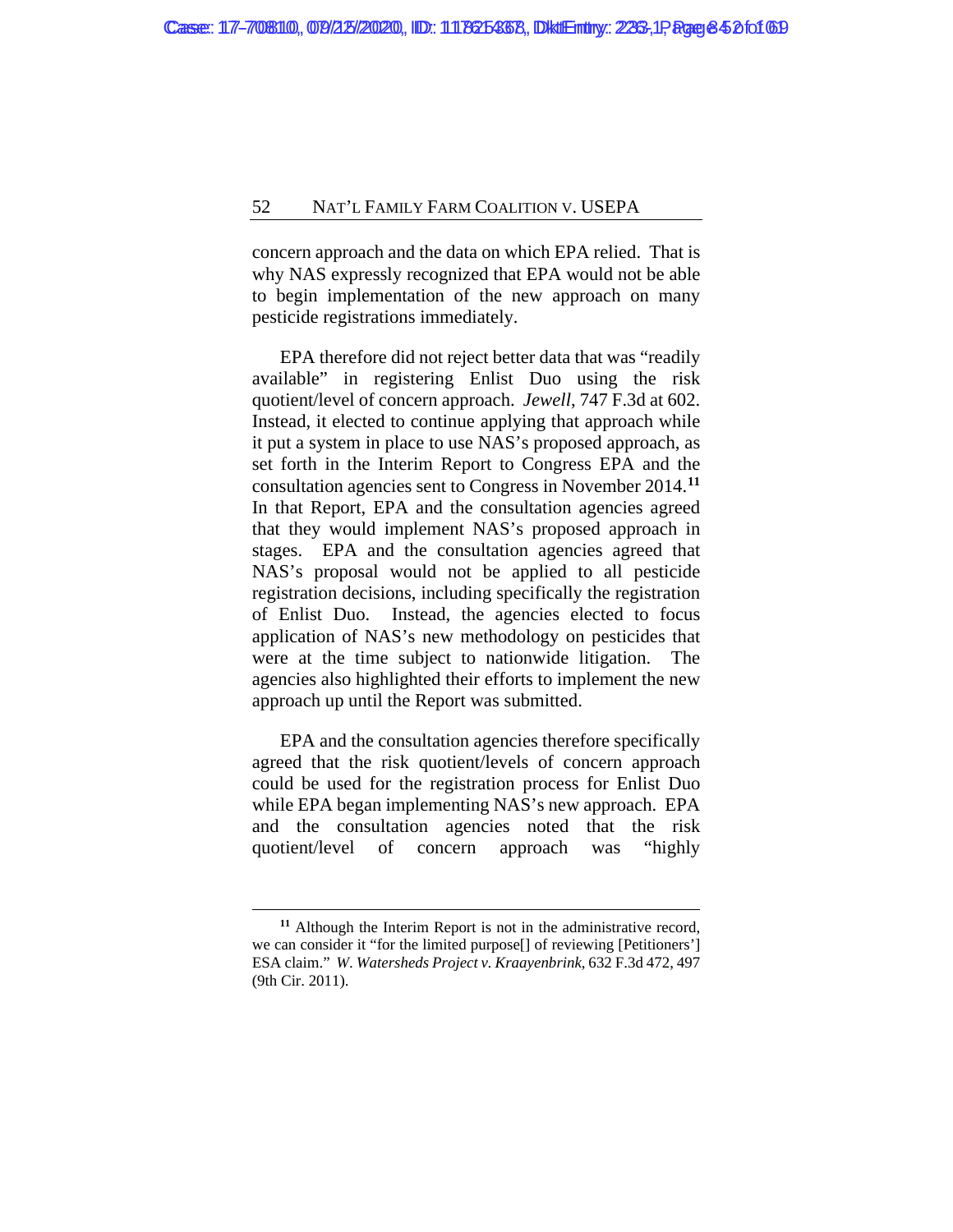conservative" and "will be protective of non-target species, including endangered species."

This interagency agreement does not absolve EPA of its duty to "use the best scientific and commercial data available." 16 U.S.C.  $\S$  1536(a)(2). But it does show that EPA's actions in implementing NAS's proposed approach have been reasonable and protective of endangered species. After all, the consultation agencies EPA would have been required to consult had there been a "may affect" finding have recognized as much. Ultimately, however, we ground our decision in the fact that the best-scientific-data-available requirement "does not require the agency to conduct new tests or make decisions on data that does not yet exist." *Ctr. for Biological Diversity v. U.S. Fish & Wildlife Serv.*, 807 F.3d 1031, 1047 (9th Cir. 2015) (internal quotation marks and citation omitted). EPA's determination that this well-established rule applied here is ultimately a scientific judgment that we will not overturn. *See Locke*, 776 F.3d at 995.**[12](#page-84-0)** It is also one we do not expect to reoccur given EPA's commitment to gather the data necessary to implement NAS's new methodology going forward.

Finally, we are not persuaded that EPA's "no effect" conclusions are rendered arbitrary, capricious, or contrary to law because EPA relied in part on the 1993 Wildlife Exposure Factors Handbook. EPA relied on the 1993 Handbook for its ESA level assessment to measure how 2,4-

<span id="page-84-0"></span>**<sup>12</sup>** NFFC Petitioners and the dissent focus in large part on the NAS approach being a superior methodology. But the statutory requirement EPA must comply with is about using the "best scientific and commercial *data* available." 16 U.S.C. § 1536(a)(2) (emphasis added). That is why we have focused on whether the data EPA needed was available—not whether the NAS methodology is superior to the one EPA used.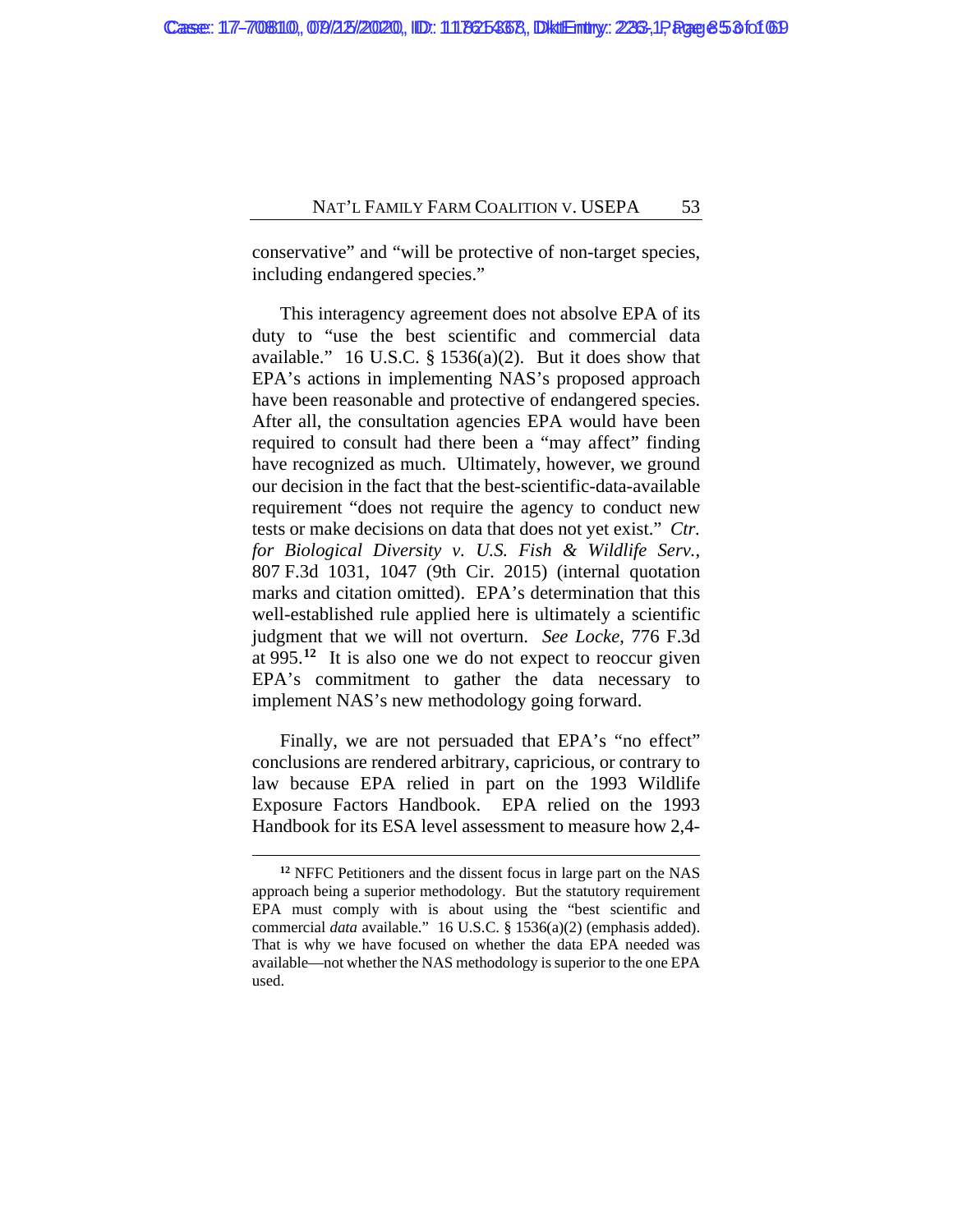D within Enlist Duo might affect protected species' food and water consumption within the action area. According to NFFC Petitioners, that 1993 Handbook is not the "best scientific and commercial data available," 16 U.S.C. § 1536(a)(2), because it was intended only for screening assessments—not ESA level risk assessments—and never mentions several of the protected species at issue.

But again, "[t]he determination of what constitutes the best scientific data available belongs to the agency's special expertise and warrants substantial deference." *Santa Clara River*, 887 F.3d at 924 (internal quotation marks and citation omitted). Such deference is warranted for two reasons. First, the Handbook appears to contemplate EPA's approach. To be sure, some portions of the Handbook suggest it is intended for "screening-level risk assessments." But other portions acknowledge it should be used in support of "assessments for species of concern in a risk assessment," like the one here, for "endangered and threatened species." Second, although the Handbook does not include consumption rates for some of the species at issue, it allows for the use of equations to calculate the consumption rates of species for which no measurement exists. And EPA used these equations here. EPA therefore did not act arbitrarily in partially relying on the 1993 Handbook to make "no effect" findings.**[13](#page-85-0)**

<span id="page-85-0"></span>**<sup>13</sup>** NFFC Petitioners argue for the first time in their supplemental briefs that EPA was required to perform an ESA-level analysis and make "no effect" findings for glyphosate as well. We decline to address this argument because it was not raised in Petitioners' initial opening brief even though it was directly relevant to the 2017 registration decision. *See Martinez-Serrano*, 94 F.3d at 1259–60.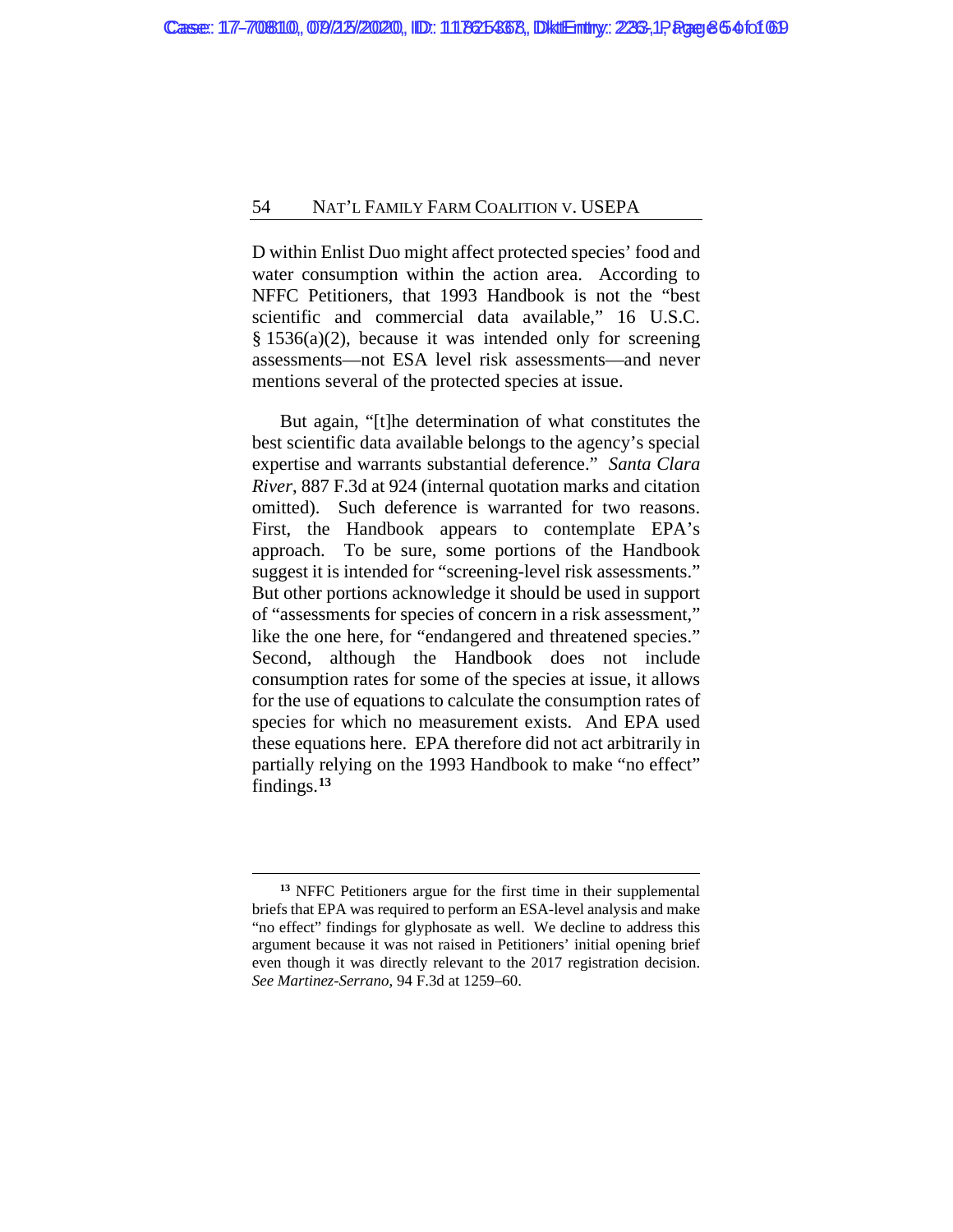**B**

NFFC Petitioners also argue that EPA's rationale for limiting the "action area" to the treated field was not sound. We accord deference to EPA in the way it chose to define the action area. *See Friends of the Wild Swan v. Weber*, 767 F.3d 936, 950 (9th Cir. 2014) ("The choice of appropriate action areas requires application of scientific methodology and, as such, is within the agency's discretion." (internal quotation marks and citation omitted)).

NFFC Petitioners first argue that because 2,4-D is known to drift beyond treated fields, the "action area"—that is, the area "to be affected directly or indirectly by the Federal action," 50 C.F.R. § 402.02—cannot be limited to the treated fields. But EPA accounted for this risk as to spray drift by including the mitigation measure of a 30-foot buffer zone and other label restrictions, including a prohibition on aerial application and specific nozzle, temperature, and wind speed requirements. And its decision to impose these measures was not based on a mere "assumption that spray drift will stop at field boundaries" as long as those measures were in place. EPA performed its own evaluation of the risk of spray drift using "empirical data" that measured spray drift deposition rates when Enlist Duo was used according to its label restrictions. EPA then compared this data to its effect thresholds for plants and animals off the treated field and concluded that any exposure to Enlist Duo off the treated field would "be below effects thresholds."**[14](#page-86-0)**

<span id="page-86-0"></span>**<sup>14</sup>** To the extent NFFC Petitioners argue that EPA only made "no adverse damage"—not "no effect"—findings with respect to volatility, they are wrong. EPA specifically found, based on "spray drift mitigation label requirements and analyses of volatility and runoff loadings" that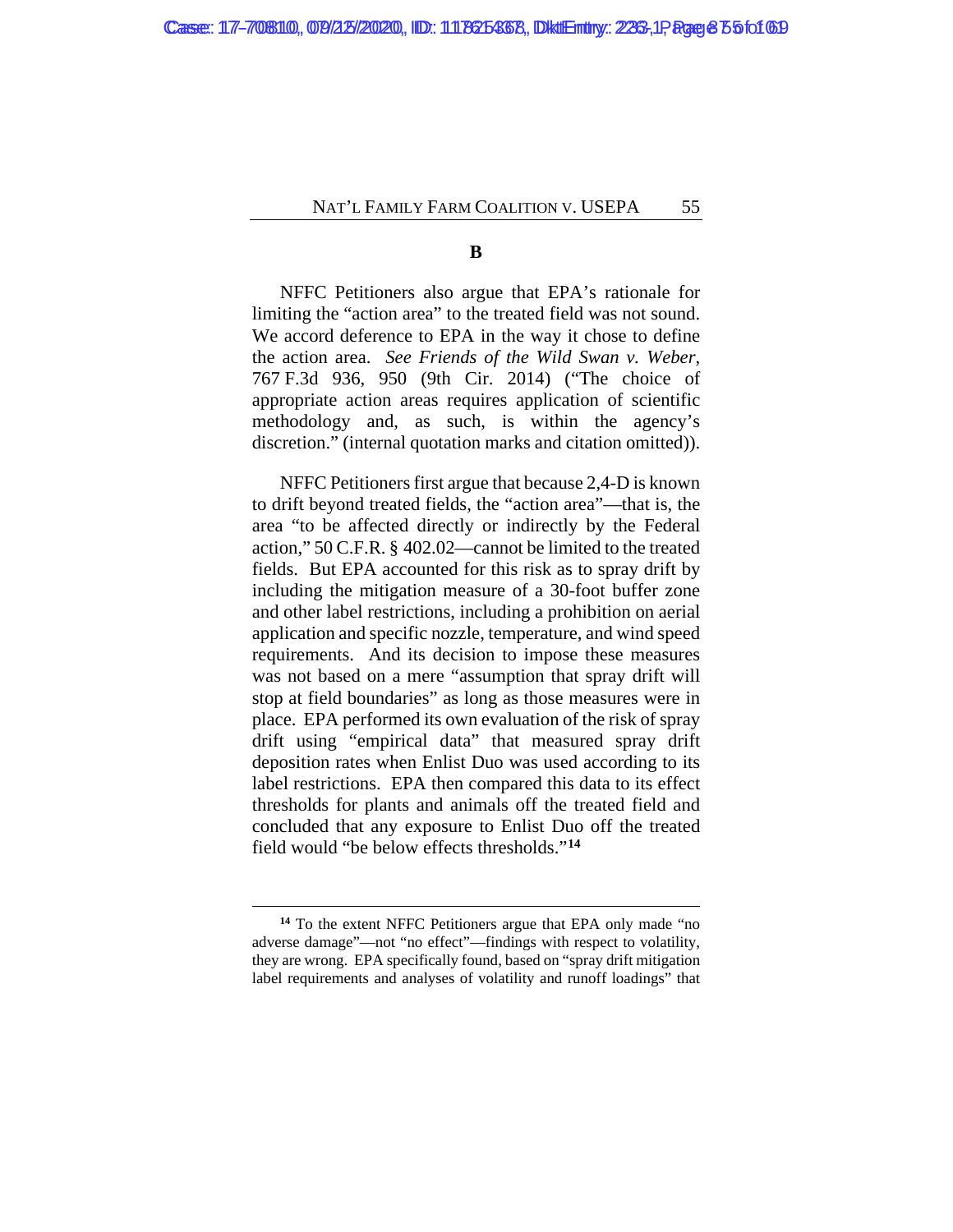EPA did not violate the "no effect" standard in performing this analysis. As discussed above, a recognition of "exposure" is not the same as a recognition of an "effect." Nor is the use of mitigation measures like label restrictions legally erroneous, as long as the measures themselves are not arbitrary or capricious. *See Marsh*, 816 F.2d at 1388 (consultation should occur if "mitigation efforts" "have been delayed," "may not take place at all," or are otherwise ineffective). No such error is evident here. EPA had good and science-based—reasons for limiting the action area to the treated field. And NFFC Petitioners have not pointed to any record evidence—such as data undermining EPA's scientific conclusion or showing that mitigation measures are not working—suggesting that the mitigation measures EPA selected are not "specific and binding" and "reasonably certain to occur." *Nat'l Wildlife Fed'n*, 524 F.3d at 936 n.17; *see also Managed Pharmacy Care v. Sebelius*, 716 F.3d 1235, 1244 (9th Cir. 2013) (placing the burden on the party challenging agency action to show that the action was arbitrary, capricious, an abuse of discretion, or contrary to law).**[15](#page-87-0)** We therefore cannot conclude there is not "a rational connection between the facts [EPA] found and the choices

<sup>&</sup>quot;any risks of *effects* to non-target organisms will be confined to the treated field."

<span id="page-87-0"></span>**<sup>15</sup>** Petitioners' argument that EPA failed to consider whether ESAprotected plants and animals off the treated field would be indirectly affected by the on-field treatment is not persuasive for a similar reason. EPA considered indirect effects and Petitioners have not cited any evidence contradicting EPA's conclusions.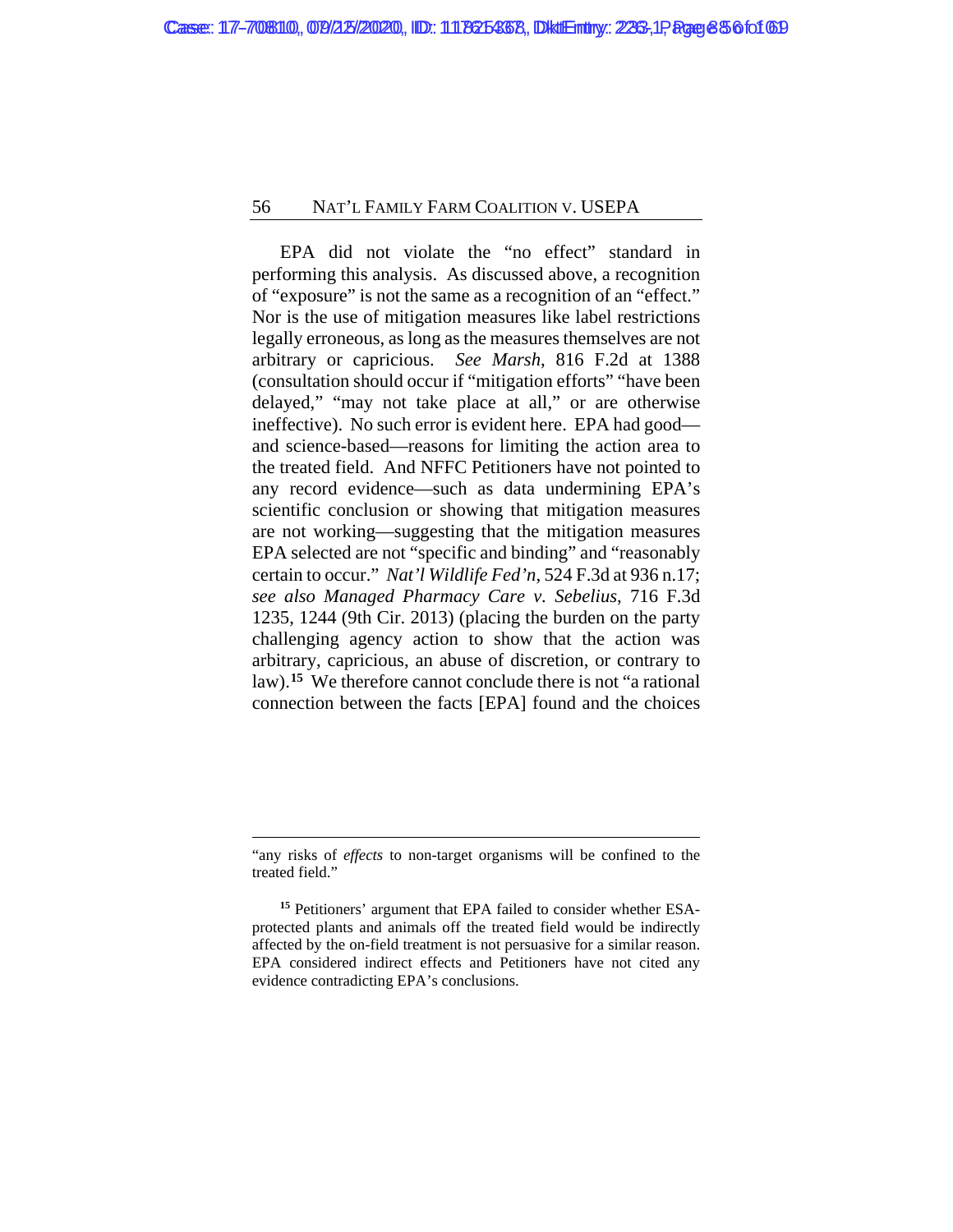[it] made." *Arrington v. Daniels*, 516 F.3d 1106, 1112 (9th Cir. 2008) (internal quotation marks and citation omitted).**[16](#page-88-0)**

#### **C**

Finally, NFFC Petitioners argue EPA violated its duty to insure no "adverse modification" of "critical habitat" by relying on its 2016 risk assessment. EPA used an iterative approach to make this determination. First, EPA determined that critical habitats had been designated for 184 of the 531 species in the states proposed for Enlist Duo registration. EPA then determined that because 176 of those species were not found on corn, cotton, or soybean fields, Enlist Duo's registration would not modify their critical habitats or any PCEs. That left eight species with critical habitat designations that did use corn, cotton, or soybean fields. EPA then considered whether Enlist Duo "may affect" those eight species or their PCEs. Because none of those eight species' critical habitats contained PCEs "related to agriculture," EPA concluded that there would be no "modification" to their critical habitats.

This methodology did not misapply the "may affect" standard as to critical habitats. EPA explicitly considered whether there would be any effect on "one or more of the

<span id="page-88-0"></span>**<sup>16</sup>** Petitioners' claims of error as to the whooping crane and Indiana bat—which rely on outdated species-specific analysis and selective quotation of the record—are based largely on arguments we have already rejected. EPA's recognition that the whooping crane and Indiana bat would be exposed to Enlist Duo did not necessitate a "may affect" finding because exposure is not the same thing as effect. And EPA's statements about the whooping crane and Indiana bat in its preliminary assessment are irrelevant because EPA subsequently performed a species-specific assessment to make its "no effect" finding. EPA's analysis about these two species was technically sound. It was neither arbitrary, capricious, nor contrary to law.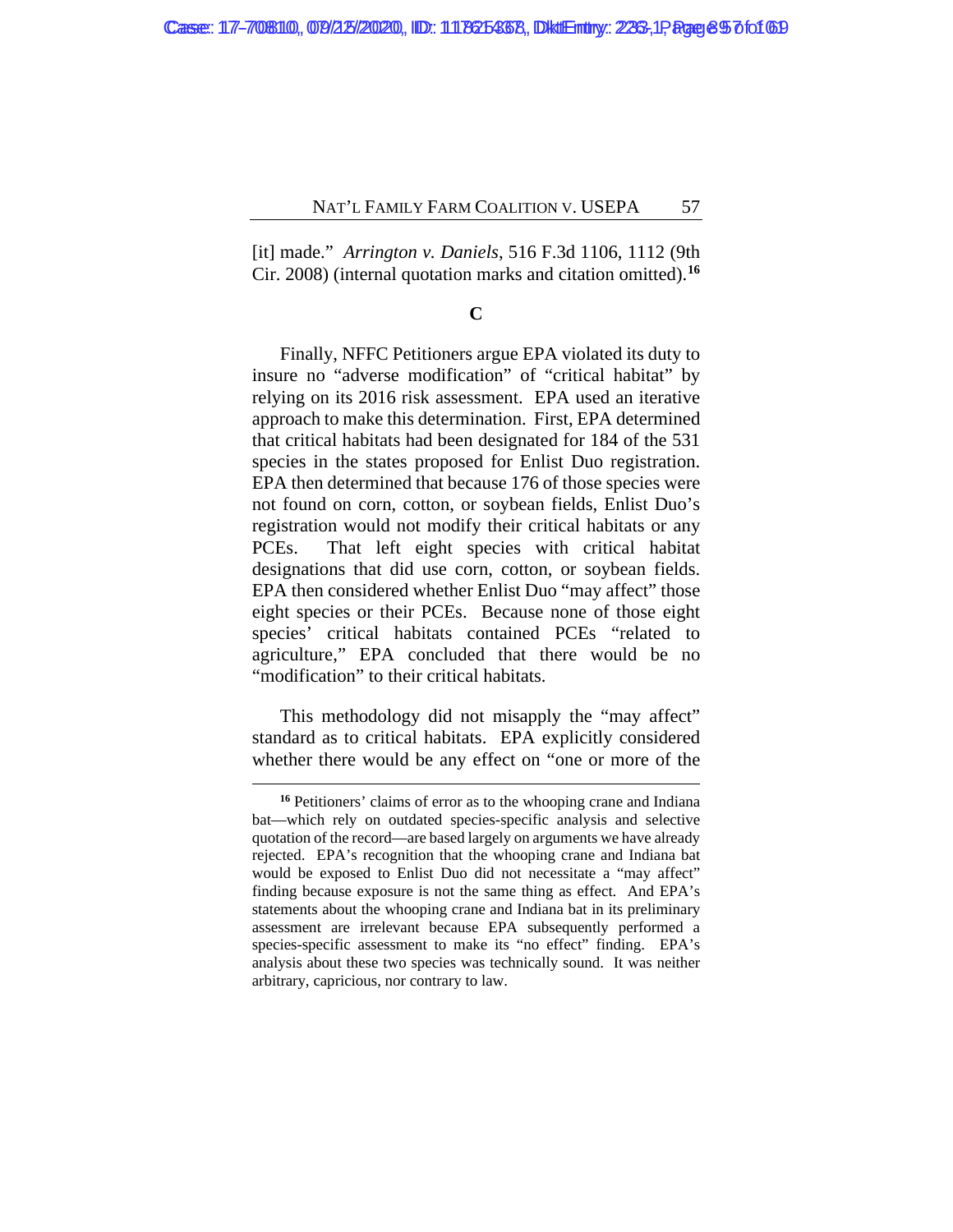designated PCEs," as required by the statute.16 U.S.C. § 1532(5)(A).True, EPA at times used the word "modify" instead of "effect," but EPA was using "modify" as a synonym for "effect" because EPA used both words interchangeably in its analysis.

We likewise reject NFFC Petitioner's argument that EPA erred by only considering species who use corn, cotton, or soybean fields. As discussed above, EPA reasonably concluded there would be no effect outside of the treated field and limited the action area accordingly. By extension, it was not unreasonable for EPA to consider only species who use corn, cotton, or soybean in assessing effect on critical habitat. 16 U.S.C. § 1532(5)(A)(i), (ii) ("critical habitat" includes the "geographical area occupied by the species" unless additional areas are designated by the consultation agencies).

Nor are we persuaded that EPA's PCE conclusions are contradicted by the record as to the Virginia big-eared bat and the whooping crane. According to NFFC Petitioners, EPA's conclusion that there were no PCEs "related to agriculture" for those two species cannot be right because EPA explicitly recognized that there are PCEs "related to agriculture" in a table attached to its 2016 risk assessment. But regardless of EPA's notations, no PCEs have been designated by the consultation agencies for the Virginia bigeared bat or the whooping crane. 50 C.F.R. § 17.95-a-Mammals (listing critical habitat and PCEs for protected species without including any PCEs for the Virginia bigeared bat); 50 C.F.R. § 17.95-b-Birds-Part 1 (same for the whooping crane). Any contradiction by EPA as to whether these species have PCEs related to agriculture is thus legally irrelevant.

\* \* \*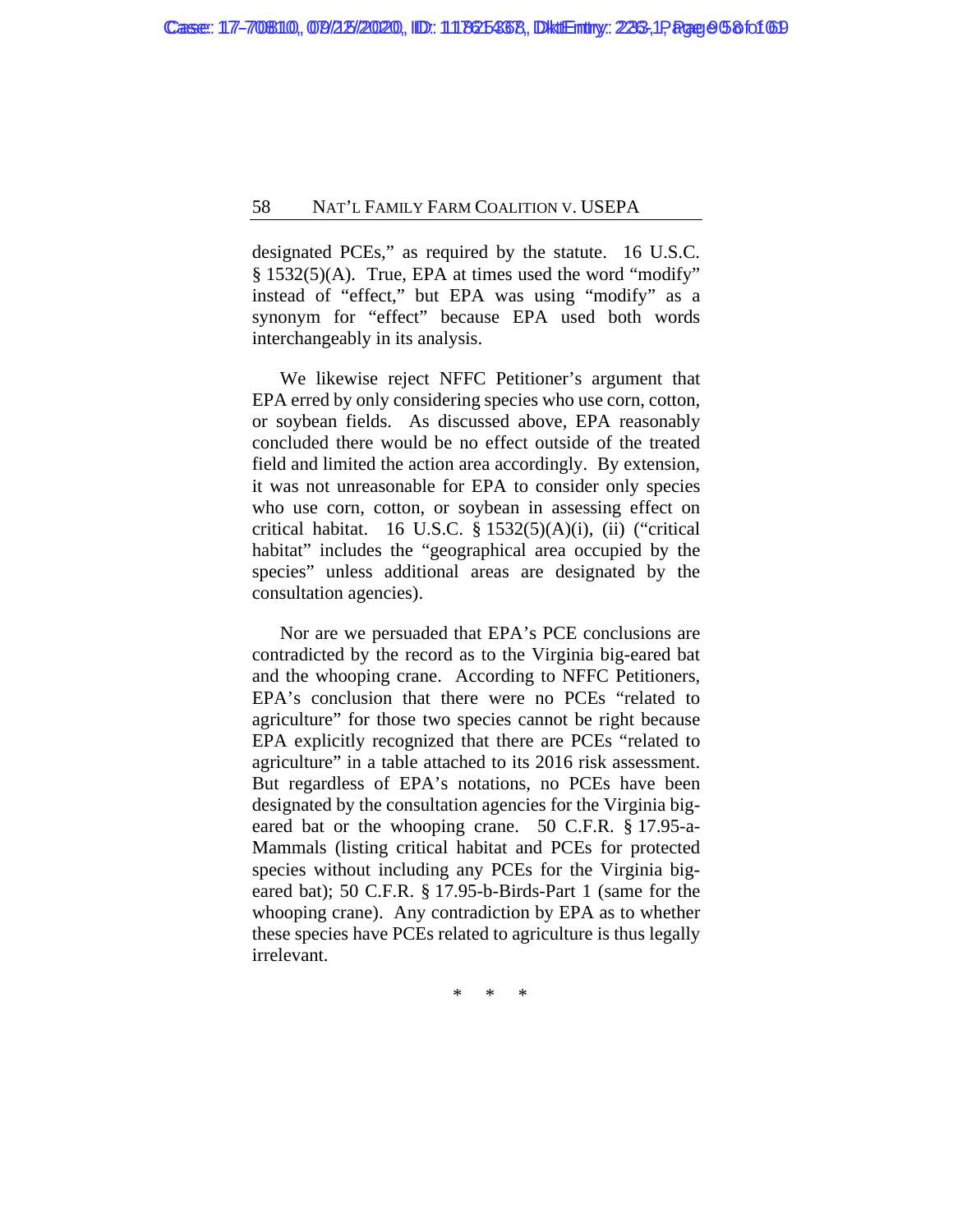In its ESA analysis, EPA did not "rel[y] on factors Congress did not intend it to consider, entirely fail[] to consider an important aspect of the problem, or offer[] an explanation that runs counter to the evidence before the agency or is so implausible that it could not be ascribed to a difference in view or the product of agency expertise." *League of Wilderness Defs. Blue Mountains Biodiversity Project v. Allen*, 615 F.3d 1122, 1130 (9th Cir. 2010) (internal quotation marks and citation omitted). EPA therefore did not violate the ESA in registering Enlist Duo.

**V**

Having found error in EPA's registration decisions under FIFRA, we now analyze the remedy. "Whether agency action should be vacated depends on how serious the agency's errors are and the disruptive consequences of an interim change that may itself be changed." *Cal. Cmtys. Against Toxics v. EPA*, 688 F.3d 989, 992 (9th Cir. 2012) (internal quotation marks and citation omitted). We also look to "whether the agency would likely be able to offer better reasoning or whether by complying with procedural rules, it could adopt the same rule on remand, or whether such fundamental flaws in the agency's decision make it unlikely that the same rule would be adopted on remand." *Pollinator Stewardship Council v. EPA*, 806 F.3d 520, 532 (9th Cir. 2015). Finally, we "consider whether vacating a faulty rule could result in possible environmental harm." *Id.*

Here, remand without vacatur is warranted. EPA's error—failing to consider harm to monarch butterflies caused by killing target milkweed—is not "serious," *Cal. Cmtys.*, 688 F.3d at 992, especially in light of EPA's full compliance with the ESA and substantial compliance with FIFRA. Moreover, given the technical nature of EPA's error, EPA will "likely be able to offer better reasoning" and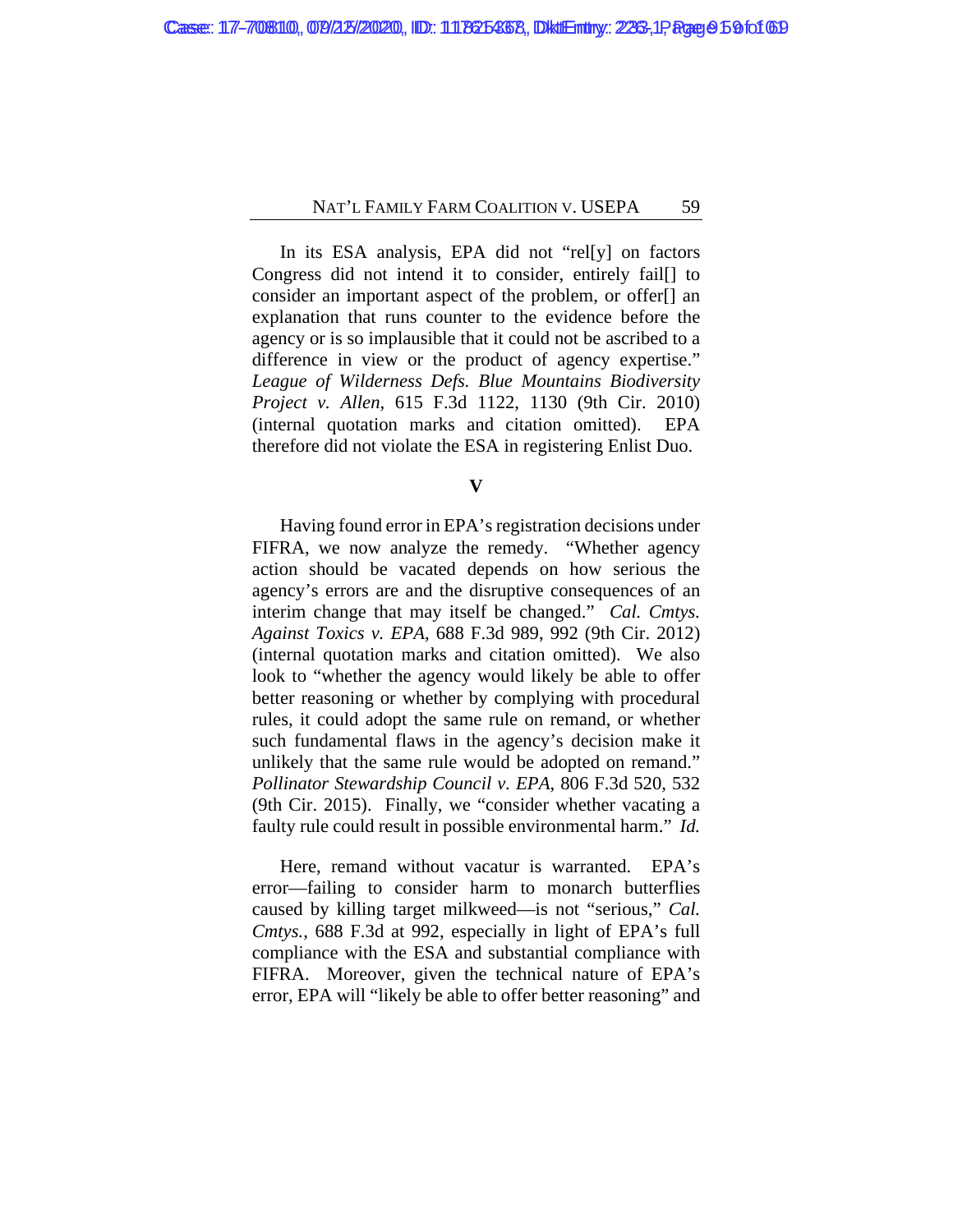"adopt the same rule on remand." *Pollinator*, 806 F.3d at 532. Thus, regardless of how "disruptive" the consequences of vacatur would be, *Cal. Cmtys.*, 688 F.3d at 992 (citation omitted)—and there is evidence of potentially serious disruption if a pesticide that has been registered for over five years can no longer be used—vacatur would not be warranted. We therefore remand without vacatur so EPA can address the evidence that monarch butterflies may be harmed by the destruction of milkweed on target fields in determining whether the registration of Enlist Duo will lead to any "unreasonable adverse effect" on the environment. We "expect and urge EPA to move promptly on remand." *EME Homer City Generation, L.P. v. EPA*, 795 F.3d 118, 132 (D.C. Cir. 2015); *cf. In re Core Commc'ns, Inc.*, 531 F.3d 849, 862 (D.C. Cir. 2008) (Griffith, J., concurring) ("Remand without vacatur is common . . . [b]ut experience suggests that this remedy sometimes invites agency indifference." (citation omitted)).

# **VI**

NFFC Petitioners' petition for review is **DENIED.**  Petitioner NRDC's petition for review is **GRANTED in part and DENIED in part.** The case is **REMANDED WITHOUT VACATUR.**

R. NELSON, Circuit Judge, concurring:

We have addressed venue and standing to ensure that we have jurisdiction over one petitioner for each petition. Here, the interplay between FIFRA's venue provision and Article III standing does not make a difference because, for each petition, one petitioner over which venue is proper has also demonstrated standing. I write separately, however, to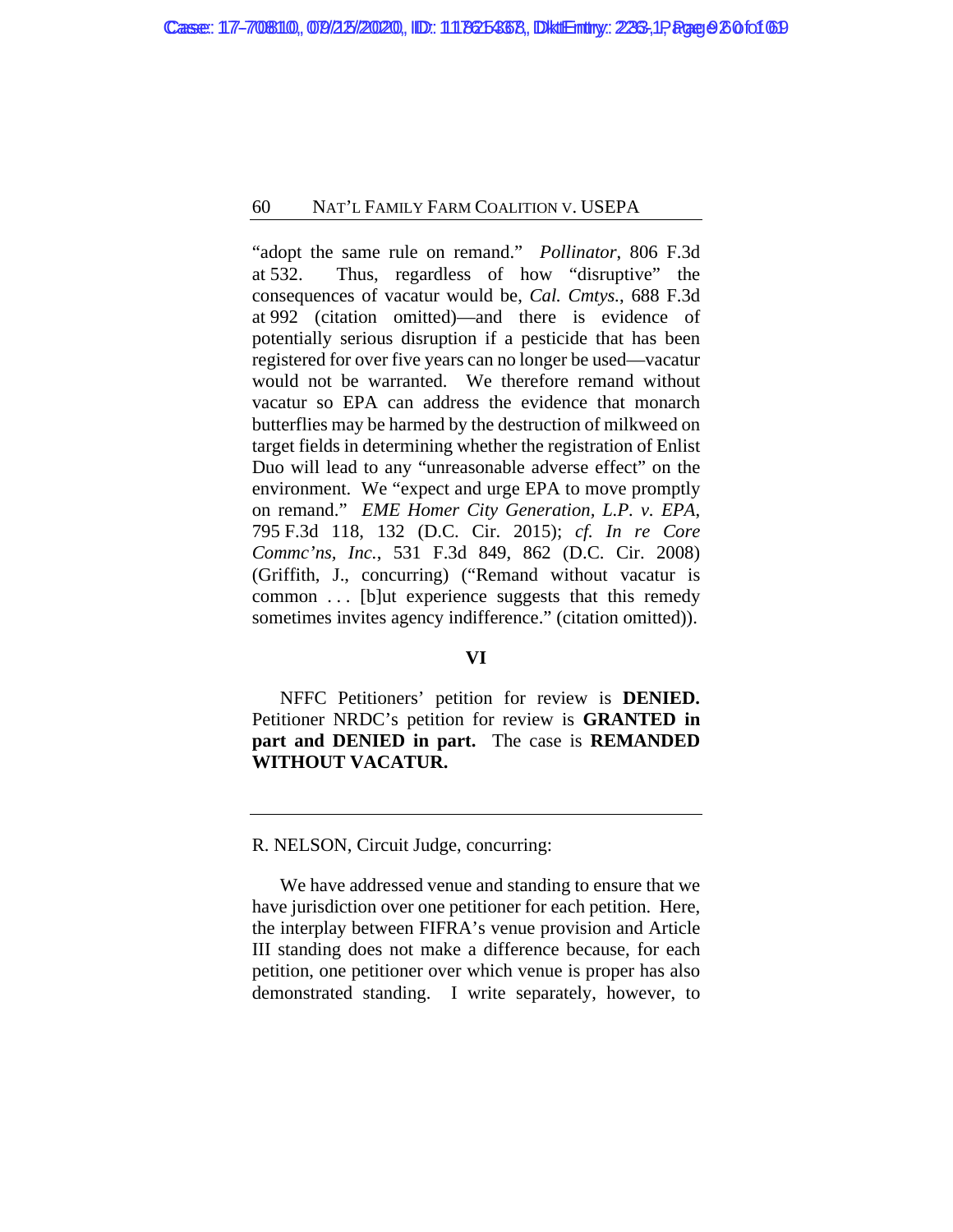address how the interplay of FIFRA's venue provision and standing could make a difference in a future case.

Under FIFRA's venue provision, "any person who will be adversely affected by [a pesticide registration] order and who had been a party to the proceedings may obtain judicial review by filing in the United States court of appeals for the circuit wherein such person resides or has a place of business." 7 U.S.C. § 136n(b). "Person," as used in FIFRA, "means any individual, partnership, association, corporation, or any organized group of persons whether incorporated or not." *Id.* § 136(s).**[1](#page-92-0)** Here, three of the NFFC Petitioners (National Family Farm Coalition, Family Farm Defenders, and Beyond Pesticides) do not "reside" or "have a place of business" in the Ninth Circuit and three do (Center for Food Safety ("CFS"), Center for Biological Diversity ("CBD"), and Pesticide Action Network North America ("PANNA").

As I read the statute, this means venue is not proper as to the first three petitioners. Nothing in FIFRA's venue provisions suggests Congress intended venue to be analyzed petition-by-petition. To the contrary, the provision's use of the singular noun "person" and definition of that word in a way that requires individual analysis suggests venue should be analyzed on a petitioner-by-petitioner basis. I therefore read the statute as requiring us to analyze venue on an individual basis, even if multiple petitioners join one petition. *Id.* §§ 136n(b), (s).

<span id="page-92-0"></span>**<sup>1</sup>** Venue should be addressed before standing because venue is, like *forum non conveniens*, a nonmerits issue that "den[ies] audience to a case on the merits" without assuming "substantive law-declaring power." *See Sinochem Int'l Co. v. Malay. Int'l Shipping Corp.*, 549 U.S. 422, 432– 33 (2007) (internal quotation marks omitted).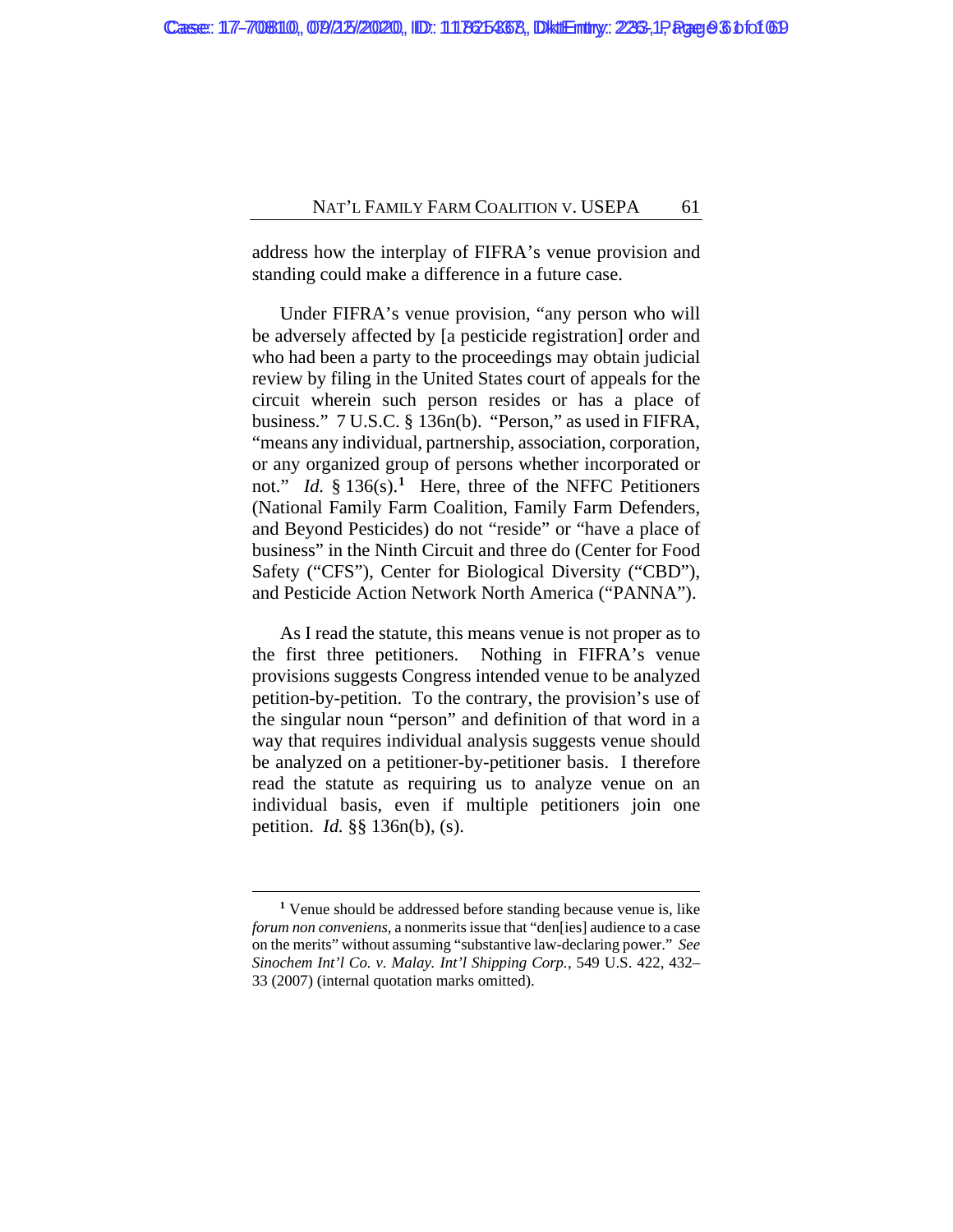This reading of the statute is consistent with 28 U.S.C.  $\S 2112(a)(1)–(5)$ , cited in 7 U.S.C. § 136n, which recognizes that petitions for review may be filed in multiple courts of appeal. *Id.* If that happens, one of two things occurs. If petitions for review are filed in "at least two courts of appeals" "within ten days after issuance of the" relevant order, a lottery before the judicial panel on multidistrict litigation is triggered, through which one court of appeals is designated to adjudicate all of the petitions. *Id.* § 2112(a)(1), (a)(3). If, however, a petition for review is filed in only one court of appeals within ten days, or, if multiple petitions for review are filed more than ten days after the order, the administrative record is filed in the court where the first petition for review was filed. *Id.* § 2112(a)(1). Any subsequent petitions "shall [be] transfer[red] . . . to the court in which the record [was] filed." *Id.* § 2112(a)(5). The court of appeals where the administrative record is filed then becomes the court with "exclusive jurisdiction to affirm or set aside the order complained of in whole or in part." 7 U.S.C. § 136n(b); *see also Remington Lodging & Hosp., LLC v. NLRB*, 747 F.3d 903, 904 (D.C. Cir. 2014) (describing the lottery provision).

This process would be circumvented if all petitioners could join a single petition in the same circuit, regardless of whether each petitioner had proper venue. The Tenth Circuit reached the same conclusion in a case involving a similar venue statute under the Natural Gas Act. *See Amerada Petroleum Corp. v. Fed. Power Comm'n*, 338 F.2d 808, 810 (10th Cir. 1964). In that case, six corporations and four individuals filed a "joint petition" for review of a Federal Power Commission order in the Tenth Circuit even though only one of those petitioners did business or resided in the Tenth Circuit. *Id.* at 809. Relying on 28 U.S.C. § 2112, the Tenth Circuit held that the proper procedural step was for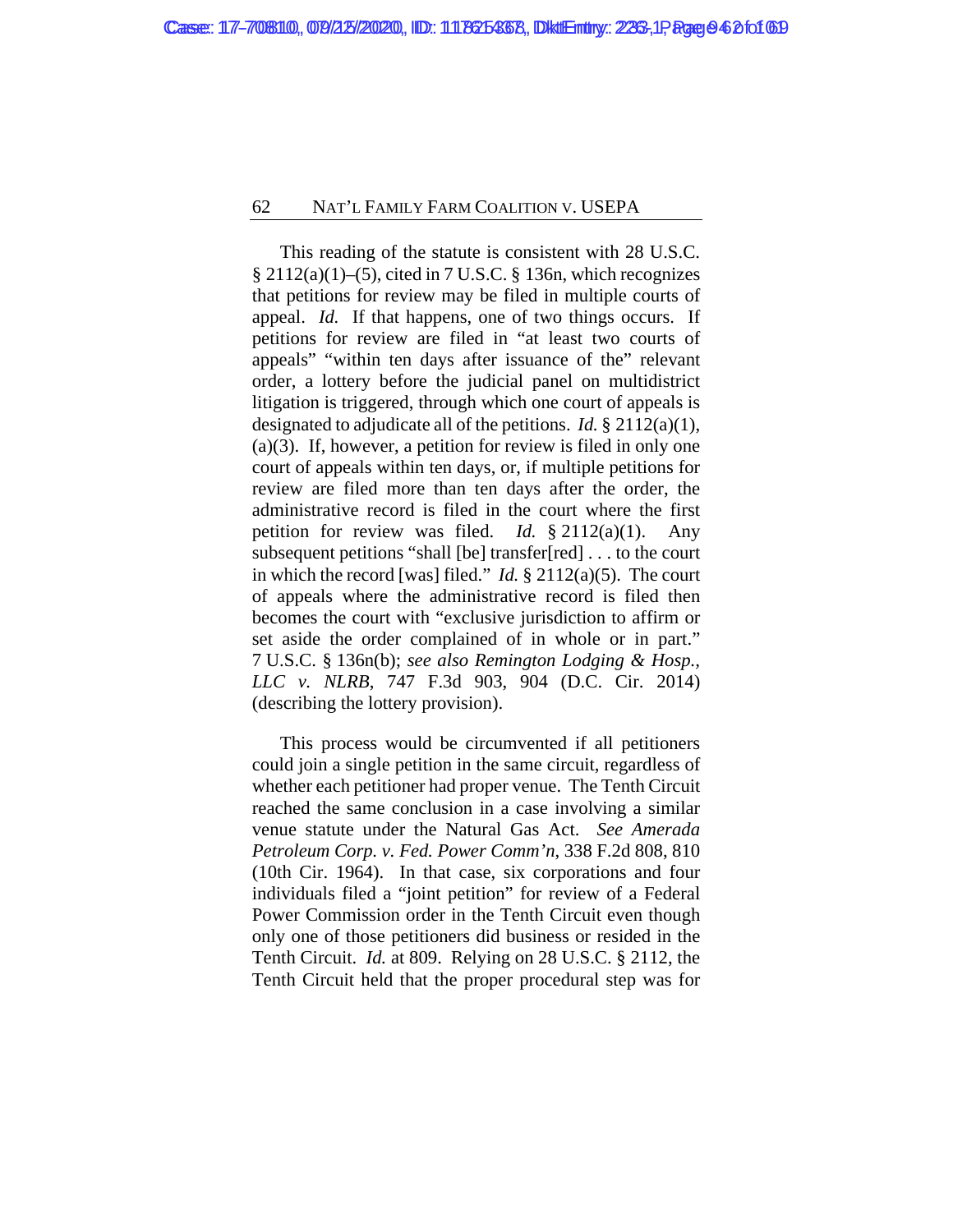each petitioner to file in the proper venue, so that proceedings could be consolidated in one circuit. *Id.* at 810; *see also Fed. Power Comm'n v. Texaco, Inc.*, 377 U.S. 33, 39 (1964) (dismissing one of two petitions for review because one petitioner did not have its principal place of business within the circuit where the petition was filed); *Dalton Trucking, Inc. v. EPA*, 808 F.3d 875, 878–82 (D.C. Cir. 2015) (dismissing petition for review filed in D.C. Circuit for failure to satisfy Clean Air Act's venue provision).

Whether FIFRA requires an individualized venue analysis becomes important when there are joint petitioners, only some of whom can show proper venue and Article III standing. In this case, one NFFC Petitioner—CFS— "resides or has a place of business" in the Ninth Circuit, 7 U.S.C. § 136n(b), and submitted sufficient proof to satisfy the requirements of Article III, as discussed in the majority opinion, Majority Op. at [15,](#page-46-0) [16–](#page-47-0)[17.](#page-48-0) But that will not always happen. By way of example, one of the other two NFFC Petitioners with proper venue here—CBD—would not have satisfied Article III standing with respect to NFFC Petitioners' FIFRA claims. That is so because the interests asserted by CBD's members relate exclusively to the ESA not FIFRA. So CBD did not show that FIFRA is the statute "designed to protect" the "threatened concrete interest[s]" that CBD asserts. *Salmon Spawning & Recovery All. v. Gutierrez*, 545 F.3d 1220, 1225 (9th Cir. 2008) (internal quotation marks omitted).

And PANNA would not have satisfied Article III's standing requirements with respect to either claim advanced in the NFFC Petition. PANNA's lone declaration does not include any statements "establishing that at least one identified member ha[s] suffered or would suffer harm."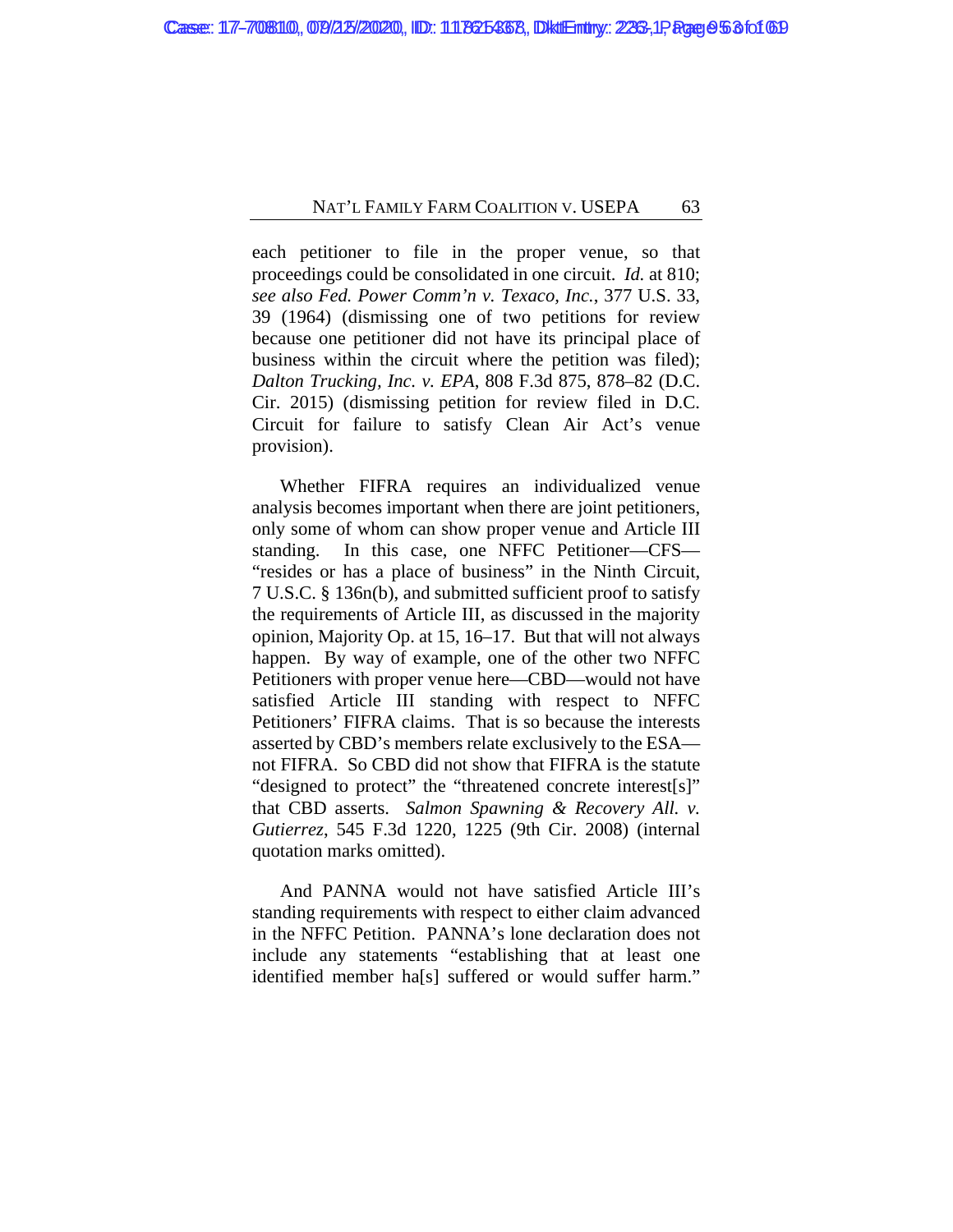*Summers v. Earth Island Inst.*, 555 U.S. 488, 498 (2009). Instead, it generally asserts that PANNA's members will be adversely affected by the registration of Enlist Duo. This generalized harm is not enough to establish injury in fact for purposes of associational standing. *Associated Gen. Contractors of Am., Inc. v. Cal. Dep't of Transp.*, 713 F.3d 1187, 1194–95 (9th Cir. 2013) (dismissing appeal for lack of standing because plaintiff did not "submit[] declarations by any of its members attesting to harm they have suffered or will suffer" under the challenged program).

What happens, then, if venue is proper as to some petitioners, but only a petitioner without proper venue satisfies the requirements for Article III standing? In my view, the petition for review should be dismissed. I therefore believe that future panels should closely scrutinize both venue and Article III standing in FIFRA cases to ensure that both requirements are met.

# WATFORD, Circuit Judge, dissenting:

I agree with my colleagues that we have jurisdiction to review the petitioners' challenges and that the Environmental Protection Agency (EPA) violated the Federal Insecticide, Fungicide, and Rodenticide Act by failing to assess the impact that Enlist Duo's use will have on monarch butterflies. But in my view, EPA also violated the Endangered Species Act by failing to use the best scientific data available to assess whether Enlist Duo will adversely affect threatened or endangered species. For that reason, I would vacate the 2014 and 2017 registrations under review.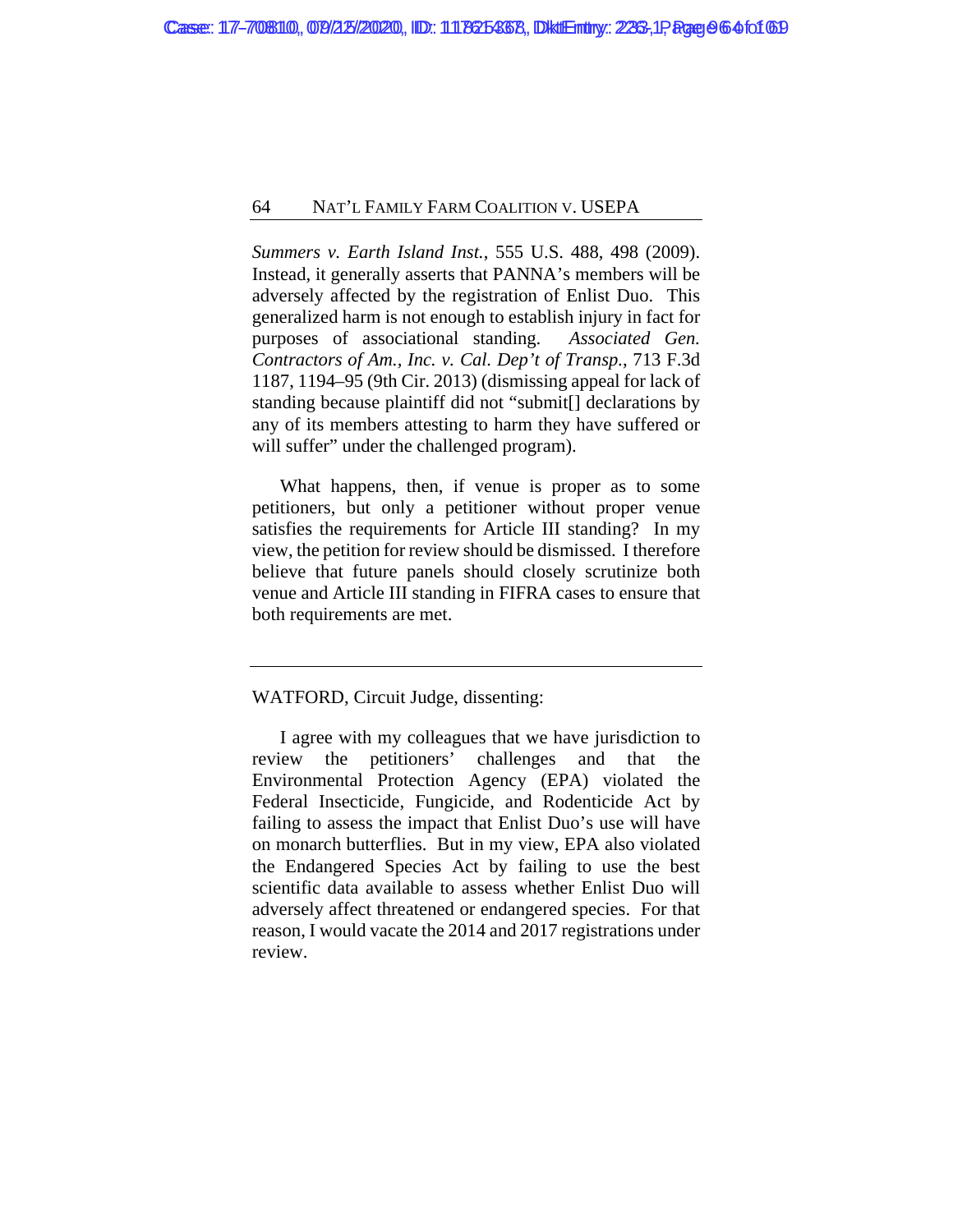The Endangered Species Act and its implementing regulations require EPA to determine whether registering a pesticide for use "may affect" any species listed as threatened or endangered.  $16$  U.S.C. §  $1536(a)(2)$ ;  $50$  C.F.R. § 402.14(a). If registering the pesticide for use may affect one or more listed species, EPA must then consult with expert wildlife agencies to ensure that its action is not likely to jeopardize the continued existence of any such species. 16 U.S.C.  $\S$  1536(a)(2). In making its threshold "may affect" determination, EPA must, in the words of the statute, "use the best scientific and commercial data available." *Id.* EPA did not comply with that statutory mandate here because the method it used to assess Enlist Duo's effects on listed species is scientifically unsound.

To evaluate the risks that Enlist Duo poses to listed species, EPA applied the "risk quotient" method, an approach that integrates exposure and toxicity data using single-point estimates. When EPA calculates risk quotients, it divides a single-point estimate of the maximum amount of a pesticide to which a species might be exposed by a singlepoint estimate of the minimum amount of that pesticide expected to adversely affect the species. In theory, the higher the resulting number, the higher the purported risk.

But as the National Academy of Sciences explained in a 2013 report—issued in response to EPA's own request for advice on the subject—the risk quotient method does not "estimate risk" at all. National Research Council of the National Academies, *Assessing Risks to Endangered and Threatened Species From Pesticides* 149 (2013).**[1](#page-96-0)** It

<span id="page-96-0"></span>**<sup>1</sup>** The report is available at: https://www.nap.edu/catalog/18344/ assessing-risks-to-endangered-and-threatened-species-from-pesticides [https://perma.cc/M7V3-AYEL].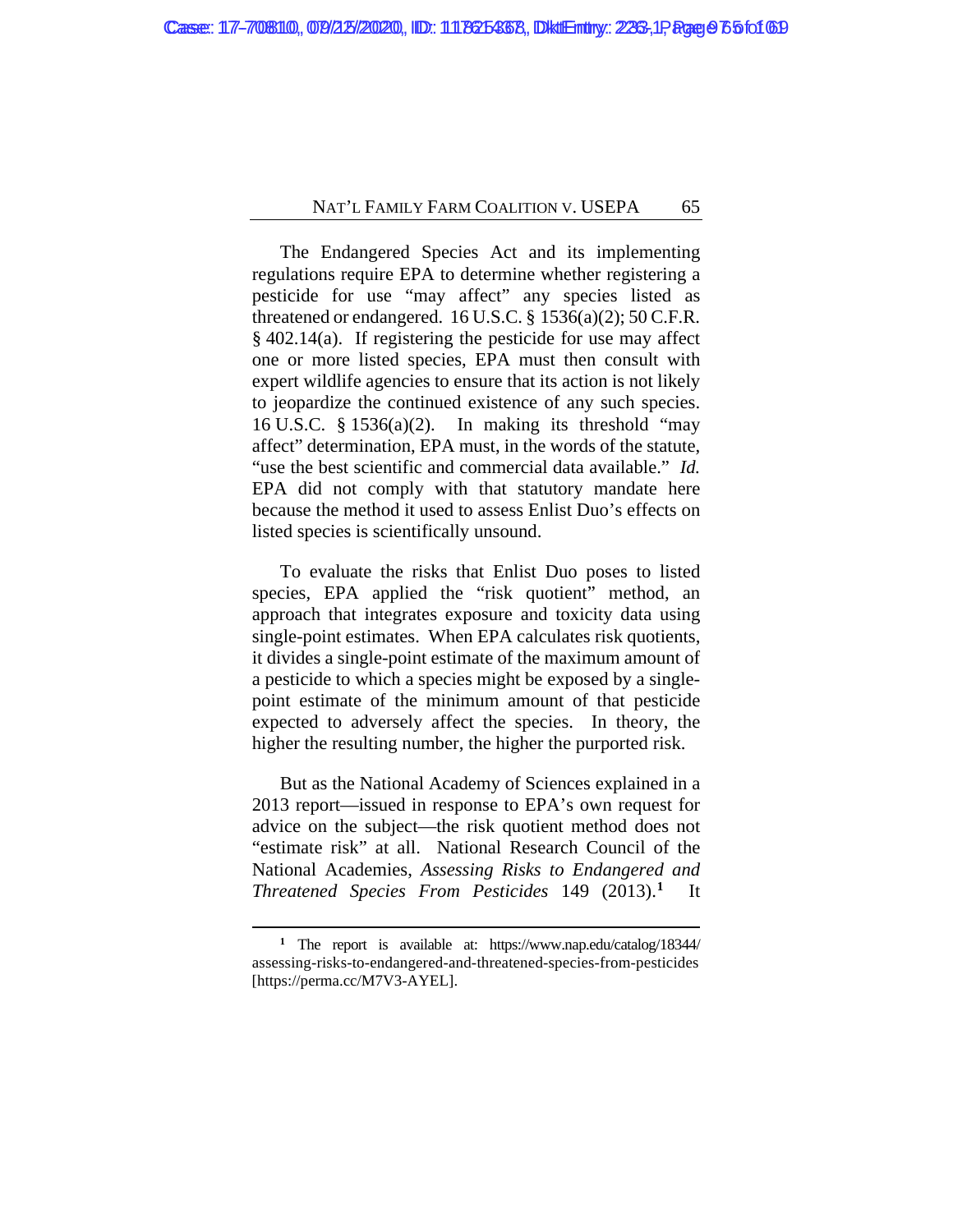"provides no information about the probability of an adverse effect" because single-point estimates do not account for the full range of possible exposure scenarios. *Id.* at 149–50. What's more, risk quotients may not even reflect the worstcase scenario, despite EPA's attempt to maximize the numerator and minimize the denominator in the equation. That is because the underlying data on which EPA relies to calculate the numerator and denominator includes singlepoint estimates of uncertainties. *Id.* If EPA gets those single-point estimates wrong, the ultimate risk quotient could underestimate risk and EPA would never know it. *Id.*  Thus, even if EPA uses conservative thresholds to assess whether a particular risk quotient is high enough to warrant consulting with the expert wildlife agencies, that precautionary measure will not offset the method's fundamental flaws. No matter how conservative its thresholds, EPA will still be interpreting an unreliable metric of risk. *See id.*

In light of these observations, the Academy concluded that risk quotients "are not scientifically defensible for assessing the risks to listed species posed by pesticides or indeed for any application in which the desire is to base a decision on the probabilities of various possible outcomes." *Id.* at 15. The Academy further concluded that adoption of an alternative methodology entirely—one that actually measures probabilities—is the only way to achieve "realistic, objective estimates of risk." *Id.* And though the Academy recognized that EPA would not be able to implement probabilistic methods overnight, it reiterated that EPA's current approach to risk assessments is "not appropriate." *Id.* at 150, 152.

EPA does not dispute the Academy's scientific conclusions. Nor has EPA made any attempt to justify, on a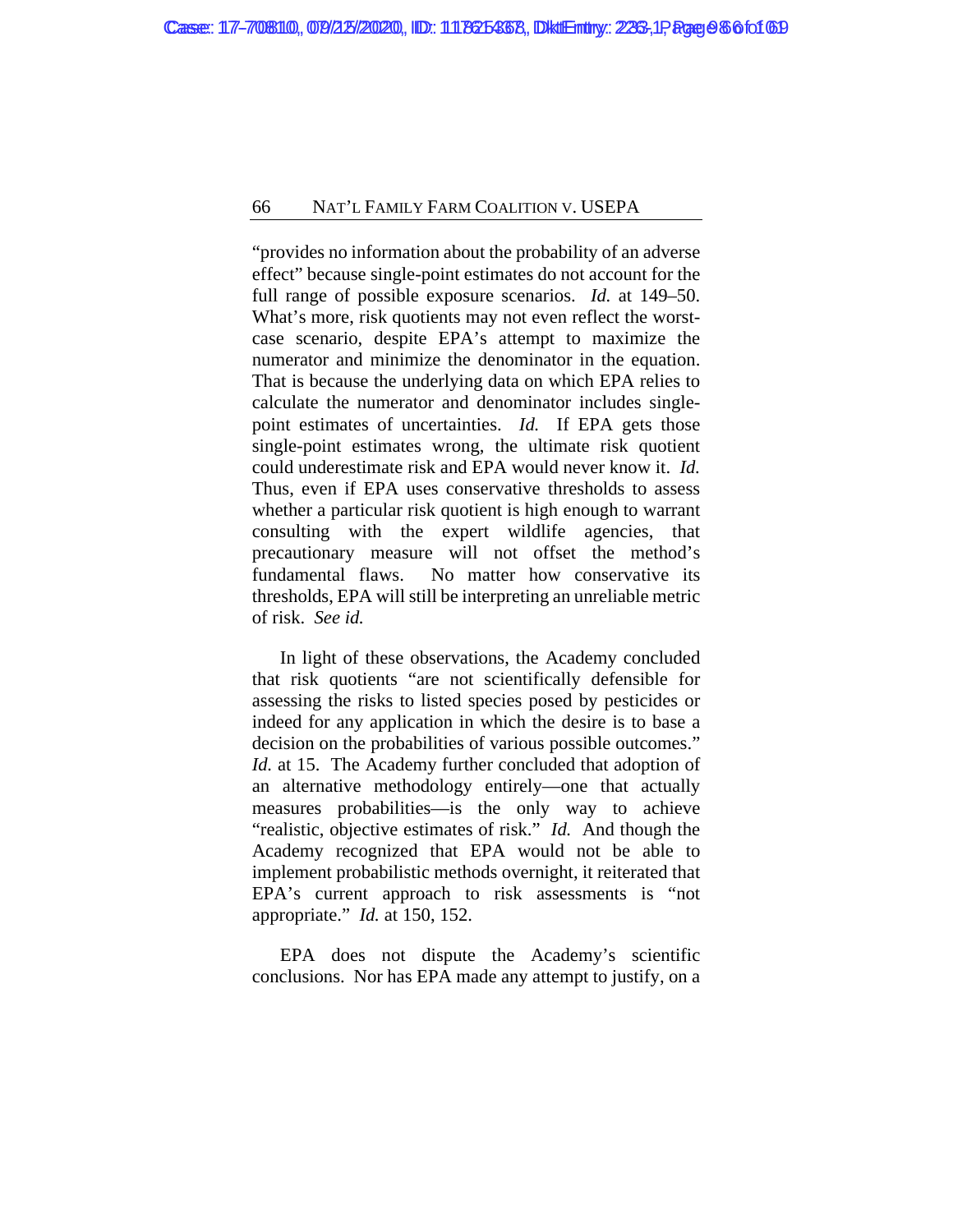scientific basis, its continued reliance on the risk quotient method. Instead, EPA simply highlights its use of conservative assumptions—without addressing the Academy's criticisms of such assumptions—and points to practical reasons for adhering to its risk quotient approach. Specifically, EPA emphasizes the administrative burdens of applying the probabilistic method to all pesticide registration decisions, and explains that it will use risk quotients to assess Enlist Duo's effects until it allocates the necessary resources to switch methodologies. That approach is permissible, EPA contends, because the wildlife consultation agencies have agreed that EPA can implement the Academy's recommendations in stages. But it should go without saying that neither pragmatic concerns nor an interagency agreement can absolve EPA of its statutory obligation to use the best scientific data available. Rather, EPA must apply its scientific expertise to identify and use data that meets the statutory standard. *See Conservation Congress v. Finley*, 774 F.3d 611, 620 (9th Cir. 2014). EPA failed to do so here.

The majority nonetheless upholds EPA's use of the risk quotient method for making "may affect" determinations. In the majority's view, an agency does not violate its statutory obligation to use the best scientific data available unless it rejects better *existing* data. Because probabilistic data for Enlist Duo was not available at the time EPA conducted its analysis, the majority concludes that EPA fulfilled its statutory duty by using the data it already possessed, however unreliable that data may have been.

In reaching this outcome, the majority has created a new rule with serious implications. Following today's decision, an agency may rely on data produced by a scientifically indefensible methodology so long as better data, produced by a methodology that *is*scientifically defensible, has not yet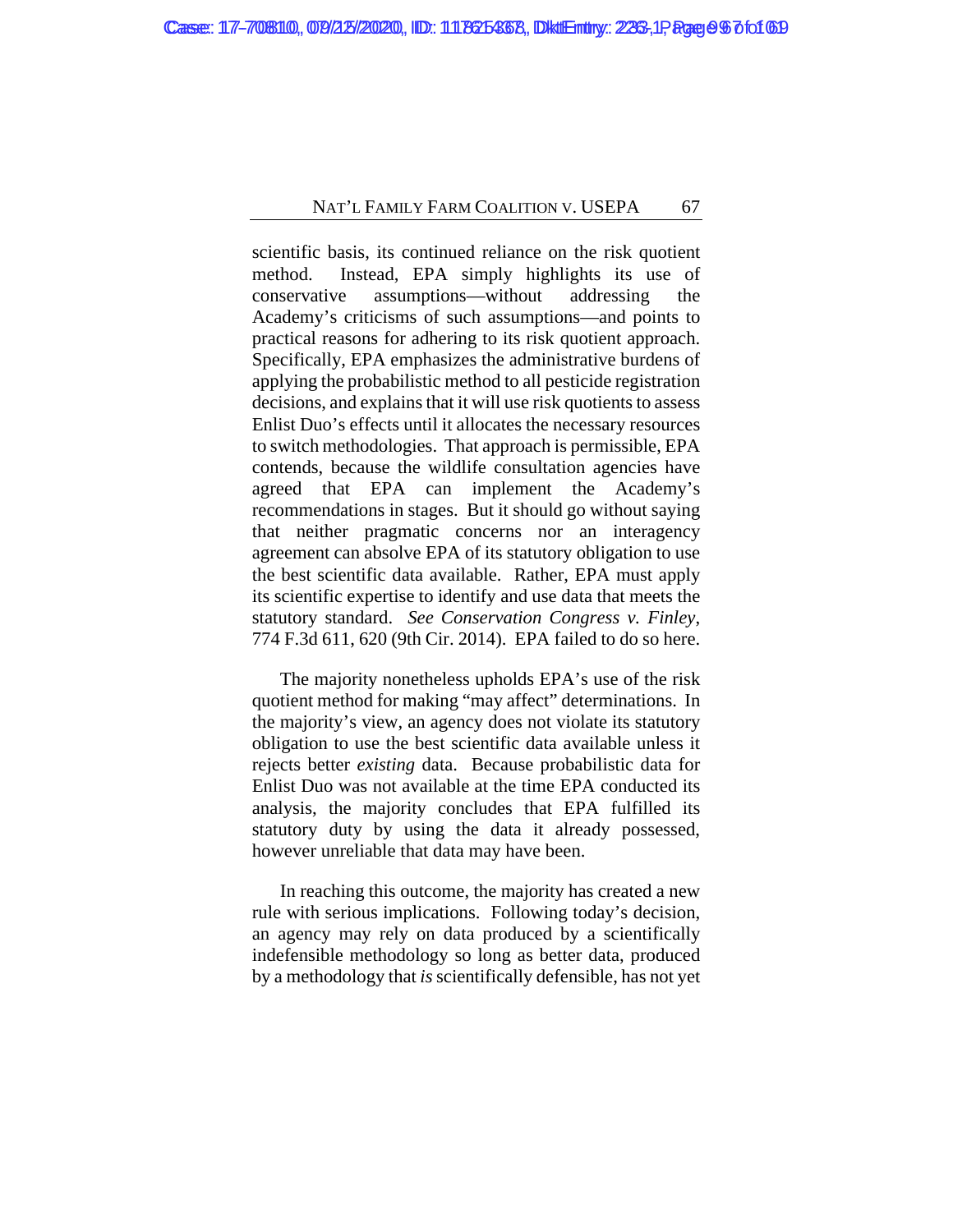been generated. Because courts in our circuit must now accept that fundamentally flawed data as the "best" scientific data available, the agency will have no incentive to implement the scientific methods necessary to obtain reliable data. That is not what Congress intended when it required EPA and other federal agencies to use the best scientific data available, and it is certainly not the outcome that our cases demand.

The purpose of the "best scientific data available" requirement is to "ensure that the [Endangered Species Act] not be implemented haphazardly, on the basis of speculation or surmise." *Bennett v. Spear*, 520 U.S. 154, 176 (1997). This standard does not require agencies to use "the best scientific data *possible*," *San Luis & Delta-Mendota Water Authority v. Jewell*, 747 F.3d 581, 602 (9th Cir. 2014) (emphasis added), but it does require them to "support their conclusions with accurate and reliable data," *Conservation Congress*, 774 F.3d at 620. Accordingly, while we have permitted agencies to rely on "imperfect" or "weak" data, we have never suggested that agencies may rest their decisions on data that is scientifically unsound. *See id*. Yet that is precisely what the majority has allowed EPA to do here.

Of course, the statutory standard does not compel agencies to "conduct new tests," and we cannot direct EPA to obtain better data using the probabilistic approach recommended by the National Academy of Sciences. *See San Luis & Delta-Mendota Water Authority v. Locke*, 776 F.3d 971, 995 (9th Cir. 2014). But we can—and indeed, must—ensure that EPA uses the best scientific data available to assess Enlist Duo's effects on listed species. By relying on a scientifically indefensible method that generated speculative and unreliable estimates, EPA failed to meet its burden. While the unavailability of better data can excuse